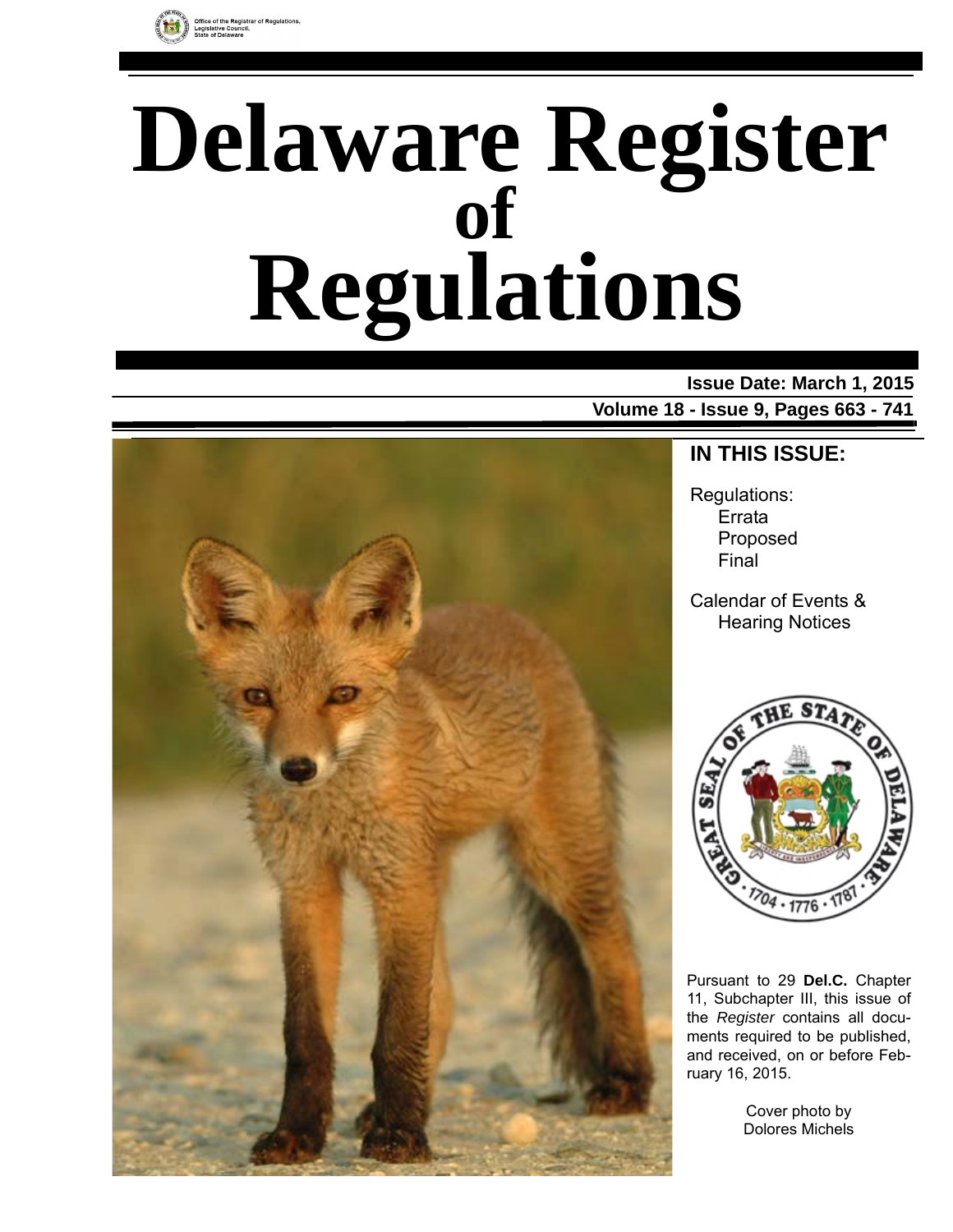# **INFORMATION ABOUT THE DELAWARE REGISTER OF REGULATIONS**

### **DELAWARE REGISTER OF REGULATIONS**

The *Delaware Register of Regulations* is an official State publication established by authority of 69 *Del. Laws*, c. 107 and is published on the first of each month throughout the year.

The *Delaware Register* will publish any regulations that are proposed to be adopted, amended or repealed and any emergency regulations promulgated.

The *Register* will also publish some or all of the following information:

- Governor's Executive Orders
- Governor's Appointments
- Agency Hearing and Meeting Notices
- Other documents considered to be in the public interest.

### **CITATION TO THE DELAWARE REGISTER**

The *Delaware Register of Regulations* is cited by volume, issue, page number and date. An example would be:

16 **DE Reg.** 1227 - 1230 (06/01/13)

Refers to Volume 16, pages 1227 - 1130 of the *Delaware Register* issued on June 1, 2013.

### **SUBSCRIPTION INFORMATION**

The cost of a yearly subscription (12 issues) for the *Delaware Register of Regulations* is \$135.00. Single copies are available at a cost of \$12.00 per issue, including postage. For more information contact the Division of Research at 302-744-4114 or 1-800-282-8545 in Delaware.

### **CITIZEN PARTICIPATION IN THE REGULATORY PROCESS**

Delaware citizens and other interested parties may participate in the process by which administrative regulations are adopted, amended or repealed, and may initiate the process by which the validity and applicability of regulations is determined.

Under 29 **Del.C.** §10115 whenever an agency proposes to formulate, adopt, amend or repeal a regulation, it shall file notice and full text of such proposals, together with copies of the existing regulation being adopted, amended or repealed, with the Registrar for publication in the *Register of Regulations* pursuant to §1134 of this title. The notice shall describe the nature of the proceedings including a brief synopsis of the subject, substance, issues, possible terms of the agency action, a reference to the legal authority of the agency to act, and reference to any other regulations that may be impacted or affected by the proposal, and shall state the manner in which persons may present their views; if in writing, of the place to which and the final date by which such views may be submitted; or if at a public hearing, the date, time and place of the hearing. If a public hearing is to be held, such public hearing shall not be scheduled less than 20 days following publication of notice of the proposal in the *Register of Regulations*. If a public hearing will be held on the proposal, notice of the time, date, place and a summary of the nature of the proposal shall also be published in at least 2 Delaware newspapers of general circulation. The notice shall also be mailed to all persons who have made timely written requests of the agency for advance notice of its regulation-making proceedings.

**DELAWARE REGISTER OF REGULATIONS, VOL. 18, ISSUE 9, SUNDAY, MARCH 1, 2015**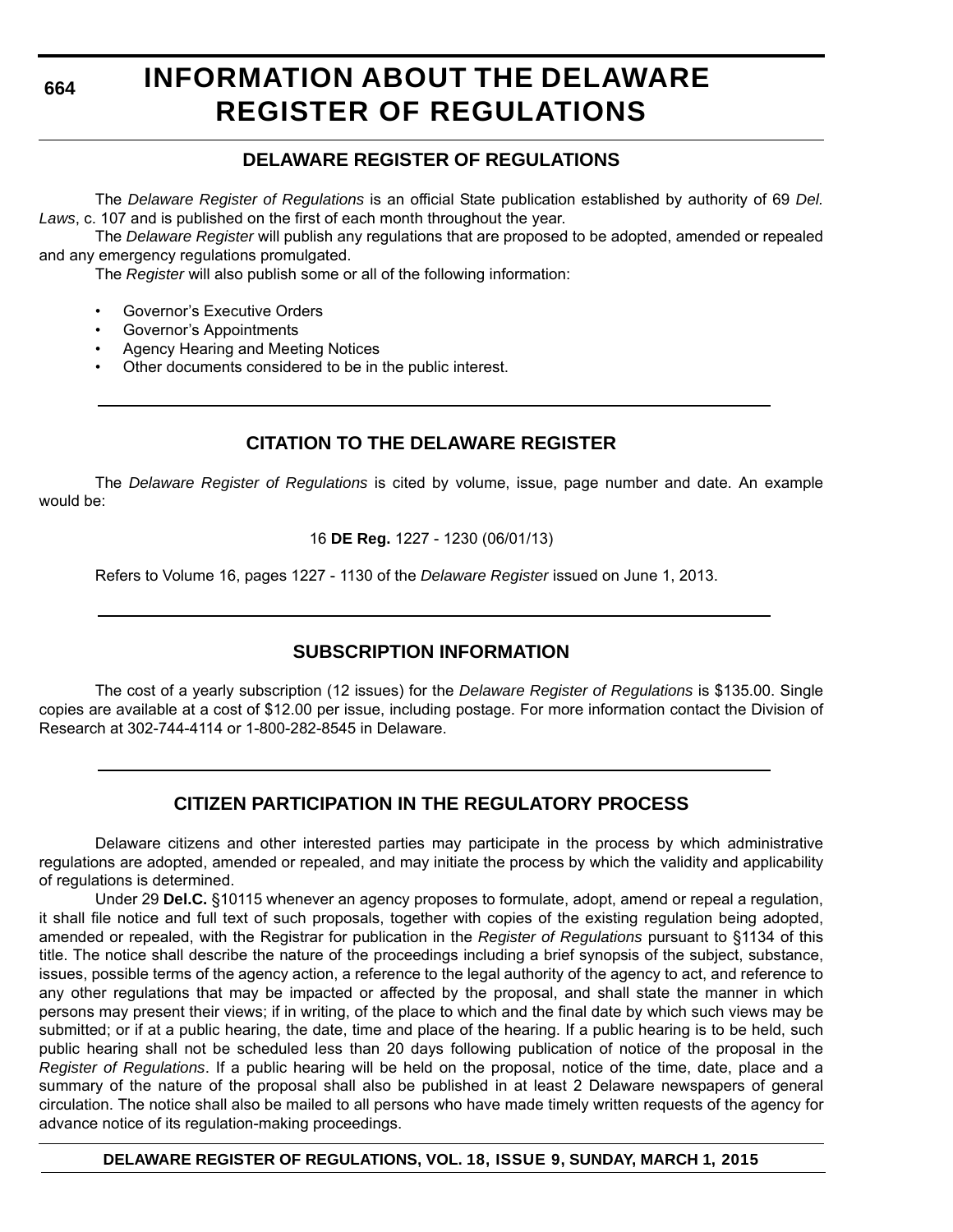# **INFORMATION ABOUT THE DELAWARE REGISTER OF REGULATIONS**

The opportunity for public comment shall be held open for a minimum of 30 days after the proposal is published in the *Register of Regulations*. At the conclusion of all hearings and after receipt, within the time allowed, of all written materials, upon all the testimonial and written evidence and information submitted, together with summaries of the evidence and information by subordinates, the agency shall determine whether a regulation should be adopted, amended or repealed and shall issue its conclusion in an order which shall include: (1) A brief summary of the evidence and information submitted; (2) A brief summary of its findings of fact with respect to the evidence and information, except where a rule of procedure is being adopted or amended; (3) A decision to adopt, amend or repeal a regulation or to take no action and the decision shall be supported by its findings on the evidence and information received; (4) The exact text and citation of such regulation adopted, amended or repealed; (5) The effective date of the order; (6) Any other findings or conclusions required by the law under which the agency has authority to act; and (7) The signature of at least a quorum of the agency members.

The effective date of an order which adopts, amends or repeals a regulation shall be not less than 10 days from the date the order adopting, amending or repealing a regulation has been published in its final form in the *Register of Regulations*, unless such adoption, amendment or repeal qualifies as an emergency under §10119.

Any person aggrieved by and claiming the unlawfulness of any regulation may bring an action in the Court for declaratory relief.

No action of an agency with respect to the making or consideration of a proposed adoption, amendment or repeal of a regulation shall be subject to review until final agency action on the proposal has been taken.

When any regulation is the subject of an enforcement action in the Court, the lawfulness of such regulation may be reviewed by the Court as a defense in the action.

Except as provided in the preceding section, no judicial review of a regulation is available unless a complaint therefor is filed in the Court within 30 days of the day the agency order with respect to the regulation was published in the *Register of Regulations*.

### **CLOSING DATES AND ISSUE DATES FOR THE DELAWARE REGISTER OF REGULATIONS**

| <b>ISSUE DATE</b> | <b>CLOSING DATE</b> | <b>CLOSING TIME</b> |  |
|-------------------|---------------------|---------------------|--|
| April 1           | March 16            | $4:30$ p.m.         |  |
| May 1             | April 15            | 4:30 p.m.           |  |
| June 1            | May 15              | 4:30 p.m.           |  |
| July 1            | June 15             | 4:30 p.m.           |  |
| August 1          | July 15             | 4:30 p.m.           |  |

### **DIVISION OF RESEARCH STAFF**

**Lori Christiansen,** Director; **Mark J. Cutrona,** Deputy Director; **Tara Donofrio**, Administrative Specialist II; **Robert Lupo**, Printer; **Deborah J. Messina,** Print Shop Supervisor; **Kathleen Morris**, Executive Secretary; **Georgia Roman**, Unit Operations Support Specialist; **Victoria Schultes,** Administrative Specialist II; **Don Sellers,** Printer; **Yvette W. Smallwood**, Registrar of Regulations; **Holly Wagner**, Research Analyst; **Verity Watson**, Joint Sunset Analyst; **Rochelle Yerkes**, Office Manager; **Sara Zimmerman**, Legislative Librarian.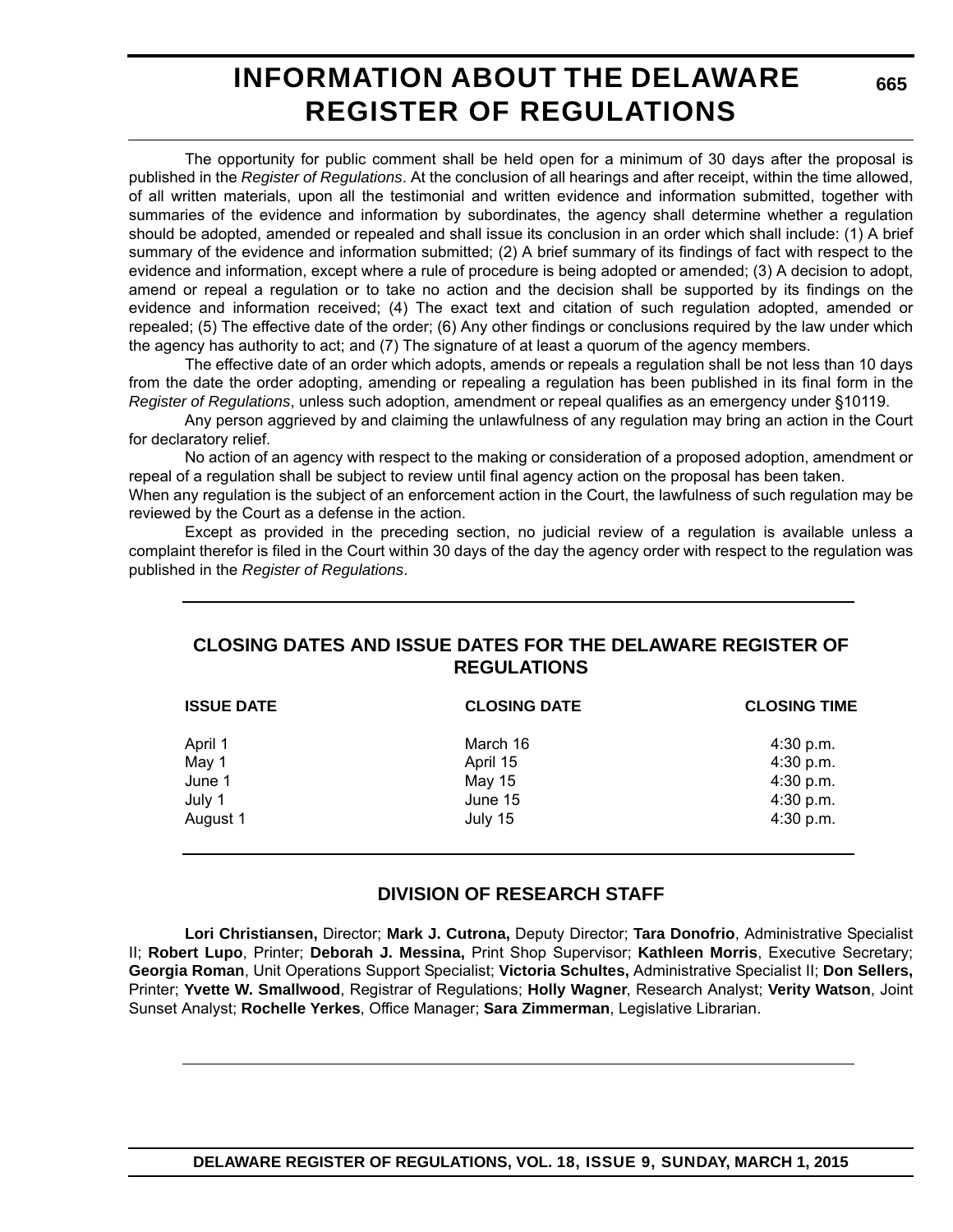# **TABLE OF CONTENTS**

<span id="page-3-0"></span>

| $O_{\text{model}}$ is the set of $T$ and $T$ |  |
|----------------------------------------------|--|
|----------------------------------------------|--|

#### **ERRATA**

| <b>DEPARTMENT OF LABOR</b>                 |      |
|--------------------------------------------|------|
| <b>Division of Industrial Affairs</b>      |      |
|                                            | 675. |
| DEPARTMENT OF SAFETY AND HOMELAND SECURITY |      |
| <b>Division of State Police</b>            |      |
|                                            | 675. |
|                                            |      |

#### **PROPOSED**

| <b>DEPARTMENT OF EDUCATION</b><br><b>Office of the Secretary</b>                           |     |
|--------------------------------------------------------------------------------------------|-----|
|                                                                                            | 679 |
| <b>DEPARTMENT OF HEALTH AND SOCIAL SERVICES</b>                                            |     |
| <b>Division of Medicaid and Medical Assistance</b>                                         |     |
| Medicaid 1915 Home & Community-Based Services Waiver Programs - Statewide Transition Plan  | 681 |
| DEPARTMENT OF SAFETY AND HOMELAND SECURITY                                                 |     |
| <b>Division of State Police</b>                                                            |     |
|                                                                                            | 684 |
| <b>DEPARTMENT OF STATE</b>                                                                 |     |
| <b>Division of Professional Regulation</b>                                                 |     |
|                                                                                            | 685 |
| 1800 Board of Plumbing, Heating, Ventilation, Air Conditioning and Refrigeration Examiners | 686 |
| <b>Public Service Commission</b>                                                           |     |
| 4002 Regulations Governing Payphone Service Providers in Delaware (Docket No. 12)          | 687 |
| DEPARTMENT OF TRANSPORTATION                                                               |     |
| <b>Division of Maintenance and Operations</b>                                              |     |
|                                                                                            | 690 |
|                                                                                            |     |

### **FINAL**

### **[DEPARTMENT OF AGRICULTURE](http://desbf.delaware.gov/)**

| <b>Harness Racing Commission</b> |      |
|----------------------------------|------|
|                                  | 691. |
| <b>DEPARTMENT OF EDUCATION</b>   |      |
| <b>Office of the Secretary</b>   |      |
|                                  | 692  |

#### **DELAWARE REGISTER OF REGULATIONS, VOL. 18, ISSUE 9, SUNDAY, MARCH 1, 2015**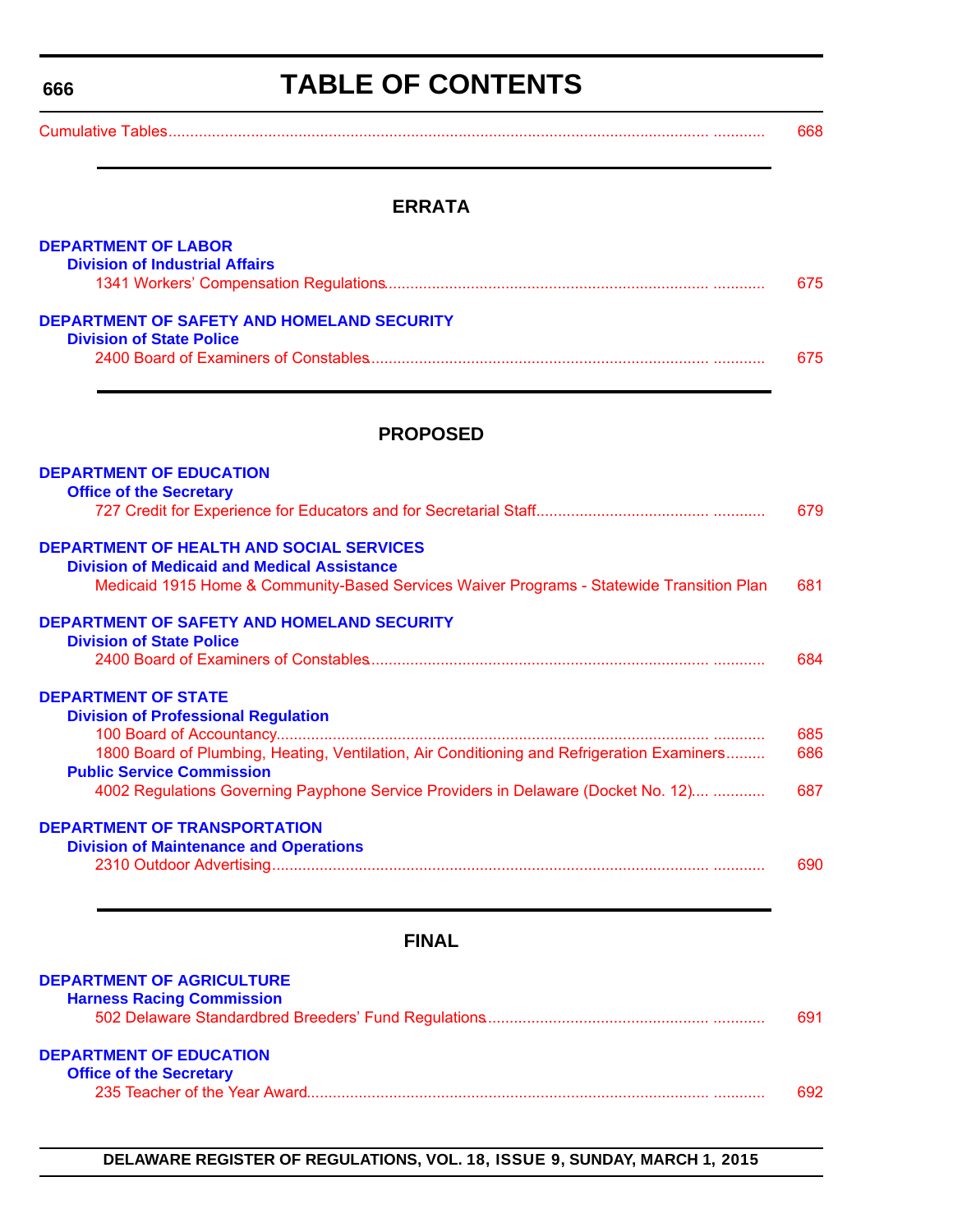# **TABLE OF CONTENTS**

<span id="page-4-0"></span>

| <b>DEPARTMENT OF HEALTH AND SOCIAL SERVICES</b><br><b>Division of Medicaid and Medical Assistance</b> |     |
|-------------------------------------------------------------------------------------------------------|-----|
| <b>Division of Social Services</b>                                                                    | 693 |
| DSSM 11003 and 11004: Child Care Subsidy Program, Child Support Policies and Procedures               | 697 |
| <b>DEPARTMENT OF INSURANCE</b>                                                                        |     |
| <b>Office of the Commissioner</b>                                                                     | 700 |
|                                                                                                       |     |
| <b>DEPARTMENT OF NATURAL RESOURCES AND ENVIRONMENTAL CONTROL</b>                                      |     |
| <b>Division of Fish and Wildlife</b>                                                                  | 701 |
|                                                                                                       |     |
| <b>DEPARTMENT OF STATE</b>                                                                            |     |
| <b>Division of Professional Regulation</b>                                                            |     |
|                                                                                                       | 704 |
|                                                                                                       | 705 |
|                                                                                                       | 707 |
| <b>DEPARTMENT OF TRANSPORTATION</b>                                                                   |     |
| <b>Division of Motor Vehicles</b>                                                                     |     |
|                                                                                                       | 708 |
| <b>Division of Planning and Policy</b>                                                                |     |
| 2309 Standards and Regulations for Subdivision Streets and State Highway Access                       | 709 |
| <b>Division of Transportation Solutions</b>                                                           |     |
| 2406 Policies and Procedures for Acquisition of Certain Real Property Interests                       | 733 |
| 2407 Alternative Dispute Resolution Process for Acquisition of Certain Real Property Interests        | 734 |
| <b>OFFICE OF MANAGEMENT AND BUDGET</b>                                                                |     |
| <b>Division of Facilities Management</b>                                                              |     |
| 4103 Regulation Governing the State of Delaware Asbestos Certification and Training Program           | 736 |

### **CALENDAR OF EVENTS/HEARING NOTICES**

|                                                                                                         | 738       |
|---------------------------------------------------------------------------------------------------------|-----------|
|                                                                                                         | 738       |
| Dept. of Health and Social Services, Div. of Management Svcs.; Div. of Medicaid and Medical Assistance, |           |
|                                                                                                         | 738 - 739 |
| Dept. of Safety and Homeland Security, Div. of State Police, Notice of Public Comment Period            | 739       |
| Dept. of State, Div. of Prof. Regulation; Public Service Commission, Notices of Public Hearings         |           |
|                                                                                                         | 740       |
| Dept. of Transportation, Div. of Maintenance and Operations, Notice of Public Comment Period            | 741       |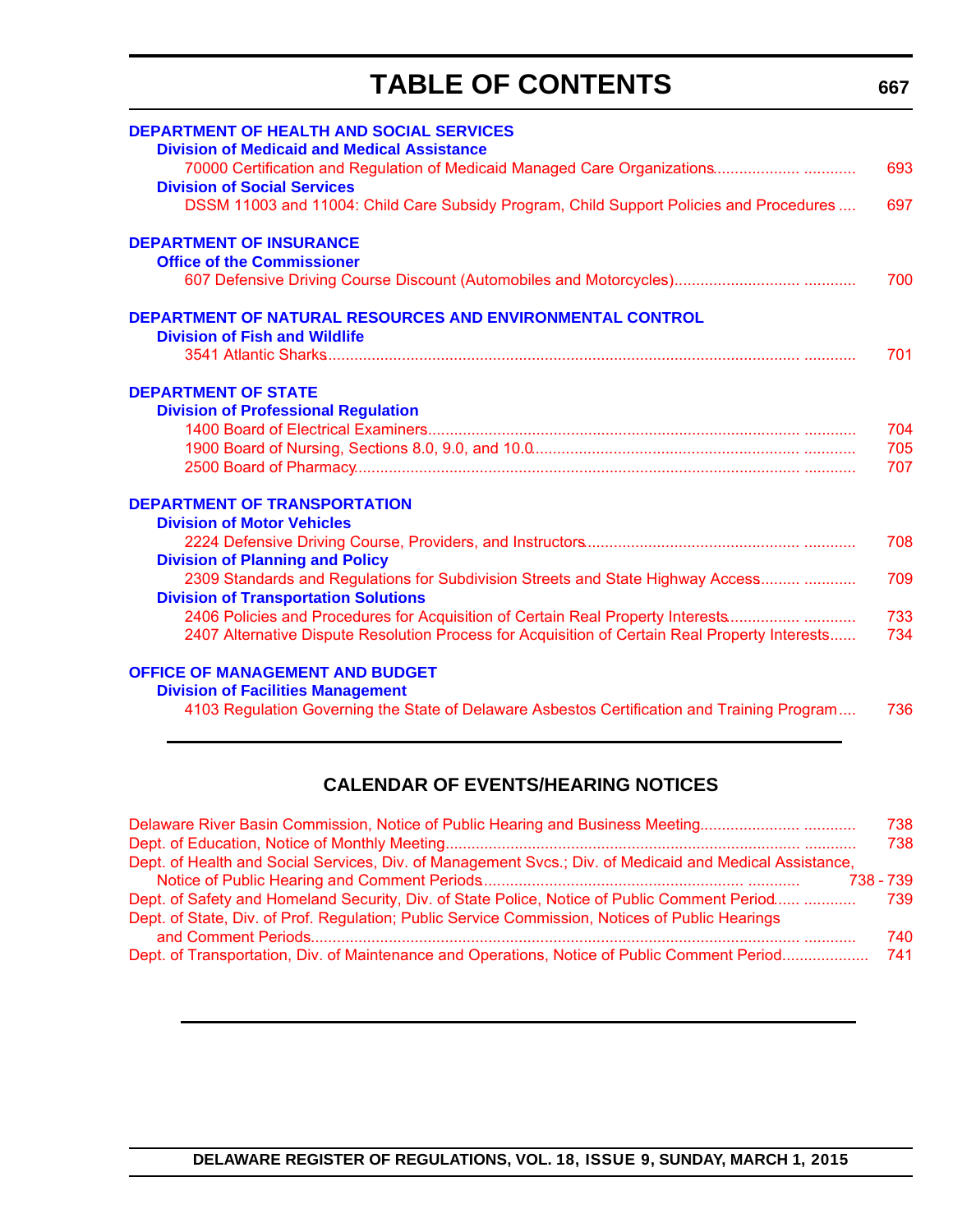# **[CUMULATIVE TABLES](#page-3-0)**

<span id="page-5-0"></span>The table printed below lists the regulations that have been proposed, adopted, amended or repealed in the preceding issues of the current volume of the *Delaware Register of Regulations*.

The regulations are listed alphabetically by the promulgating agency, followed by a citation to that issue of the *Register* in which the regulation was published. Proposed regulations are designated with (Prop.); Final regulations are designated with (Final); Emergency regulations are designated with (Emer.); and regulations that have been repealed are designated with (Rep.).

#### **CASH MANAGEMENT POLICY BOARD** Objectives and Guidelines for the Investment of State of Delaware Funds............. 18 **DE Reg.** 257 (Prop.) 18 **DE Reg.** 462 (Final) Objectives and Guidelines for the Investment of State of Delaware Funds Designated as the Delaware Land and Water Conservation Trust Fund........... 18 **DE Reg.** 416 (Prop.) **DELAWARE CRIMINAL JUSTICE INFORMATION SYSTEM Office of the Director** Guidelines Governing the Administration of the Neighborhood Building Blocks Fund................................................................................................. 18 **DE Reg.** 273 (Prop.) 1301 Delaware Criminal Justice Information System Rules and Regulations... 18 **DE Reg.** 552 (Prop.) **DELAWARE ECONOMIC DEVELOPMENT OFFICE** Guidelines Governing the Administration of the Neighborhood Building Blocks Fund 18 **DE Reg.** 273 (Prop.) 18 **DE Reg.** 464 (Final) **DELAWARE MANUFACTURED HOME RELOCATION AUTHORITY** 202 Rent Increase Dispute Resolution Procedures................................................. 18 **DE Reg.** 637 (Prop.) **DEPARTMENT OF AGRICULTURE Harness Racing Commission** 501 Harness Racing Rules and Regulations, Sections 1.0 and 5.0.................. 18 **DE Reg.** 418 (Prop.) 501 Harness Racing Rules and Regulations, Sections 6.0 and 7.0.................. 18 **DE Reg.** 466 (Final) 501 Harness Racing Rules and Regulations, Section 7.0................................. 18 **DE Reg.** 6 (Prop.) 18 **DE Reg.** 490 (Errata) 18 **DE Reg.** 491 (Prop.) 501 Harness Racing Rules and Regulations, Section 8.0............................. 502 Delaware Standardbred Breeders' Fund Regulations................................ 18 **DE Reg.** 493 (Prop.) **DEPARTMENT OF EDUCATION Office of the Secretary** 101 State Assessment System.......................................................................... 18 **DE Reg.** 279 (Prop.) 18 **DE Reg.** 556 (Final) 106A Teacher Appraisal Process Delaware Performance Appraisal System (DPAS II) Revised....................................................................................... 18 **DE Reg.** 31 (Final) 107A Specialist Appraisal Process Delaware Performance Appraisal System (DPAS II) Revised....................................................................................... 18 **DE Reg.** 40 (Final) 108A Administrator Appraisal Process Delaware Performance Appraisal System (DPAS II) Revised.......................................................................... 18 **DE Reg.** 48 (Final) 235 Teacher of the Year Award.......................................................................... 18 **DE Reg.** 494 (Prop.) 245 Michael C. Ferguson Achievement Awards Scholarship............................ 18 **DE Reg.** 340 (Prop.) 275 Charter Schools.......................................................................................... 18 **DE Reg.** 177 (Prop.) 18 **DE Reg.** 366 (Final) 290 Approval of Educator Preparation Programs.............................................. 18 **DE Reg.** 57 (Final) 401 Major Capital Improvement Programs........................................................ 18 **DE Reg.** 95 (Prop.) 18 **DE Reg.** 300 (Final)

405 Minor Capital Improvement Programs........................................................ 18 **DE Reg.** 180 (Prop.)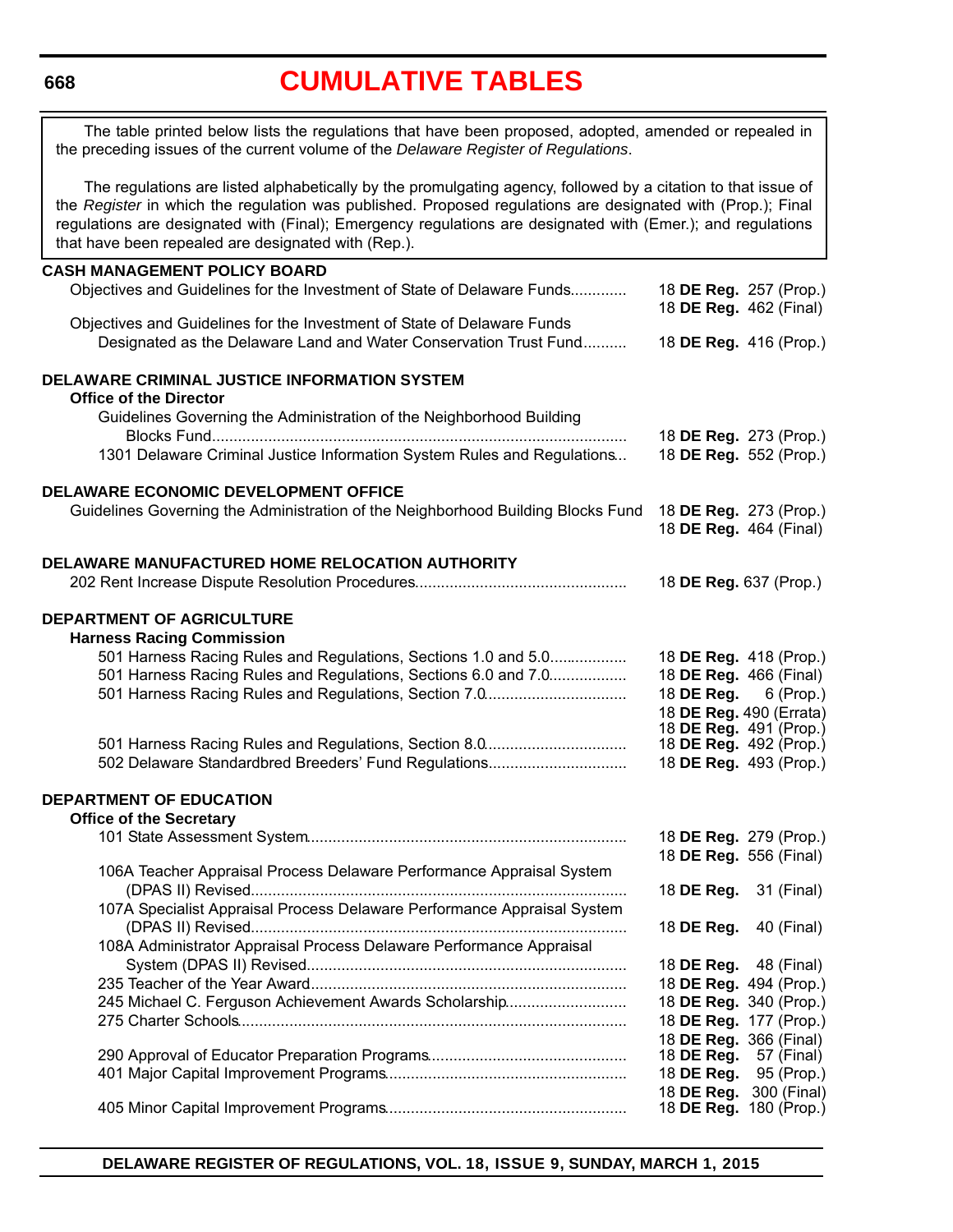|                                                                                    | 18 DE Reg. 368 (Final)                           |                        |
|------------------------------------------------------------------------------------|--------------------------------------------------|------------------------|
|                                                                                    | 18 DE Reg. 100 (Prop.)                           |                        |
| 505 High School Graduation Requirements and Diplomas                               | 18 DE Reg. 304 (Final)<br>18 DE Reg.             | 127 (Final)            |
|                                                                                    | 18 DE Reg. 130 (Final)                           |                        |
|                                                                                    | 18 DE Reg. 419 (Prop.)                           |                        |
|                                                                                    | 18 DE Reg. 639 (Final)                           |                        |
| 851 K to 12 Comprehensive Health Education Program                                 | 18 DE Reg. 104 (Prop.)                           |                        |
|                                                                                    | 18 DE Reg. 369 (Final)                           |                        |
|                                                                                    | 18 DE Reg. 616 (Prop.)                           |                        |
|                                                                                    | 18 DE Reg. 343 (Prop.)                           |                        |
|                                                                                    | 18 DE Reg. 561 (Final)                           |                        |
| 923 Children with Disabilities, Subpart B, General Duties and Eligibility of       |                                                  |                        |
|                                                                                    | 18 DE Reg. 280 (Prop.)                           | 18 DE Reg. 562 (Final) |
|                                                                                    | 18 DE Reg. 618 (Prop.)                           |                        |
| 925 Children with Disabilities, Subpart D, Evaluations, Eligibility Determination, |                                                  |                        |
|                                                                                    | 18 DE Reg. 281 (Prop.)                           |                        |
|                                                                                    | 18 DE Reg. 564 (Final)                           |                        |
|                                                                                    | 18 DE Reg. 621 (Prop.)                           |                        |
|                                                                                    | 18 <b>DE Reg.</b> 7 (Prop.)                      |                        |
| <b>Professional Standards Board</b>                                                | 18 DE Reg. 215 (Final)                           |                        |
| 1507 Alternative Routes to Teacher Licensure and Certification Program             | 18 DE Reg. 496 (Prop.)                           |                        |
|                                                                                    |                                                  | 18 DE Reg. 218 (Final) |
|                                                                                    | 18 DE Reg. 346 (Prop.)                           |                        |
|                                                                                    | 18 DE Reg. 347 (Prop.)                           |                        |
|                                                                                    | 18 DE Reg. 349 (Prop.)                           |                        |
|                                                                                    | 18 DE Reg. 350 (Prop.)                           |                        |
|                                                                                    | 18 DE Reg. 566 (Final)                           |                        |
|                                                                                    | 18 <b>DE Reg.</b> 224 (Final)                    |                        |
| <b>DEPARTMENT OF ELECTIONS</b>                                                     |                                                  |                        |
| <b>Kent County</b>                                                                 |                                                  |                        |
| 1602 Policies and Procedures Regarding FOIA Requests                               | 18 <b>DE Reg.</b> 58 (Final)                     |                        |
|                                                                                    |                                                  |                        |
| <b>DEPARTMENT OF FINANCE</b>                                                       |                                                  |                        |
| <b>Office of the State Lottery</b>                                                 |                                                  |                        |
|                                                                                    | 18 DE Reg. 182 (Prop.)                           |                        |
|                                                                                    | 18 DE Reg. 370 (Final)                           |                        |
|                                                                                    |                                                  |                        |
| <b>DEPARTMENT OF HEALTH AND SOCIAL SERVICES</b>                                    |                                                  |                        |
| <b>Division of Long Term Care Residents Protection</b>                             |                                                  |                        |
|                                                                                    | 18 DE Reg. 282 (Prop.)                           |                        |
|                                                                                    | 18 DE Reg. 569 (Final)<br>18 DE Reg. 497 (Prop.) |                        |
| <b>Division of Medicaid and Medical Assistance</b>                                 |                                                  |                        |
| Diamond State Health Plan 1115 Demonstration Waiver Amendment -                    |                                                  |                        |
| Promoting Optimal Mental Health for Individuals through Supports and               |                                                  |                        |
|                                                                                    | 18 DE Reg. 186 (Prop.)                           |                        |
|                                                                                    | 18 DE Reg. 371 (Final)                           |                        |
|                                                                                    | 18 DE Reg. 509 (Prop.)                           |                        |
| Nursing Facility Services - Preadmission Screening and Resident Review             | 18 DE Reg. 106 (Prop.)                           |                        |
| Standards for the Coverage of Organ Transplant Services                            | 18 DE Reg. 115 (Prop.)                           |                        |
|                                                                                    |                                                  | 18 DE Reg. 310 (Final) |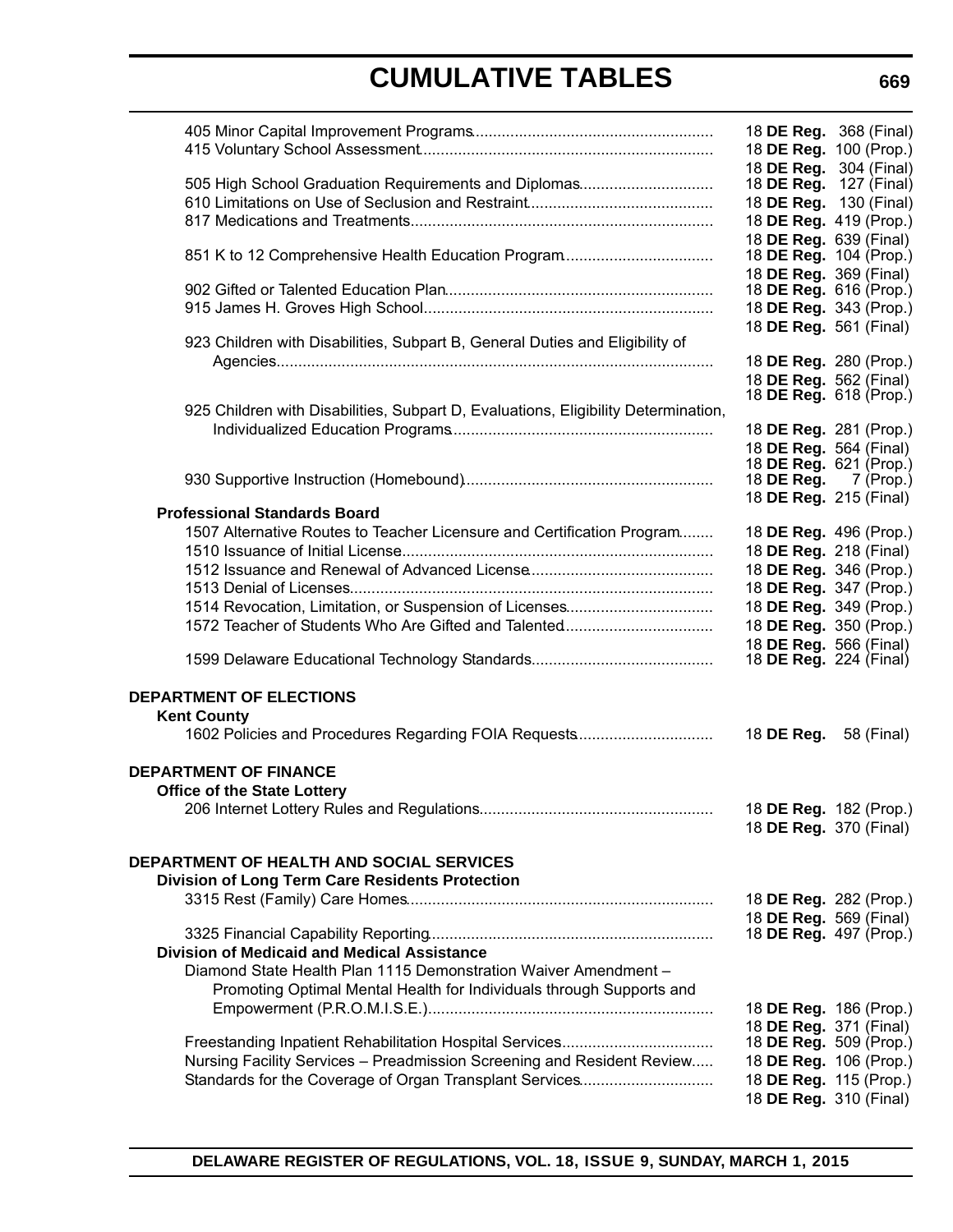| Title XIX Medicaid State Plan, Attachment 3.1-A, Introductory Page 2 -       |                                                  |                                       |
|------------------------------------------------------------------------------|--------------------------------------------------|---------------------------------------|
|                                                                              | 18 DE Reg.                                       | 9 (Prop.)                             |
|                                                                              |                                                  | 18 DE Reg. 227 (Final)                |
| Title XIX Medicaid State Plan, Attachment 4.19B, Introduction - Page 4,      |                                                  |                                       |
| Increased Medicaid Payment for Primary Care Services                         |                                                  | 18 <b>DE Reg.</b> 11 (Prop.)          |
| Title XIX Medicaid State Plan, Methods and Standards for Establishing        |                                                  | 18 DE Reg. 229 (Final)                |
|                                                                              | 18 DE Reg. 424 (Prop.)                           |                                       |
|                                                                              | 18 DE Reg. 642 (Final)                           |                                       |
| Title XIX Medicaid State Plan, State Plan Rehabilitative Services - Coverage |                                                  |                                       |
|                                                                              |                                                  | 18 DE Reg. 429 (Prop.)                |
| Title XXI Delaware Healthy Children Program State Plan - Cost Sharing and    |                                                  |                                       |
|                                                                              | 18 DE Reg. 183 (Prop.)                           |                                       |
|                                                                              | 18 DE Reg. 375 (Final)                           |                                       |
| 70000 Certification and Regulation of Medicaid Managed Care Organizations.   | 18 <b>DE Reg.</b> 504 (Prop.)                    |                                       |
| <b>Division of Public Health</b>                                             |                                                  |                                       |
|                                                                              | 18 <b>DE Reg.</b> 63 (Final)                     |                                       |
|                                                                              | 18 <b>DE Reg.</b> 67 (Final)                     |                                       |
|                                                                              | 18 DE Reg.                                       | 14 (Prop.)                            |
|                                                                              | 18 DE Reg. 378 (Final)                           |                                       |
| 4407 Hospital Standards (Construction, Maintenance, and Operation)           | 18 DE Reg. 119 (Prop.)<br>18 DE Reg. 390 (Final) |                                       |
| 4408 Facilities That Perform Invasive Medical Procedures                     | 18 DE Reg. 613(Emer.)                            |                                       |
|                                                                              | 18 DE Reg. 623 (Prop.)                           |                                       |
|                                                                              | 18 <b>DE Reg.</b> 133 (Final)                    |                                       |
|                                                                              | 18 DE Reg. 352 (Prop.)                           |                                       |
|                                                                              | 18 DE Reg. 645 (Final)                           |                                       |
|                                                                              | 18 <b>DE Reg.</b> 512 (Prop.)                    |                                       |
|                                                                              | 18 DE Reg. 191 (Prop.)                           |                                       |
|                                                                              | 18 DE Reg. 392 (Final)<br>18 DE Reg. 135 (Final) |                                       |
| <b>Division of Social Services</b>                                           |                                                  |                                       |
| Child Care Subsidy Program, Child Support Policies and Procedures            | 18 DE Reg. 514 (Prop.)                           |                                       |
| Delaware's Temporary Assistance for Needy Families (TANF) State Plan         |                                                  |                                       |
|                                                                              | 18 DE Reg. 354 (Prop.)                           |                                       |
|                                                                              |                                                  | 18 DE Reg. 646 (Final)                |
|                                                                              | 18 <b>DE Reg.</b> 139 (Final)                    |                                       |
| 2013 & 9037 Food Supplement Program - Income and Eligibility                 |                                                  |                                       |
|                                                                              |                                                  | 18 <b>DE Reg.</b> 142 (Final)         |
| 3011 Delaware TANF Employment and Training Program Requirements. 18 DE Reg.  |                                                  | 143 (Final)                           |
| 9013.1 Food Supplement Program - Household Definition                        | 18 DE Reg.                                       | 147 (Final)                           |
|                                                                              | 18 DE Reg.                                       | 14 (Prop.)                            |
|                                                                              | 18 DE Reg.                                       | 231 (Final)                           |
| 11003 Determining Technical Eligibility for Child Care                       | 18 DE Reg.                                       | 148 (Final)                           |
|                                                                              | 18 DE Reg.                                       | $9$ (Prop.)<br>18 DE Reg. 233 (Final) |
|                                                                              |                                                  |                                       |
| <b>DEPARTMENT OF INSURANCE</b>                                               |                                                  |                                       |
| <b>Office of the Commissioner</b>                                            |                                                  |                                       |
| 403 Sale and Purchase of Options [Formerly Regulation 28], Repeal of         | 18 DE Reg. 283 (Prop.)                           |                                       |
|                                                                              | 18 DE Reg. 467 (Final)                           |                                       |
|                                                                              | 18 <b>DE Reg.</b> 195 (Prop.)                    |                                       |
|                                                                              | 18 DE Reg. 393 (Final)                           |                                       |
| 607 Defensive Driving Course Discount (Automobiles and Motorcycles)          | 18 DE Reg. 519 (Prop.)                           |                                       |
|                                                                              | 18 DE Reg. 355 (Prop.)<br>18 DE Reg. 574 (Final) |                                       |
|                                                                              |                                                  |                                       |

**DELAWARE REGISTER OF REGULATIONS, VOL. 18, ISSUE 9, SUNDAY, MARCH 1, 2015**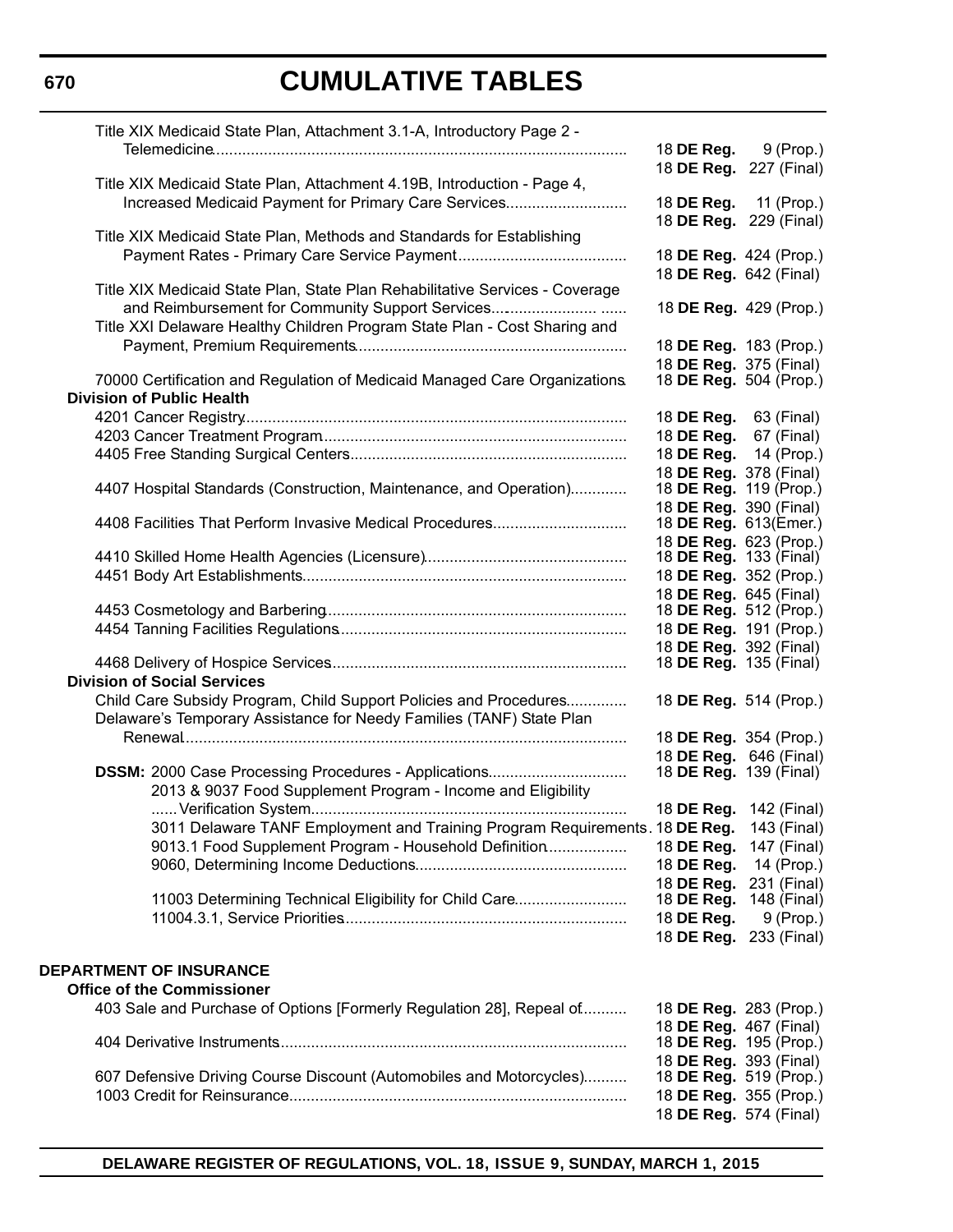| <b>DEPARTMENT OF JUSTICE</b>                                                  |                                                         |  |
|-------------------------------------------------------------------------------|---------------------------------------------------------|--|
| <b>Fraud and Consumer Protection Division</b>                                 |                                                         |  |
| Rules and Regulations Pursuant to the Delaware Securities Act                 | 18 DE Reg. 202 (Prop.)                                  |  |
|                                                                               | 18 DE Reg. 394 (Final)                                  |  |
|                                                                               | 18 <b>DE Reg.</b> 575 (Final)                           |  |
|                                                                               |                                                         |  |
| <b>DEPARTMENT OF LABOR</b>                                                    |                                                         |  |
| <b>Division of Industrial Affairs</b>                                         |                                                         |  |
|                                                                               | 18 DE Reg. 357 (Prop.)                                  |  |
|                                                                               | 18 DE Reg. 577 (Final)                                  |  |
|                                                                               | 18 DE Reg. 609 (Errata)                                 |  |
| DEPARTMENT OF NATURAL RESOURCES AND ENVIRONMENTAL CONTROL                     |                                                         |  |
| <b>Division of Air Quality</b>                                                |                                                         |  |
|                                                                               | 18 DE Reg. 121 (Prop.)                                  |  |
| <b>Division of Energy and Climate</b>                                         |                                                         |  |
| 102 Implementation of Renewable Energy Portfolio Standards Cost Cap           |                                                         |  |
|                                                                               | 18 DE Reg. 432 (Prop.)                                  |  |
| <b>Division of Fish and Wildlife</b>                                          |                                                         |  |
| 3502 Striped Bass Spawning Season and Area Restrictions                       | 18 DE Reg. 624 (Prop.)                                  |  |
| 3503 Striped Bass Recreational Fishing Seasons; Methods of Take; Creel Limit; |                                                         |  |
|                                                                               | 18 DE Reg. 624 (Prop.)                                  |  |
|                                                                               | 18 DE Reg. 624 (Prop.)                                  |  |
| 3505 Striped Bass Commercial Fishing Seasons; Quotas; Tagging and             |                                                         |  |
|                                                                               | 18 DE Reg. 624 (Prop.)                                  |  |
|                                                                               | 18 DE Reg. 624 (Prop.)                                  |  |
| 3521 Weakfish Size Limits; Possession Limits; Seasons                         | 18 DE Reg. 235 (Final)                                  |  |
|                                                                               | 18 DE Reg. 525 (Prop.)                                  |  |
|                                                                               | 18 DE Reg. 151 (Final)                                  |  |
| <b>Division of Waste and Hazardous Substances</b>                             |                                                         |  |
|                                                                               |                                                         |  |
|                                                                               | 18 DE Reg. 530 (Prop.)                                  |  |
| 1302 Regulations Governing Hazardous Waste (DRGHW)                            | 18 DE Reg. 629 (Prop.)<br>18 DE Reg. 631 (Prop.)        |  |
|                                                                               |                                                         |  |
| <b>Division of Watershed Stewardship</b>                                      |                                                         |  |
|                                                                               | 18 DE Reg. 204 (Prop.)                                  |  |
|                                                                               | 18 DE Reg. 396 (Final)<br>18 <b>DE Reg.</b> 312 (Final) |  |
| 7408 TMDLs for Nutrients for the Murderkill River Watershed                   | 18 DE Reg. 316 (Final)                                  |  |
|                                                                               |                                                         |  |
| DEPARTMENT OF SAFETY AND HOMELAND SECURITY                                    |                                                         |  |
| <b>Division of State Police</b>                                               |                                                         |  |
| 1300 Board of Examiners of Private Investigators & Private Security Agencies  | 18 DE Reg. 154 (Final)                                  |  |
|                                                                               | 18 DE Reg. 211 (Prop.)                                  |  |
|                                                                               | 18 <b>DE Reg.</b> 436 (Final)<br>18 DE Reg. 648 (Prop.) |  |
|                                                                               | 18 DE Reg. 468 (Final)                                  |  |
|                                                                               | 18 DE Reg. $21$ (Prop.)                                 |  |
|                                                                               | 18 DE Reg. 318 (Final)                                  |  |
|                                                                               | 18 DE Reg. 285 (Prop.)                                  |  |
|                                                                               | 18 DE Reg. 578 (Final)                                  |  |
|                                                                               | 18 <b>DE Reg.</b> 610 (Errata)                          |  |
| Officer of the Alcoholic Beverage Control Commissioner                        |                                                         |  |
|                                                                               | 18 DE Reg. 208 (Prop.)                                  |  |
|                                                                               | 18 DE Reg. 209 (Prop.)                                  |  |
|                                                                               | 18 DE Reg. 398 (Final)                                  |  |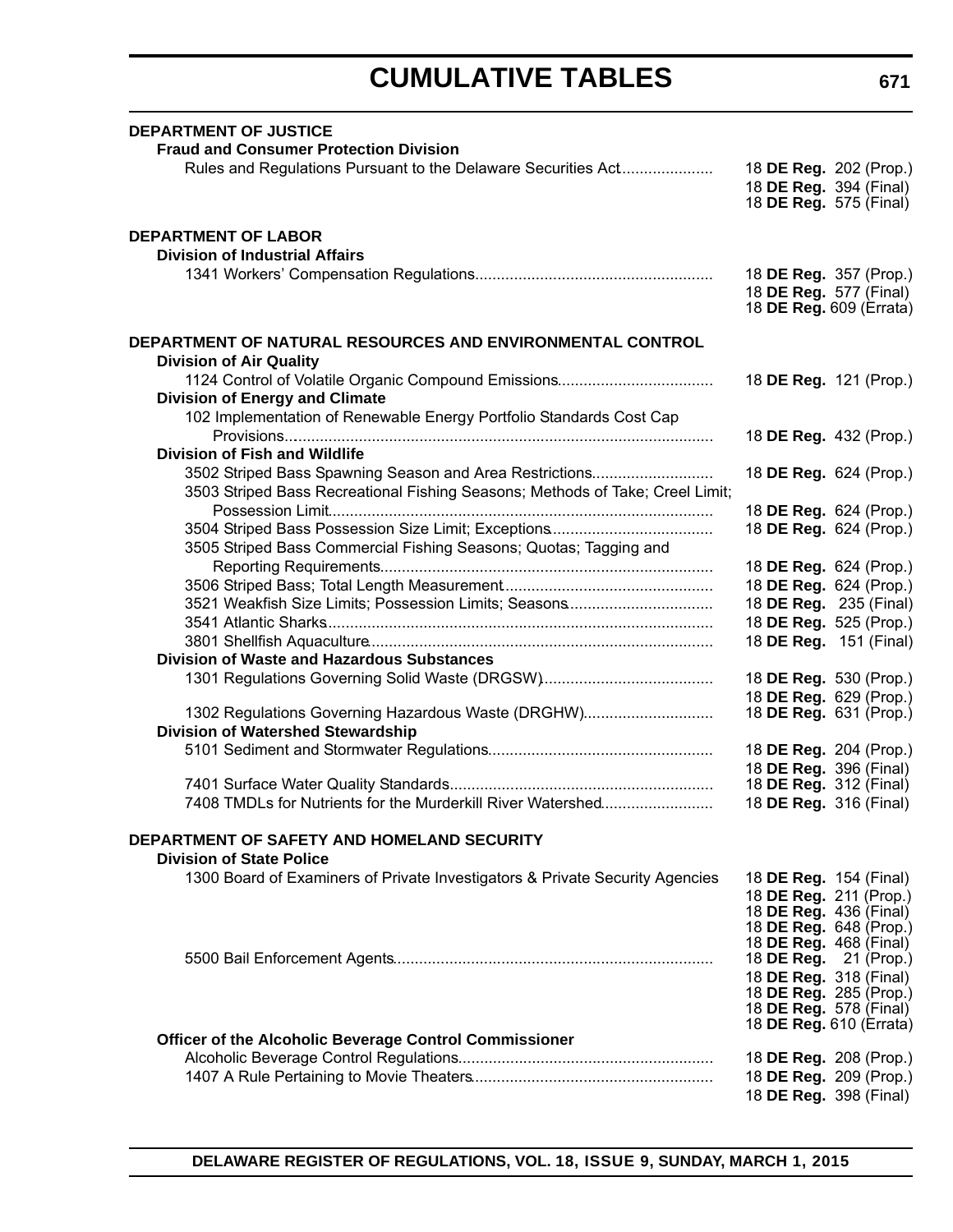# **CUMULATIVE TABLES**

| <b>Office of the Secretary</b><br>101 Regulations Governing the Relief from Disabilities Board |                               | 18 DE Reg. 649 (Final)                                  |
|------------------------------------------------------------------------------------------------|-------------------------------|---------------------------------------------------------|
| DEPARTMENT OF SERVICES FOR CHILDREN, YOUTH AND THEIR FAMILIES                                  |                               |                                                         |
| Division of Family Services, Office of Child Care Licensing                                    |                               |                                                         |
| 101 Rules for Early Care and Education and School-Age Centers                                  |                               | 18 DE Reg. 438 (Prop.)                                  |
| 105 Residential Child Care Facilities and Day Treatment Programs                               |                               | 18 DE Reg. 122 (Prop.)                                  |
| <b>DEPARTMENT OF STATE</b>                                                                     |                               |                                                         |
| <b>Division of Historical and Cultural Affairs</b>                                             |                               |                                                         |
|                                                                                                | 18 DE Reg.                    | 24 (Prop.)                                              |
|                                                                                                |                               | 18 DE Reg. 237 (Final)                                  |
| <b>Division of Professional Regulation</b><br><b>Controlled Substance Advisory Committee</b>   |                               |                                                         |
|                                                                                                |                               | 18 DE Reg. 92 (Emer.)                                   |
|                                                                                                |                               | 18 DE Reg. 155 (Final)                                  |
|                                                                                                |                               | 18 DE Reg. 212 (Prop.)                                  |
|                                                                                                | 18 <b>DE Reg.</b> 320 (Final) |                                                         |
| 103 Regulations Governing Charitable Gambling Other Than Raffles                               | 18 DE Reg. 157 (Final)        |                                                         |
| 200 Board of Landscape Architecture, Section 7.0, Continuing Education as a                    |                               |                                                         |
|                                                                                                |                               | 18 DE Reg. 287 (Prop.)                                  |
|                                                                                                |                               | 18 DE Reg. 321 (Final)<br>18 DE Reg. 124 (Prop.)        |
|                                                                                                |                               | 18 DE Reg. 213 (Prop.)                                  |
|                                                                                                | 18 DE Reg. 579 (Final)        |                                                         |
|                                                                                                | 18 <b>DE Reg.</b> 238 (Final) |                                                         |
| 1100 Board of Dentistry and Dental Hygiene, Section 6.0, Continuing                            |                               |                                                         |
|                                                                                                |                               | 18 DE Reg. 399 (Final)                                  |
|                                                                                                |                               | 18 DE Reg. 439 (Prop.)                                  |
|                                                                                                |                               | 18 DE Reg. 633 (Prop.)                                  |
|                                                                                                |                               | 18 DE Reg. 444 (Prop.)                                  |
| 1900 Board of Nursing, Section 6.0 Requirements & Procedures for Licensure                     |                               | 18 DE Reg. 322 (Final)                                  |
|                                                                                                |                               | 18 DE Reg. 445 (Prop.)                                  |
|                                                                                                |                               | 18 DE Reg. 532 (Prop.)                                  |
| 2600 Examining Board of Physical Therapists and Athletic Trainers                              |                               | 18 DE Reg. 536 (Prop.)<br>18 DE Reg. 290 (Prop.)        |
|                                                                                                |                               | 18 DE Reg. 447 (Prop.)                                  |
|                                                                                                |                               | 18 <b>DE Reg.</b> 469 (Final)                           |
|                                                                                                |                               | 18 <b>DE Reg.</b> 126 (Prop.)                           |
|                                                                                                |                               | 18 DE Reg. 634 (Prop.)                                  |
|                                                                                                |                               | 18 <b>DE Reg.</b> 651 (Final)<br>18 DE Reg. 447 (Prop.) |
|                                                                                                |                               | 18 DE Reg. 538 (Prop.)                                  |
| 3000 Board of Professional Counselors of Mental Health and Chemical                            |                               |                                                         |
|                                                                                                |                               | 18 DE Reg. 451 (Prop.)                                  |
|                                                                                                |                               | 18 DE Reg. 323 (Final)                                  |
|                                                                                                |                               | 18 DE Reg. 358 (Prop.)                                  |
|                                                                                                |                               | 18 DE Reg. 158 (Final)                                  |
|                                                                                                |                               | 18 DE Reg. 400 (Final)                                  |
|                                                                                                |                               | 18 DE Reg. 239 (Final)                                  |
| <b>Office of the State Bank Commissioner</b>                                                   |                               |                                                         |
|                                                                                                |                               | 18 DE Reg. 291 (Prop.)                                  |
|                                                                                                |                               | 18 DE Reg. 295 (Prop.)                                  |
|                                                                                                |                               | 18 DE Reg. 472 (Final)                                  |
|                                                                                                |                               | 18 DE Reg. 295 (Prop.)                                  |

**DELAWARE REGISTER OF REGULATIONS, VOL. 18, ISSUE 9, SUNDAY, MARCH 1, 2015**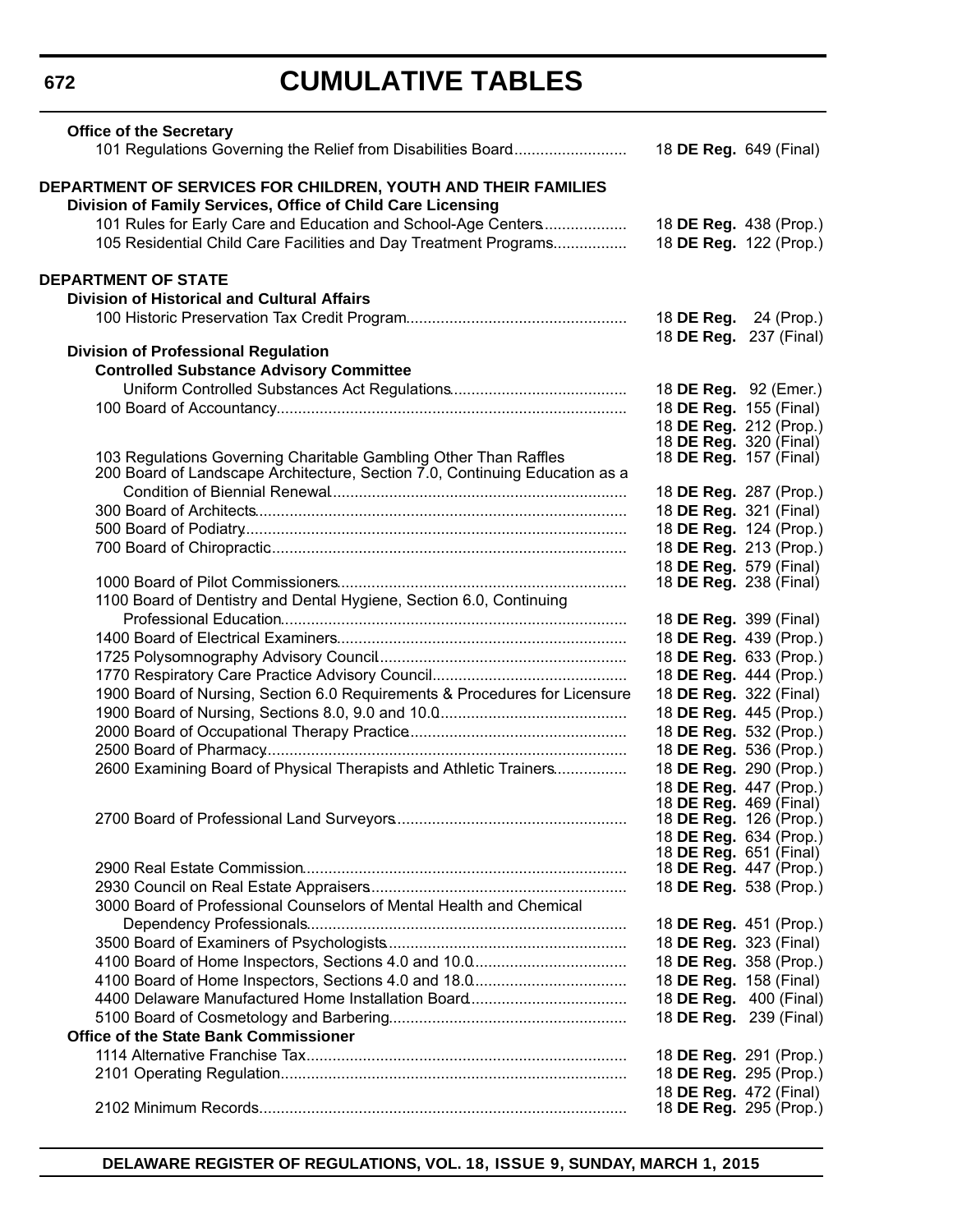|                                                                                                        | 18 DE Reg. 472 (Final)                                  |            |
|--------------------------------------------------------------------------------------------------------|---------------------------------------------------------|------------|
| 2104 Minimum Disclosure and Agreement Requirements                                                     | 18 DE Reg. 295 (Prop.)                                  |            |
|                                                                                                        | 18 DE Reg. 472 (Final)                                  |            |
|                                                                                                        | 18 DE Reg. 295 (Prop.)                                  |            |
|                                                                                                        | 18 DE Reg. 472 (Final)                                  |            |
|                                                                                                        | 18 <b>DE Reg.</b> 295 (Prop.)<br>18 DE Reg. 472 (Final) |            |
|                                                                                                        | 18 <b>DE Reg.</b> 159 (Final)                           |            |
|                                                                                                        | 18 DE Reg. 159 (Final)                                  |            |
|                                                                                                        | 18 DE Reg. 295 (Prop.)                                  |            |
|                                                                                                        | 18 DE Reg. 472 (Final)                                  |            |
|                                                                                                        | 18 <b>DE Reg.</b> 295 (Prop.)                           |            |
|                                                                                                        | 18 DE Reg. 472 (Final)                                  |            |
|                                                                                                        | 18 <b>DE Reg.</b> 295 (Prop.)                           |            |
|                                                                                                        | 18 DE Reg. 472 (Final)<br>18 <b>DE Reg.</b> 159 (Final) |            |
|                                                                                                        | 18 DE Reg. 159 (Final)                                  |            |
| <b>Public Service Commission</b>                                                                       |                                                         |            |
| 1001 Rules of Practice and Procedure of the Delaware Public Service                                    |                                                         |            |
|                                                                                                        | 18 DE Reg. 160 (Final)                                  |            |
| 4001 Rules for the Provision of Telecommunication Services (Docket Nos. 10                             |                                                         |            |
|                                                                                                        | 18 DE Reg. 296 (Prop.)                                  |            |
|                                                                                                        | 18 DE Reg. 653 (Final)                                  |            |
| 4003 Regulations Governing the Minimum Service Requirements for the                                    |                                                         |            |
| Provision of Telephone Service for Public Use within the State of Delaware                             |                                                         |            |
|                                                                                                        | 18 DE Reg. 296 (Prop.)<br>18 DE Reg. 653 (Final)        |            |
|                                                                                                        |                                                         |            |
| <b>DEPARTMENT OF TRANSPORTATION</b>                                                                    |                                                         |            |
| <b>Division of Motor Vehicles</b>                                                                      |                                                         |            |
| 2224 Defensive Driving Course, Providers, and Instructors                                              | 18 DE Reg. 540 (Prop.)                                  |            |
| 2228 Special Group or Organization Registration Plates for Persons With                                |                                                         |            |
|                                                                                                        | 18 DE Reg. 635 (Prop.)                                  |            |
| <b>Division of Planning and Policy</b>                                                                 |                                                         |            |
| 2309 Standards and Regulations for Subdivision Streets and State Highway                               |                                                         |            |
|                                                                                                        | 18 DE Reg. 240 (Final)                                  |            |
| <b>Division of Transportation Solutions</b>                                                            | 18 DE Reg. 455 (Prop.)                                  |            |
| 2406 Policies and Procedures for Acquisition of Certain Real Property Interests 18 DE Reg. 456 (Prop.) |                                                         |            |
| 2407 Alternative Dispute Resolution Process for Acquisition of Certain Real                            |                                                         |            |
|                                                                                                        | 18 DE Reg. 545 (Prop.)                                  |            |
|                                                                                                        |                                                         |            |
| <b>DIVISION OF RESEARCH</b>                                                                            |                                                         |            |
| <b>Office of the Registrar of Regulations</b>                                                          |                                                         |            |
| Regulation Governing Administrative Rulemaking Procedures                                              | 18 DE Reg. 161 (Final)                                  |            |
|                                                                                                        |                                                         |            |
| <b>EXECUTIVE DEPARTMENT</b><br><b>Office of Management and Budget</b>                                  |                                                         |            |
| <b>Division of Facilities Management</b>                                                               |                                                         |            |
| Regulations for the Drug Testing of Contractor and Subcontractor                                       |                                                         |            |
| Employees Working on Large Public Works Projects                                                       | 18 DE Reg. 550 (Prop.)                                  |            |
| 4103 Regulation Governing the State of Delaware Asbestos Certification                                 |                                                         |            |
|                                                                                                        | 18 DE Reg. 547 (Prop.)                                  |            |
| <b>State Employees Benefits Committee</b>                                                              |                                                         |            |
| 2001 Group Health Care Insurance Eligibility and Coverage Rules                                        | 18 DE Reg.                                              | 79 (Final) |
|                                                                                                        |                                                         |            |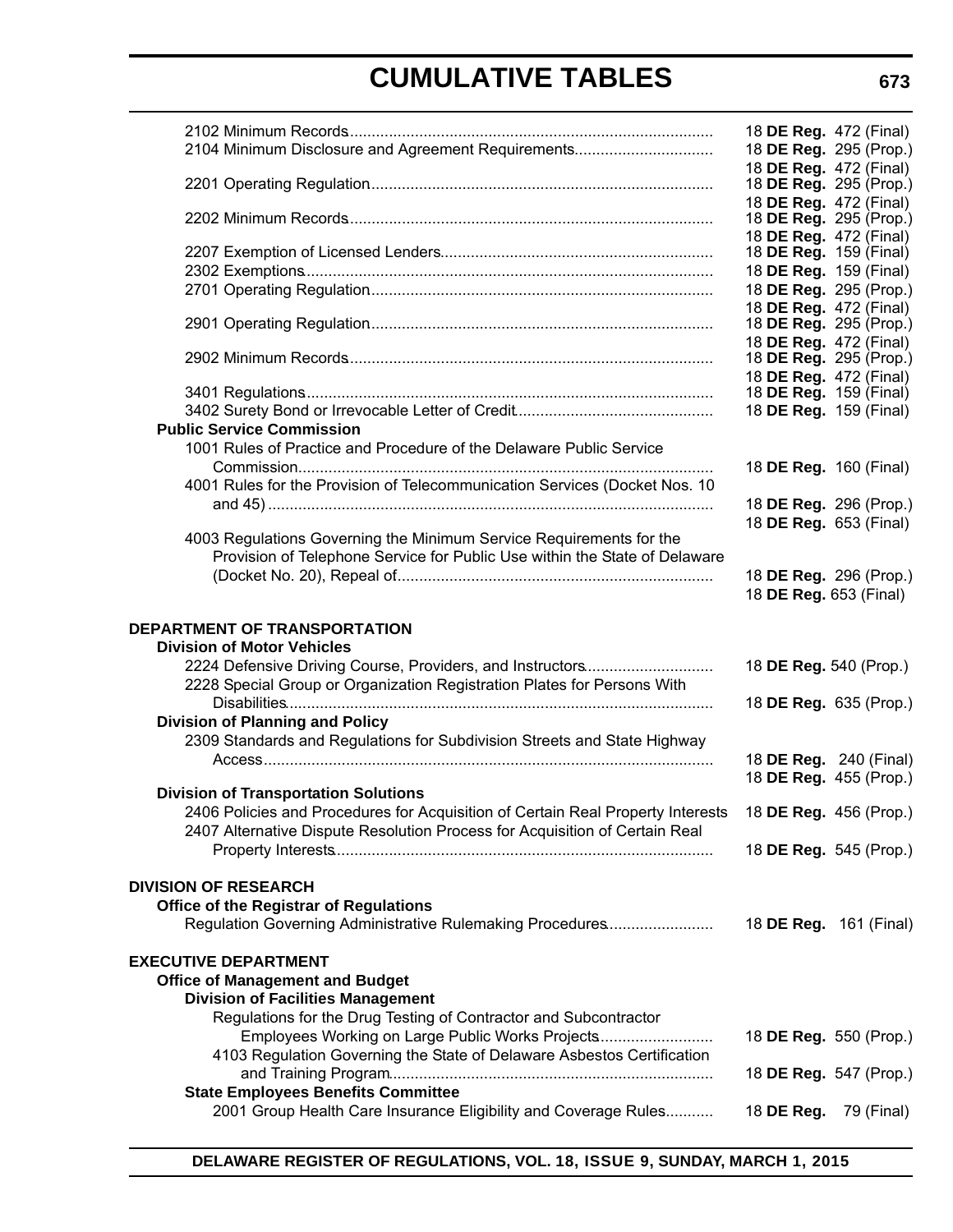| <b>Statewide Benefits Office</b>                                       |                               |  |
|------------------------------------------------------------------------|-------------------------------|--|
| 2007 Disability Insurance Program Rules and Regulations                | 18 <b>DE Reg.</b> 79 (Final)  |  |
| <b>Office of State Planning Coordination</b>                           |                               |  |
| Guidelines Governing the Administration and Review of Applications for |                               |  |
|                                                                        | 18 <b>DE Reg.</b> 359 (Prop.) |  |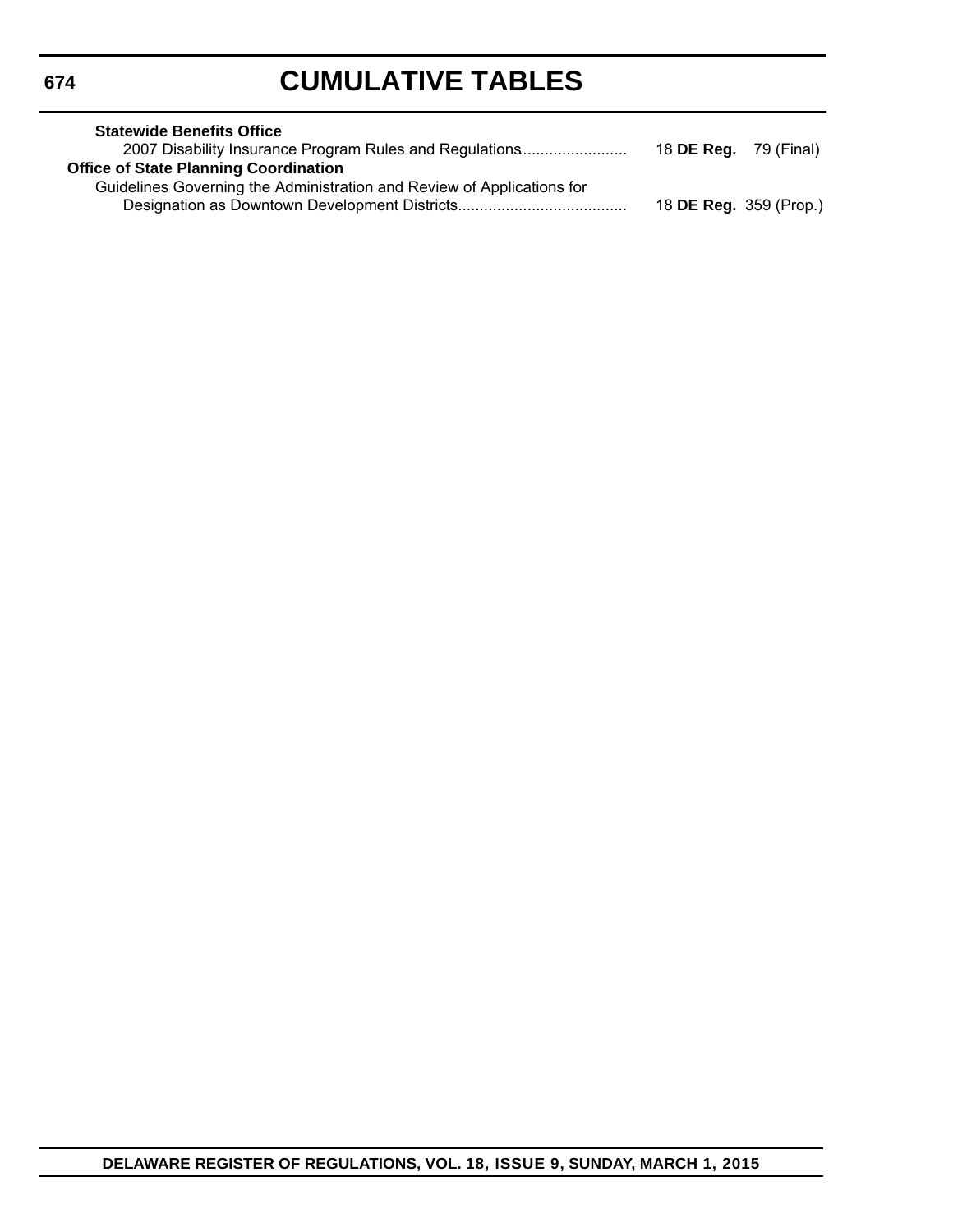### **ERRATA**

### **[DEPARTMENT OF LABOR](http://dia.delawareworks.com/workers-comp/) DIVISION OF INDUSTRIAL AFFAIRS**

**OFFICE OF WORKERS' COMPENSATION**

<span id="page-12-0"></span>Statutory Authority: 19 Delaware Code, Section 2322B(19 **Del.C.** §§2322B) 19 **DE Admin. Code** 1341

#### **[1341 Workers' Compensation Regulations](#page-3-0)**

**\* Please Note:** *The submitted final regulation for 1341 Workers' Compensation Regulations, Section 4.6.3, published in the January 2015 issue of the Delaware Register of Regulations and effective on January 31, 2015, contained a typographical error. Instead of repeating "...CPT Category II and II...," the regulation should read "...CPT Category II and III...". Section 4.6.3 is reprinted below with the correct language as an Errata. The final regulation was published in the January 2015 issue of the Delaware Register of Regulations (18 DE Reg. 577). The effective date remains the same.*

#### **1341 Workers' Compensation Regulations** *(Break in Continuity of Sections)*

**4.0 Workers' Compensation Health Care Payment Rates for Physicians, Other Qualified Health Care Professionals, and Hospitals and Hospital Outpatient Facilities, as well as Ambulatory Surgery Centers (the "Fee Schedule"). Instructions and Guidelines**

*(Break in Continuity Within Section)*

4.6 Hospital Outpatient and Ambulatory Surgical Treatment Methodology

#### *(Break in Continuity Within Section)*

4.6.3 Reimbursement shall be made at the lesser of the maximum allowable or billed charges notwithstanding the contract provision in 19 **Del.C.** §2322B(6). Rules regulating payment of hospital outpatient and ASC fees are primarily from OPPS. Reimbursement for hospital outpatient and ASCs shall be in compliance to The Code of Federal Regulations (CFR) Part 4.19 et seg. Of Title 42. OPPS reimbursement incorporates Ambulatory Payment Classification (APC) groups. Procedure codes (HCPCS Level I and II) are assigned an APC group based on clinical characteristics and cost similarities. CMS assigns relative weights to the APC groups. CPT Category II and III codes may fall in an APC, they are not recognized in the HCPS.

**\*Please Note: As the rest of the sections did not need correction, they are not being published.** 

### **[DEPARTMENT OF SAFETY AND HOMELAND SECURITY](http://dsp.delaware.gov/) DIVISION OF STATE POLICE**

#### **2400 BOARD OF EXAMINERS OF CONSTABLES**

Statutory Authority: 10 Delaware Code, Chapter 27 (10 **Del.C.** Ch. 27) 24 **DE Admin. Code** 2400

#### **[2400 Board of Examiners of Constables](#page-3-0)**

**\* Please Note:** *This regulation was inadvertently excluded from the Proposed Regulations that were published on January 1, 2015. It is being published here as an Errata.*

Notice is hereby given that the Board of Examiners of Constables, in accordance with 10 **Del.C.** Ch. 27 proposes to amend/adopt Rules: 1.0 - Licensing - combines the old Rules 1.0 Experience, 3.0 Law Enforcement Exemption, and 4.0 Employment; 6.0 - Baton, Nightstick, PR24, Chemical Spray, and Handcuffs, 7.0 - Electronic Control Device (ECD), 8.0 - Canine - makes training mandatory and instructor certification requirements. If you wish to view these amendments/adoptions, contact Ms. Peggy Anderson at 302-672-5304. Any persons wishing to present views may submit them in writing, by March 31, 2015, to Delaware State Police, Professional Licensing,

**DELAWARE REGISTER OF REGULATIONS, VOL. 18, ISSUE 9, SUNDAY, MARCH 1, 2015**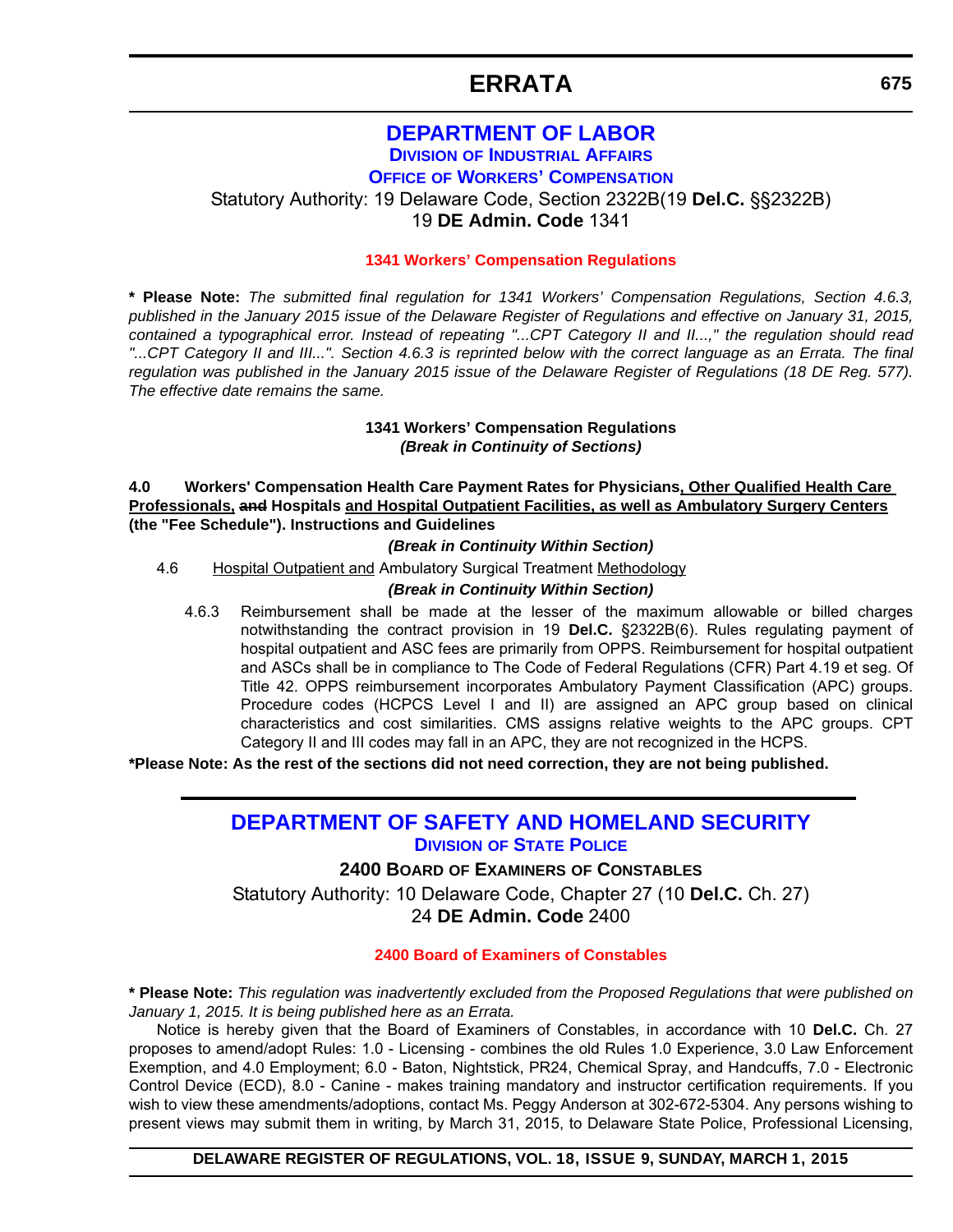### **ERRATA**

P.O. Box 430, Dover, DE 19903. The Board will hold a special meeting on May 1, 2015, at 10:00 a.m., Room 112, Tatnall Building, 150 Martin L. King, Jr. Boulevard, South, Dover, DE.

#### **2400 Board of Examiners of Constables**

#### **1.0 Experience**

A constable must meet the minimum training standards as established by the Board.

#### **1.0 Licensing**

- 1.1 All applicants must submit written testimony from five (5) reputable citizens attesting to good character, integrity, and competency.
- 1.2 All applicants shall be required to submit an application and their fingerprints to the Professional Licensing Section on the appropriate forms. The Director of the State Bureau of Identification shall set the processing fee.
- 1.3 A constable shall not be a member or employee of any Delaware law enforcement organization, as defined by the Council on Police Training or a member or employee of a law enforcement organization of any other state or federal jurisdiction.
- 1.4 All applicants who were not prior law enforcement, in any jurisdiction, must meet the minimum training standards as established by the Board. They must also submit to either the MMPI (Minnesota Multiphasic Personality Inventory) or the PAI (Personal Assessment Inventory) evaluation performed by a licensed psychologist who has knowledge of the requirements of the duties of the Constable position that the applicant is psychologically fit to function as a competent Constable.
- 1.5 Applicants, who were prior law enforcement officers in any jurisdiction in the State of Delaware, and have been away from active law enforcement under five years, will be considered for commissions on a case-by-case basis. Applicants who were prior law enforcement outside the State of Delaware will be required to take, and pass, a comprehensive, multiple-choice examination of the minimum standards established by the Board to demonstrate their knowledge of the duties of a Constable. If the test is failed twice, the applicant will be required to take the full training course.
- 1.6 Applicants, who have been law enforcement officers in the past but have been away from active law enforcement for more than five years, will be required to take an MMPI (Minnesota Multiphasic Personality Inventory) or the PAI (Personal Assessment Inventory), under the conditions noted in Rule 1.4, and pass a comprehensive, multiple-choice examination of the minimum standards established by the Board to demonstrate their knowledge of the duties of a Constable. If the test is failed twice, the applicant will be required to take the full training course.
- 1.7 Applicants who are retired military law enforcement, corrections officers, or probation & parole shall take the class and submit to the MMPI/PAI.
	- 1.7.1 At the discretion of the Board, for good cause shown, the class may be waived.
- 1.8 If an applicant wishes to work for more than one agency, they must submit an application and be approved by the Board for each agency. All other requirements do not need to be submitted as they are already on file in the Professional Licensing Section.
- 1.9 All applicants seeking a new commission as a constable shall be required to submit a \$200.00 licensing fee.
- 1.10 All applicants seeking a commission renewal as a constable shall be required to submit a \$100.00 renewal licensing fee and shall accompany each re-application thereafter.
- 1.11 All commissions will expire on December  $31<sup>st</sup>$ , two years from the year the commission was first issued. Any commissions needing to be adjusted will be charged a pro-rated fee.

#### **2.0 Appeal**

2.1 Any applicant who is rejected for a commission as a constable may, within 30 days of such notice of rejection, submit a written notice of appeal.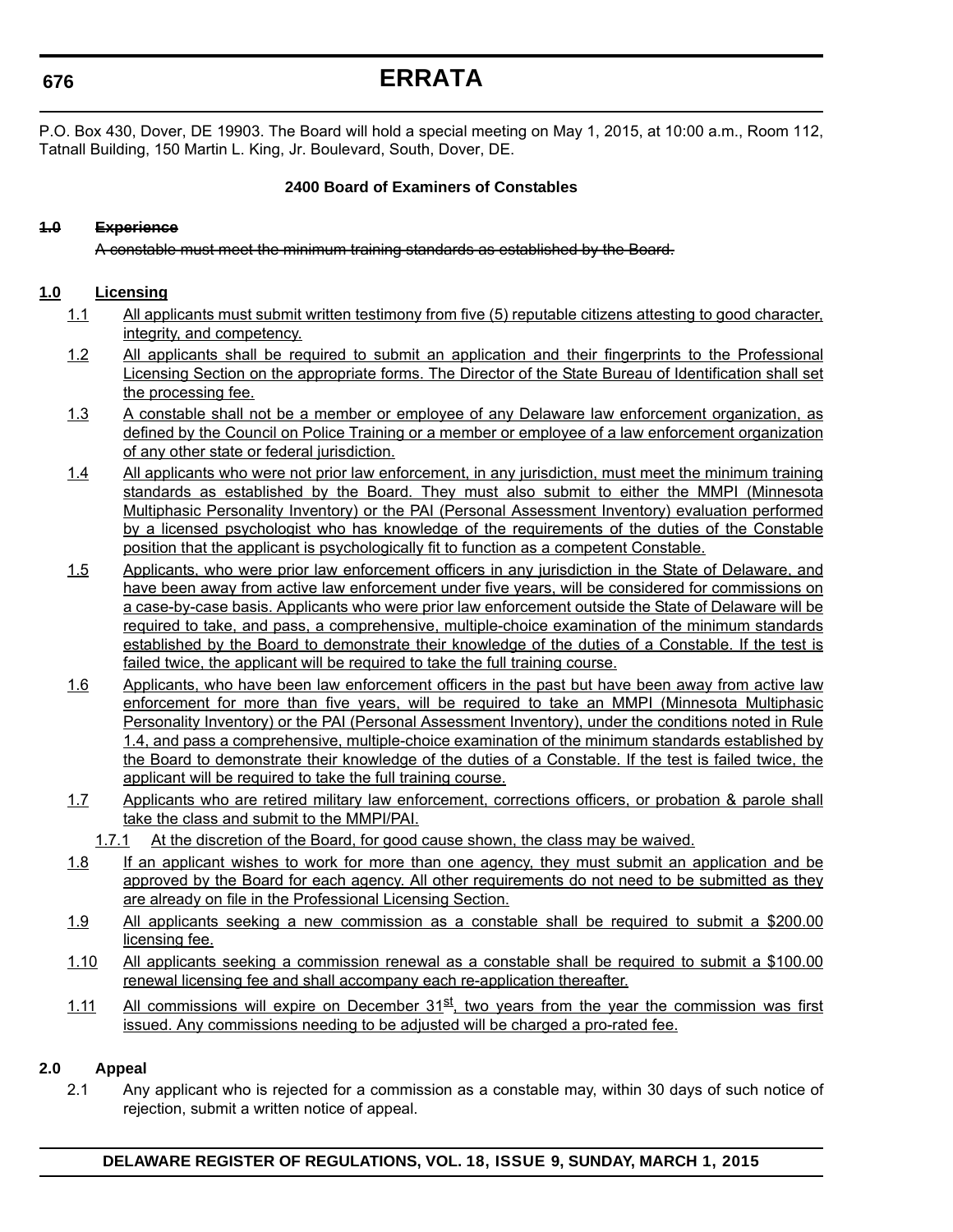### **ERRATA**

- 2.2 A hearing date, to be determined by the Board, will be convened to take relevant evidence on the appeal.
- 2.3 Such proceedings shall be conducted in accordance with the administrative procedures act (Title 29).
- 2.4 The Board decision, in writing, will be mailed to the applicant within ten working days after the hearing.

#### **3.0 Law Enforcement Exemption Reserved**

- 3.1 Applicants, who were prior law enforcement officers in any jurisdiction and have been away from police work for not more than five (5) years, will be considered for commissions on a case-by-case basis.
- 3.2 Applicants, who have been law enforcement officers in the past but have been away from active law enforcement for more than five (5) years, will be required to take either the MMPI (Minnesota Multiphasic Personality Inventory) or the PAI (Personal Assessment Inventory), under the conditions noted in Rule 4.0, and a comprehensive, multiple-choice examination of the minimum standards established by the Board to demonstrate their knowledge of the duties of a Constable. Once those shortcomings have been identified, the individual officer will be required to take the requisite training where the deficiency was noted.

#### **4.0 Employment Reserved**

- 4.1 All applicants must submit written testimony from five (5) reputable citizens attesting to good character, integrity, and competency.
- 4.2 All applicants must submit to either the MMPI (Minnesota Multiphasic Personality Inventory) or the PAI (Personal Assessment Inventory) evaluation performed by a licensed psychologist who has knowledge of the requirements of the duties of the Constable position, that the applicant is psychologically fit to function as a competent Constable.
- 4.3 All applicants shall be required to submit an application and their fingerprints to the Director of Detective Licensing on the appropriate forms. The Director of the State Bureau of Identification shall set the processing fee.
- 4.4 No full-time police officer may apply for a commission as a constable.
- 4.5 All applicants seeking a new commission as a constable shall be required to submit a \$100.00 application fee.
- 4.6 A \$50.00 annual renewal fee shall be required to accompany the renewal application each year thereafter.
- 4.7 A constable shall not be a member or employee of any Delaware law enforcement organization, as defined by the council on Police Training, or a member or employee of a law enforcement organization of any other state or federal jurisdiction.

#### **5.0 Firearm's Policy**

- 5.1 No person licensed under 10 **Del.C.** §2703 shall carry a firearm unless that person has first passed an approved firearms course of instruction and an initial qualification administered by a Board approved certified firearms instructor. The course of instruction shall include a minimum 40 hours of training. The Professional Licensing Section may waive the 40 hour training requirement depending upon the applicant's professional credentials, training and/or work experience (i.e. prior law enforcement).
- 5.2 Individuals licensed to carry a firearm must shoot a minimum of three (3) qualifying shoots per constable year, scheduled on at least two (2) separate days, with a minimum 90 days between scheduled shoots. Of these three (3), there will be one (1) mandatory "low light" shoot. Simulation is permitted and it may be combined with a daylight shoot. The initial qualification shot may be used to fulfill one day and one low light requirement during the first year.
	- 5.2.1 A constable year shall be June 1st to May 31st.
	- 5.2.2 An individual not meeting the minimum qualifications set forth in 5.2. may have their firearms license suspended until such time that they meet the minimum three (3) qualifying shoots within the constable year.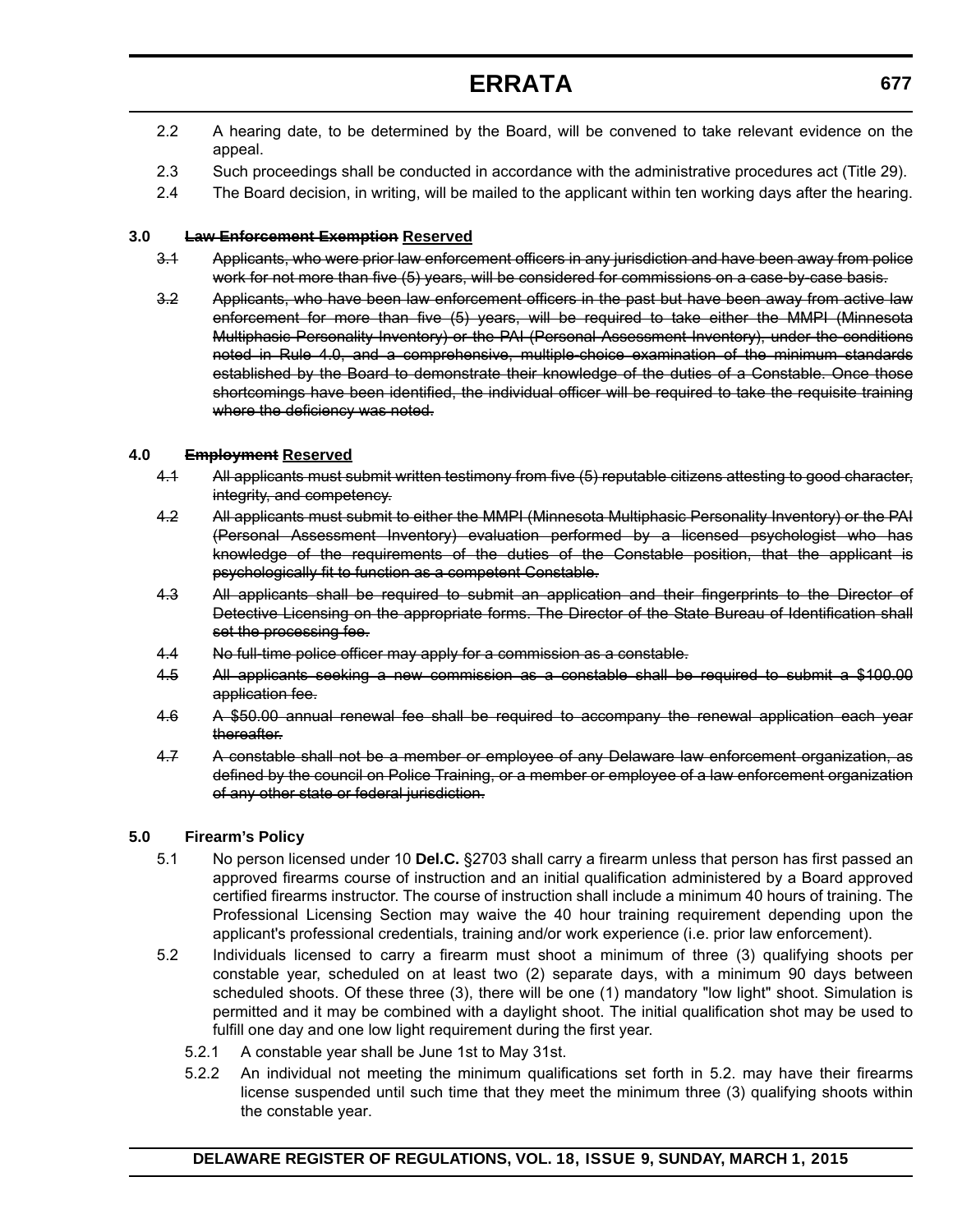### **ERRATA**

- 5.3 Firearms approved caliber of weapons
	- 5.3.1 9mm
	- 5.3.2 .357
	- 5.3.3 .38
	- 5.3.4 .40
- 5.4 All weapons must be either a revolver or semi-automatic and must be double-action or double-action only and must be maintained to factory specifications.
- 5.5 Under no circumstances will anyone be allowed to carry any type of shotgun or rifle or any type of weapon that is not described herein.
- 5.6 All individuals must qualify with the same make/model/caliber of weapon that he/she will carry.
- 5.7 All ammunition will be factory fresh (no re-loads).
- 5.8 The minimum passing score is 80%.
- 5.9 All licenses are valid for a period of one (1) constable year.
- 5.10 Firearms Instructors
	- 5.10.1 Firearms instructors must be certified by the National Rifle Association, a law enforcement training and standards commission (i.e. C.O.P.T.), and/or another professional firearms training institution as a "certified firearms instructor".
	- 5.10.2 Firearms instructors are restricted to teaching and qualifying individuals according to the type of firearm matching their certification. (For example, a certified shotgun instructor may only instruct and qualify individuals with the shotgun.)
	- 5.10.3 All firearms instructors must be approved by the Board before they are authorized to instruct or qualify individuals licensed under 10 **Del.C.** Ch. 27.

#### **6.0 Baton, Nightstick, Pr24, Chemical Spray, and Handcuffs**

- 6.1 To carry the above weapons/items a constable must have completed a training program on each and every weapon/item carried and all certifications must be on file in the Professional Licensing Section to be valid to carry/use. Under no circumstances would a person be permitted to carry any other type weapon/item, unless first approved by the Professional Licensing Section.
	- 6.2 Weapon/Item Instructors
		- 6.2.1 All weapon/item instructors must be approved by the Professional Licensing Section before they are authorized to instruct or qualify individuals licensed under 10 **Del.C.** Ch. 27.

### **7.0 Electronic Control Device (ECD)**

- 7.1 In order for a constable to carry/use an electronic control device (ECD), he/she must complete a training program approved by the Board and all certifications or re-certifications must be on file with the Professional Licensing Section.
- 7.2 ECD Instructors
	- 7.2.1 All ECD instructors must be approved by the Professional Licensing Section before they are authorized to instruct or qualify individuals licensed under 10 **Del.C.** Ch. 27.

#### **8.0 Canine**

- 8.1 In order for a constable to use a canine, he/she, and the canine, must complete a training program approved by the Board and all certifications or re-certifications must be on file with the Professional Licensing Section.
- 8.2 Canine Instructors
	- 8.2.1 All canine instructors must be approved by the Professional Licensing Section before they are authorized to instruct or qualify individuals licensed under 10 **Del.C.** Ch. 27.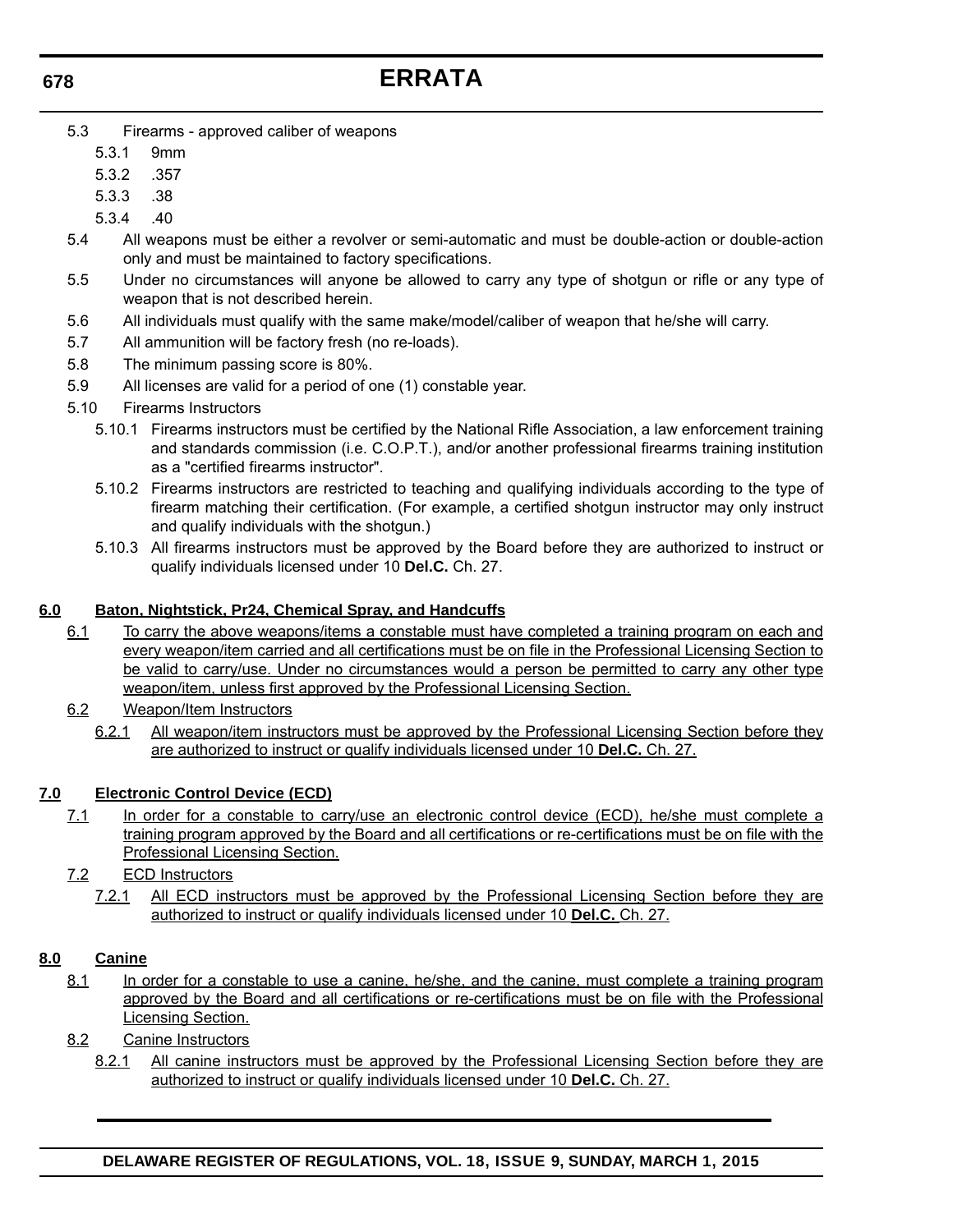# **PROPOSED REGULATIONS**

### **Symbol Key**

<span id="page-16-0"></span>Arial type indicates the text existing prior to the regulation being promulgated. Underlined text indicates new text. Language which is stricken through indicates text being deleted.

### **Proposed Regulations**

Under 29 **Del.C.** §10115 whenever an agency proposes to formulate, adopt, amend or repeal a regulation, it shall file notice and full text of such proposals, together with copies of the existing regulation being adopted, amended or repealed, with the Registrar for publication in the *Register of Regulations* pursuant to §1134 of this title. The notice shall describe the nature of the proceedings including a brief synopsis of the subject, substance, issues, possible terms of the agency action, a reference to the legal authority of the agency to act, and reference to any other regulations that may be impacted or affected by the proposal, and shall state the manner in which persons may present their views; if in writing, of the place to which and the final date by which such views may be submitted; or if at a public hearing, the date, time and place of the hearing. If a public hearing is to be held, such public hearing shall not be scheduled less than 20 days following publication of notice of the proposal in the *Register of Regulations*. If a public hearing will be held on the proposal, notice of the time, date, place and a summary of the nature of the proposal shall also be published in at least 2 Delaware newspapers of general circulation. The notice shall also be mailed to all persons who have made timely written requests of the agency for advance notice of its regulation-making proceedings.

### **[DEPARTMENT OF EDUCATION](http://www.doe.k12.de.us/site/default.aspx?PageID=1)**

**OFFICE OF THE SECRETARY**

Statutory Authority: 14 Delaware Code, Section 122(b) (14 **Del.C.** §122(b)) 14 **DE Admin. Code** 727

#### **PUBLIC NOTICE**

#### **Education Impact Analysis Pursuant To 14 Del.C. Section 122(d)**

#### **[727 Credit for Experience for Educators and for Secretarial Staff](#page-3-0)**

#### **A. Type of Regulatory Action Required**

Amendment to Existing Regulation

#### **B. Synopsis of Subject Matter of the Regulation**

The Secretary of Education intends to amend 14 **DE Admin. Code** 727 Credit For Experience For Educators and For Secretarial Staff. This regulation is amended to clarify the credit for experience received for individuals who graduate from a five year preservice program as defined in the regulation and for individuals who graduate from a four year preservice program with a GPA of 3.75 or higher.

Persons wishing to present their views regarding this matter may do so in writing by the close of business on or before **April 5, 2015** to Tina Shockley, Education Associate, Department of Education, Regulatory Review, at 401 Federal Street, Suite 2, Dover, Delaware 19901. A copy of this regulation may be viewed or obtained at the Department of Education, Finance Office located at the address listed above.

#### **C. Impact Criteria**

1. Will the amended regulation help improve student achievement as measured against state achievement standards? The amended regulation is not intended to address the improvement of student achievement as measured against state achievement standards.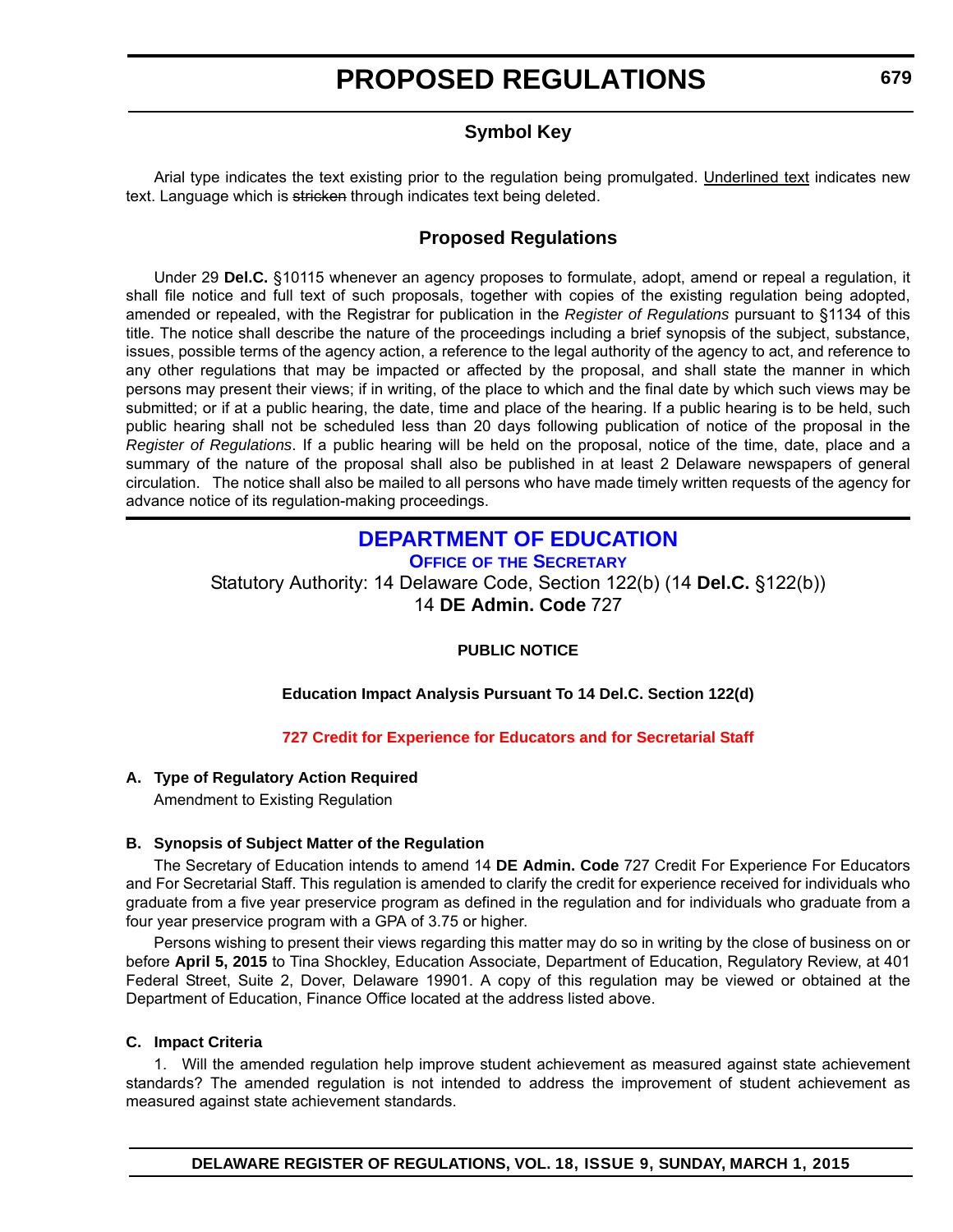2. Will the amended regulation help ensure that all students receive an equitable education? The amended regulation is intended to continue to ensure all students receive an equitable education.

3. Will the amended regulation help to ensure that all students' health and safety are adequately protected? The amendments do not address students' health and safety.

4. Will the amended regulation help to ensure that all students' legal rights are respected? The amended regulation continues to ensure that all student's legal rights are respected.

5. Will the amended regulation preserve the necessary authority and flexibility of decision making at the local board and school level? The amended regulations does not change the decision making at the local board and school level.

6. Will the amended regulation place unnecessary reporting or administrative requirements or mandates upon decision makers at the local board and school levels? The amended regulation does not place any unnecessary reporting or administrative requirements on decision makers.

7. Will the decision making authority and accountability for addressing the subject to be regulated be placed in the same entity? The decision making authority and accountability for addressing the subject to be regulated does not change because of the amendment.

8. Will the amended regulation be consistent with and not an impediment to the implementation of other state educational policies, in particular to state educational policies addressing achievement in the core academic subjects of mathematics, science, language arts and social studies? The amendment is consistent with and not an impediment to the implementation of other state educational policies.

9. Is there a less burdensome method for addressing the purpose of the regulation? There is not a less burdensome method for addressing the purpose of the regulation.

10. What is the cost to the State and to the local school boards of compliance with the regulation? There is no expected cost to implementing this amended regulation.

#### **727 Credit for Experience for Educators and for Secretarial Staff**

#### **1.0 Educators Graduating from a 5 Year or 4 Year Preservice Program**

- 1.1 Definitions
	- 1.1.1 The following words and terms when used in this subsection shall have the following meaning unless the context clearly indicates otherwise:
		- **"Eligible Employee"** includes, but is not limited to, teachers, nurses, librarians, psychologists, therapists, and counselors paid in accordance with 14 **Del.C.** §1305 that were hired into their first professional position after June 30, 2001 and zero years of experience. The exception to the zero years of experience would be an employee who qualified for military experience credit under 14 **Del.C.** §1312(a) and 14 **DE Admin. Code** 706.
		- **"Five Year Preservice Program"** means a regionally accredited college or university five year planned degree program which includes an extensive clinical component or internship in the fifth year.
		- **"Four Year Preservice Program"** means a regionally accredited college or university four year preservice undergraduate bachelor degree program.
		- **"Grade Point Average (GPA)"** means the grade point average (GPA) stated on the official transcript of the regionally accredited college or university granting the bachelor's degree in the Four Year Preservice Program.
- 1.2 Pursuant to 14 **Del.C.** §1312(a), a graduate of a five year preservice program, or a graduate of a four year preservice program who graduates with a GPA of 3.75 or higher on a 4.0 scale or the equivalent, shall be granted one year of experience on the applicable state salary schedule. one year of experience on the applicable state salary schedule shall be granted to:
	- 1.2.1 A graduate of a four year preservice program who graduates with a GPA of 3.75 or higher on a 4.0 scale or the equivalent; or
	- 1.2.2 A graduate of a five year preservice program as defined above.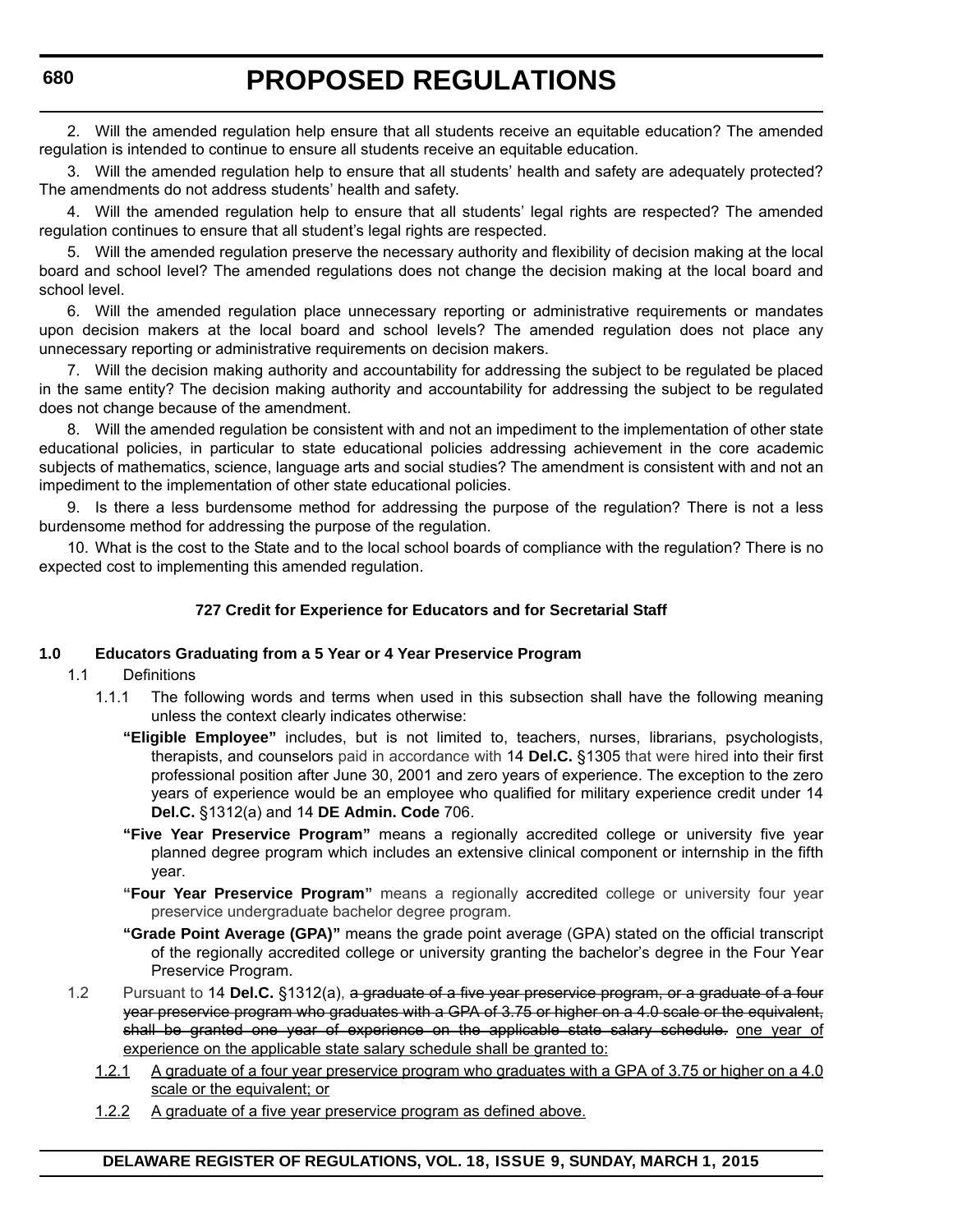# **PROPOSED REGULATIONS**

<span id="page-18-0"></span>1.3 An employee eligible for one year of credited experience shall meet the definition of Eligible Employee in 1.1 and meet the requirements of 1.2.

#### **2.0 Administrators**

No credit for experience shall be given for part time employment in administrative or supervisory positions.

#### **3.0 Teachers**

- 3.1 Days taught as a substitute or as a paraeducator may not be used toward credit for experience; however, employment as a teacher on a regular part time basis may be used toward credit for experience.
	- 3.1.1 A "regular part time" employee is one who is employed in a position which requires at least 50 hours per month for at least 9 months during any 12 consecutive month period.

#### **4.0 Secretarial Staff**

Secretaries may be granted one (1) year's of experience for each creditable year of experience as a secretary in private business, public or private school, or other governmental agency.

#### **5.0 Creditable Experience**

Creditable experience includes experience obtained while working outside of Delaware.

#### **6.0 Applicability**

This regulation applies to the determination of creditable experience for salary purposes only, and does not apply to the determination of creditable experience for pension purposes which is specified in 29 **Del.C.** Ch. 55. Laws on employment and salary for administrators, teachers, and secretaries are found in 14 **Del.C.** Ch. 13.

#### **[DEPARTMENT OF HEALTH AND SOCIAL SERVICES](http://www.dhss.delaware.gov/dhss/dmma/) DIVISION OF MEDICAID AND MEDICAL ASSISTANCE**

Statutory Authority: 31 Delaware Code, Section 512 (31 **Del.C.** §512)

#### **PUBLIC NOTICE**

#### **[Medicaid 1915 Home and Community-Based Services Waiver Programs - Statewide Transition Plan](#page-3-0)**

In compliance with the State's Administrative Procedures Act (APA - Title 29, Chapter 101 of the Delaware Code), 42 CFR §447.205, and under the authority of Title 31 of the Delaware Code, Chapter 5, Section 512, Delaware Health and Social Services (DHSS) / Division of Medicaid and Medical Assistance (DMMA) is making available for public review and comment Delaware Medicaid's *Proposed Statewide Transition Plan for Home and Community-Based Services (HCBS) Settings*.

Any person who wishes to make written suggestions, compilations of data, testimony, briefs or other written materials concerning the proposed new regulations must submit same to Sharon L. Summers, Planning, Policy Development and Quality Unit, Division of Medicaid and Medical Assistance, 1901 North DuPont Highway, P.O. Box 906, New Castle, Delaware 19720-0906 or by fax to 302-255-4425 by March 31, 2015.

The action concerning the determination of whether to adopt the proposed regulation will be based upon the results of Department and Division staff analysis and the consideration of the comments and written materials filed by other interested persons.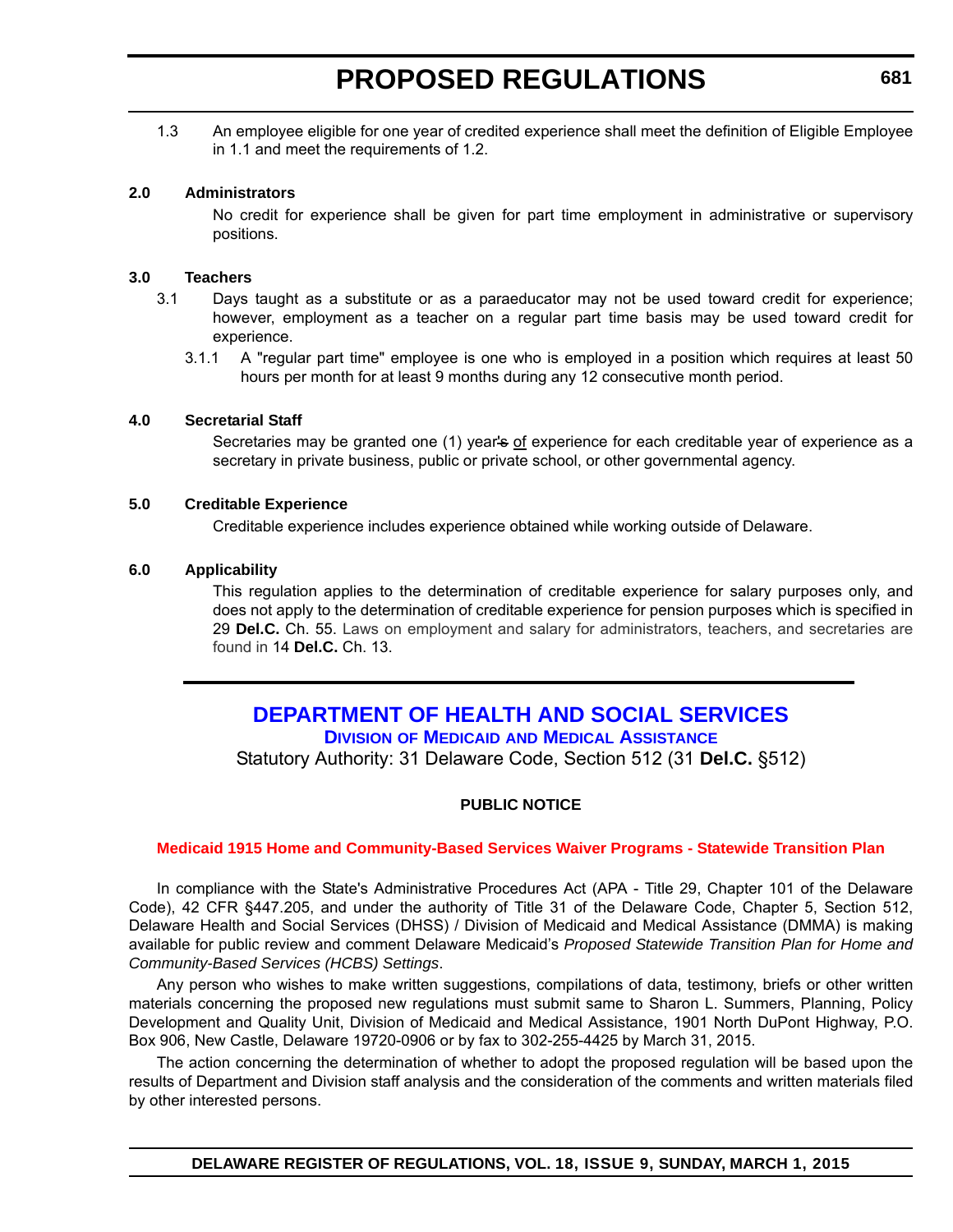#### **SUMMARY OF PROPOSAL**

This regulatory posting is to provide public notice and to receive public comments for consideration regarding Delaware Medicaid's *Proposed Statewide Transition Plan for Home and Community-Based Services (HCBS) Settings*. The purpose of the transition plan is to ensure Medicaid beneficiaries are receiving HCBS in settings that meet the quality requirements specified in the final rule and are appropriate based on the needs of the individual as indicated in their person-centered service plan.

#### **Statutory Authority, Citations, and Other References**

- Section 1915 of the Social Security Act, *Provisions respecting inapplicability and waiver of certain requirements of this title*
- 42 CFR §441.301, *Contents of request for a waiver*
- 42 CFR §441.710, *State plan home and community-based services under section 1915(i)(1) of the Act*

#### **Background**

The Centers for Medicare and Medicaid Services (CMS) published its final rule in the Federal Register on January 16, 2014 related to Home and Community Based Services (HCBS) for Medicaid-funded long term services and supports provided in residential and non-residential home and community-based settings. The final rule took effect March 17, 2014. States are required to submit transition plans to CMS within one year of the effective date indicating how they intend to comply with the new requirements within a reasonable time period. If states amend or renew any of their currently operating waivers or state plan amendments prior to the effective date, that action serves as a trigger for the state to submit a transition plan for all its waivers under 1915(c), as well as any state plan amendments under 1915(i) or 1915(k) within one hundred and twenty (120) days of the amendment/renewal submission.

These regulations require Delaware to submit a transition plan for the state's 1915(c) waiver, the 1915(i) HCBS state plan option and, the 1115 demonstration waiver programs. Because Delaware's 1115 Demonstration refers to the 1915(c) authority for HCBS services, the state must comply with these regulatory changes. Delaware does not have a 1915(k) waiver. The transition plan must describe the process by which the state will ensure that service settings used in each of its home and community-based waivers meet "community-like" expectations. The final rule provides for a five-year transition process that will allow states to implement this rule in a manner that supports continuity of services for Medicaid recipients and minimizes disruptions in service during implementation; as such, all such services must be in compliance with CMS requirements before March 2019.

For additional information about the CMS HCBS final rule, use the following link to the CMS website:

[http://www.medicaid.gov/Medicaid-CHIP-Program-Information/By-Topics/Long-Term-Services-and-](http://www.medicaid.gov/Medicaid-CHIP-Program-Information/By-Topics/Long-Term-Services-and-Supports/Home-and-Community-Based-Services/Home-and-Community-Based-Services.html)

[Supports/Home-and-Community-Based-Services/Home-and-Community-Based-Services.html.](http://www.medicaid.gov/Medicaid-CHIP-Program-Information/By-Topics/Long-Term-Services-and-Supports/Home-and-Community-Based-Services/Home-and-Community-Based-Services.html) The website includes links to the CMS rule, webinars, guidance and more.

#### **Summary of Proposal**

#### *Purpose*

Delaware Health and Social Services (DHSS)/Division of Medicaid and Medical Assistance (DMMA) is making available for public review and comment Delaware's Proposed Statewide Transition Plan for Home and Community-Based Services (HCBS) Settings. Comments on public notices and comments received at public hearings will be used to formulate Delaware's Final Statewide Transition Plan that will be submitted to CMS by March 17, 2015.

#### *Statewide HCBS Settings Transition Plan Summary*

DHSS/DMMA initiated and completed a comprehensive review of HCBS waivers and related regulations, policy and procedures to assess and to identify changes necessary to comply and/or to demonstrate compliance with the new rule. This analysis identified areas where the new regulations are supported in Delaware as well as areas that will need to be strengthened in order to align Delaware's HCBS programs with the regulations.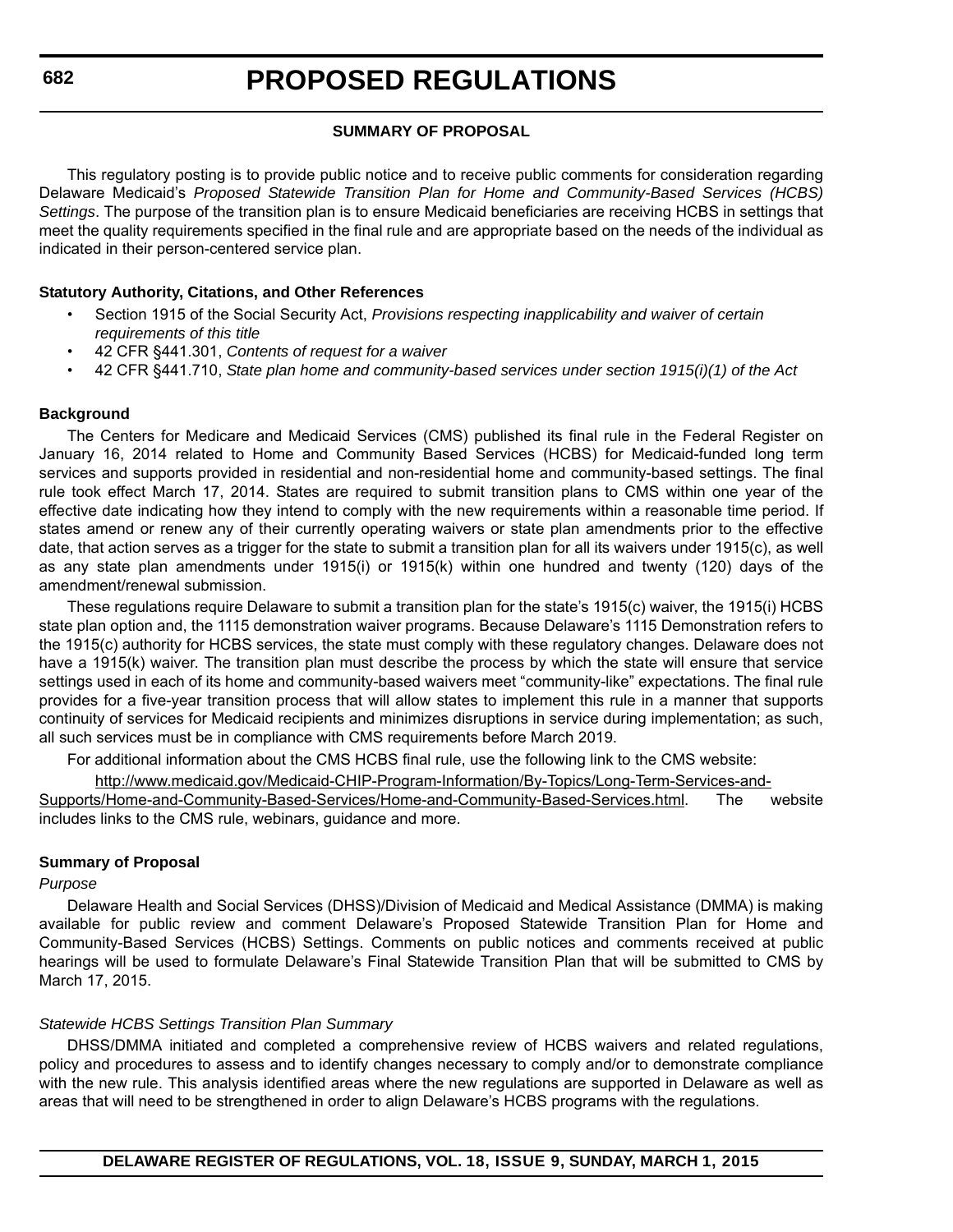# **PROPOSED REGULATIONS**

Pursuant to 42 CFR 441.301(c)(6), Delaware's proposed Statewide HCBS Settings Transition Plan is composed of the following three main components: (1) Assessment Process: an assessment of regulations, standards, policies, licensing requirements, and other provider requirements to ensure settings comply with federal requirements, (2) Remedial Strategy: a description of the actions the state proposes to assure initial and ongoing compliance with the HCBS setting requirements, including timelines, milestones, and monitoring processes, and (3) Public Input, preferably from a wide range of stakeholders representing consumers, providers, advocates, families and others. Therefore, DHSS/DMMA is making the Statewide Transition Plan available for public review and comment.

#### *Relevant Waivers/State Plan*

Delaware's proposed Statewide Transition Plan for Home and Community Based Settings contains the actions the state will take to bring all Delaware waivers into compliance with requirements set forth in 42 CFR 441.301(c)(4-5) along with timelines and milestones for doing so. This plan covers the following three waivers and state plan currently operating in Delaware:

- 1. Diamond State Health Plan (DSHP) Section 1115 Demonstration Waiver (because the 1115 Demonstration refers to the 1915(c) authority for HCBS services);
- 2. Division of Developmental Disabilities Services 1915(c) Home and Community-Based Services Waiver; and,
- 3. 1915(i) Home and Community-Based Services State Plan Option.

#### *Public Comment Submission Process*

Under the provisions of 42 CFR §441.301(c)(6)(iii), DHSS/DMMA gives public notice and provides an open comment period for thirty (30) days to allow all stakeholders an opportunity to provide input to the Transition Plan. Comments must be received by 4:30 p.m. on March 31, 2015. Comments and input regarding the draft transition plan may be submitted in the following ways:

By email: [Sharon.Summers@state.de.us](mailto:Sharon.Summers@state.de.us)

By fax: 302-255-4425 to the attention of Sharon L. Summers

By written comments sent to:

Sharon L. Summers Division of Medicaid and Medical Assistance Planning, Policy & Quality Unit 1901 North DuPont Highway P.O. Box 906 New Castle, Delaware 19720-0906

Delaware utilized two (2) prior public input procedures by 1) publishing the Transition Plan in two (2) major Delaware newspapers for a thirty-day public comment period on February 6, 2015: *The News Journal* and the *Delaware State News*; and, 2) holding two public hearings on February 23, 2015 and February 27, 2015 in New Castle County and Kent County.

A summary of comments, in addition to a summary of modifications made in response to the public comments, will be added to the Delaware HCBS Transition Plan. The state will post on the DMMA website a summary of public comments and our responses and, the final transition plan with any modifications after the receipt of public comments.

#### *Draft of Proposed Statewide 1915 HCBS Waiver Settings Transition Plan*

The proposed Statewide Transition Plan offers the steps that DMMA will facilitate and then successfully execute the transition, with the engagement of the public. A draft of the plan is available for review and/or downloads on the Division of Medicaid and Medical Assistance (DMMA) website at: [http://dhss.delaware.gov/](http://dhss.delaware.gov/dmma/) [dmma/](http://dhss.delaware.gov/dmma/).

Hard copies are available by contacting Arlene Baal at Arlene. Baal@state.de.us.

#### **DELAWARE REGISTER OF REGULATIONS, VOL. 18, ISSUE 9, SUNDAY, MARCH 1, 2015**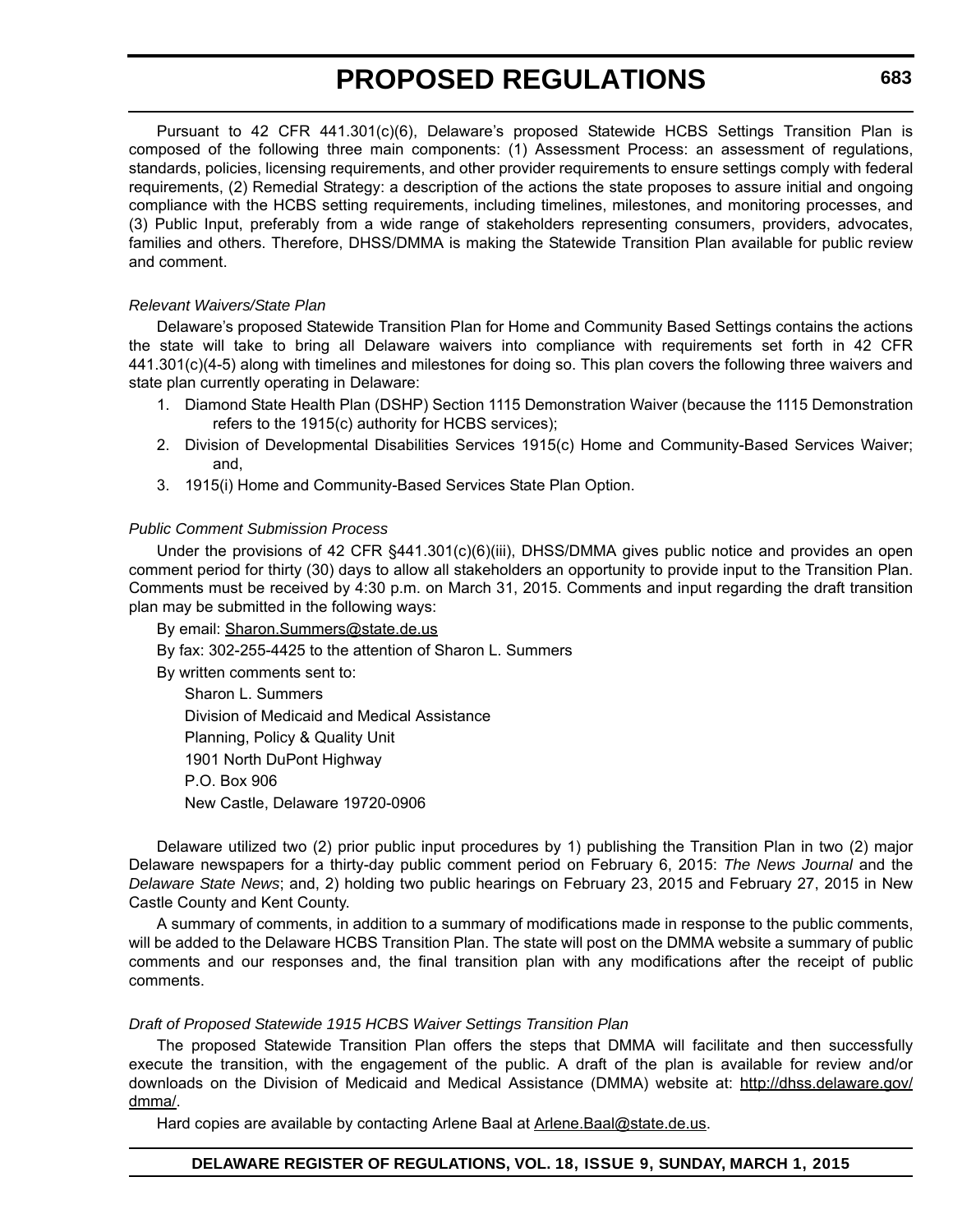# **PROPOSED REGULATIONS**

<span id="page-21-0"></span>Hard copies are available for review at the Division of Medicaid and Medical Assistance, 1901 North DuPont Highway, Holloway Campus, Lewis Building, Conference Room 198, New Castle, Delaware 19720 from 8:00 a.m.  $-4:30$  p.m.

#### **Fiscal Impact Statement**

There is no increase in cost on the General Fund. Demonstration waivers must be "budget neutral" over the life of the project, meaning that they cannot be expected to cost the Federal government more than it would cost without the waiver.

### **[DEPARTMENT OF SAFETY AND HOMELAND SECURITY](http://dsp.delaware.gov/) DIVISION OF STATE POLICE**

#### **2400 BOARD OF EXAMINERS OF CONSTABLES**

Statutory Authority: 10 Delaware Code, Chapter 27 (10 **Del.C.** Ch. 27) 24 **DE Admin. Code** 2400

#### **PUBLIC NOTICE**

#### **[2400 Board of Examiners of Constables](#page-3-0)**

Notice is hereby given that the Board of Examiners of Constables, in accordance with 10 **Del.C.** Ch. 27 proposes to amend/adopt Rule 2.0 Suspensions, Revocations, and Appeals – to explain the process an individual may go through when their commission has had action against them. If you wish to view this amendment/adoption, contact Ms. Peggy Anderson at 302-672-5304. Any persons wishing to present views may submit them in writing, by March 31, 2015, to Delaware State Police, Professional Licensing, P.O. Box 430, Dover, DE 19903. The Board will hold a special meeting on May 1, 2015, at 10:00 a.m., Room 112, Tatnall Building, 150 Martin L. King, Jr. Boulevard, South, Dover, DE.

#### **2400 Board of Examiners of Constables** *(Break in Continuity of Sections)*

#### **2.0 Appeal**

- 2.1 Any applicant who is rejected for a commission as a constable may, within 30 days of such notice of rejection, submit a written notice of appeal.
- 2.2 A hearing date, to be determined by the Board, will be convened to take relevant evidence on the appeal.
- 2.3 Such proceedings shall be conducted in accordance with the administrative procedures act (Title 29).
- 2.4 The Board decision, in writing, will be mailed to the applicant within ten working days after the hearing.

#### **2.0 Suspensions, Revocations and Appeals**

- 2.1 The Director of the Professional Licensing Section shall have the power to suspend or revoke the commission of any individual issued a commission under 10 **Del.C.** Ch. 27 who violates the Chapter or the promulgated Rules and Regulations.
- 2.2 The Director of the Professional Licensing Section may issue an emergency suspension of any individual issued a commission, under 10 **Del.C.** Ch. 27, who has been arrested where that arrest could result in the conviction of any misdemeanor or felony that violates the Chapter or the promulgated Rules and Regulations.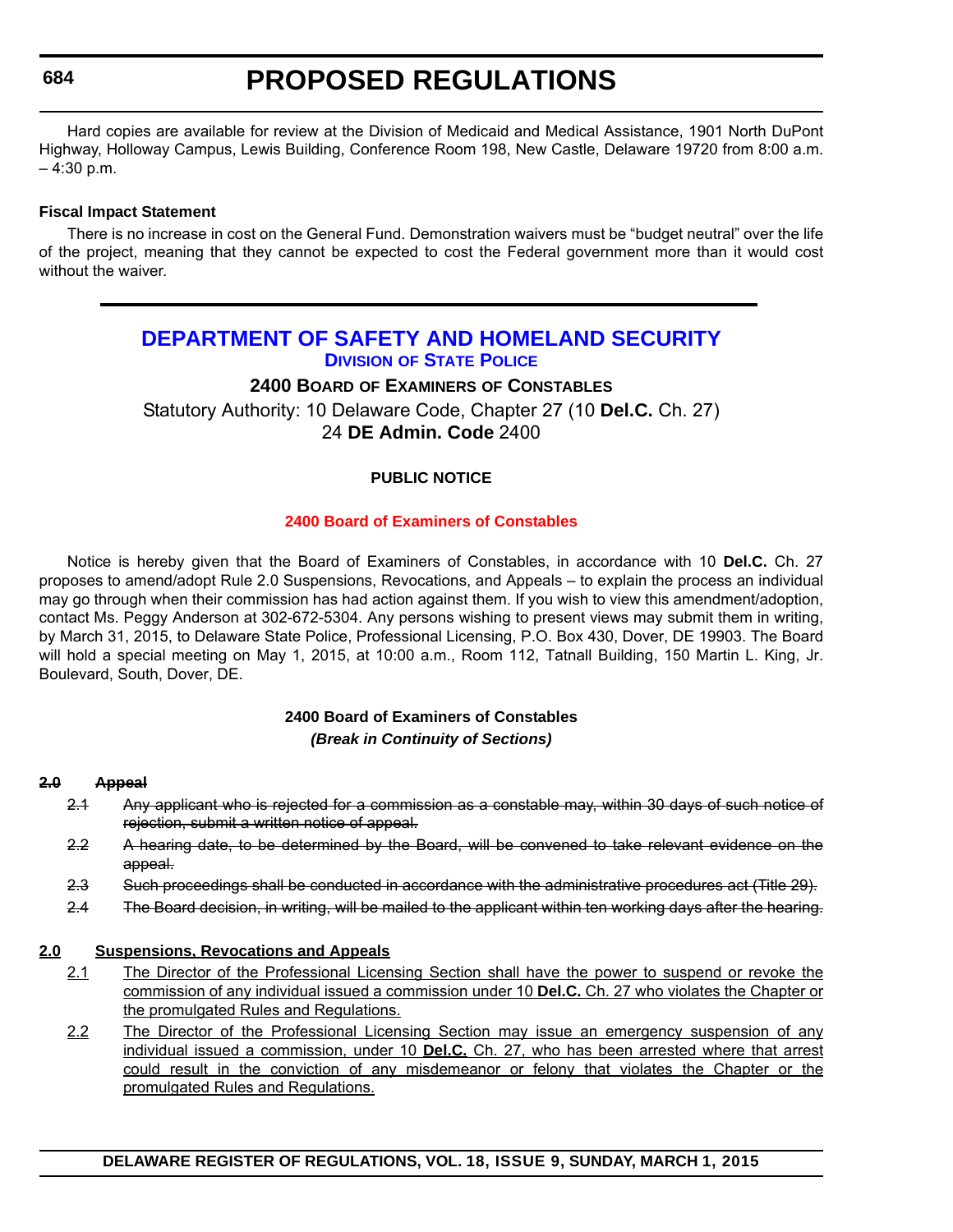# **PROPOSED REGULATIONS**

- <span id="page-22-0"></span>2.3 Any individual whose commission has been placed on emergency suspension, suspended, revoked, or denied may, within 30 days of such notice, submit a written request of the appeal to the Director of the Professional Licensing Section.
- 2.4 A hearing before the Board will be convened on a date determined by the Board to resolve the appeal.
- 2.5 The Board decision, in writing, will be mailed to the applicant within 10 working days after the hearing.

**\*Please Note: As the rest of the sections were not amended they are not being published. A copy of the regulation is available at:**

**[2400 Board of Examiners of Constables](http://regulations.delaware.gov/register/march2015/proposed/18 DE Reg 684 03-01-15.htm)**

### **[DEPARTMENT OF STATE](http://dpr.delaware.gov/)**

**DIVISION OF PROFESSIONAL REGULATION**

Statutory Authority: 24 Delaware Code, Section 105(a)(1) (24 **Del.C.** §105(a)(1))

24 **DE Admin. Code** 100

#### **PUBLIC NOTICE**

#### **[100 Board of Accountancy](#page-3-0)**

Pursuant to 24 **Del.C.** §105(a)(1), the Delaware Board of Accountancy has proposed revisions to its rules and regulations. The rules pertaining to successful completion of the AICPA self-study program "Professional Ethics for CPAs" are proposed to be amended to require completion of the course within 10 years of the date of application for licensure.

A public hearing will be held on April 23, 2015 at 9:00 a.m. in the second floor conference room B of the Cannon Building, 861 Silver Lake Boulevard, Dover, Delaware, where members of the public can offer comments on the amendments to the rules and regulations. Anyone wishing to receive a copy of the proposed rules and regulations may obtain a copy from the Delaware Board of Accountancy, 861 Silver Lake Boulevard, Dover, Delaware 19904. Persons wishing to submit written comments may forward these to the Board at the above address. Written comments will be accepted until May 8, 2015 in accordance with 29 **Del.C.** §10118(a).

#### **100 Board of Accountancy** *(Break in Continuity of Sections)*

#### **4.0 Requirements for a Certificate and Permit to Practice Certified Public Accountancy**

4.1 Each applicant for a certificate and permit to practice certified public accountancy must provide the Board with the following:

#### *(Break in Continuity Within Section)*

4.1.3 Evidence in a form satisfactory to the Board that the applicant has successfully completed the AICPA self-study program "Professional Ethics for CPAs," or its successor course, with a grade of not less than 90% within 10 years of the date of the application.

#### *(Break in Continuity of Sections)*

#### **6.0 Requirements for Permit to Practice Public Accountancy**

6.1 Each applicant for a permit to practice public accountancy must provide the Board with the following:

*(Break in Continuity Within Section)*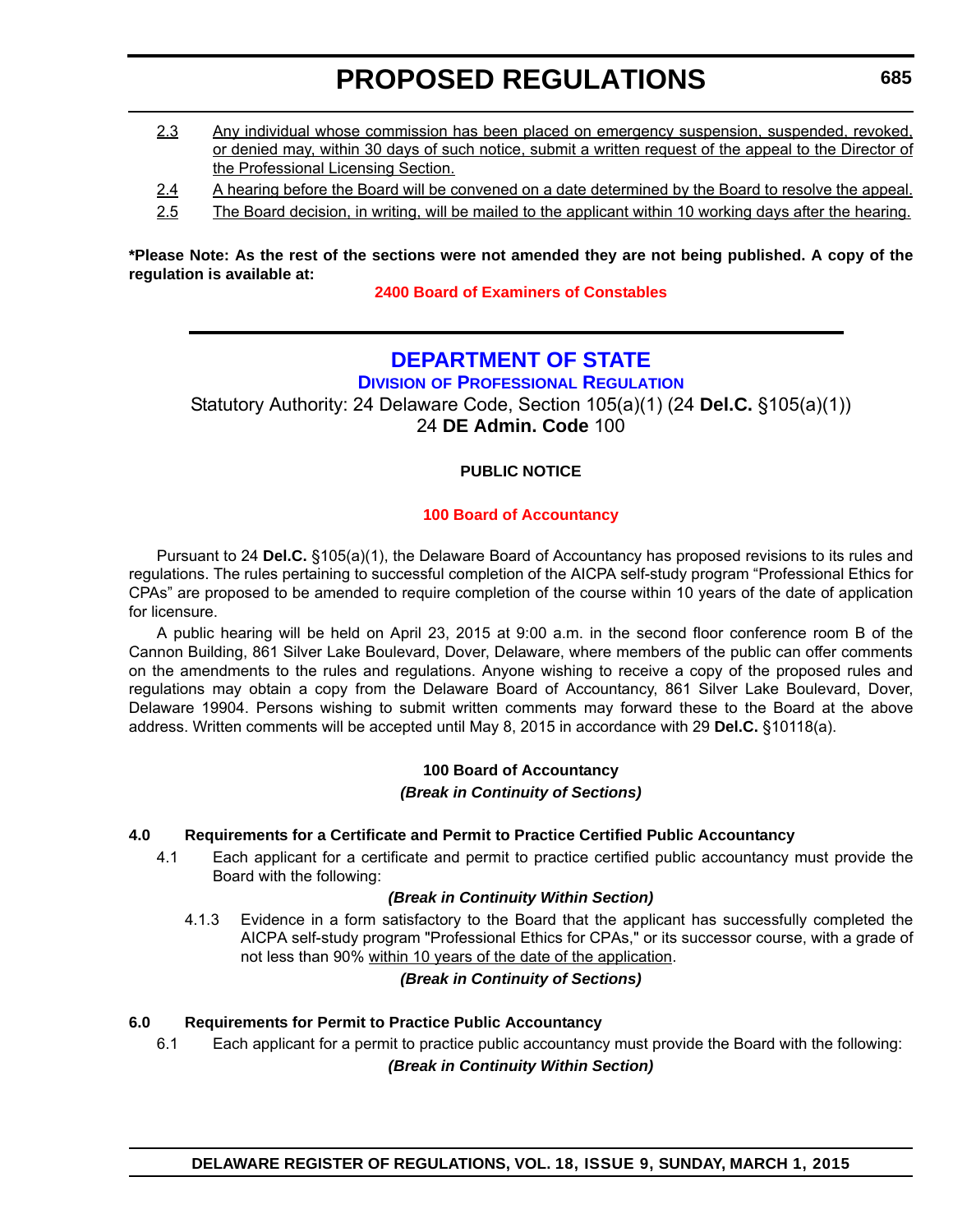# **PROPOSED REGULATIONS**

<span id="page-23-0"></span>6.1.4 Evidence in a form satisfactory to the Board that the applicant has successfully completed the AICPA self-study program "Professional Ethics for CPAs," or its successor course, with a grade of not less than 90% within 10 years of the date of the application.

#### *(Break in Continuity of Sections)*

**\*Please Note: As the rest of the sections were not amended they are not being published. A copy of the regulation is available at:**

**[100 Board of Accountancy](http://regulations.delaware.gov/register/march2015/proposed/18 DE Reg 685 03-01-15.htm)**

#### **DIVISION [OF PROFESSIONAL REGULATION](http://dpr.delaware.gov/)**

**1800 BOARD OF PLUMBING, HEATING, VENTILATION, AIR CONDITIONING AND REFRIGERATION EXAMINERS**

Statutory Authority: 24 Delaware Code, Section 1806(a)(2) (24 **Del.C.** §1806(a)(2)) 24 **DE Admin. Code** 1800

#### **PUBLIC NOTICE**

#### **[1800 Board of Plumbing, Heating, Ventilation, Air Conditioning and Refrigeration Examiners](#page-3-0)**

Pursuant to 24 **Del.C.** §1806(a)(2), the Delaware Board of Plumbing, Heating, Ventilation, Air Conditioning and Refrigeration Examiners has proposed revisions to its rules and regulations. The rules are amended to adopt the most recent versions of the International Mechanical and International Fuel Gas Codes.

A public hearing will be held on April 14, 2015 at 8:30 a.m. in the second floor conference room A of the Cannon Building, 861 Silver Lake Boulevard, Dover, Delaware, where members of the public can offer comments on the amendments to the rules and regulations. Anyone wishing to receive a copy of the proposed rules and regulations may obtain a copy from the Delaware Board of Plumbing, Heating, Ventilation, Air Conditioning and Refrigeration Examiners, 861 Silver Lake Boulevard, Dover, Delaware 19904. Persons wishing to submit written comments may forward these to the Board at the above address. In accordance with 29 **Del.C.** §10118(a), the final date to receive written comments will be April 29, 2015 which is 15 days following the public hearing.

#### **1800 Board of Plumbing, Heating, Ventilation, Air Conditioning and Refrigeration Examiners** *(Break in Continuity of Sections)*

#### **4.0 Reserved Code Adoption**

The Board hereby adopts the 2015 International Mechanical Code (IMC) and the 2015 International Fuel Gas Code (IFC), as amended. The Board reserves the right to modify both codes, by further rulemaking, as it deems appropriate.

**\*Please Note: As the rest of the sections were not amended they are not being published. A copy of the regulation is available at:**

**[1800 Board of Plumbing, Heating, Ventilation, Air Conditioning and Refrigeration Examiners](http://regulations.delaware.gov/register/march2015/proposed/18 DE Reg 686 03-01-15.htm)**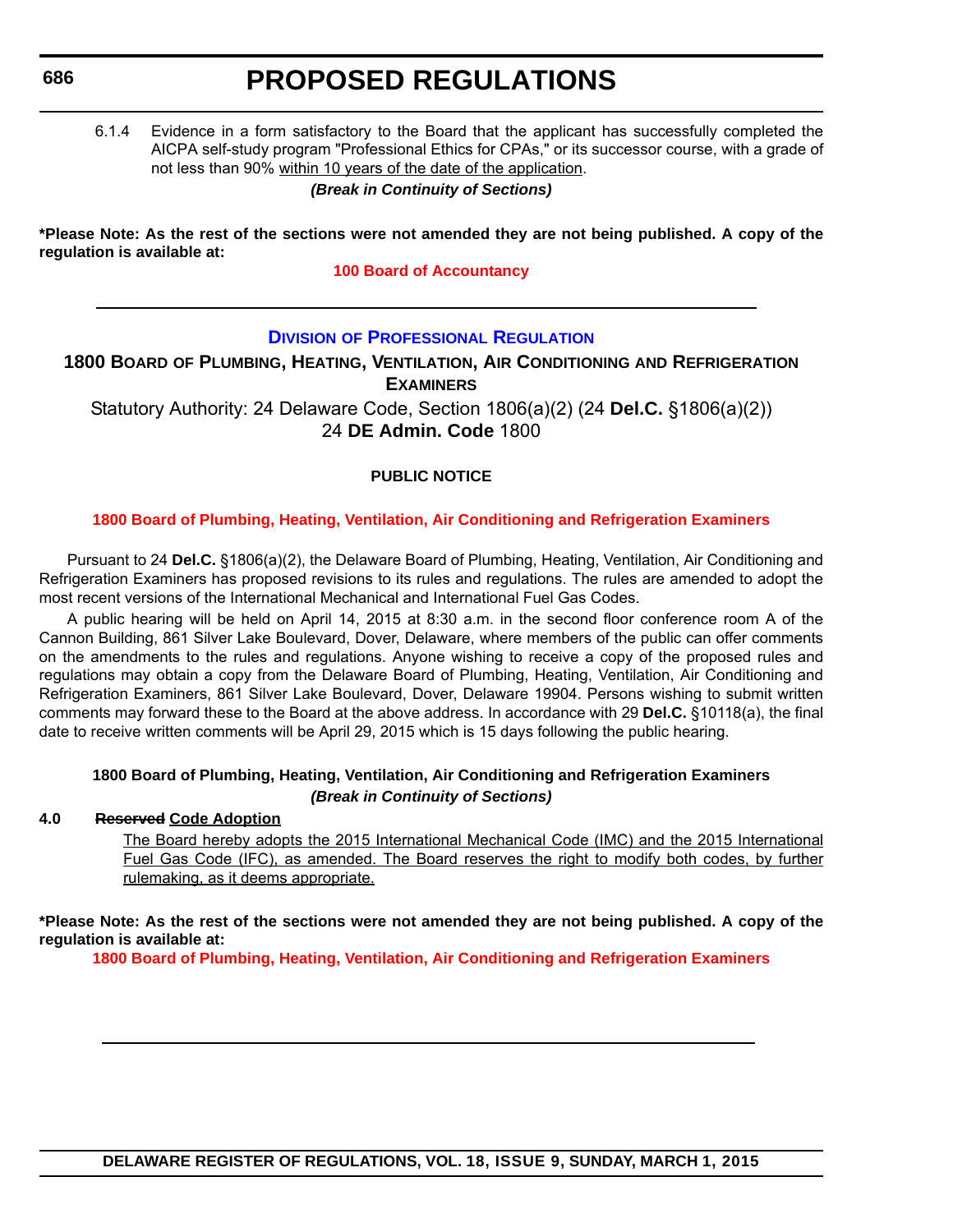# **PROPOSED REGULATIONS**

#### **[PUBLIC SERVICE COMMISSION](http://depsc.delaware.gov/)**

<span id="page-24-0"></span>Statutory Authority: 26 Delaware Code, Section 209(a) (26 **Del.C.** §209(a)) 26 **DE Admin. Code** 4002

IN THE MATTER OF THE INVESTIGATION AND ADOPTION OF RULES TO GOVERN PAY PHONE SERVICES WITHIN THE STATE OF DELAWARE (OPENED OCTOBER 9, 1984; REOPENED JUNE 7, 1997; REOPENED JANUARY 29, 2002 AND REOPENED FEBRUARY 5, 2015)

PSC REGULATION DOCKET NO. 12

#### **PUBLIC NOTICE OF PROPOSED AMENDMENTS TO THE PUBLIC SERVICE COMMISSION'S "REGULATION GOVERNING PAYPHONE SERVICE PROVIDERS IN DELAWARE"**

#### **TO:ALL TELECOMMUNICATIONS CARRIERS, ALL CONSUMERS, AND OTHER INTERESTED PERSONS**

In 2002, the Public Service Commission ("PSC") adopted "Regulation Governing Payphone Service Providers in Delaware" to govern its regulatory oversight of payphone service providers operating within Delaware.

By PSC Order No. 8705 (Feb. 5, 2015), the PSC now proposes to eliminate these Regulations. The proposed change is a result of new legislation (H.B.96) which was effective on July 15, 2013 and the increasing and near total replacement of payphones with mobile phones.

The text of the current Regulations and the red-lined version are attached to PSC Order No. 8705. That Order and the exhibits are reproduced in the March 2015 edition of the Delaware *Register of Regulations*. The Order and exhibits can also be reviewed on-line at the PSC's website at [www.state.de.us/delpsc.](http://www.state.de.us/delpsc,) You can also obtain a paper copy of the Order at the PSC's Dover office. Those paper copies will cost \$0.25 per page.

You can file written comments, suggestions, briefs, compilations of data, or other materials concerning this proposed amendment. Such material (10 copies or file online to our Delafile system) must be submitted to the Commission on or before Thursday April 2, 2015. Send the material to the Commission's Dover office at the following address:

Delaware Public Service Commission 861 Silver Lake Boulevard Cannon Building Suite 100 Dover, Delaware, 19904 Attn: PSC Reg. Dckt. No. 12

In addition, the PSC will conduct a public hearing on these proposed changes on Wednesday, April 15, 2015, beginning at 10:00 AM. The hearing will take place at the Commission Hearing Room located at 861 Silver Lake Blvd, First Floor, Dover, Delaware. You can submit additional materials then.

If you are handicapped and might need assistance or aids in participating in this matter, please contact the PSC to discuss the needed assistance or aids. You can contact the PSC with questions or requests about this matter at the Commission's toll-free telephone number (800) 282-8574 (Delaware only) or (302) 739-4333 (including text telephone). You can also send inquiries by Internet e-mail addressed to [psc@state.de.us](mailto:psc@state.de.us).

#### **[4002 Regulations Governing Payphone Service Providers in Delaware \(Docket 12\)](#page-3-0)**

#### ORDER NO. **8705**

This 5<sup>th</sup> day of February, 2015, the Commission determines and Orders the following: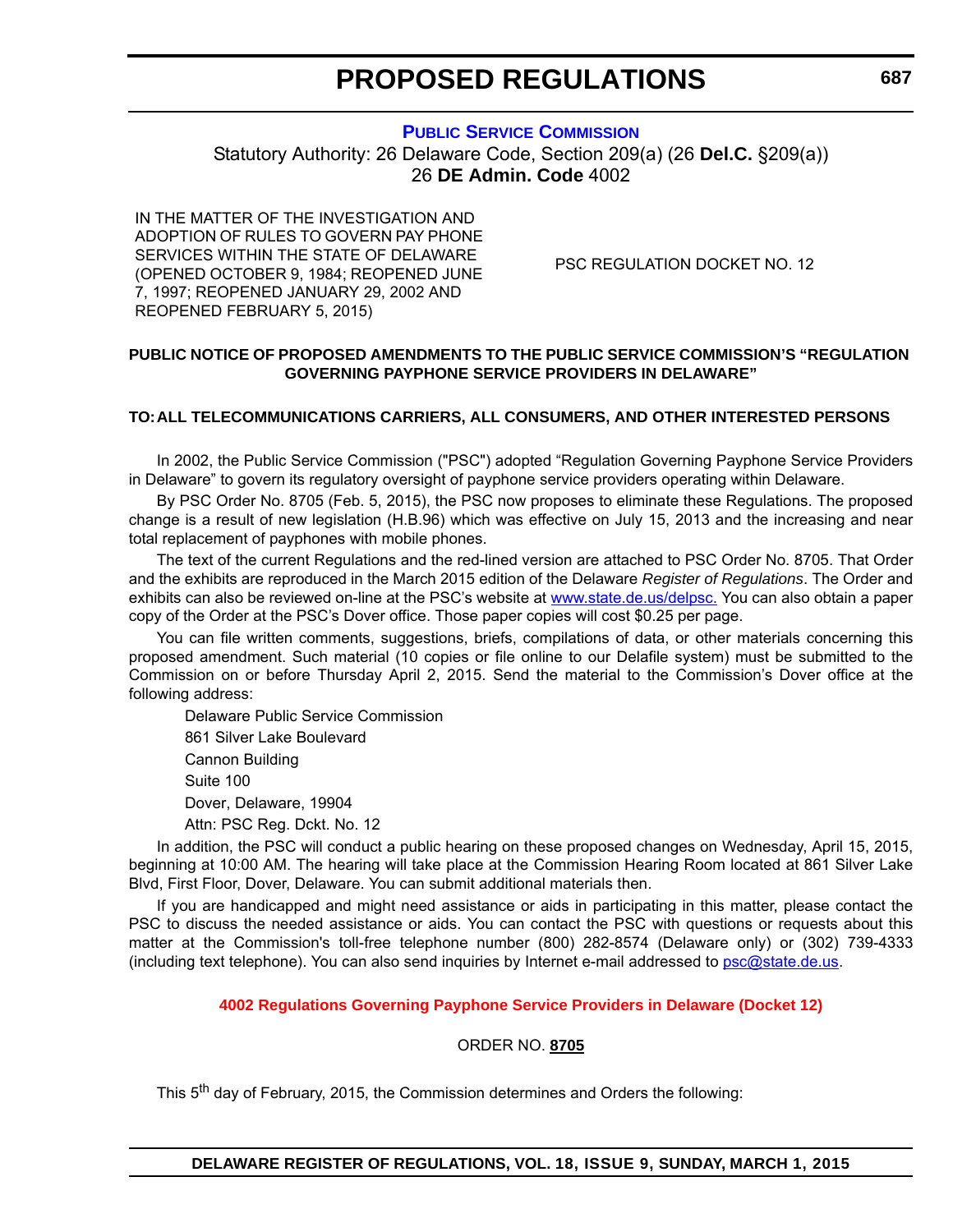#### **A. BACKGROUND AND SUMMARY**

1. In June 1984, the Federal Communications Commission ("FCC") released an Opinion and Order<sup>1</sup> permitting the registration of customer owned or provided coin-operated telephones, thereby removing any Federal impediment to competition in the coin telephone market. The FCC determined that technological advances made it possible for pay telephones to be competitively provided by the private sector. Previously, Bell Operating Companies, such as Diamond State Telephone Company (currently Verizon Delaware LLC) provided payphone service. In light of this FCC Opinion and Order, the Commission opened a regulation docket, noticed, took public comments, developed proposed rules and regulations, and finally approved "Rules and Regulations Governing Service Provided by Customer Owned Coin-Operated Telephones" in P.S.C. Order No. 2662 (July 9, 1985).

2. Under the provisions of 47 U.S.C. §276, as added by the Telecommunications Act of 1996, Congress directed the FCC to promulgate regulations to ensure fair compensation for all payphone service providers and to ensure competitive parity between payphone service providers and payphone services provided by Bell Operating Companies. In its orders<sup>2</sup> implementing §276, the FCC directed the state commissions to open a proceeding to perform a two-phase restructuring and deregulation of payphone services.

The Commission determined to pursue this proceeding in two tracks. Track 1 considered issues relating to the removal of exit and entry barriers, the implementation of market-based local calling rates, and such regulations needed to protect consumers in a competitive payphone market place. Track II considered the design of a state plan to implement, administer and fund public interest payphones. The proceeding for Track 1 was opened by P.S.C. Order No. 4525, dated June 17, 1997. New rules and regulations were approved by the Commission in Findings, Opinion & Order No. 4651 dated November 18, 1997. Track II was concluded in August 1998 with the Commission decision (P.S.C. Order No. 4885, dated August 25, 1998) against creating rules for a state plan to implement, administer and fund the placement of "public interest" payphones in locations where payphones are needed but might not otherwise exist.

4. By P.S.C. Order No. 5868, dated January 29, 2002, the Commission reopened this Docket to make amendments to the 1997 "Regulations Governing Payphone Service Providers in Delaware". The proposed changes focused on two areas. First, one revision codified a prior decision by the Commission to allow payphone service providers (and now operator services providers) to disclose orally the price for obtaining directory assistance from the payphone's directory assistance provider. This oral disclosure option could be used in lieu of posting such price on, or near, the payphone instrument. Second, other amendments expanded the scope of the Payphone Regulations to encompass operator services and Operator Services Providers ("OSPs") and required such OSPs to afford the payphone consumer the opportunity to obtain a real-time oral rate quote for a non-coin intrastate call made utilizing the assistance of the OSP. By P.S.C. Order No. 5965, dated June 4, 2002, the Commission approved the Proposed Rules. These are the Rules that are currently in place and as shown in Exhibit "A".

#### **B. AUTHORITY FOR AMENDMENTS**

5. The Commission is generally empowered to promulgate regulations governing the operations of public utilities. See 26 **Del.C.** §209(a)(1).

#### **C. SUMMARY OF THE REVISIONS**

6. By this Order, the Commission now proposes to delete these Rules in light of the passage of Delaware House Bill No. 96 which took effect on July 15, 2013. The legislative revisions to Title 26 of the Delaware Code reduces the Public Service Commission's oversight of telecommunications services. Also, with the widespread availability and use of mobile phones, competitive market pressures are adequate to regulate price, availability and

<sup>1.</sup> Memorandum, Opinion and Order, FCC84-270, released June 25, 1984.

<sup>2.</sup> Implementation of the Pay Telephone Reclassification and Compensation Provisions of the Telecommunications Act of 1996, CC Docket No. 96-128, Report and Order, FCC 96-388 (rel. Sept. 20, 1996) ("First Report and Order"); Order on Reconsideration, FCC 96-439 (rel. Nov. 8, 1996) ("Second Report and Order").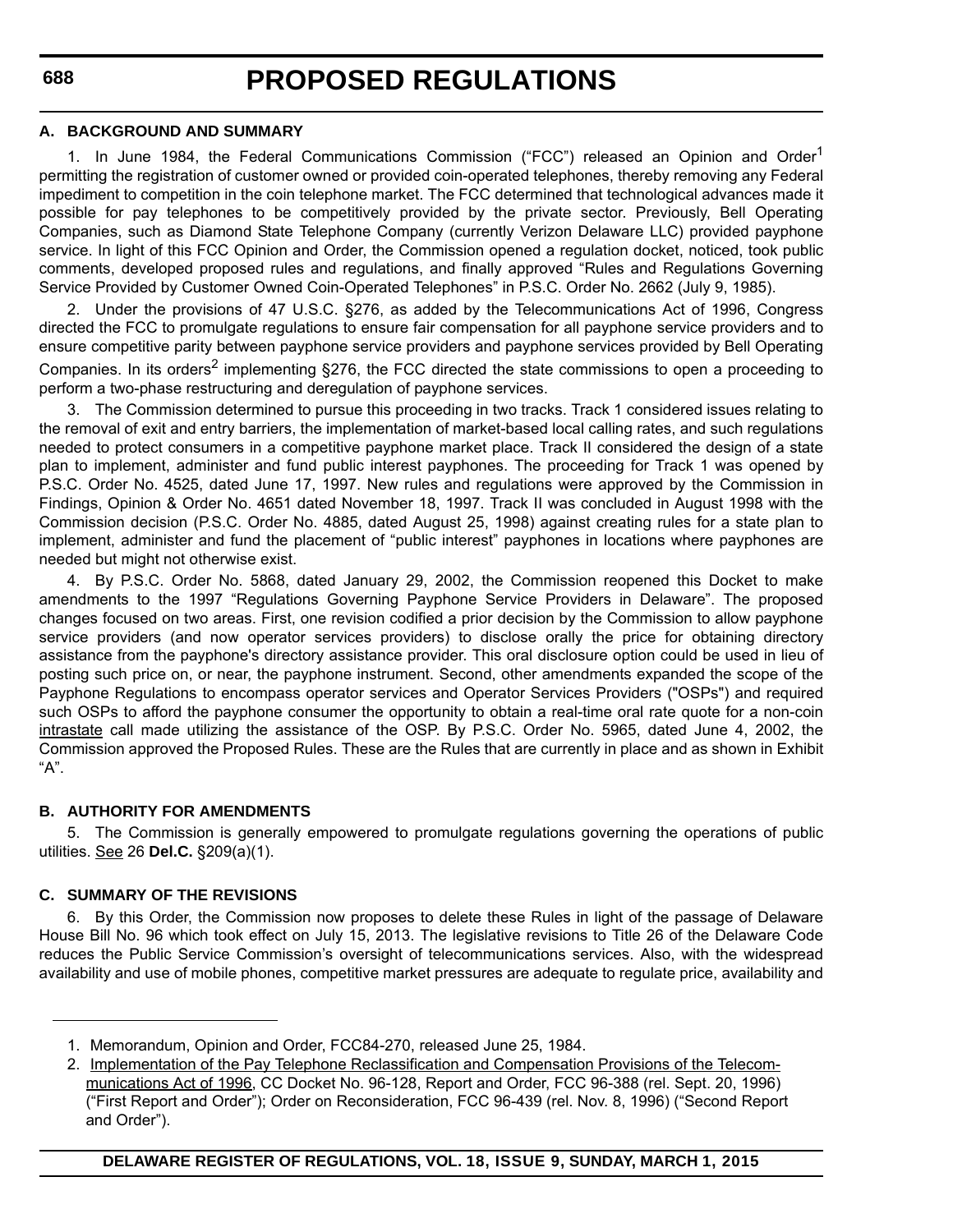# **PROPOSED REGULATIONS**

terms of service for telecommunication services. Payphones are still used in "inmate facilities" and statemaintained rest areas, which are State Contracts with certificated telecommunications service providers.

#### **NOW, THEREFORE, IT IS HEREBY ORDERED BY THE AFFIRMATIVE VOTE OF NOT FEWER THAN THREE COMMISSIONERS:**

1. That, pursuant to 26 **Del.C.** §§209 and 703(3), the Commission proposes to eliminate "Regulations Governing Payphone Service Provider in Delaware" (Docket 12). The current rules are set forth in Exhibit "A" to this Order and the redlined version of the existing rules are set forth in Exhibit "B".

2. That, pursuant to 29 **Del.C.** §§1133 & 10115*,* the Acting Secretary shall transmit a copy of this Order, with the attached exhibits, to the Registrar of Regulations for publication in the Delaware *Register of Regulations*.

3. That, pursuant to 26 **Del.C.** §209 and 29 **Del.C.** §10115(a)(2) & (b), the Acting Secretary shall cause the form of public notice attached as Exhibit "C" to be published in two-column format, outlined in black, in the following two newspapers on the following dates:

> The News Journal (February 12, 2015) Delaware State News (February 13, 2015)

The Acting Secretary shall also ensure, pursuant to 29 **Del.C.** §10115, that a copy of such notice is sent to the Registrar of Regulations for its publication in the *Register of Regulations*. In addition, the Acting Secretary shall mail a copy of this Order, with its exhibits, to the Division of the Public Advocate and to all persons or entities who have made written requests for advanced notice of this Commission's rule-making proceedings. The Acting Secretary shall file a certification of the completion of these tasks by March 1, 2015.

4. That interested persons or entities may submit written suggestions, compilations of data, briefs, or other written materials concerning these proposed amendments on or before Thursday, April 2, 2015. Pursuant to 26 **Del.C.** §209(a), the Commission, through its designated Hearing Examiner, will hold a public hearing on the proposed amendments on Wednesday, April 15, 2015, beginning at 10:00 AM in the Commission's Hearing Room located at 861 Silver Lake Blvd., First Floor, Dover, Delaware.

5. That, pursuant to 26 **Del.C.** §502 *and* 29 **Del.C.** §10117, the Commission designates Hearing Examiner R. Campbell Hay to organize, classify, summarize, and make recommendations concerning the rule changes proposed by this Order in light of the submitted materials and public hearings. Hearing Examiner Hay is specifically authorized to conduct further hearings or direct submission of additional documents if deemed necessary or appropriate.

6. The Commission reserves the jurisdiction and authority to enter such further orders in this matter as may be deemed necessary or proper by Order of the Commission.

#### **BY ORDER OF THE COMMISSION:**

Dallas Winslow, Chair Joann T. Conaway, Commissioner Jaymes B. Lester, Commissioner Jeffrey J. Clark, Commissioner Harold B. Gray, Commissioner

ATTEST:

Donna Nickerson, Acting Secretary

**\*Please Note: Due to the size of the proposed regulation, it is not being published here. A copy of the regulation is available at:**

**[4002 Regulations Governing Payphone Service Providers in Delaware \(Docket 12\)](http://regulations.delaware.gov/register/march2015/proposed/18 DE Reg 687 03-01-15.htm)**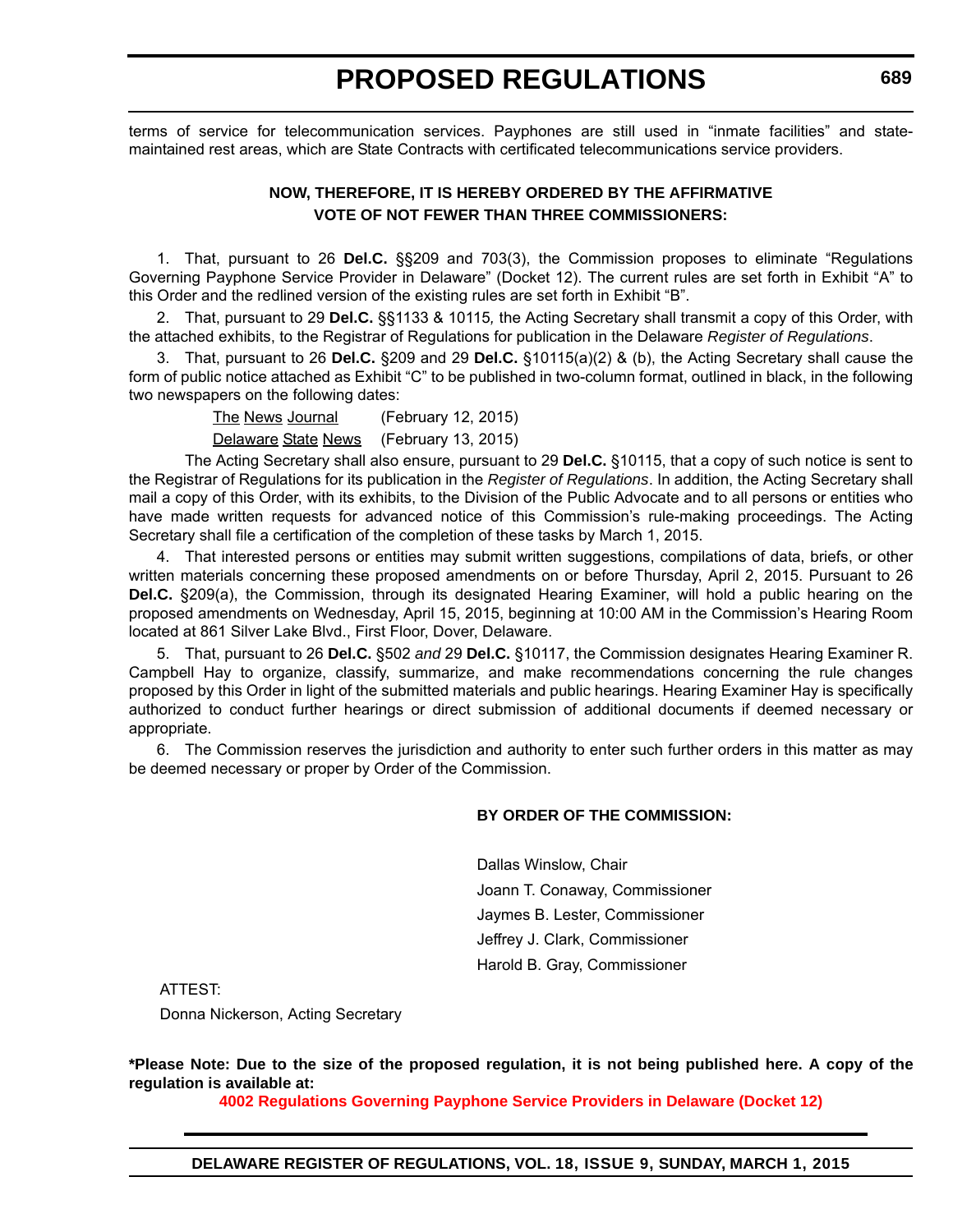### **PROPOSED REGULATIONS**

### **[DEPARTMENT OF TRANSPORTATION](http://www.deldot.gov/home/divisions/)**

**DIVISION OF MAINTENANCE AND OPERATIONS**

<span id="page-27-0"></span>Statutory Authority: 17 Delaware Code, Section 1103 (17 **Del.C.** §1103)

2 **DE Admin. Code** 2310

#### **PUBLIC NOTICE**

#### **[2310 Outdoor Advertising](#page-3-0)**

#### **Comment Period for Draft Regulation Revisions**

#### **Background**

The Department of Transportation has developed a general revision of its Outdoor Advertising regulations.

The last such general revision took place many years ago. The development of digital advertising media and other changes in both Federal and State law regarding outdoor advertising caused the Department to engage in this process.

Among other changes, the regulations would refer to the National Highway System, instead of the prior references to the Interstate and Primary System. It adds and updates several definitions, such as decorative subdivision entrance signs and historical markers, and makes other changes to deal with variable message signs.

#### **Public Comment Period**

The Department will take written comments on the proposed Outdoor Advertising Regulations for this from March 1, 2015 through March 31, 2015. The proposed Regulations appear below.

Any requests for copies of the proposed Regulations, or any questions or comments regarding this document should be directed to:

Jeff Leonard Outdoor Advertising and Roadside Control Manager Division of Maintenance and Operations Delaware Department of Transportation 250 Bear-Christiana Road Bear, DE 19701 (302) 326-4585 (telephone) (302) 739-2895 (fax) [jeff.leonard@state.de.us](mailto:jeff.leonard@state.de.us)

**\*Please Note: Due to the size of the proposed regulation, it is not being published here. A copy of the regulation is available at:**

#### **[2310 Outdoor Advertising](http://regulations.delaware.gov/register/march2015/proposed/18 DE Reg 690 03-01-15.htm)**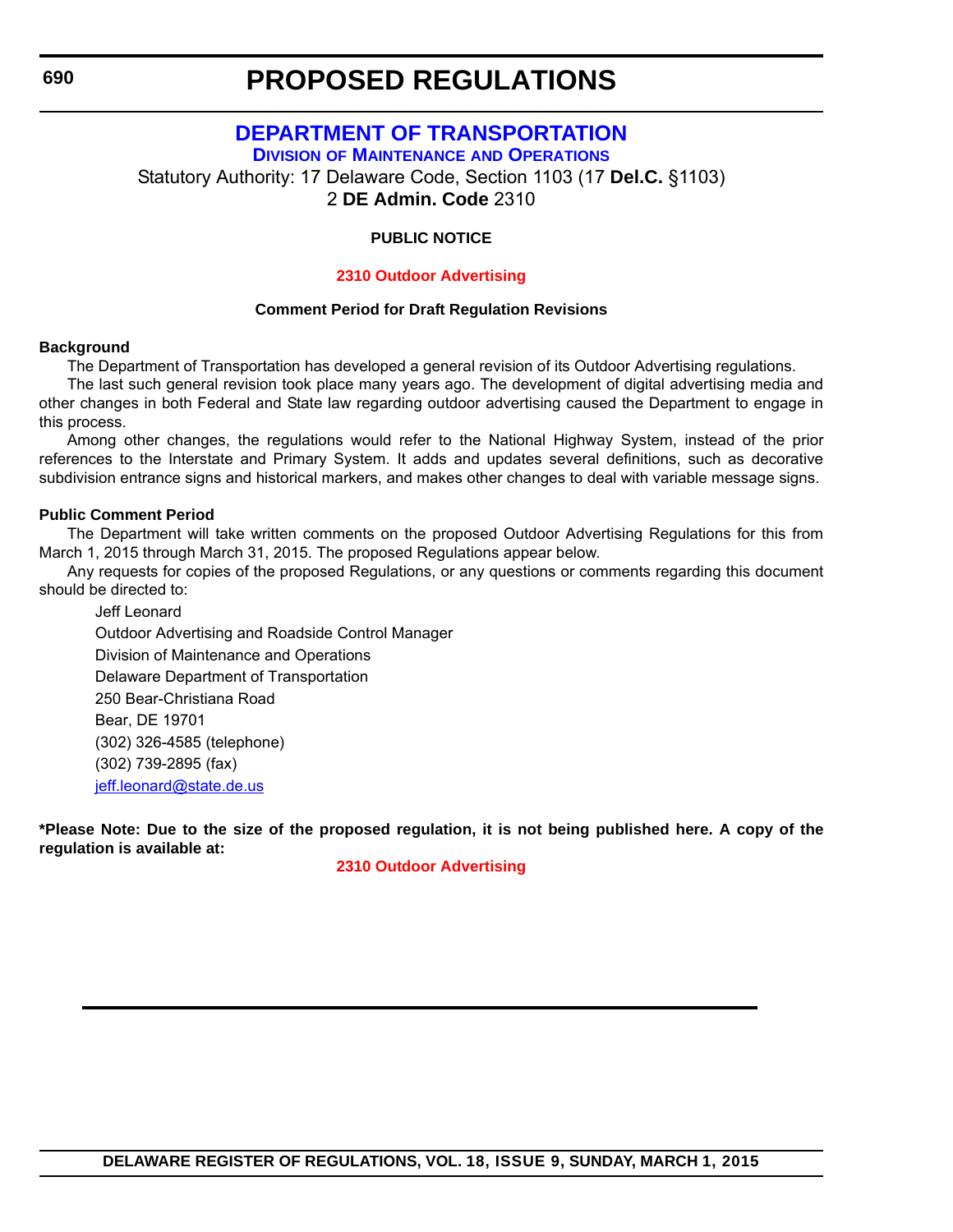# **FINAL REGULATIONS**

#### **Symbol Key**

<span id="page-28-0"></span>Arial type indicates the text existing prior to the regulation being promulgated. Underlined text indicates new text added at the time of the proposed action. Language which is stricken through indicates text being deleted. **[Bracketed Bold language]** indicates text added at the time the final order was issued. **[Bracketed bold stricken through]** indicates language deleted at the time the final order was issued.

#### **Final Regulations**

The opportunity for public comment shall be held open for a minimum of 30 days after the proposal is published in the *Register of Regulations*. At the conclusion of all hearings and after receipt within the time allowed of all written materials, upon all the testimonial and written evidence and information submitted, together with summaries of the evidence and information by subordinates, the agency shall determine whether a regulation should be adopted, amended or repealed and shall issue its conclusion in an order which shall include: (1) A brief summary of the evidence and information submitted; (2) A brief summary of its findings of fact with respect to the evidence and information, except where a rule of procedure is being adopted or amended; (3) A decision to adopt, amend or repeal a regulation or to take no action and the decision shall be supported by its findings on the evidence and information received; (4) The exact text and citation of such regulation adopted, amended or repealed; (5) The effective date of the order; (6) Any other findings or conclusions required by the law under which the agency has authority to act; and (7) The signature of at least a quorum of the agency members.

The effective date of an order which adopts, amends or repeals a regulation shall be not less than 10 days from the date the order adopting, amending or repealing a regulation has been published in its final form in the *Register of Regulations*, unless such adoption, amendment or repeal qualifies as an emergency under §10119.

#### **[DEPARTMENT OF AGRICULTURE](http://desbf.delaware.gov/) HARNESS RACING COMMISSION DELAWARE STANDARDBRED BREEDERS' FUND**

Statutory Authority: 29 Delaware Code, Section 4815(b)(3)b.2.D (29 **Del.C.** §4815(b)(3)b.2.D) 3 **DE Admin. Code** 502

#### **ORDER**

#### **502 Delaware [Standardbred Breeders' Fund Regulations](#page-3-0)**

#### **I. NATURE OF PROCEEDINGS**

Pursuant to its authority under 29 **Del.C.** §4815(b)(3)b.2.D and §10115, the State of Delaware, Department of Agriculture's Standardbred Breeders' Fund (herein "the Fund") proposed to amend its regulations. Proposed amended regulation 9.2 includes consolation races as part of the Breeder's Bonus. The added payments will commence with the racing year of 2015.

Notice of a public comment period of thirty (30) days on the Fund's proposed amended regulations was published in the Delaware *Register of Regulations* for January 1, 2015 in accordance with 29 **Del.C.** §10115. This is the Fund's Decision and Order adopting the proposed amended regulations.

#### **II. PUBLIC COMMENTS**

The Fund received no public comments in response to its notice of intention to adopt the proposed amended regulation.

#### **III. FINDINGS AND CONCLUSIONS**

The public was given the required notice of the Fund's intention to adopt the proposed amended regulation and

#### **DELAWARE REGISTER OF REGULATIONS, VOL. 18, ISSUE 9, SUNDAY, MARCH 1, 2015**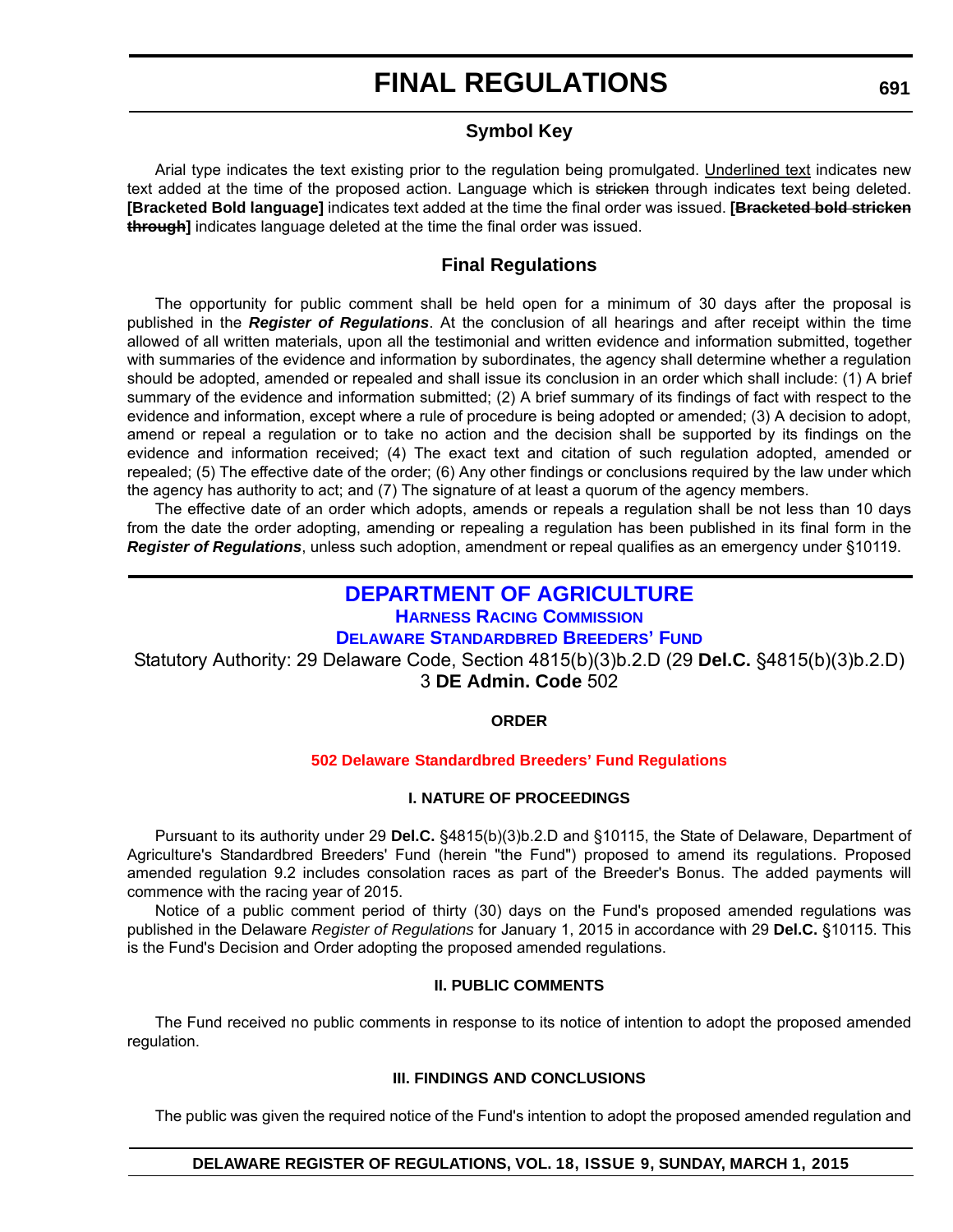# **FINAL REGULATIONS**

<span id="page-29-0"></span>was given ample opportunity to provide the Fund with comments opposing the Fund's plan. Thus, the Fund concludes that its consideration of the proposed amended regulation was entirely within its prerogatives and statutory authority and, having received no comments opposed to adoption, is now free to adopt the proposed amended regulation.

#### **IV. ORDER**

#### **AND NOW this 10th day of February, 2015**, it is hereby ordered that:

1. The proposed amendment to the Fund's regulations is adopted;

2. The text of the final regulation shall be in the form attached hereto as Exhibit A;

3. The effective date of this Order is ten days from the date of its publication in the Delaware *Register of Regulations* in accordance with 29 **Del.C.** §10118(e); and

4. The Fund reserves to itself the authority to issue such other and further orders concerning its Regulations as it deems appropriate.

| IT IS SO ORDERED.       |                        |
|-------------------------|------------------------|
| Tom Cook                | <b>Wayne Givens</b>    |
| Mark Davis              | <b>Garnet O'Marrow</b> |
| <b>Charles Lockhart</b> | Andy Markano           |
| Matt Sparacino          | <b>Garrett Bell</b>    |

**\*Please note that no changes were made to the regulation as originally proposed and published in the January 2015 issue of the** *Register* **at page 493 (18 DE Reg. 493). Therefore, the final regulation is not being republished. A copy of the final regulation is available at:**

**[502 Delaware](http://regulations.delaware.gov/register/march2015/final/18 DE Reg 691 03-01-15.htm) Standardbred Breeders' Fund Regulations**

### **[DEPARTMENT OF EDUCATION](http://www.doe.k12.de.us/site/default.aspx?PageID=1)**

**OFFICE OF THE SECRETARY** Statutory Authority: 14 Delaware Code, Section 122(b) (14 **Del.C.** §122(b)) 14 **DE Admin. Code** 235

#### **REGULATORY IMPLEMENTING ORDER**

#### **[235 Teacher of the Year Award](#page-3-0)**

#### **I. SUMMARY OF THE EVIDENCE AND INFORMATION SUBMITTED**

The Secretary of Education seeks the consent of the State Board of Education to amend 14 **DE Admin. Code** 235 Teacher of the Year. This amendment is needed to clarify the representatives serving on the panel of judges for the Teacher of the Year Award.

Notice of the proposed regulation was published in the *News Journal* and the *Delaware State News* on January 5, 2015, in the form hereto attached as *Exhibit "A"*. No comments were received.

#### **II. FINDINGS OF FACTS**

The Secretary finds that it is appropriate to amend 14 **DE Admin. Code** 235 Teacher of the Year to clarify the representatives serving on the panel of judges for the Teacher of the Year Award.

#### **III. DECISION TO AMEND THE REGULATION**

**DELAWARE REGISTER OF REGULATIONS, VOL. 18, ISSUE 9, SUNDAY, MARCH 1, 2015**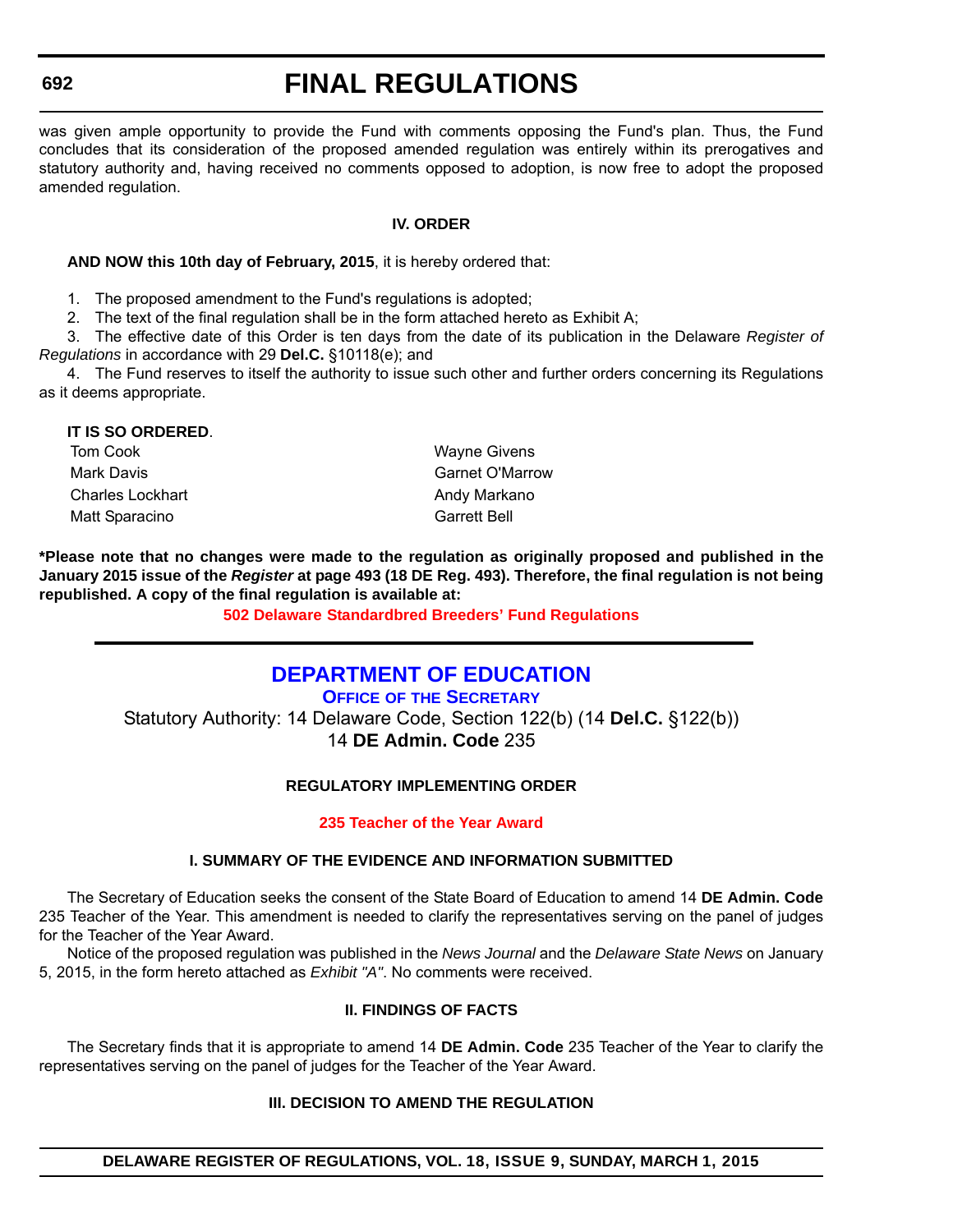# **FINAL REGULATIONS**

<span id="page-30-0"></span>For the foregoing reasons, the Secretary concludes that it is appropriate to amend 14 **DE Admin. Code** 235 Teacher of the Year. Therefore, pursuant to 14 **Del.C.** §122, 14 **DE Admin. Code** 235 Teacher of the Year attached hereto as *Exhibit "B"* is hereby amended. Pursuant to the provision of 14 **Del.C.** §122(e), 14 **DE Admin. Code** 235 Teacher of the Year hereby amended shall be in effect for a period of five years from the effective date of this order as set forth in Section V. below.

#### **IV. TEXT AND CITATION**

The text of 14 **DE Admin. Code** 235 Teacher of the Year amended hereby shall be in the form attached hereto as *Exhibit "B"*, and said regulation shall be cited as 14 **DE Admin. Code** 235 Teacher of the Year in the *Administrative Code of Regulations* for the Department of Education.

#### **V. EFFECTIVE DATE OF ORDER**

The actions hereinabove referred to were taken by the Secretary pursuant to 14 **Del.C.** §122 on February 19, 2015. The effective date of this Order shall be ten (10) days from the date this Order is published in the *Delaware Register of Regulations*.

**IT IS SO ORDERED** the 19th day of February 2015.

#### **Department of Education** Mark T. Murphy, Secretary of Education

**\*Please note that no changes were made to the regulation as originally proposed and published in the January 2015 issue of the** *Register* **at page 494 (18 DE Reg. 494). Therefore, the final regulation is not being republished. A copy of the final regulation is available at:**

#### **[235 Teacher of the Year Award](http://regulations.delaware.gov/register/march2015/final/18 DE Reg 692 03-01-15.htm)**

### **[DEPARTMENT OF HEALTH AND SOCIAL SERVICES](http://www.dhss.delaware.gov/dhss/dmma/)**

**DIVISION OF MEDICAID AND MEDICAL ASSISTANCE**

Statutory Authority: 31 Delaware Code, Section 512 (31 **Del.C.** §512)

#### **ORDER**

#### **[70000 Certification and Regulation of Medicaid Managed Care Organizations](#page-4-0)**

#### **NATURE OF THE PROCEEDINGS:**

Delaware Health and Social Services ("Department") / Division of Medicaid and Medical Assistance (DMMA) initiated proceedings to amend the Division of Social Services Manual (DSSM) regarding fiscal solvency standards for managed care organizations (MCOs) serving State Medicaid clients, specifically, *Certification and Regulation of Medicaid Managed Care Organizations*. The Department's proceedings to amend its regulations were initiated pursuant to 29 **Delaware Code** Section 10114 and its authority as prescribed by 31 **Delaware Code** Section 512.

The Department published its notice of proposed regulation changes pursuant to 29 **Delaware Code** Section 10115 in the January 2015 Delaware *Register of Regulations*, requiring written materials and suggestions from the public concerning the proposed regulations to be produced by January 31, 2015 at which time the Department would receive information, factual evidence and public comment to the said proposed changes to the regulations.

#### **SUMMARY OF PROPOSAL**

The purpose of this notice is to advise the public that Delaware Health and Social Services/Division of Medicaid and Medical Assistance is proposing to amend the Division of Social Services Manual (DSSM) regarding fiscal solvency standards for managed care organizations (MCOs) serving State Medicaid clients, specifically,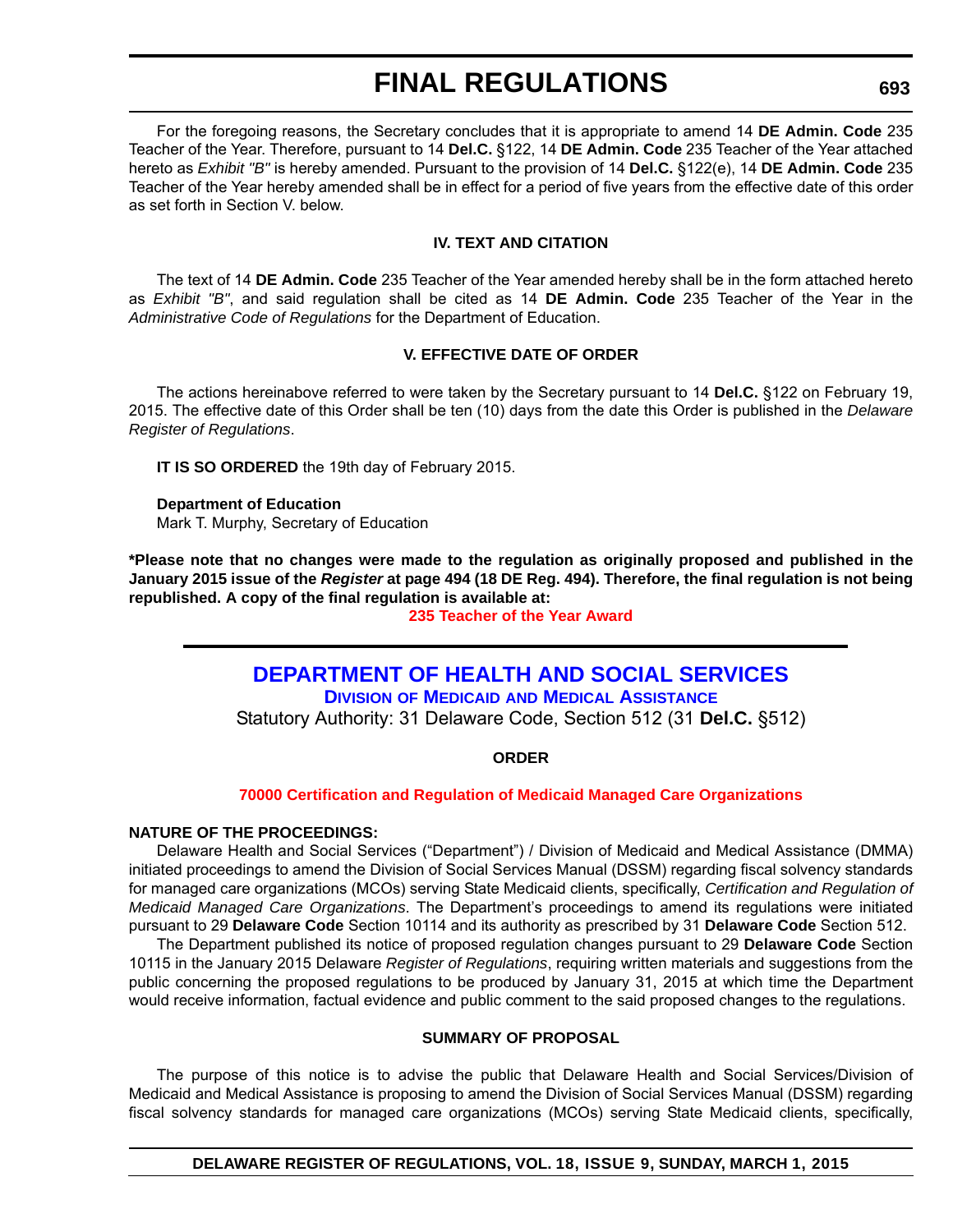# **FINAL REGULATIONS**

*Certification and Regulation of Medicaid Managed Care Organizations*.

#### **Statutory Authority and Other References**

- Section 1902(a)(4) of the Social Security Act, *State Plan for Medical Assistance, Methods of Administration*
- Section 1903(m), *Medicaid Managed Care Organization*
- 29 Del. C. §7931, *Division of Medicaid and Medical Assistance*
- 42 CFR § **[483.1] [438.1]**, Managed Care, Basis and scope
- 42 CFR § **[483.116] [438.116]**, Solvency standards
- State Medicaid Director Letter, December 30, 1997, An array of provisions including *beneficiary protections, solvency standards and contract administration*

#### **Background**

#### *Medicaid Managed Care*

Managed Care is a health care delivery system organized to manage cost, utilization, and quality. Medicaid managed care provides for the delivery of Medicaid health benefits and additional services through contracted arrangements between state Medicaid agencies and managed care organizations (MCOs) that accept a set per member per month (capitation) payment for these services. By contracting with various types of MCOs to deliver Medicaid program health care services to their beneficiaries, states can reduce Medicaid program costs and better manage utilization of health services. Improvement in health plan performance, health care quality, and outcomes are key objectives of Medicaid managed care.

#### *Managed Care in Delaware*

Delaware has been operating a mandatory managed care program since 1996 when it implemented Diamond State Health Plan (DSHP), which covers acute, primary, and behavioral health care services for low-income children, families, and adults; children and adults with disabilities; and foster care children. In April 2012, the state expanded managed care to additional populations and added long term supports and services (LTSS) to the benefit package with the implementation of the DSHP-Plus program. This program enrolls dual eligible beneficiaries, individuals enrolled in the Elderly and Disabled and AIDS home and community-based service (HCBS) waivers, and nursing facility residents on a mandatory basis and provides LTSS and acute, primary, and behavioral health care services to eligible individuals. DSHP and DSHP-Plus cover a limited number of outpatient and inpatient behavioral health and substance abuse services and any services in excess of the limits on visits are provided as a fee-for-service wraparound.

#### *Solvency Standards*

With respect to solvency standards imposed on the MCO by the State, federal law indicates that MCOs should meet solvency standards that the State establishes for its private MCOs or should be licensed by the State as riskbearing entities. In accordance with above-referenced federal and state regulations:

1. States are authorized to administer Medicaid through Medicaid managed care organizations (each an "MMCO").

2. An MMCO shall provide assurances satisfactory to the State showing that its provision against the risk of insolvency is adequate to ensure that its Medicaid enrollees will not be liable for the debts if the MMCO becomes insolvent.

3. An MMCO, in order to make the required showing under Section 438.116(a), must either meet state solvency requirements for a private health maintenance organization, or be licensed or certified by the State as a risk bearing entity.

#### **Summary of Proposal**

#### *Purpose*

The purpose of these regulations is to create standards of fiscal solvency. These regulations establish the standards by which Delaware Health and Social Services/Division of Medicaid and Medical Assistance (DHSS/ DMMA) will evaluate and, where appropriate, certify insurers as MMCOs.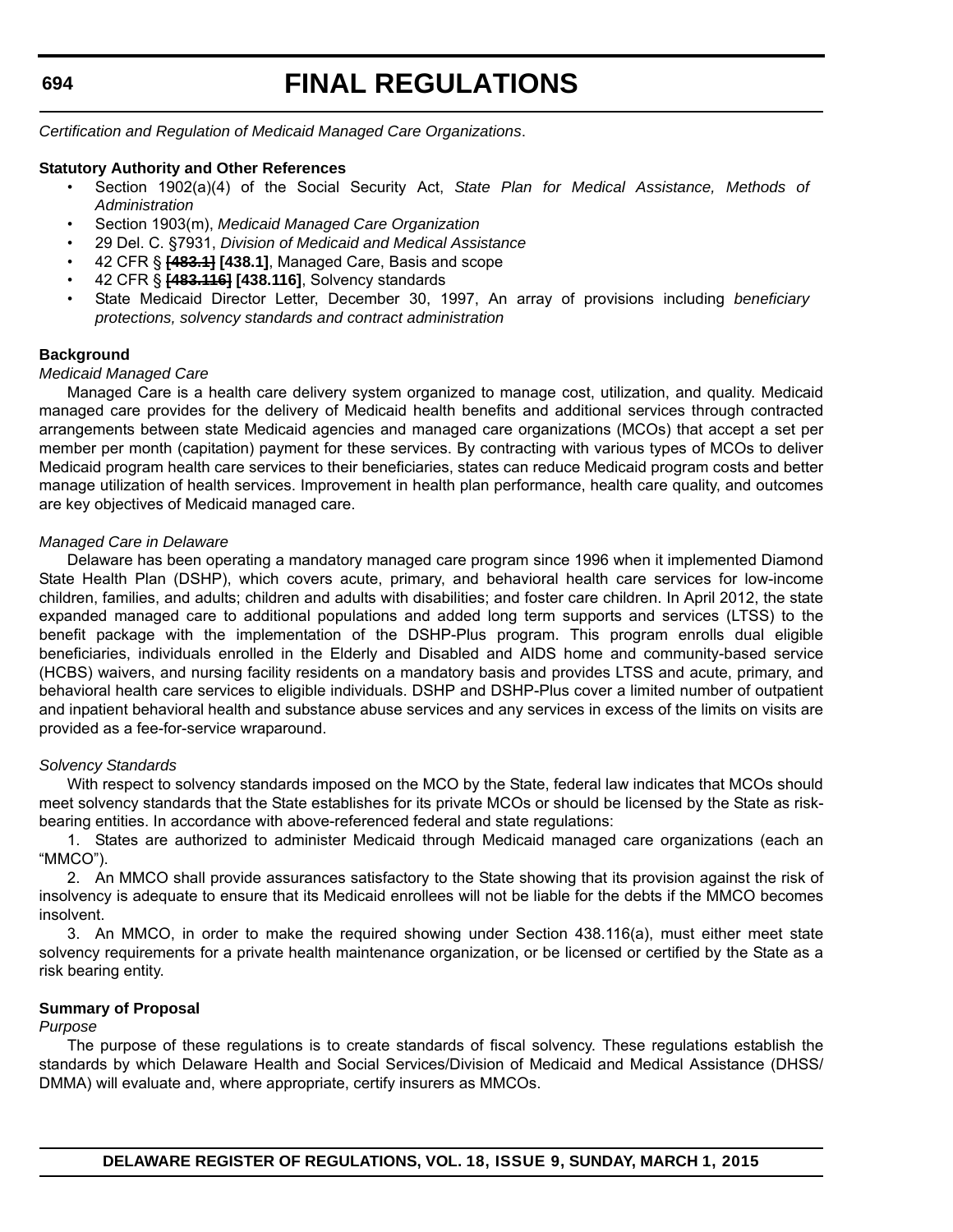# **FINAL REGULATIONS**

#### *Summary of Proposal*

This administrative regulation establishes the operational and related requirements and policies of managed care organization serving State Medicaid clients. DHSS/DMMA proposes new DSSM 70000 concerning the solvency standards required by managed care organizations participating in the Delaware Medical Assistance Program (DMAP). This new section is proposed as, *Certification and Regulation of Medicaid Managed Care Organizations* and is consistent with federal regulations.

#### *Public Notice*

In accordance with public notice requirements established at Section 1902(a)(13)(A) of the Social Security Act, and Title 29, Chapter 101 of the Delaware Code, Delaware Health and Social Services (DHSS)/Division of Medicaid and Medical Assistance (DMMA) is seeking public comment on the proposed regulations.

#### **Fiscal Impact Statement**

There is no fiscal impact.

#### **SUMMARY OF COMMENTS RECEIVED WITH AGENCY RESPONSE AND EXPLANATION OF CHANGES**

The Governor's Advisory Council for Exceptional Citizens (GACEC) and the State Council for Persons with Disabilities (SCPD) offered the following observations and recommendations summarized below. The Division of Medicaid and Medical Assistance (DMMA) has considered each comment and responds as follows.

#### **GACEC and SCPD**

As background, DMMA contracts with MCOs to administer the Diamond State Health Plan and Diamond State Health Plan Plus programs. Federal regulation 42 C.F.R. §438.116 (attached) requires MCOs to either meet state solvency standards for private health maintenance organizations or be licensed or certified by the state as a riskbearing entity. Delaware DMMA is adopting the second option, i.e., it will certify MCOs which meet certain standards contained in the proposed regulation.

*Agency Response Note*: This characterization is correct. Thank you for your thoughtful comments on the proposed standards for the regulation of the financial solvency of MCOs.

GACEC and SCPD have the following observations:

First, on p. 504, the references to 42 C.F.R. §483.1 and 42 C.F.R. §483.116 are incorrect. The correct citations are 42 C.F.R. §438.1 and 42 C.F.R. §438.116 respectively.

*Agency Response*: This edit has been made.

Second, §3.1.2 requires an MCO to demonstrate "net equity in excess of \$[10] million." At a minimum, the brackets should be deleted. On a substantive level, the Councils questions whether net equity of \$10 million is sufficient. Delaware's Medicaid population has grown to approximately 230,000 individuals. See DHSS Secretary's FY16 budget presentation to OMB (November 20, 2014), available at [http://www.dhss.delaware.gov/dhss/](http://www.dhss.delaware.gov/dhss/index.html) [index.html](http://www.dhss.delaware.gov/dhss/index.html). Most of Delaware's Medicaid population is served by two MCOs (Highmark; United Healthcare). Assuming equal enrollment, each MCO would serve 115,000 individuals and have approximately \$86 in equity for each participant. Some of the \$10 million in equity could be in fixed or non-liquid assets out-of state or out of the country. We recognize that the managed care system is intended to not tap equity, i.e., monthly State capitation payments (§5.2) should ideally cover MCO outlays. Moreover, DMMA enjoys the protection of a performance bond equal to one month's capitation payment. In reality, an MCO could suffer huge losses if an epidemic or natural disaster resulted in unanticipated health costs. An MCO with only \$10 million in net equity may be unable to absorb such costs.

*Agency Response*: The recommended deletion of the brackets has been made. DMMA believes that the \$10 million in net equity, coupled with the required performance bond and certification of financial stability, is adequate.

Third, §5.0 may merit further review to ensure consistency. On the one hand, an MCO is required to submit a performance bond equal to the projected first month's capitation payment "up front". See §§5.1 and 5.2. On the other hand, §5.4 requires MCO supplementation of the bond "if the performance bond falls below 90% of the first month's capitation in any month". Literally, this could never occur since the performance bond based on 100% of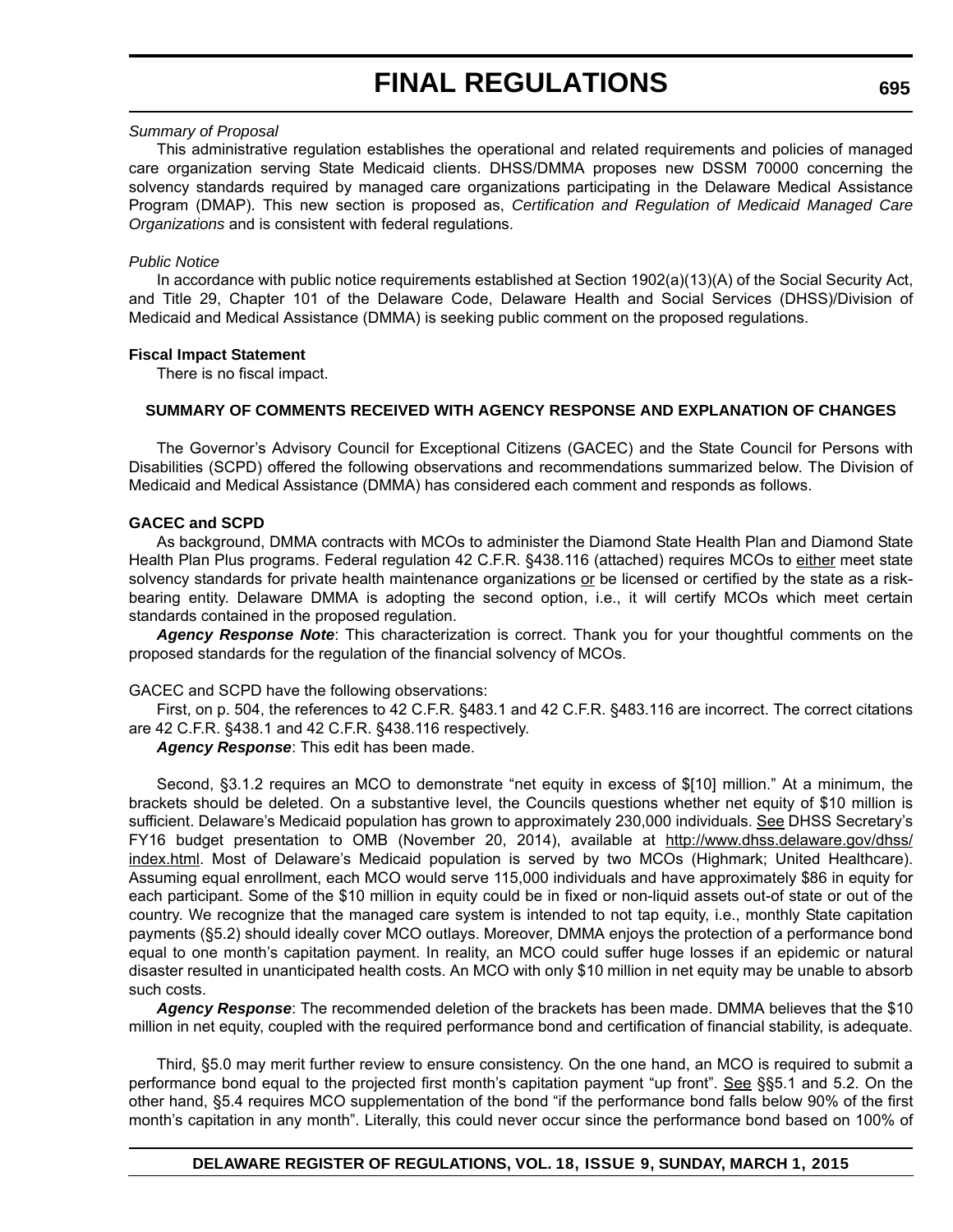# **FINAL REGULATIONS**

the first month's capitation amount was already submitted to DMMA up front. If DMMA intends that the MCO increase the bond based on later increases in monthly capitation amounts, the regulation should be reworded.

*Agency Response*: DMMA has made changes to the regulation based on this comment. First, it has stricken the words "and submit" since the MCOs will maintain the performance bond, and report that to DMMA. The performance bond is only required to cover startup costs for the first 12 months of the MCO contracts. Thereafter, DMMA gauges and assesses the financial stability of the MCO through record review and mandatory notice requirements contained in the MCO contracts.

Fourth, §9.1 contemplates MCO maintenance of a system for tracking incurred but unreported costs and unpaid claims by category (e.g. hospital; nursing facility). The MCO is expected to review its system annually and DHSS can prompt adjustments. DMMA may wish to consider requiring a 6-month report of data under this section. If a year passes, and the system/methodology has resulted in grossly inadequate reservation of funds, it may be too late to intervene in the face of huge unpaid bills.

*Agency Response*: DMMA believes that the regulation as written, e.g. annual reviews, not biannual reviews, of the methodology for estimating and tracking IBNR, is appropriate. The MCOs are required to report actual IBNR to DMMA quarterly. DMMA believes that this mechanism addresses the concerns raised by this comment.

Fifth, it's unclear when the performance bond required by §5.0 lapses. Obviously, an MCO which terminates its participation as an MCO will still have to cover bills incurred during the contract period. It is possible that the DMMA-MCO contract addresses the duration of the performance bond. If it does not, the regulation could be revised to include some standards.

*Agency Response*: The DMMA-MCO contract does indeed authorize collection of unpaid monies from the performance bond to collect in the event of an MCO default.

#### **GACEC**

Sixth, Council would also recommend that GAAP and STAT be spelled out in sections 3.1.2 and 4.1.1. *Agency Response*: This edit has been made.

#### **FINDINGS OF FACT:**

The Department finds that the proposed changes as set forth in the January 2015 *Register of Regulations* should be adopted.

THEREFORE, IT IS ORDERED, that the proposed regulation to amend the Division of Social Services Manual (DSSM) regarding fiscal solvency standards for managed care organizations (MCOs) serving State Medicaid clients, specifically, *Certification and Regulation of Medicaid Managed Care Organizations*, is adopted and shall be final effective March 10, 2015.

Rita M. Landgraf, Secretary, DHSS

#### **DMMA FINAL ORDER REGULATION #15-05 NEW**

#### **70000 Certification and Regulation of Medicaid Managed Care Organizations** *(Break in Continuity of Sections)*

#### **3. Experience and Net Worth**

- 3.1 Either the MMCO, or a parent company or person affiliated with the MMCO, shall demonstrate, to the satisfaction of DHSS, the following:
	- 3.1.1 Five years' experience writing or administering health insurance benefits or administering health plans, or both.
	- 3.1.2 Audited financial statements for the most recent calendar or fiscal year demonstrating, on a consolidated basis, **[GAAP generally accepted accounting principles]** net equity in excess of **[\$[10] \$10]** million.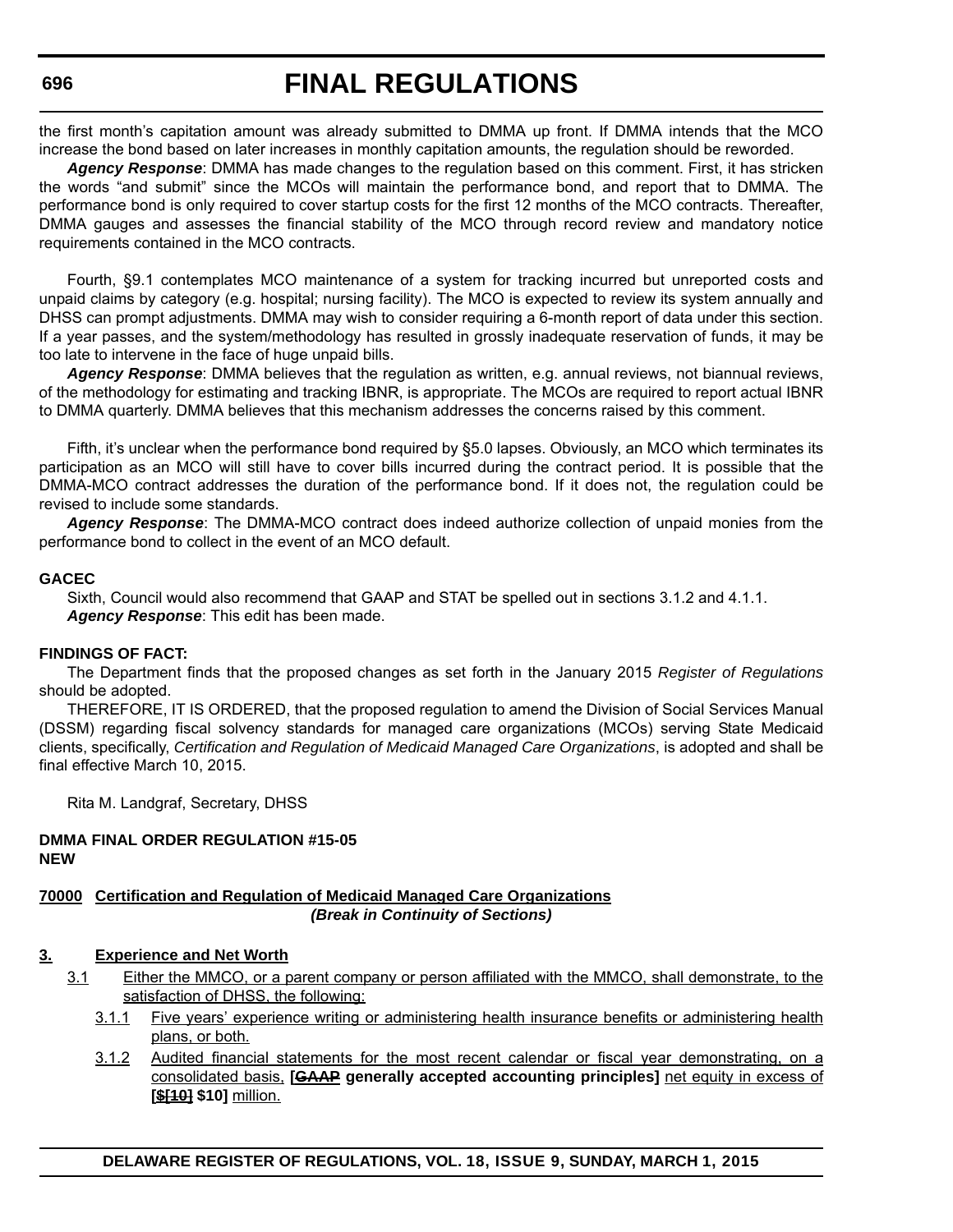#### <span id="page-34-0"></span>**4. Identification of Accountant, Auditor and Actuary**

- 4.1 Each MMCO seeking certification shall identify:
	- 4.1.1 The person or persons responsible for preparing the MMCO's financial statements in U.S. **[GAAP and/or STAT generally accepted accounting principles]** format and for preparing any financial reporting required under the Contract. Such person shall have accounting or finance training and experience, and shall have experience in the preparation of financial statements for health plans.

#### *(Break in Continuity Within Section)*

#### **5. Performance Bond**

5.1 Prior to certification, the MMCO shall obtain **[and submit to DHSS]** a performance bond from a surety licensed to write surety business in Delaware and rated A- (Excellent) or better by A.M. Best and Company. The performance bond shall be restricted to the Contract.

*(Break in Continuity Within Section) (Break in Continuity of Sections)*

**\*Please note that no additional changes were made to the regulation as originally proposed and published in the January 2015 issue of the** *Register* **at page 504 (18 DE Reg. 504). Therefore, the final regulation is not being republished here in its entirety. A copy of the final regulation is available at: [70000 Certification and Regulation of Medicaid Managed Care Organizations](http://regulations.delaware.gov/register/march2015/final/18 DE Reg 693 03-01-15.htm)**

### **DIVISION [OF SOCIAL SERVICES](http://www.dhss.delaware.gov/dhss/dss/)** Statutory Authority: 31 Delaware Code, Section 512 (31 **Del.C.** §512)

#### **ORDER**

#### **REVISION OF THE REGULATION OF DELAWARE'S DIVISION OF SOCIAL SERVICES MANUAL (DSSM) 11003.4, 11003.4.2, 11003.4.3, 11003.4.4, 11003.4.6, 11003.4.7, 11004.2.1 and 11004.11 [Child Care Subsidy Program, Child Support Policies and Procedures](#page-4-0)**

#### **NATURE OF THE PROCEEDINGS:**

Delaware Health and Social Services ("Department") / Division of Social Services initiated proceedings to amend the Division of Social Services Manual (DSSM) regarding the Child Care Subsidy Program, specifically, *Child Support Policies and Procedures*. The Department's proceedings to amend its regulations were initiated pursuant to 29 **Delaware Code** Section 10114 and its authority as prescribed by 31 **Delaware Code** Section 512.

The Department published its notice of proposed regulation changes pursuant to 29 **Delaware Code** Section 10115 in the January 2015 Delaware *Register of Regulations*, requiring written materials and suggestions from the public concerning the proposed regulations to be produced January 31, 2015 at which time the Department would receive information, factual evidence and public comment to the said proposed changes to the regulations.

#### **SUMMARY OF PROPOSAL**

The proposal described below amends policies in the Division of Social Services Manual (DSSM) regarding the Child Care Subsidy Program, specifically, *Child Support Policies and Procedures*.

#### **Statutory Authority**

45 CFR §98.1, *Goals and purposes* 45 CFR §98.20, *A child's eligibility for child care services* 45 CFR §205.10, *Hearings*

#### **Background**

Delaware Health and Social Services ("DHSS")/Division of Social Services ("DSS") is designated as the lead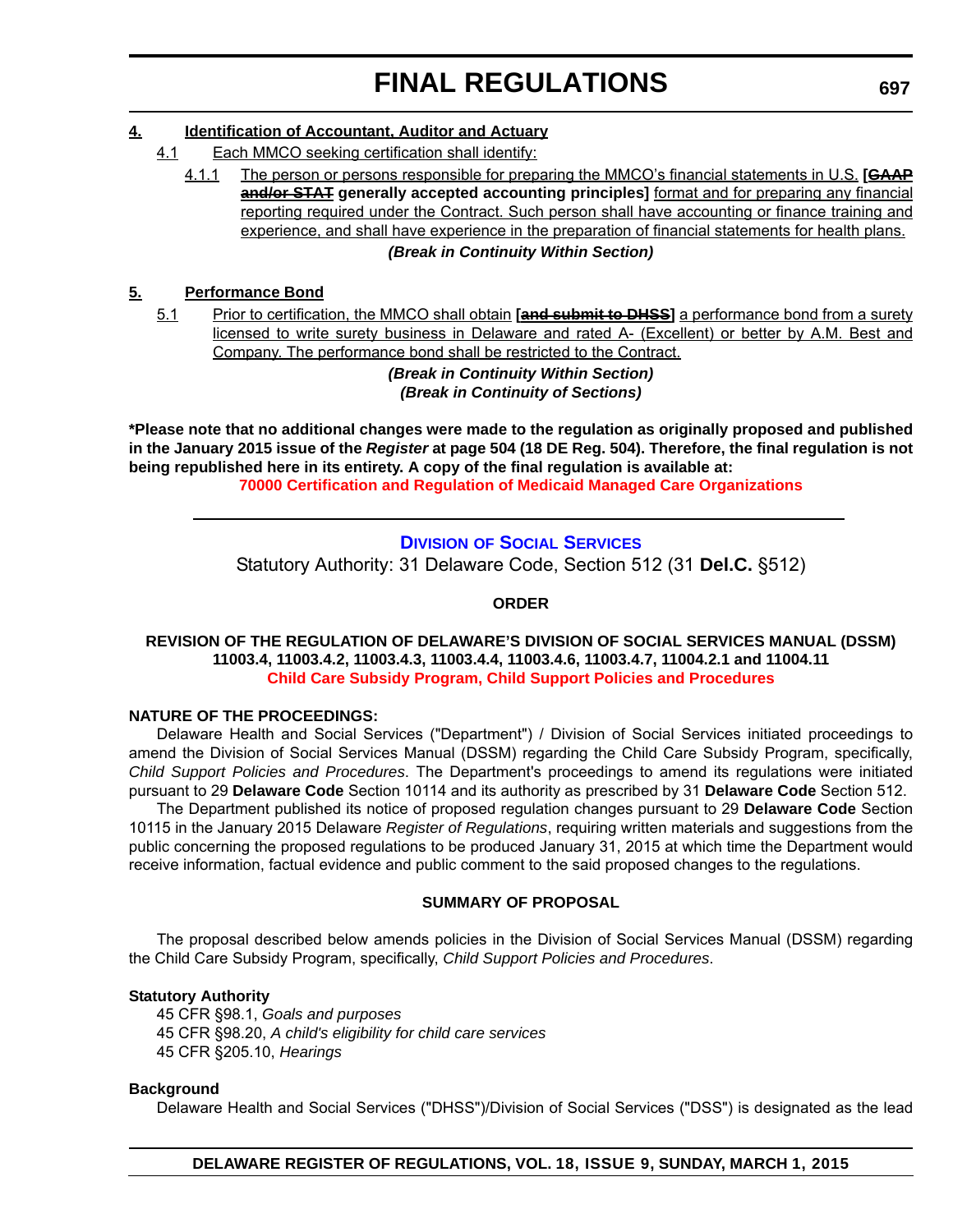### **FINAL REGULATIONS**

agency with primary responsibilities for the planning and administration of child care subsidies funded with the Child Care Development Fund.

The Child Care and Development Fund ("CCDF") Block Grant Act of 1990, as amended, 42 USC § 9858b (b)(1)(A), (the "Act") requires the Lead Agency to "administer, directly, or through other governmental or nongovernmental agencies" the funds received. The regulations at 45 CFR 98.11 provide that, in addition to retaining "overall responsibilities" for the administration of the program, the Lead Agency must also (among other things) promulgate all rules and regulations governing the overall administration of the CCDF program.

#### **Summary of Proposed Changes**

The Division of Social Services (DSS) is removing and amending child support rules that require a client to cooperate with the Division of Child Support Enforcement (DCSE) as a condition for eligibility for subsidized child care services. The current rule creates unintended delays and barriers to accessing child care services to low income working families seeking assistance.

There are a number of valid reasons that lead parents to decide not to pursue formal child support services. Many parents have informal agreements that establish the non-custodial parent will assist the custodial parent in supporting their children in common. Sometimes those agreements include cash payments to the non-custodial parent at other times support is made in the form of non-cash assistance such as paying specific bills, providing services, or purchasing items needed by the family. Mandating child support cooperation or court involvement is seen by many custodial parents as potentially jeopardizing the relationship that has been forged with the noncustodial parent and as a threat to relationship between the non-custodial parent and their children. Additionally there are circumstances when parents decide not to pursue child support services for fear of retributions from the absent parent; this is often the case in domestic violence situations even though parents may request good cause for non-cooperation with child support enforcement. In these cases, employment or appropriate care of children can be put in jeopardy. Whatever the immediate reason for not accessing services through DCSE, these families have the option of pursing assistance though DCSE on a volunteer basis at any time.

The following policy sections in the Division of Social Services Manual (DSSM) are affected by the proposed changes:

| DSSM 11003.4, Cooperating with Child Support RESERVED                |
|----------------------------------------------------------------------|
| DSSM 11003.4.2, Sanctions for Child Support Non Cooperation RESERVED |
| DDSM 11003.4.3, Guring Child Support Sanctions RESERVED              |
| DSSM 11003.4.4, Good Faith Determination RESERVED                    |
| DSSM 11003.4.6, Fair Hearings RESERVED                               |
| DSSM 11003.4.7, Child Support Enforcement Procedures RESERVED        |
| DSSM11004.2.1, Conducting the Interview                              |
| DSSM 11004.11, Review/Determination                                  |
|                                                                      |

#### **SUMMARY OF COMMENTS RECEIVED WITH AGENCY RESPONSE AND EXPLANATION OF CHANGE(S)**

The Governor's Advisory Council for Exceptional Citizens (GACEC) and the State Council for Persons with Disabilities (SCPD) offered the following observations and recommendations summarized below. The Division of Social Services (DSS) has considered each comment and responds as follows.

#### **GACEC**

The Division of Social Services (DSS) is removing and amending child support rules that require a client to cooperate with the Division of Child Support Enforcement (DCSE) as a condition of eligibility for subsidized child care services. The current rule creates unintended delays and barriers to accessing child care services to low income working families seeking assistance. GACEC **endorses** the proposed amendment since the Child Care Subsidy Program is an important support service for individuals enrolled in vocational training or engaging in employment.

GACEC would also like to share one minor observation. Section 11004.11 refers to a six month interim report. We did not identify any other references to a six-month report within Chapter 11000. DSS may wish to access whether the six-month report is still current practice.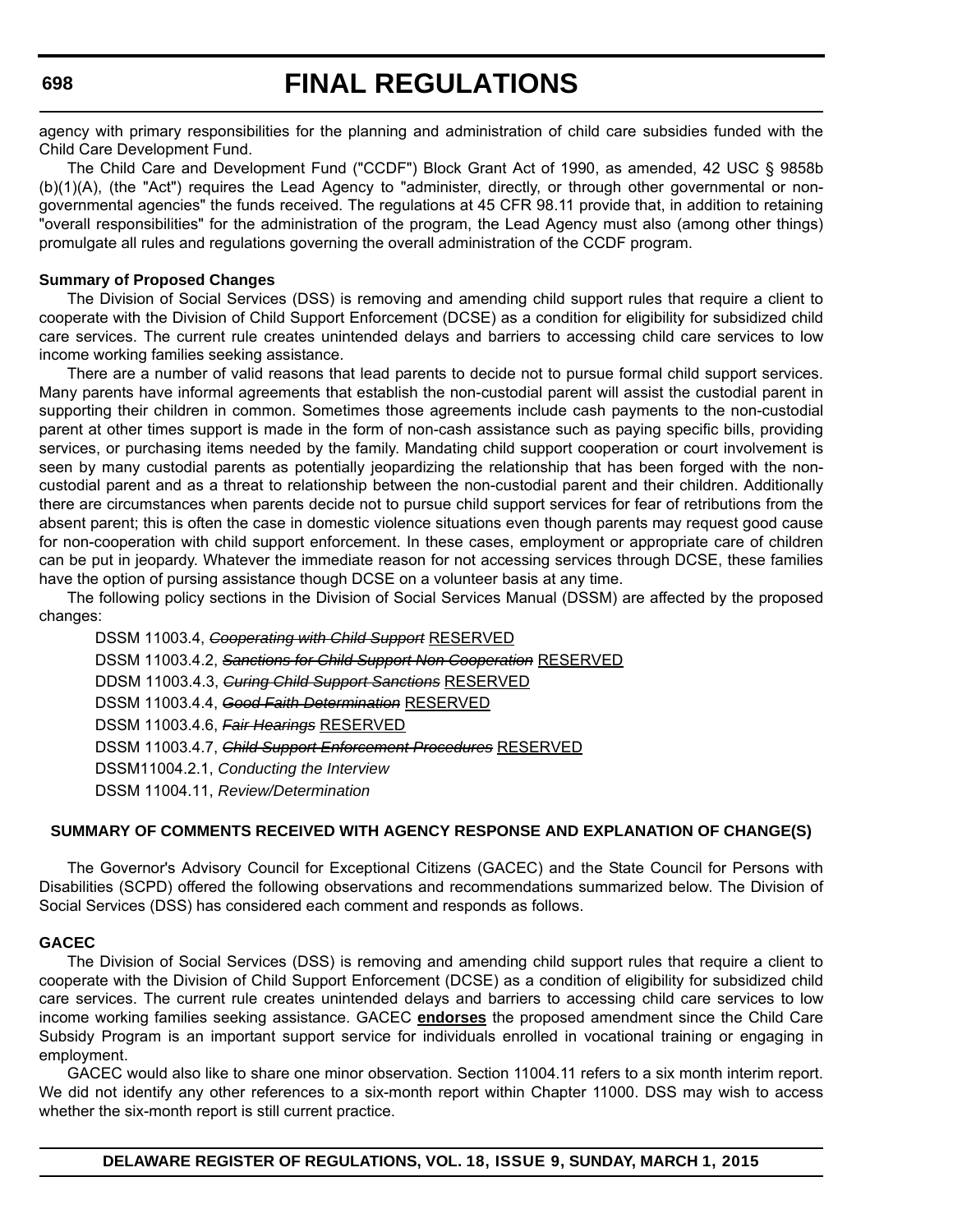#### **SCPD**

Historically, participants have been required to cooperate with the Division of Child Support Enforcement as a condition of eligibility. The Division is proposing to delete all regulations requiring such cooperation. Justification includes the following: 1) elimination of delays in accessing child care services; 2) undermining informal arrangements in which non-custodial parents provide supports; and 3) fear of retribution in domestic violence situations.

SCPD **endorses** the proposed regulation. The Child Care Subsidy Program is an important support service for individuals enrolled in vocational training or engaging in employment. Council has only one minor recommendation. Section 11004.11 refers to a six month interim report. SCPD did not identify any other references to a 6-month report within Chapter 11000. DSS may wish to assess whether the 6-month report is still current practice. If it is, the Division may wish to revise the following sentence: "Only child care/food benefit cases will receive an interim report." SCPD suspects that the word "receive" should be "require".

*Agency Response:* To clarify that the six-month interim report is current practice, DSS inserted the DSSM section number (DSSM 9068.1) as reference in Section 11004.11 and changed the word "receive" to "require". We further clarified the seventh paragraph of Section 11004.11 by inserting the title of the section (Prioritizing Service Needs). DSS appreciates and thanks both councils for the endorsement.

#### **FINDINGS OF FACT:**

The Department finds that the proposed changes as set forth in the January 2015 *Register of Regulations* should be adopted.

THEREFORE, IT IS ORDERED, that the proposed regulation to amend the Division of Social Services Manual (DSSM) regarding the Child Care Subsidy Program, specifically, *Child Support Policies and Procedures* is adopted and shall be final effective March 10, 2015.

February 16, 2015 Rita M. Landgraf, Secretary, DHSS

### **DSS FINAL ORDER REGULATION #15-03 REVISION:**

# **11003.4 Cooperating with Child Support RESERVED**

*(Break in Continuity of Sections)*

**11004.11Review/Determination**

### *(Break in Continuity Within Section)*

Close the child care case if parents/caretakers fail to complete a review or return the six month interim report **[(See DSSM 9068.1 12-Month Certification Periods)]**. Only child care/food benefit cases will **[receive require]** an interim report. If the parents/caretakers provide good cause for their failure to complete or return the report, the case should be processed.

### *(Break in Continuity Within Section)*

Parents/caretakers whose child care cases close because they failed to complete a redetermination or provide verification, can reapply for service. However, if DSS is in a "wait list" situation, these parents/caretakers will be subject to DSS' priority service order (see Section 11004.3.1 **[Prioritizing Service Needs]**). *(Break in Continuity Within Section)*

**\*Please note that no additional changes were made to the regulation as originally proposed and published in the January 2015 issue of the** *Register* **at page 514 (18 DE Reg. 514). Therefore, the final regulation is not being republished here in its entirety. A copy of the final regulation is available at:**

**[Child Care Subsidy Program, Child Support Policies and Procedures](http://regulations.delaware.gov/register/march2015/final/18 DE Reg 697 03-01-15.htm)**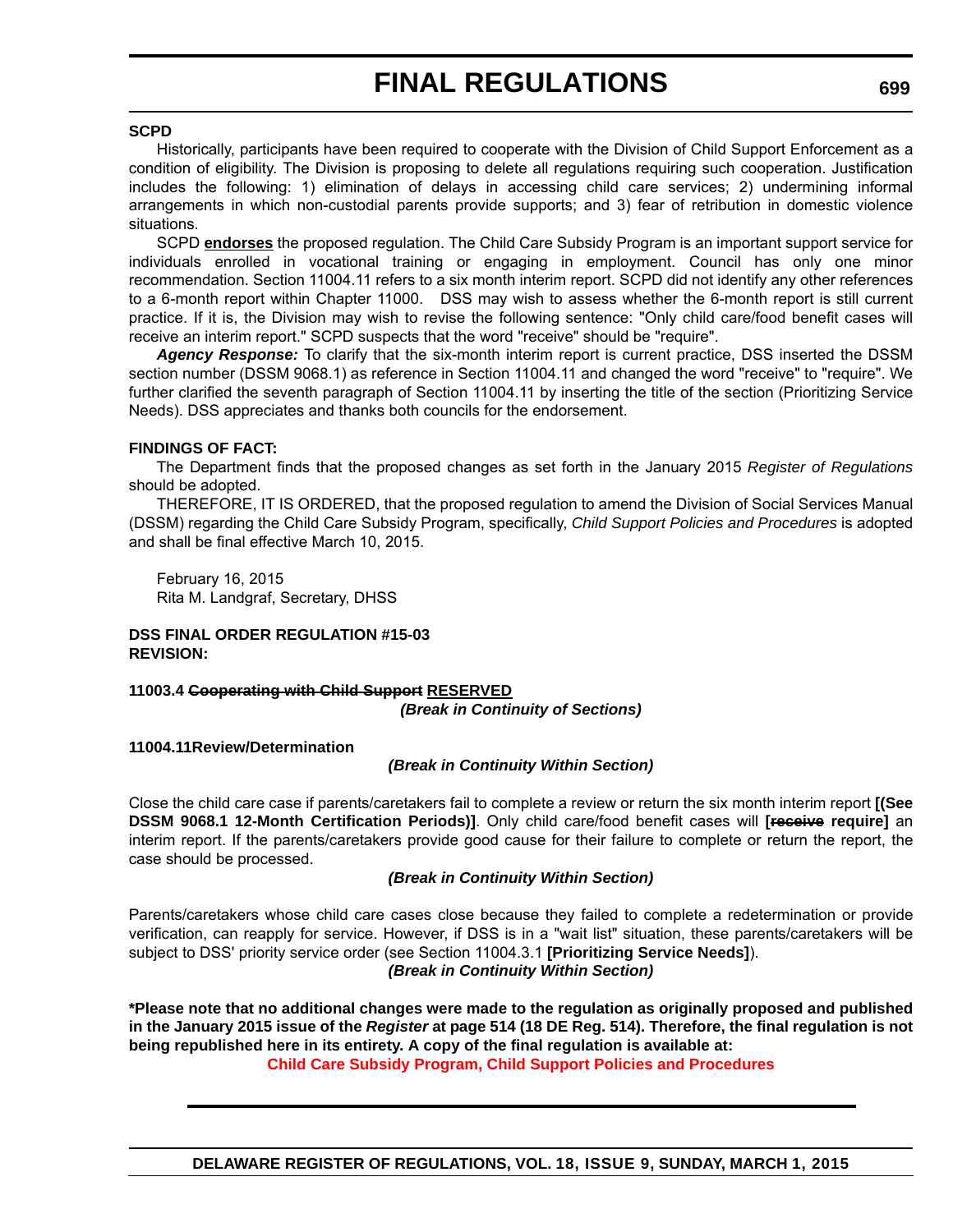# **[DEPARTMENT OF INSURANCE](http://www.delawareinsurance.gov/)**

**OFFICE OF THE COMMISSIONER**

Statutory Authority: 18 Delaware Code, Sections 311 and 2503 (18 **Del.C.** §§311 and 2503) 18 **DE Admin. Code** 607

### **ORDER**

### **[607 Defensive Driving Course Discount \(Automobiles and Motorcycles\)](#page-4-0)**

Proposed Amended Regulation 607 relating to Defensive Driving Course Discount (Automobiles and Motorcycles) [Formerly Regulation 37] was published in the Delaware *Register of Regulations* on January 1, 2015. The comment period remained open until January 30, 2015. There was no public hearing on proposed amended Regulation 607. Public notice of the proposed amended Regulation 607 was published in the *Register of Regulations* in conformity with Delaware law.

### **SUMMARY OF THE EVIDENCE AND INFORMATION SUBMITTED**

Comments were received on the proposed amended Regulation 607 from:

- Delaware Defensive Driving, Inc., President Robert P. Reeder; and
- Property Casualty Insurers Association of America (PCI), State Government Relations Counsel Oyango A. Snell.

The collective comments were reviewed and considered. No amendments or changes were made to the proposed amended Regulation 607.

### **FINDINGS OF FACT**

Based on Delaware law and the record in this docket, I make the following findings of fact:

1. 18 **Del.C.** §§311 and 2503 of the Insurance Code requires a regulation to set forth rules and procedural requirements which the Commissioner deems necessary to carry out the provisions of the Code.

2. The requirements of proposed amended Regulation 607 best serve the interests of the public and of insurers and comply with Delaware law.

### **DECISION AND EFFECTIVE DATE**

Based on the provisions of 18 **Del.C.** §§311 and 2503, and of 29 **Del.C.** Ch. 101, and the record in this docket, I hereby adopt proposed amended Regulation 607 as may more fully and at large appear in the version attached hereto to be effective 10 days after being published as final.

### **TEXT AND CITATION**

The text of proposed Regulation 607 last appeared in the *Register of Regulations* Vol. 18, Issue 7, pages 519- 525.

**IT IS SO ORDERED** this 16<sup>th</sup> day of February, 2015. Karen Weldin Stewart, CIR-ML Insurance Commissioner

**\*Please note that no changes were made to the regulation as originally proposed and published in the January 2015 issue of the** *Register* **at page 519 (18 DE Reg. 519). Therefore, the final regulation is not being republished. A copy of the final regulation is available at:**

**[607 Defensive Driving Course Discount \(Automobiles and Motorcycles\)](http://regulations.delaware.gov/register/march2015/final/18 DE Reg 700 03-01-15.htm)**

**DELAWARE REGISTER OF REGULATIONS, VOL. 18, ISSUE 9, SUNDAY, MARCH 1, 2015**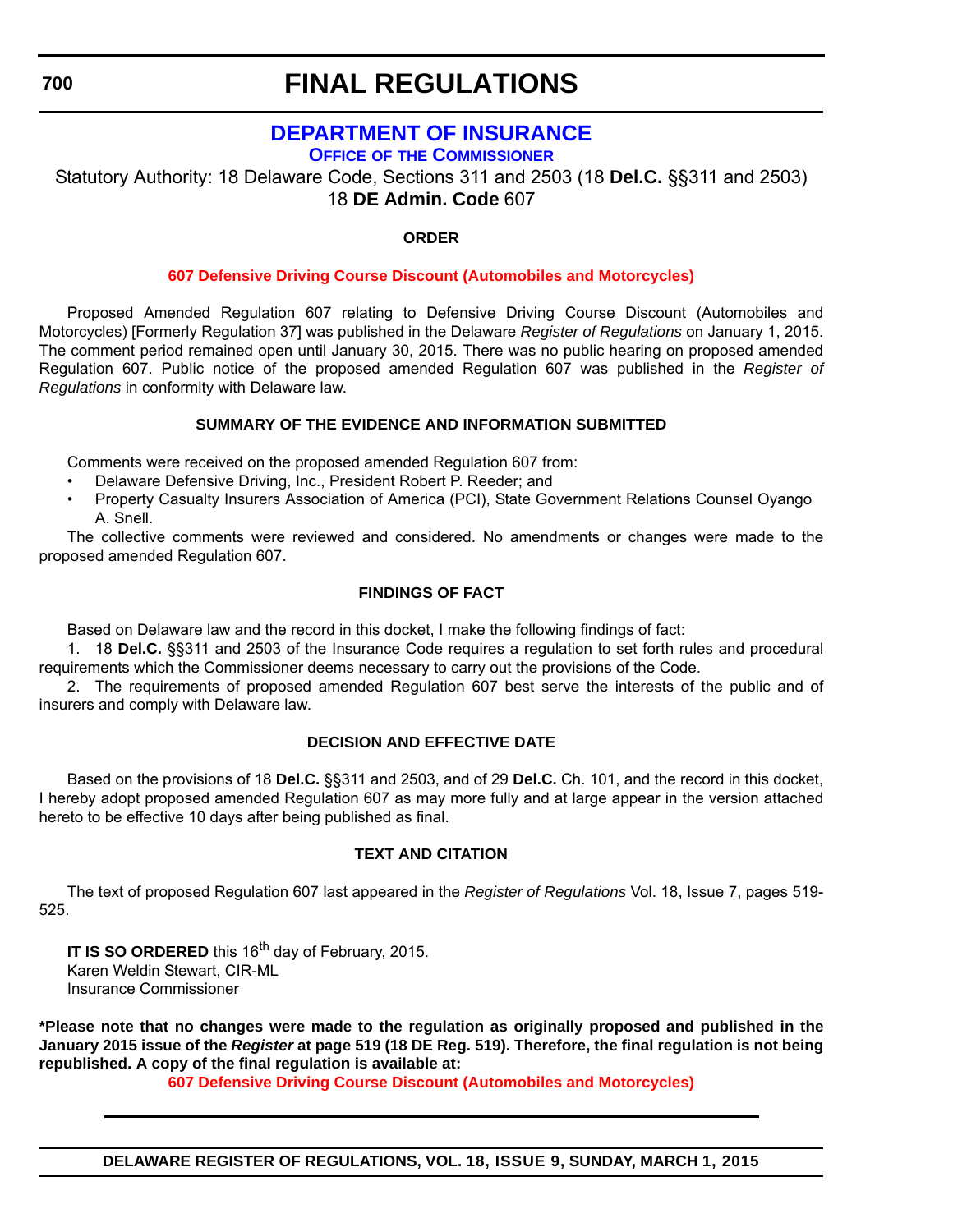# **[DEPARTMENT OF NATURAL RESOURCES AND ENVIRONMENTAL](http://www.dnrec.delaware.gov/fw/Pages/FWPortal.aspx)  CONTROL**

**DIVISION OF FISH AND WILDLIFE**

Statutory Authority: 7 Delaware Code, Sections 901(c & d), 903(e)(2)a and 903(e)(3) (7 **Del.C.** §§901(c & d), 903(e)(2)a and 903(e)(3)) 7 **DE Admin. Code** 3541

**Secretary's Order No.: 2015-F-0003**

### **[3541 Atlantic Sharks](#page-4-0)**

#### **Date of Issuance: February 18, 2015 Effective Date of the Amendment: March 11, 2015**

Under the authority vested in the Secretary of the Department of Natural Resources and Environmental Control ("Department" or "DNREC") pursuant to 7 **Del.C.** §§6006, 6010, the following findings of fact based on the record, reasons and conclusions are entered as an Order of the Secretary in the above-referenced regulatory proceeding.

#### **Background, Procedural History and Findings of Fact**

This Order relates to proposed regulation amendments to 7 **DE Admin. Code** 3541: *Atlantic Sharks*. The Department's Division of Fish and Wildlife commenced the regulatory development process with Start Action Notice 2014-07 dated October 24, 2014. The Department published its initial proposed regulation amendments in the January 1, 2015 Delaware *Register of Regulations*. The Department then held a public hearing on January 22, 2015. Consistent with 29 **Del.C.** §10118(a), the public hearing record remained open for public comment through February 6, 2015.

The purpose of this Order is to adopt as final the aforementioned proposed amendments to these regulations ("Amendments") consistent with Addenda II and III to the Atlantic States Marine Fisheries Commission's ("ASMFC") Interstate Fishery Management Plan ("IFMP") for Atlantic Coastal Sharks. The proposed Amendments will, through a variety of changes summarized below, maintain consistency between the federal 2006 Consolidated Atlantic Highly Migratory Species Fishery Management Plan (as amended) and ASMFC management plans, preserve the historical distribution of smoothhound (*Mustelus canis* and *Mustelis norrisi*) landings, and protect hammerhead shark to maturity.

In accordance with Addendum II to ASMFC's IFMP, these proposed Amendments define a smoothhound (colloquially referred to as "smooth dogfish" or "sand sharks") complex. Although the smoothhound complex has not been assessed, NOAA Fisheries is developing a coastwide smoothhound quota. In anticipation of a coastwide quota, the ASMFC developed state allocations under Addendum II to preserve the historical distribution of smoothhound. Additionally, the proposed Amendments will also implement smoothhound shark finning limits consistent with the federal Shark Conservation Act of 2010 and 7 **Del.C.** §928A.

Consistent with Addendum III, the proposed Amendments adjust species groupings for management purposes. Most significantly, the proposed Amendments group scalloped (*Sphyrna lewini*), great (*S.mokarran*) and smooth (*S.zygaena*) hammerhead sharks into a single complex, as it is difficult to differentiate the species. A recent assessment of scalloped hammerhead sharks indicated that the species is overfished, and that overfishing is occurring. It was also determined that female scalloped hammerhead sharks reach maturity at 78 inches fork length (Hazin, et al. 2001, NOAA Fisheries FEIS for Amendment 5a, pp. 2-19). Therefore, NOAA Fisheries changed the recreational size limit for all hammerhead sharks to 78 inches, and the proposed Amendments adopt this restriction. The proposed Amendments also separate the blacknose shark (*Carcharhinus acronotus*) from the small coastal shark complex.

Lastly, these Amendments propose editorial and clerical changes to improve readability, and to enhance the public's understanding of the existing regulation, without changing the intent of the same.

The proposed Amendments to Delaware's existing *Atlantic Sharks* regulations were presented and thoroughly vetted by the Department at the public hearing on January 22, 2015. It should be noted that no members of the public attended said public hearing, nor was any comment received by the Department from the public at any time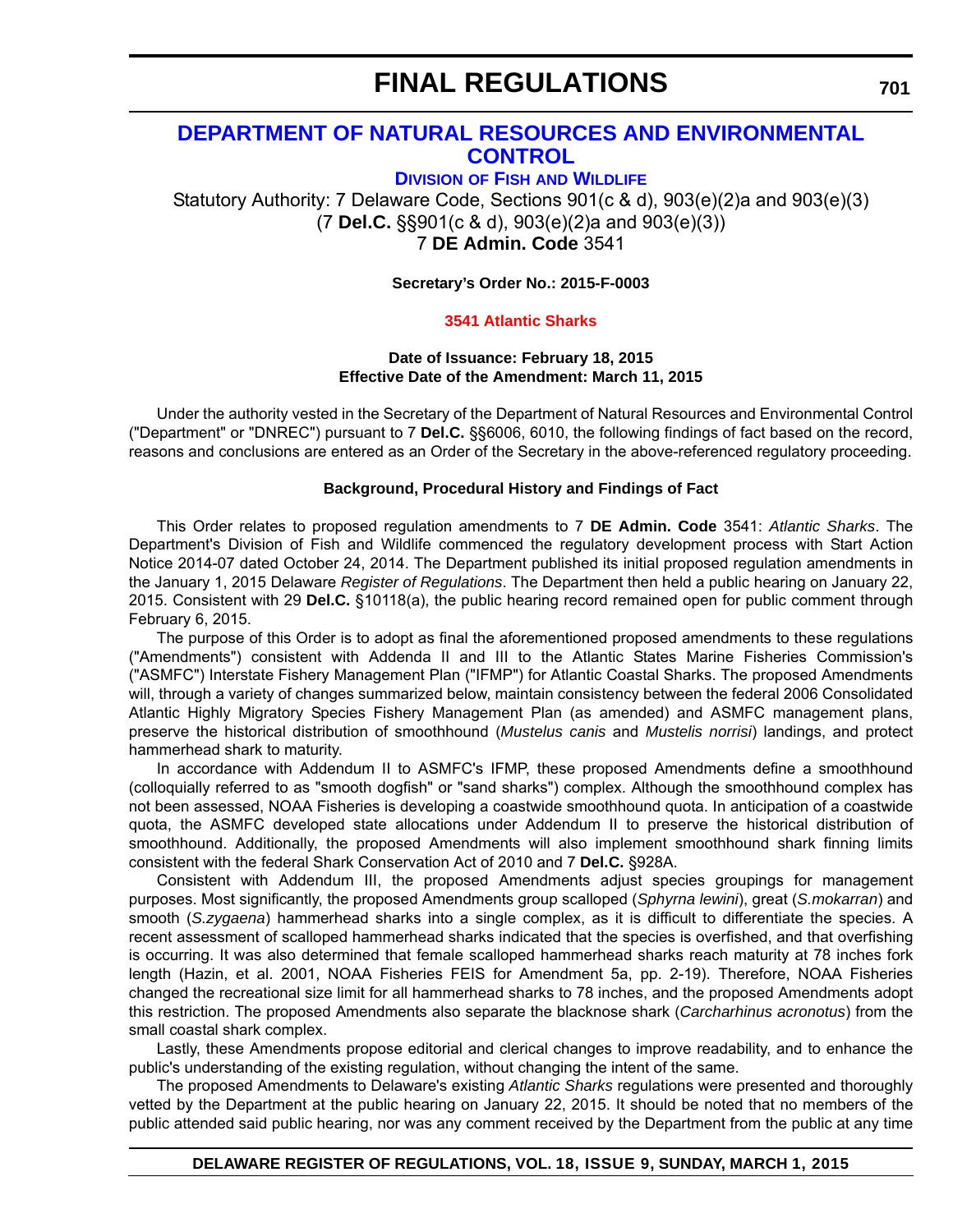during the course of this proposed promulgation. It should also be noted that all proper notification and noticing requirements concerning this matter were met by the Department. Proper notice of the hearing was provided as required by law.

The Department's presiding hearing officer, Lisa A. Vest, prepared a Hearing Officer's Report dated February 9, 2015 ("Report"). The Report documents the proper completion of the required regulatory amendment process, establishes the record, and recommends the adoption of the proposed amendments as attached to the Report as Appendix "A".

#### **Reasons and Conclusions**

Based on the record developed by the Department's experts and established by the Hearing Officer's Report, I find that the proposed regulatory amendments to 7 **DE Admin. Code** 3541: *Atlantic Sharks* are well-supported. Therefore, the recommendations of the Hearing Officer are hereby adopted, and I direct that the proposed regulatory amendments be promulgated as final.

I find that the Department's experts in the Division of Fish and Wildlife fully developed the record to support adoption of these regulatory amendments. The adoption of these regulatory amendments will allow Delaware to (1) maintain consistency between the federal 2006 Consolidated Atlantic Highly Migratory Species Fishery Management Plan (as amended) and ASMFC management plans; (2) preserve the historical distribution of smoothhound (*Mustelus canis* and *Mustelis norrisi*) landings; (3) protect hammerhead sharks to maturity; (4) implement quota-based management for smoothhound (smooth dogfish); (5) implement shark finning limits consistent with the Shark Conservation Act of 2010 and 7 **Del.C.** §928A; (6) adjust the shark species groupings for management purposes; and (7) formally adopt a 78-inch minimum size limit for hammerhead sharks.

In conclusion, the following reasons and conclusions are entered:

1. The Department has the statutory basis and legal authority to act with regard to the proposed amendments to 7 **DE Admin. Code** 3541, pursuant to 7 **Delaware Code**, Sections 901 (c) & (d), 903(e)(2)a, and 903(e)(3);

2. The Department has jurisdiction under its statutory authority, pursuant to 7 **Del.C.** Ch. 60, to issue an Order adopting these proposed regulatory amendments as final;

3. The Department provided adequate public notice of the proposed regulatory amendments and all proceedings in a manner required by the law and regulations, provided the public with an adequate opportunity to comment on the proposed regulatory amendments, including at the time of the public hearing held on January 22, 2015, and held the record open through close of business on February 6, 2015, consistent with 29 **Del.C.** §10118(a), in order to consider public comment on these proposed regulatory amendments before making any final decision;

4. The Department's Hearing Officer's Report, including its established record and the recommended proposed regulatory amendments as set forth in Appendix "A", are hereby adopted to provide additional reasons and findings for this Order;

5. The adoption of these proposed regulatory amendments will allow Delaware to (1) maintain consistency between the federal 2006 Consolidated Atlantic Highly Migratory Species Fishery Management Plan (as amended) and ASMFC management plans; (2) preserve the historical distribution of smoothhound (*Mustelus canis* and *Mustelis norrisi*) landings; (3) protect hammerhead sharks to maturity; (4) implement quota-based management for smoothhound (smooth dogfish); (5) implement shark finning limits consistent with the Shark Conservation Act of 2010 and 7 **Del.C.** §928A; (6) adjust the shark species groupings for management purposes; and (7) formally adopt a 78-inch minimum size limit for hammerhead sharks;

6. The Department has reviewed these proposed regulatory amendments in the light of the Regulatory Flexibility Act, consistent with 29 **Del.C.** Ch. 104, and believes the same to be lawful, feasible and desirable, and that the recommendations as proposed should be applicable to all Delaware citizens equally;

7. The Department's proposed regulatory amendments, as published in the January 1, 2015 Delaware *Register of Regulations*, and as set forth in Appendix "A" hereto, are adequately supported, are not arbitrary or capricious, and are consistent with the applicable laws and regulations. Consequently, they are approved as final regulatory amendments, which shall go into effect ten days after their publication in the next available issue of the Delaware *Register of Regulations*; and

8. The Department shall submit this Order approving as final the proposed amendments to 7 **DE Admin. Code** 3541: *Atlantic Sharks* to the Delaware *Register of Regulations* for publication in its next available issue, and provide such other notice as the law and regulation require and the Department determines is appropriate.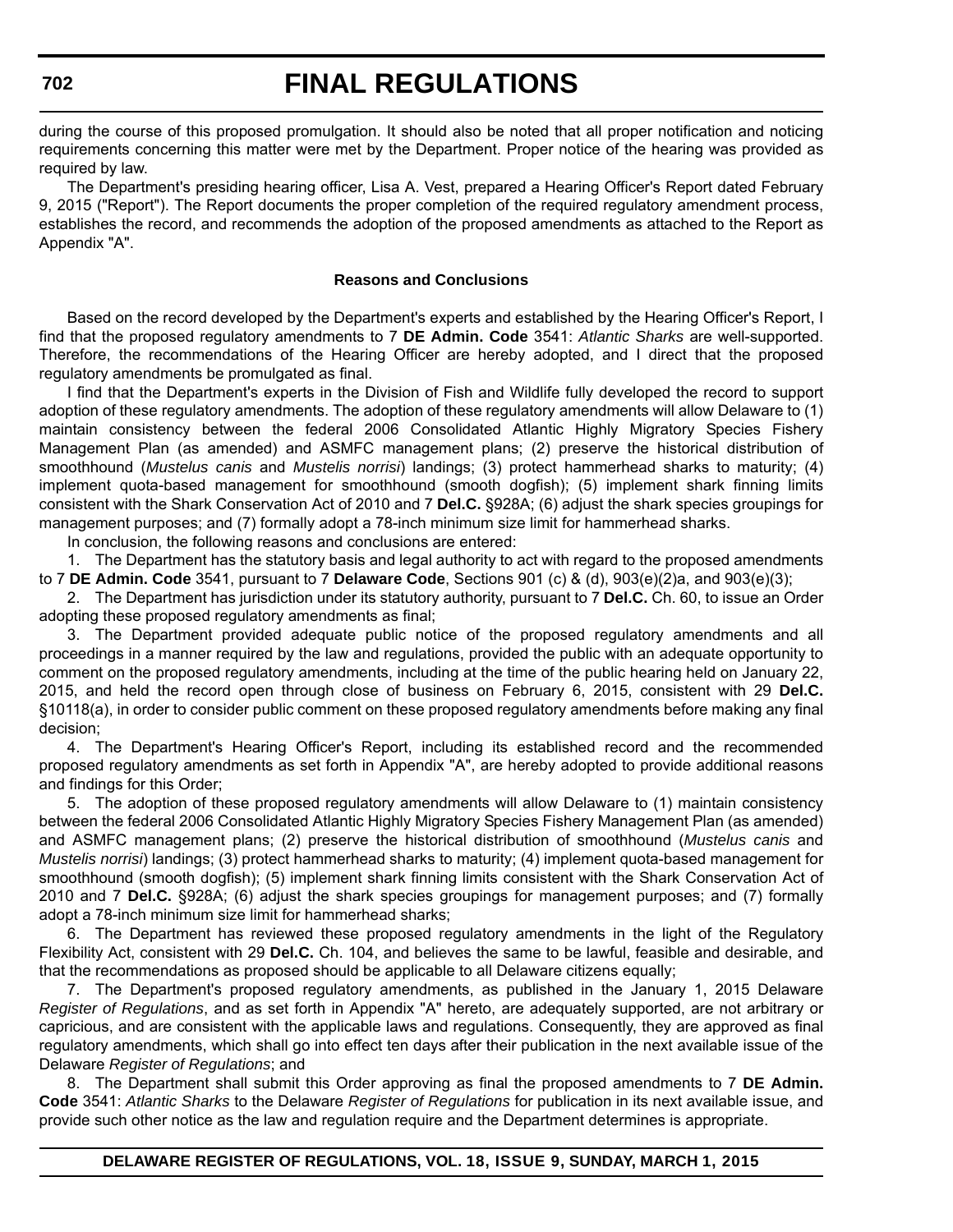David S. Small, Secretary

#### **3541 Atlantic Sharks**

#### *(Break in Continuity of Sections)*

- 2.0 Prohibited Species
	- 2.1 It shall be is unlawful for any person to land, purchase, trade, barter, or possess or attempt to land, purchase, trade, barter, or possess a prohibited species [(1.9)].
	- 2.42 It shall be is unlawful for any hook and line fisherman to remove from the water sandbar shark, or any other species of shark when prohibited from harvest under §3541.
	- 2.3 It is unlawful for any person to engage in a directed commercial fishery for a prohibited **[(1.9)]** or research species **[(1.10)]**.

#### 3.0 Finning

- 3.91 It shall be Except as provided in 3.2, it is unlawful for any person to possess the fins from any shark in the management unit **[(1.6)]** prior to landing said shark unless said fins are naturally attached to the body of said shark.
- 3.2 A person issued a valid commercial food fish license may completely remove the fins from any smoothhound, provided the total weight of the fins does not exceed twelve (12) percent of the total dressed weight of smoothhound complex carcasses on board a vessel.

#### *(Break in Continuity of Sections)*

#### 5.0 Filleting Prior to Landing

- 5.0 It shall be is unlawful for any person to fillet a shark in the management unit [(1.6)] prior to landing said shark. A shark may be eviscerated prior to landing said shark, but the head, tail, and fins must remain naturally attached to the carcass, except that as provided in 3.2 and commercial fishermen may eviscerate and remove the head of any shark reduced to possession, but the tail and fins must remain
- 6.0 Shark Handling
- 6.0 It shall be is unlawful to release any shark in the management unit **[(1.6)]** or any sandbar shark in a manner that will not ensure said sharks maximum probability of survival. All species of shark when prohibited from harvest under §3541 must be immediately released.

#### 7.0 Recreational Possession Limits

- 7.91 It shall be is unlawful for the operator of any vessel without a commercial food fishing license to have on board said vessel more than one non-prohibited shark per trip from among those species in the management unit **[(1.6)]**, regardless of the number of people on board the vessel. In addition each recreational angler fishing from a vessel may harvest and possess one bonnethead, and one Atlantic sharpnose shark per trip.
- 7.2 It is unlawful for any shore angler without a commercial foodfishing license to take and reduce to possession more than one non-prohibited shark from among those species in the management unit **[(1.6)]** per day (a day being 24 hours). Recreational shore anglers may also harvest one additional bonnethead, and one additional Atlantic sharpnose shark per day.

#### 8.0 Unlawful Sale

- 7.1 It shall be is unlawful for any shark from the management unit [(4.6)] caught in state waters to be bought and sold without a federal Commercial shark dealer permit.
- 9.0 It shall be unlawful for any person to engage in a directed commercial fishery for a prohibited species. Commercial Quotas and Limits
	- 8.09.1 It shall be is unlawful for any person who has been issued a valid commercial food fishing license while on board any vessel to possess any non-prohibited shark from among those species in the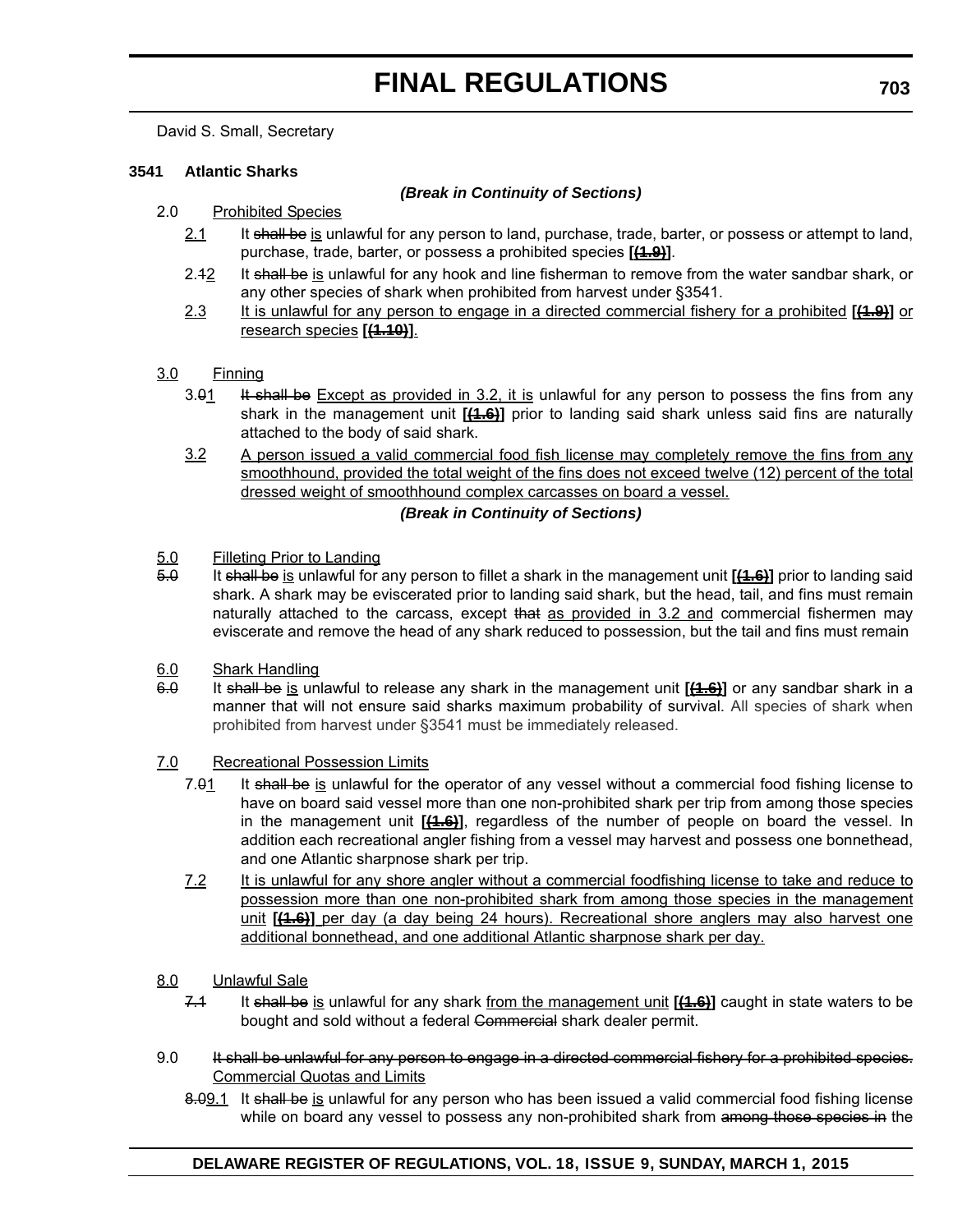management unit **[<del>(1.6)</del>]** during the remainder of any period after the effective date a commercial quota for that group of sharks has been reached in said period or is projected to be reached in said period by the National Marine Fisheries Service, National Oceanic and Atmospheric Administration and the U.S. Department of Commerce after the closure date set by NOAA Fisheries for that fishery. Further, it shall be is unlawful for any person who has been issued a valid commercial food fishing license while on board any vessel to possess any non-sandbar large coastal sharks, small coastal sharks, or pelagic non-prohibited sharks from the management unit in excesss excess of current federal daily harvest limits administered by the National Marine Fisheries Service NOAA Fisheries.

### *(Break in Continuity Within Section)*

### 10.0 Recreational Size Limits

- 10.01 It shall be is unlawful for the operator of any vessel to possess without a valid commercial foodfishing license to have on board said vessel any non-prohibited shark from among those species in the management unit **[(1.6)]** that measures less than 54 inches, fork length (tip of snout to indentation between dorsal and ventral tail lobes), with the exception of Atlantic sharpnose, blacknose, finetooth, bonnethead, and smooth dogfish sharks, for which no minimum size limit applies except as provided in 10.2 and 10.3.
- 10.2 It is unlawful to possess without a valid commercial food fishing license any hammerhead species [(1.4)] that measures less than 78 inches, fork length (tip of snout to indentation between dorsal and ventral tail lobes).
- 10.3 Smoothhound, bonnethead, Atlantic sharpnose, blacknose, and finetooth sharks are exempt from size limits.

### *(Break in Continuity of Sections)*

**\*Please note that no additional changes were made to the regulation as originally proposed and published in the January 2015 issue of the** *Register* **at page 525 (18 DE Reg. 525). Therefore, the final regulation is not being republished here in its entirety. A copy of the final regulation is available at: [3541 Atlantic Sharks](http://regulations.delaware.gov/register/march2015/final/18 DE Reg 701 03-01-15.htm)**

# **[DEPARTMENT OF STATE](http://dpr.delaware.gov/)**

### **DIVISION OF PROFESSIONAL REGULATION**

**1400 BOARD OF ELECTRICAL EXAMINERS** Statutory Authority: 24 Delaware Code, Section 1406(a)(1) (24 **Del.C.** §1406(a)(1)) 24 **DE Admin. Code** 1400

### **ORDER**

### **[1400 Board of Electrical Examiners](#page-4-0)**

On December 1, 2014, the Delaware Board of Electrical Examiners published proposed changes to its regulations in the Delaware *Register of Regulations*, Volume 18, Issue 6. The notice indicated that written comments would be accepted by the Board, a public hearing would be held, and written comments would be accepted for fifteen days thereafter. After due notice in the *Register of Regulations* and two Delaware newspapers, a public hearing was held on January 7, 2015 at a regularly scheduled meeting of the Board of Electrical Examiners to receive verbal comments regarding the Board's proposed amendments to its regulations.

### **SUMMARY OF THE EVIDENCE AND INFORMATION SUBMITTED**

At the time of the deliberations, the Board considered the following documents:

**Board Exhibit 1** - Affidavit of publication of the public hearing notice in the *News Journal*; and

### **DELAWARE REGISTER OF REGULATIONS, VOL. 18, ISSUE 9, SUNDAY, MARCH 1, 2015**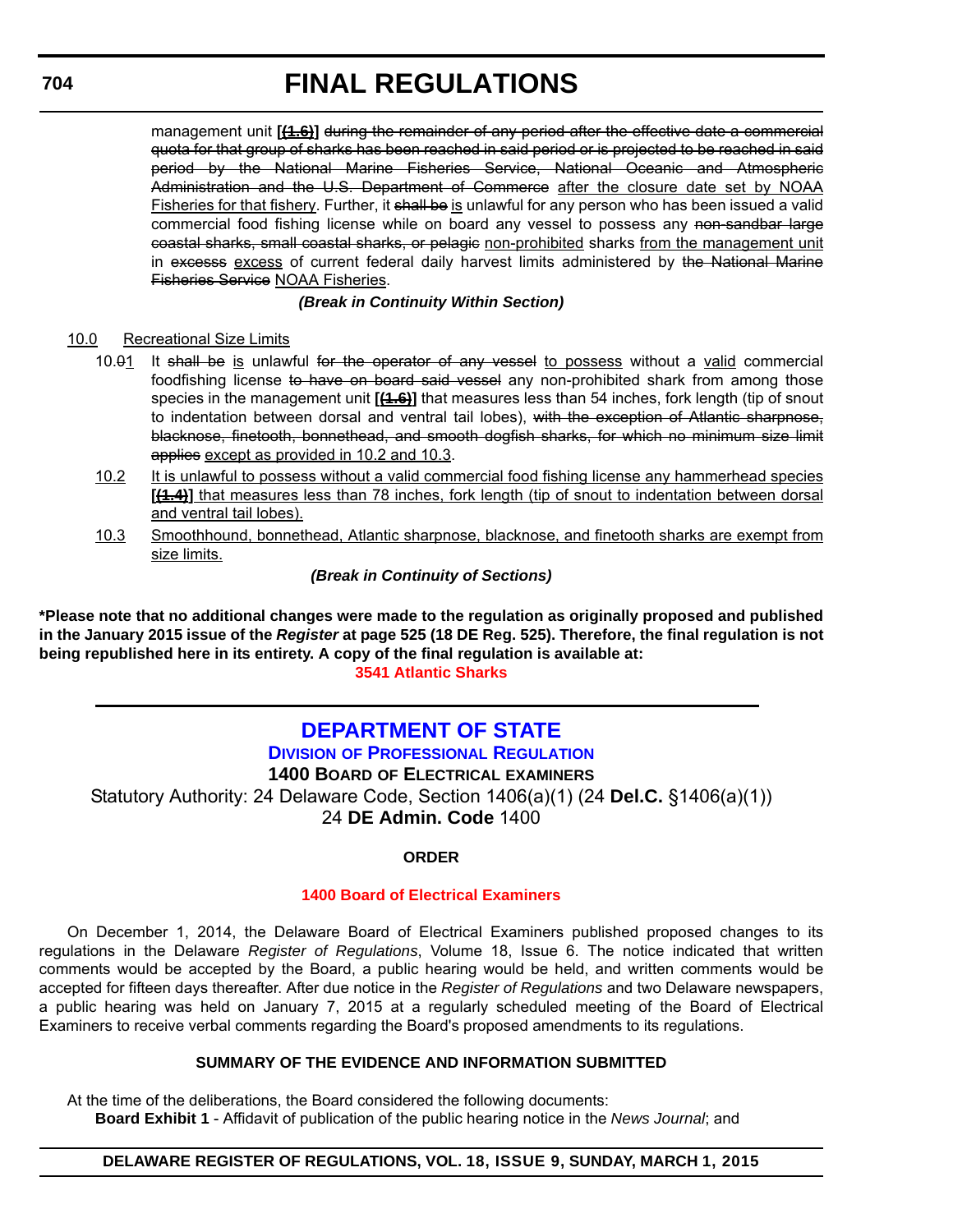**Board Exhibit 2** - Affidavit of publication of the public hearing notice in the *Delaware State News*.

There was no verbal testimony presented at the public hearing on January 7, 2015. No written comments were received by the Board.

### **FINDINGS OF FACT AND CONCLUSIONS**

1. The public was given notice and an opportunity to provide the Board with comments in writing and by testimony at the public hearing on the proposed amendments to the Board's regulations.

2. There were no public comments provided to the Board during the written public comment periods, or at the public hearing.

3. Pursuant to 24 **Del.C.** §1406(a)(1) the Board has the statutory authority to promulgate rules and regulations clarifying specific statutory sections of its statute.

4. Having received no public comments, the Board finds no reason not to amend the regulations as proposed.

### **DECISION AND ORDER CONCERNING THE REGULATIONS**

**NOW THEREFORE**, pursuant to 24 **Del.C.** §1406(a)(1) and for the reasons set forth above, the Board does hereby ORDER that the regulations be, and that they hereby are, adopted and promulgated as set forth in the Delaware *Register of Regulations* on December 1, 2014. The effective date of this Order is ten days from the date of its publication in the Delaware *Register of Regulations*, pursuant to 29 **Del.C.** §10118(g).

The new regulations are attached hereto as Exhibit A.

**SO ORDERED** this 4th day of February 2015.

### **DELAWARE BOARD OF ELECTRICAL EXAMINERS**

Daniel Creedon James Murrian Thomas Hartley Nathan Schreppler Robert MacLennan Michael Travers Richard Millar

**\*Please note that no changes were made to the regulation as originally proposed and published in the December 2014 issue of the** *Register* **at page 439 (18 DE Reg. 439). Therefore, the final regulation is not being republished. A copy of the final regulation is available at:**

**[1400 Board of Electrical Examiners](http://regulations.delaware.gov/register/march2015/final/18 DE Reg 704 03-01-15.htm)**

### **DIVISION [OF PROFESSIONAL REGULATION](http://dpr.delaware.gov/)**

Statutory Authority: 24 Delaware Code, Section 1904(c) (24 **Del.C.** §1904(c)) 24 **DE Admin. Code** 1900

**ORDER**

#### **[1900 Board of Nursing](#page-4-0)**

The Delaware Board of Nursing pursuant to 24 **Del.C.** §1904(c), proposed to revise Regulations 8.10.2.1, 9.2.1.1.1.1.4, and 10.4.2.17. The proposed changes seek to correct a cross-reference error; bring Delaware into line with other states in regard to CME contact hours such that a contact hour will equal a clock hour; and allow the Board to discipline a nurse who possesses, obtains, supplies or administers an illegal drug.

### **SUMMARY OF THE EVIDENCE AND INFORMATION SUBMITTED**

Following publication in the Delaware *Register of Regulations* on December 1, 2014 a public hearing was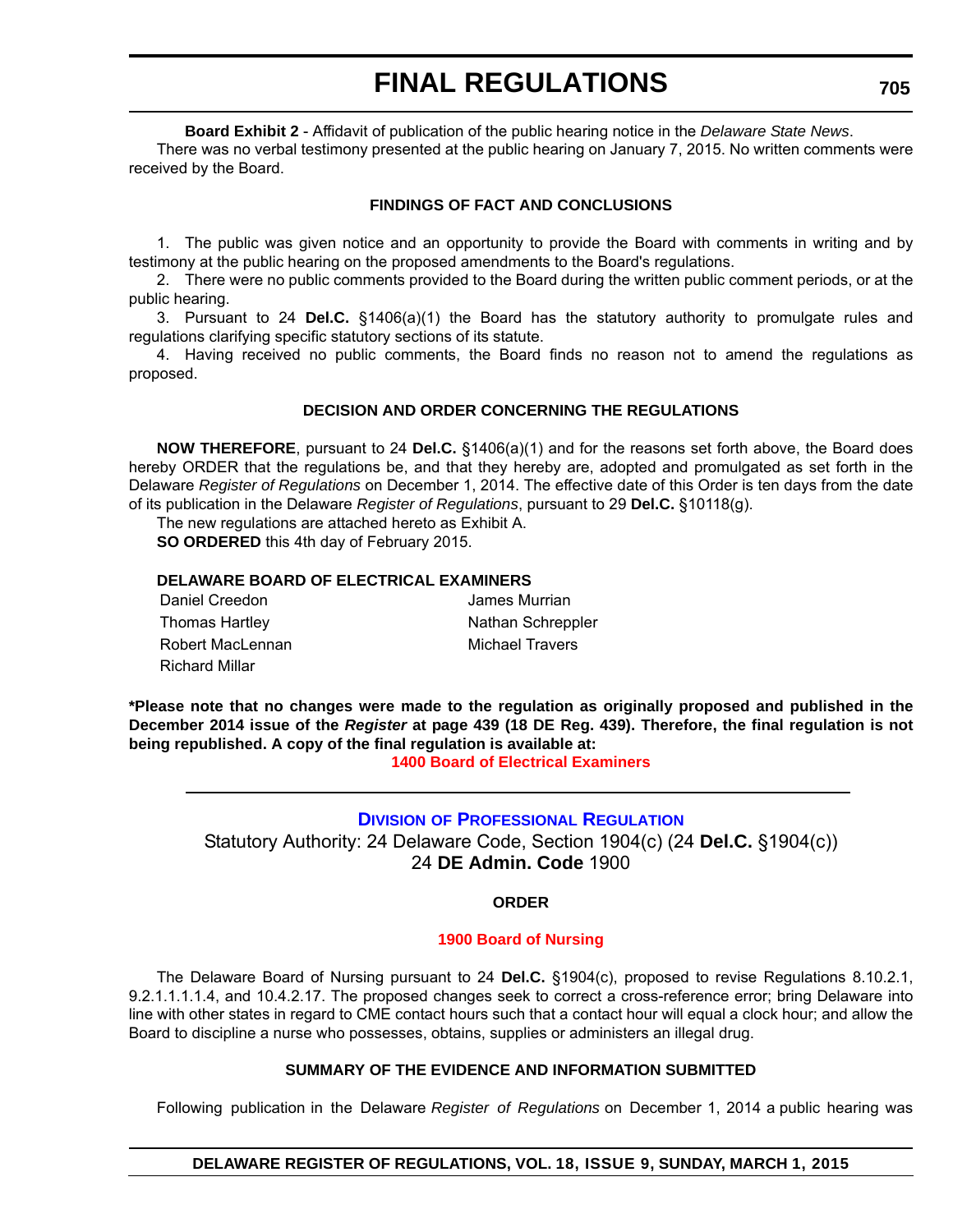held on January 14, 2015. Written comment periods were held open for thirty days, and an additional fifteen days following the public hearing. At the hearing, the Board accepted as evidence and marked as the Board's Exhibits 1 and 2 documentation of publication of the notice of the public hearing in the *News Journal* and the *Delaware State News*.

At the time of the deliberations, the Board considered the following documents:

**Board Exhibit 1** - Affidavit of publication of the public hearing notice in the *News Journal*; and

**Board Exhibit 2** - Affidavit of publication of the public hearing notice in the *Delaware State News*.

There was no verbal testimony given at the public hearing on January 14, 2015. No written comments were received by the Board during the initial thirty day public comment period; nor were any written comments received after the public hearing during the fifteen day 29 **Del.C.** §10118(a) second public comment period.

#### **FINDINGS OF FACT AND CONCLUSIONS**

1. The public was given notice and an opportunity to provide the Board with comments in writing and by testimony at the public hearing on the proposed amendments to the Board's regulations.

2. There were no public comments provided to the Board during the two written public comment periods, or the public hearing.

3. Pursuant to 24 **Del.C.** §1906(a)(1) the Board has statutory authority to promulgate rules and regulations clarifying specific statutory sections of its statute.

4. The proposed changes amend Board's Regulations 8.10.2.1, 9.2.1.1.1.1.4, and 10.4.2.17 and seek to correct a cross-reference error; bring Delaware into line with other states in regard to CME contact hours such that a contact hour will equal a clock hour; and allow the Board to discipline a nurse who possesses, obtains, supplies or administers an illegal drug.

5. The public was given notice and an opportunity to provide the Board with comments in writing and by testimony at the public hearing on the proposed changes to the Board's rules and regulations.

6. Having received no public comments, the Board finds no reason to amend the regulations as proposed.

#### **DECISION AND ORDER CONCERNING THE REGULATIONS**

Having found that the proposed changes to the regulations are necessary as outlined herein, the Board finds that the regulations shall be adopted as final in the form as proposed. The exact text of the regulations, as amended, are attached to this order as **Exhibit A**

8.10.2.1 The individual meets the requirements in 8.10.1.1 or 8.10.1.2, and 8.10.1.54 and;

\*\*\*

9.2.1.1.1.1.4 4 One C.M.E. = 4.2 1.0 Contact Hours = 60 minutes

\*\*\* 10.4.2.1 7 Diverting, possessing, obtaining, supplying or administering illegal drugs or prescription drugs to any person, including self, except, in the case of prescription drugs, as directed by a person authorized by law to prescribe drugs.

Exhibit A. These changes will become effective ten days following publication of this order in the Delaware *Register of Regulations* on March 1, 2015.

**IT IS SO ORDERED** this 11<sup>th</sup> day of February, 2015 by the Delaware Board of Nursing. Robert Contino, EdD, RN, President Raymond Moore, Public Member Pam Tyranski, RN, Vice-President Christine Moses, RN, CRNA Kathy L. Bradley, LPN Madelyn Nellius, Public Member George Brown, Public Member **David Salati, RN** Linda Darling, RN Harland Sanders, Jr., Public Member Valerie Devereaux, RN Victoria Udealer, RN (absent) Dianne Halpern, RN (absent) Megan Williams, RN, DNP, FNP-C Nikki Lane, Public Member

#### **DELAWARE REGISTER OF REGULATIONS, VOL. 18, ISSUE 9, SUNDAY, MARCH 1, 2015**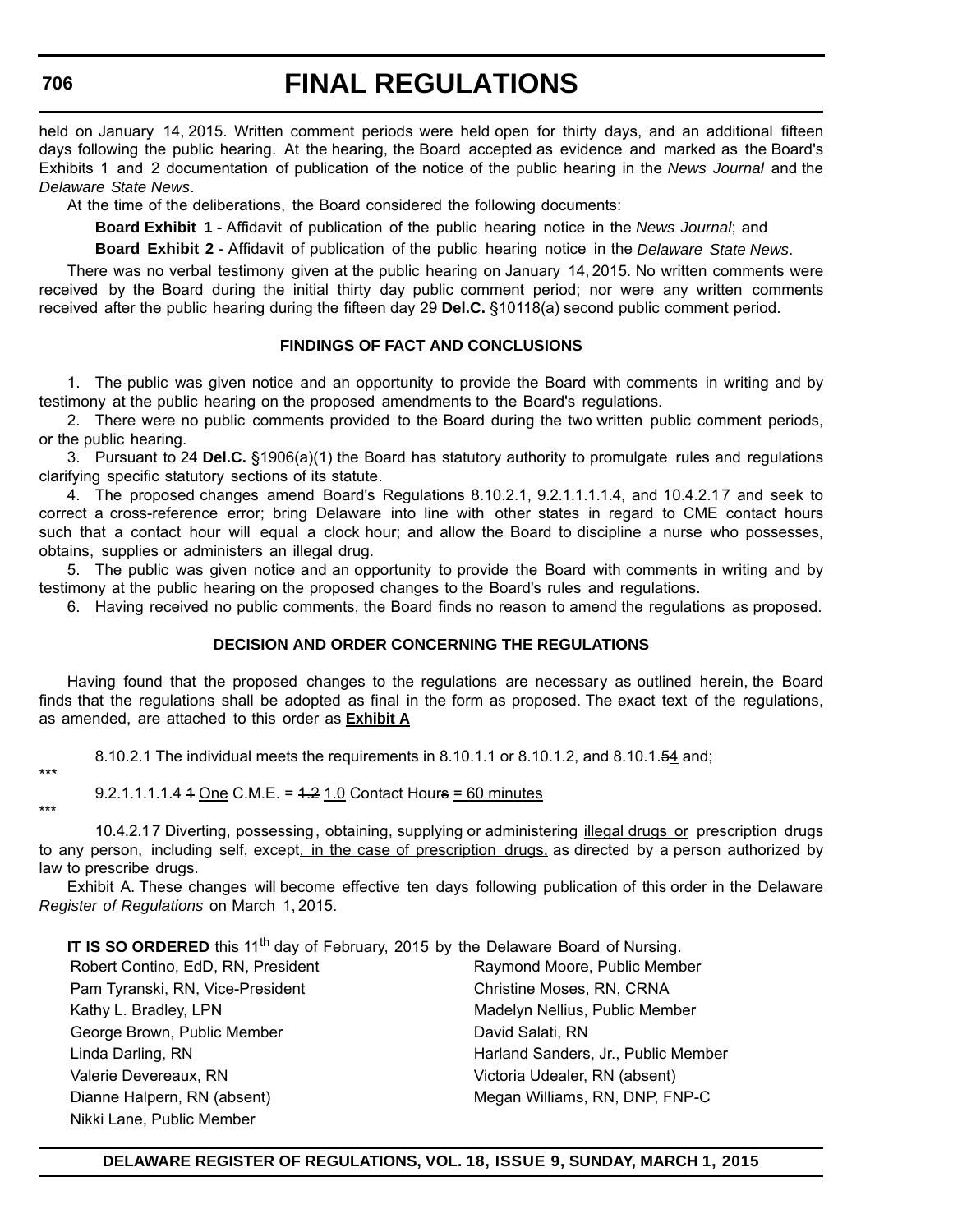**\*Please note that no changes were made to the regulation as originally proposed and published in the December 2014 issue of the** *Register* **at page 445 (18 DE Reg. 445). Therefore, the final regulation is not being republished. A copy of the final regulation is available at:**

**[1900 Board of Nursing](http://regulations.delaware.gov/register/march2015/final/18 DE Reg 705 03-01-15.htm)**

### **DIVISION [OF PROFESSIONAL REGULATION](http://dpr.delaware.gov/)**

Statutory Authority: 24 Delaware Code, Section 2506(a)(1) (24 **Del.C.** §2506(a)(1)) 24 **DE Admin. Code** 2500

#### **ORDER**

#### **[2500 Board of Pharmacy](#page-4-0)**

After due notice in the *Register of Regulations* and two Delaware newspapers, a public hearing was held on January 21, 2015 at a scheduled meeting of the Delaware Board of Pharmacy to receive comments regarding the Board's proposed revisions to its rules and regulations.

The proposed revisions consist of a new Rule 5.1.14.3 which specifies that disposal methods for prescribed medications must comply with State and Federal requirements. In addition, Rule 14.1.1 is amended to state that CPR certification must be obtained through hands-on education.

A public hearing was held on January 21, 2015 with deliberations conducted on February 18, 2015. The proposed changes to the rules and regulations were published in the *Register of Regulations*, Volume 18, Issue 7, on January 1, 2015. Notice of the January 21, 2015 hearing was published in the *News Journal* (Exhibit 1) and the *Delaware State News*. Exhibit 2. Pursuant to 29 **Del.C.** §10118(a), the date to receive final written comments was February 5, 2015, 15 days following the public hearing. The Board deliberated on the proposed revisions at its regularly scheduled meeting on February 18, 2015.

### **Summary of the Evidence and Information Submitted**

The following exhibits were made a part of the record:

**Board Exhibit 1:** *News Journal* Affidavit of Publication.

**Board Exhibit 2:** D*elaware State News* Affidavit of Publication.

The Board received no written or public comment.

### **Findings of Fact and Conclusions**

The public was given notice and an opportunity to provide the Board with comments in writing and by testimony on the proposed amendments to the Board's rules and regulations.

Pursuant to 24 **Del.C.** §2506(a)(1), the Board has the statutory authority to promulgate rules and regulations. The proposed revisions will specify the disposal methods for dispensed medications and will require that all CPR certifications must be accomplished through hands-on education. The Board concludes that adoption of the rules and regulations as amended advances professional practice standards and is in the best interest of the public.

#### **Decision and Effective Date**

The Board hereby adopts the proposed amendments to the rules and regulations to be effective 10 days following final publication of this Order in the *Register of Regulations*.

#### **Text and Citation**

The text of the revised rules and regulations remains as published in the *Register of Regulations*, Volume 18, Issue 7 on January 1, 2015.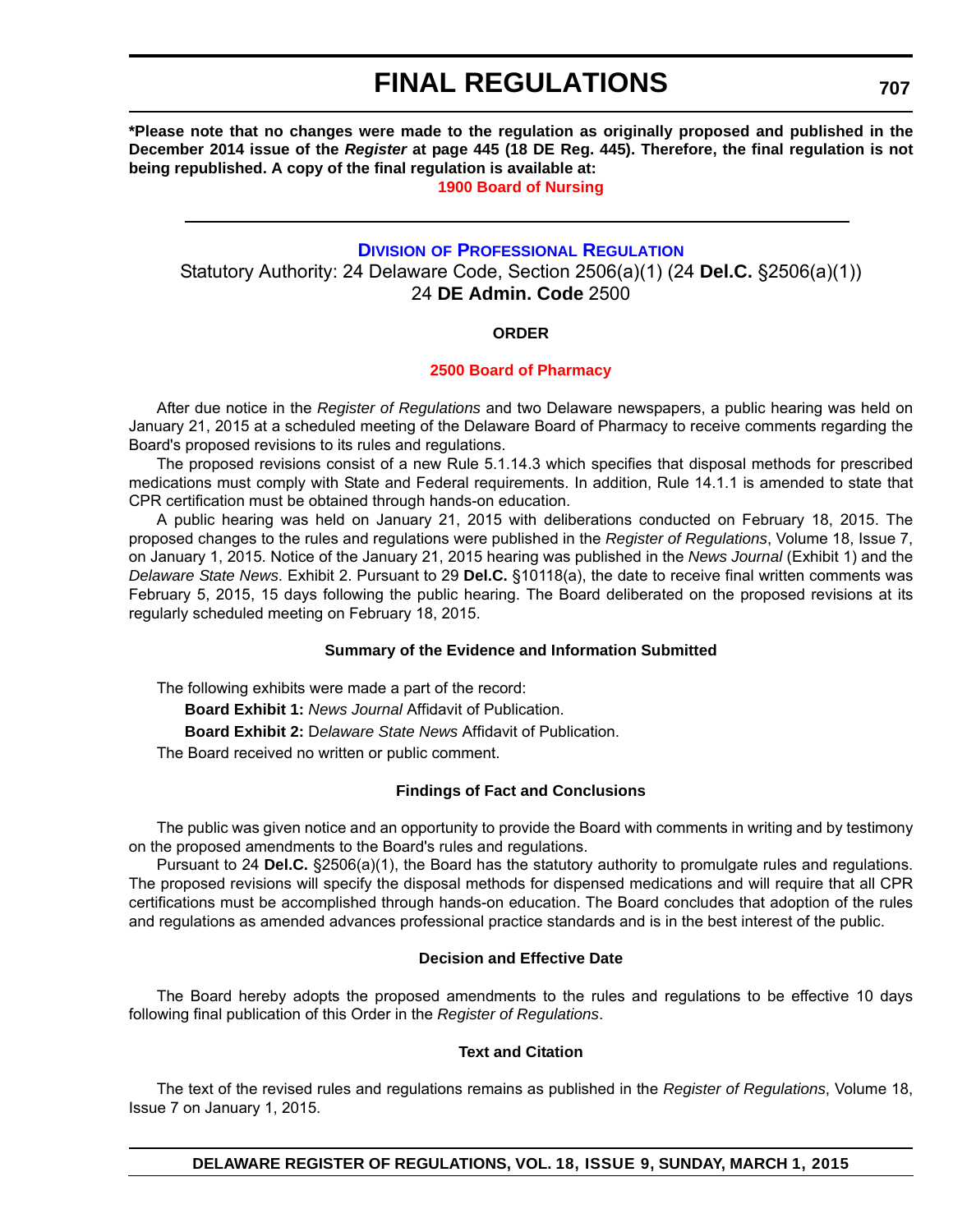## **708**

# **FINAL REGULATIONS**

| IT IS SO ORDERED this 18 <sup>th</sup> day of February, 2015 by the Delaware Board of Pharmacy. |                                              |  |  |  |  |
|-------------------------------------------------------------------------------------------------|----------------------------------------------|--|--|--|--|
| Susan Esposito, R.Ph., Professional Member, Vice                                                | Hooshang Shanehsaz, R.Ph., Professional Mem- |  |  |  |  |
| President                                                                                       | ber                                          |  |  |  |  |
| Jay Galloway, Public Member                                                                     | Bonnie Wallner, R.Ph., Professional Member   |  |  |  |  |

Tejal R. Patel, PharmD, Professional Member Julia Wheatley, Public Member Kimberly Robbins, R.Ph., Professional Member

**\*Please note that no changes were made to the regulation as originally proposed and published in the January 2015 issue of the** *Register* **at page 536 (18 DE Reg. 536). Therefore, the final regulation is not being republished. A copy of the final regulation is available at:**

**[2500 Board of Pharmacy](http://regulations.delaware.gov/register/march2015/final/18 DE Reg 707 03-01-15.htm)**

# **[DEPARTMENT OF TRANSPORTATION](http://dmv.de.gov/)**

**DIVISION OF MOTOR VEHICLES**

Statutory Authority: 18 Delaware Code, Section 2503; 21 Delaware Code, Section 302 (18 **Del.C.** §2503; 21 **Del.C.** §302)

### **ORDER**

### **[2224 Defensive Driving Course, Providers, and Instructors](#page-4-0)**

### **SUMMARY OF THE EVIDENCE AND INFORMATION SUBMITTED**

Proposed Regulation 2224 relating to Defensive Driving Course, Providers, and Instructors was published in the Delaware *Register of Regulations* on January 1, 2015. This proposed Regulation 2224 is pursuant to Senate Bill 178 with Senate Amendment 1 of the 147<sup>th</sup> General Assembly, which transfers the authority to regulate Delaware's state-approved defensive driving courses from the Department of Insurance to the Division of Motor Vehicles, with the exception of the regulatory authority over the insurance discount, as required by the program, which remains under the Department of Insurance.

Written comments were to be accepted regarding this proposal until January 30, 2015. There was no public hearing on proposed Regulation 2224. Public notice of the proposed Regulation 2224 was published in the *Register of Regulations* in conformity with Delaware Law.

No written comments were received on the proposed Regulation 2224. No amendments or changes were made to the proposed Regulation 2224.

### **EFFECTIVE DATE OF ORDER**

The effective date of this Order shall be ten (10) days from the date this Order is published in the Delaware *Register of Regulations*.

### **TEXT AND CITATION**

The text of proposed Regulation 2224 last appeared in the *Register of Regulations* Vol. 18, Issue 7, pages 540-545.

**IT IS SO ORDERED** this 20th day of February, 2015

Jennifer Cohan, Secretary Department of Transportation

**\*Please note that no changes were made to the regulation as originally proposed and published in the**

**DELAWARE REGISTER OF REGULATIONS, VOL. 18, ISSUE 9, SUNDAY, MARCH 1, 2015**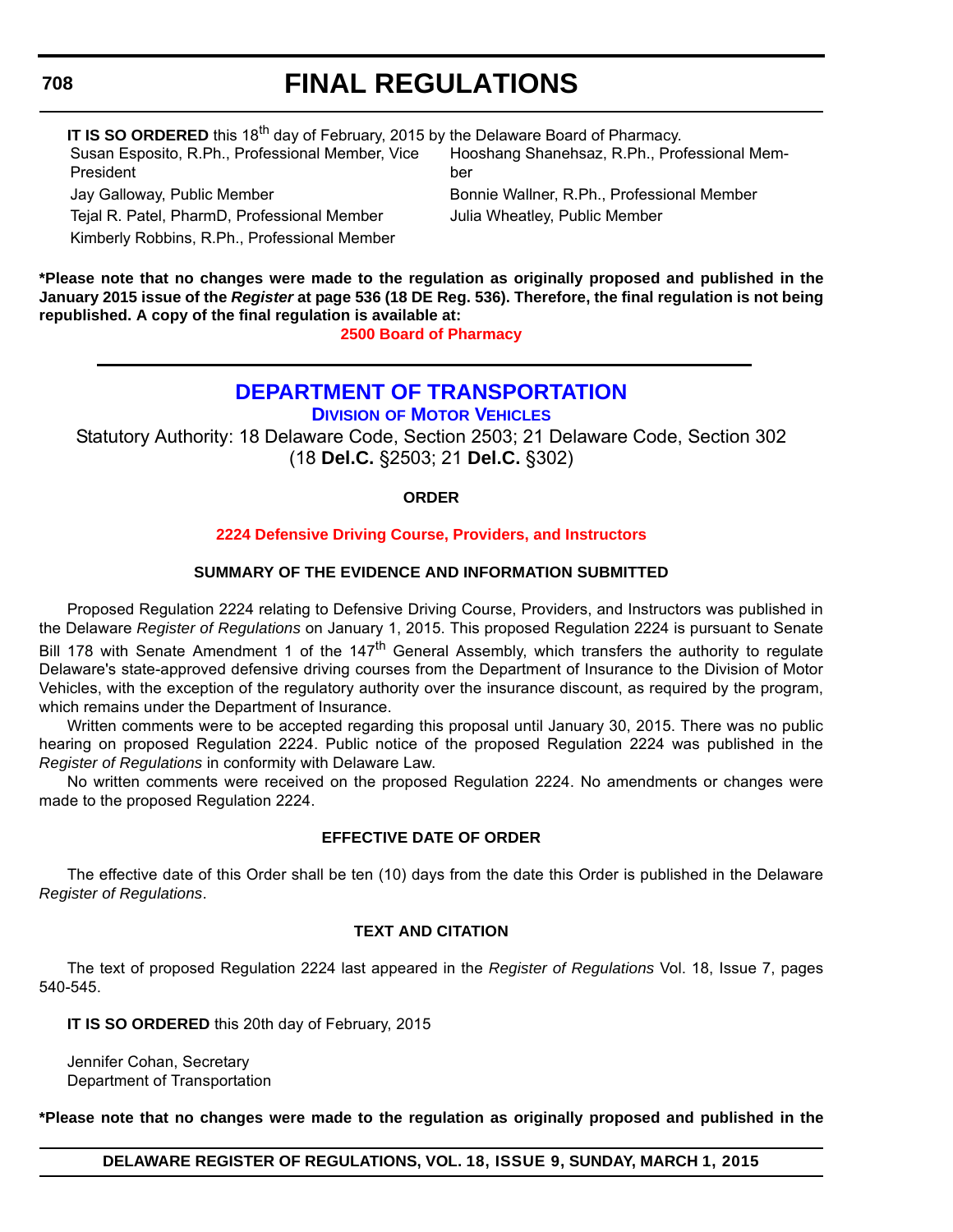**January 2015 issue of the** *Register* **at page 540 (18 DE Reg. 540). Therefore, the final regulation is not being republished. A copy of the final regulation is available at:**

**[2224 Defensive Driving Course, Providers, and Instructors](http://regulations.delaware.gov/register/march2015/final/18 DE Reg 708 03-01-15.htm)**

### **DIVISION [OF PLANNING](http://www.deldot.gov/home/divisions/) AND POLICY**

Statutory Authority: 17 Delaware Code, Sections 131, 146 and 508 (17 **Del.C.** §§131, 146 &

508)

## 2 **DE Admin. Code** 2309

### **REGULATORY IMPLEMENTING ORDER**

#### **[2309 Standards and Regulations for Subdivision Streets and State Highway Access](#page-4-0)**

#### **1. Summary of the Evidence and Information Submitted**

The Department of Transportation sought to adopt significant general revisions to its existing regulations regarding subdivision streets and state highway access, to broaden the title of these regulations to "Development Coordination Manual," and make several other changes.

The draft regulations were first published at 17 **DE Reg.** 1055 (05/01/2014), and written comments were sought. In addition, DelDOT held three public hearings regarding the proposed regulations, the notice for which appeared in 17 **DE Reg.** 1204 (06/01/14). These hearings were conducted on June 9, June 16, and June 23, 2014, in Kent, Sussex, and New Castle Counties respectively.

Based on the comments received, as well as additional review and input within the Department, DelDOT then sought additional comments regarding substantive changes made in the draft regulations issued May 1, 2014. The regulations were re-proposed and re-published for comment at 18 **DE Reg.** 455 (12/01/2014).

The Department received further comments from different sources, including additional review by its own staff. The comments received led to several non-substantive changes in the proposed regulations, detailed in the accompanying matrix, incorporated by reference into this Order.

#### **2. Findings of Fact**

The Secretary finds that it is appropriate to amend the existing regulations as proposed and amended as discussed in the accompanying matrix.

#### **3. Decision to Amend the Regulations**

For the foregoing reasons, the Secretary concludes that it is appropriate to amend the existing Standards and Regulations for Subdivision Streets and State Highway Access, by renaming the Regulations as the Development Coordination Manual, and further by adopting the general revisions to those regulations as described herein.

#### **4. Text and Citation**

The text of 2 **DE Admin. Code** 2309 shall be in the form attached as Exhibit "A".

#### **5. Effective Date of Order**

The effective date of this Order shall be ten (10) days from the date this Order is published in the Delaware *Register of Regulations*.

**IT IS SO ORDERED** THIS 11<sup>TH</sup> DAY OF FEBRUARY, 2015.

Jennifer L. Cohan, Secretary Department of Transportation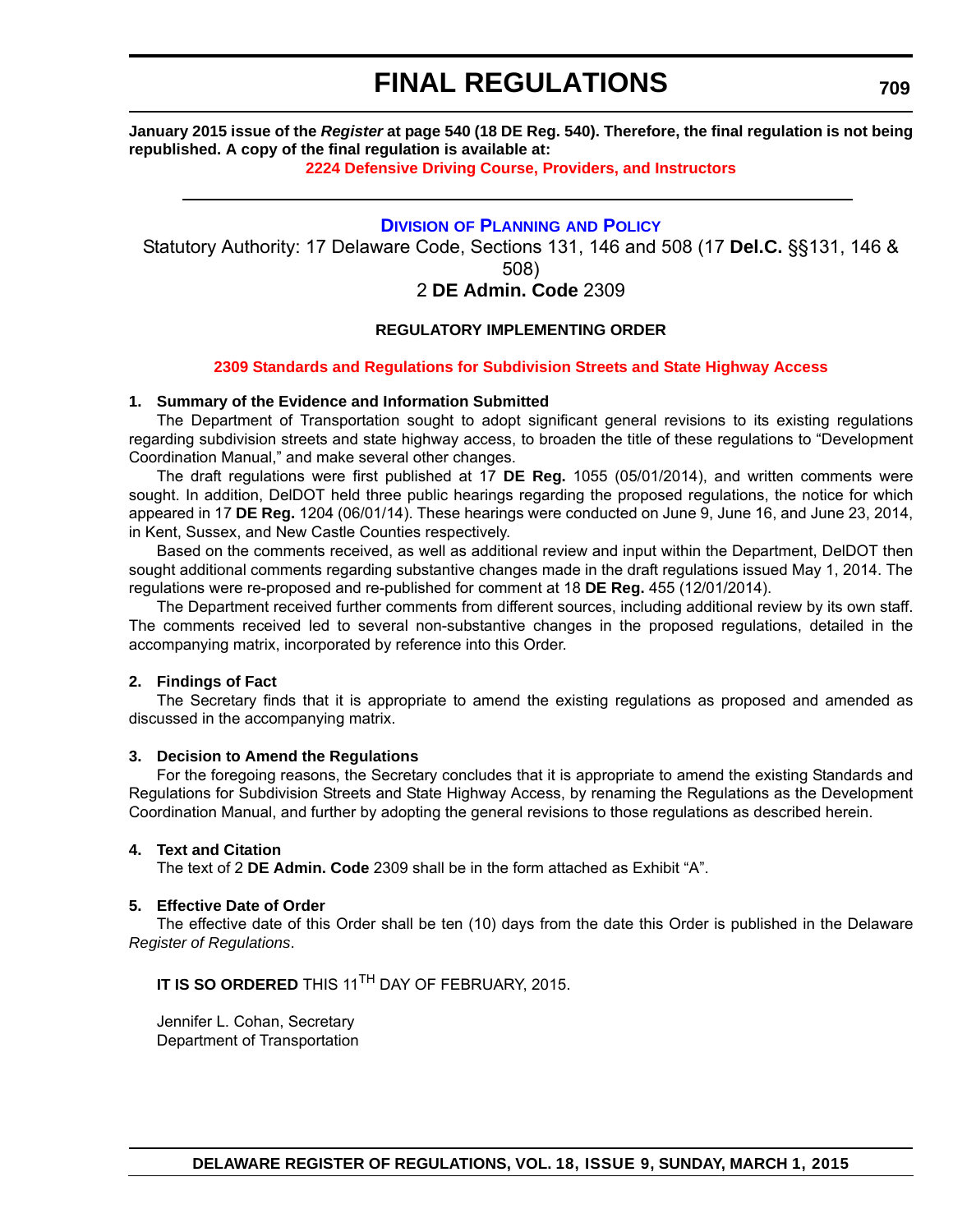| No.            | By                        | Section                   | Comment                                                                                                                                                                                                                                                                                                                                                                                                                                                                                                                                                                                                                                         | Response                                                                                                                                                                                                                                                                                                                                                                                                                                         |
|----------------|---------------------------|---------------------------|-------------------------------------------------------------------------------------------------------------------------------------------------------------------------------------------------------------------------------------------------------------------------------------------------------------------------------------------------------------------------------------------------------------------------------------------------------------------------------------------------------------------------------------------------------------------------------------------------------------------------------------------------|--------------------------------------------------------------------------------------------------------------------------------------------------------------------------------------------------------------------------------------------------------------------------------------------------------------------------------------------------------------------------------------------------------------------------------------------------|
| $\overline{1}$ | D.J. Hughes               | P.5 Review<br>Fees        | TIS Review Fee has been pending<br>since 2007.<br>It should either be<br>brought to a vote by the general<br>assembly or removed.<br><b>DeIDOT</b><br>responded to this previous comment<br>that this was in the<br>process.<br>Hopefully, something is occurring<br>either way.                                                                                                                                                                                                                                                                                                                                                                | Thank you for the comment and<br>we hope to bring it to a vote this<br>year. There was not support for<br>any new fees in the past election<br>year.                                                                                                                                                                                                                                                                                             |
| 2              | D.J. Hughes   P.6 and P.7 |                           | Thank you<br>for<br>adding<br>LONC<br>eligibility for projects over 200 ADT.<br>However, the 3-year limit appears<br>inconsistent with, and may be<br>conflict<br>with,<br><b>Title</b><br>in<br>17<br>Subsection 146 Access to state-<br>maintained highways (d) which<br>states: "For purposes of this section<br>whenever the use to which a<br>property is being put is changed<br>such that there will be a significant<br>alteration in the character, flow, or<br>volume of traffic, as determined<br>within the sole discretion of the<br>Department, a new permit shall be<br>required." There is no mention of<br>references to time. | We established a time frame<br>such that a business would get<br>credit for recently operating and<br>therefore be included in traffic<br>counts in the area. If a large<br>business is vacant for a period<br>of time, it may not be reflected in<br>traffic counts and analysis to<br>accurately determine the level of<br>service at an intersection. We<br>decided on 3 years as a<br>reasonable amount of time<br>before the data gets old. |
| 3              | D.J. Hughes               | P.8<br><b>Definitions</b> | Thank you for adding the Travel<br>Demand Model.                                                                                                                                                                                                                                                                                                                                                                                                                                                                                                                                                                                                | Noted.                                                                                                                                                                                                                                                                                                                                                                                                                                           |
| 4              | D.J. Hughes               | Section 1.1<br>Purpose    | The last paragraph at bottom of<br>Page 1-2 notes: "All new access<br>permitting and other access design<br>decisions shall meet the design<br>standards in this chapter". Suggest<br>changing shall to should as often<br>site constraints do not lend the<br>ideal conditions the standards<br>are often intended for.                                                                                                                                                                                                                                                                                                                        | We believe that within<br>the<br>standards there is flexibility. That<br>is if the standard provides for<br>flexibility then you can still meet<br>that standard. We will leave the<br>language as proposed.                                                                                                                                                                                                                                     |
| $\overline{5}$ | D.J. Hughes               | Figure 1.1-a              | Seems appropriate for say New Castle<br>County but not Sussex County. Local<br>streets are shown more as urban<br>streets whereas Sussex has<br>an<br>expansive local roadway network.                                                                                                                                                                                                                                                                                                                                                                                                                                                          | The graphic is intended to show<br>an overview of the different<br>types of classifications and is<br>not specific to Delaware or any<br>particular County.                                                                                                                                                                                                                                                                                      |
| 6              | D.J. Hughes               | Section 1.2.1             | Is this intended for when a parcel is<br>being subdivided and sold to others?<br>Otherwise, what is meant by original<br>owner?<br> <br>addressing<br>property<br>separately<br>adjacent<br>owned<br>commercial properties, should the<br>section reference the property that<br>develops first?                                                                                                                                                                                                                                                                                                                                                | The original owner is the first<br>owner to develop. We will make<br>the change.                                                                                                                                                                                                                                                                                                                                                                 |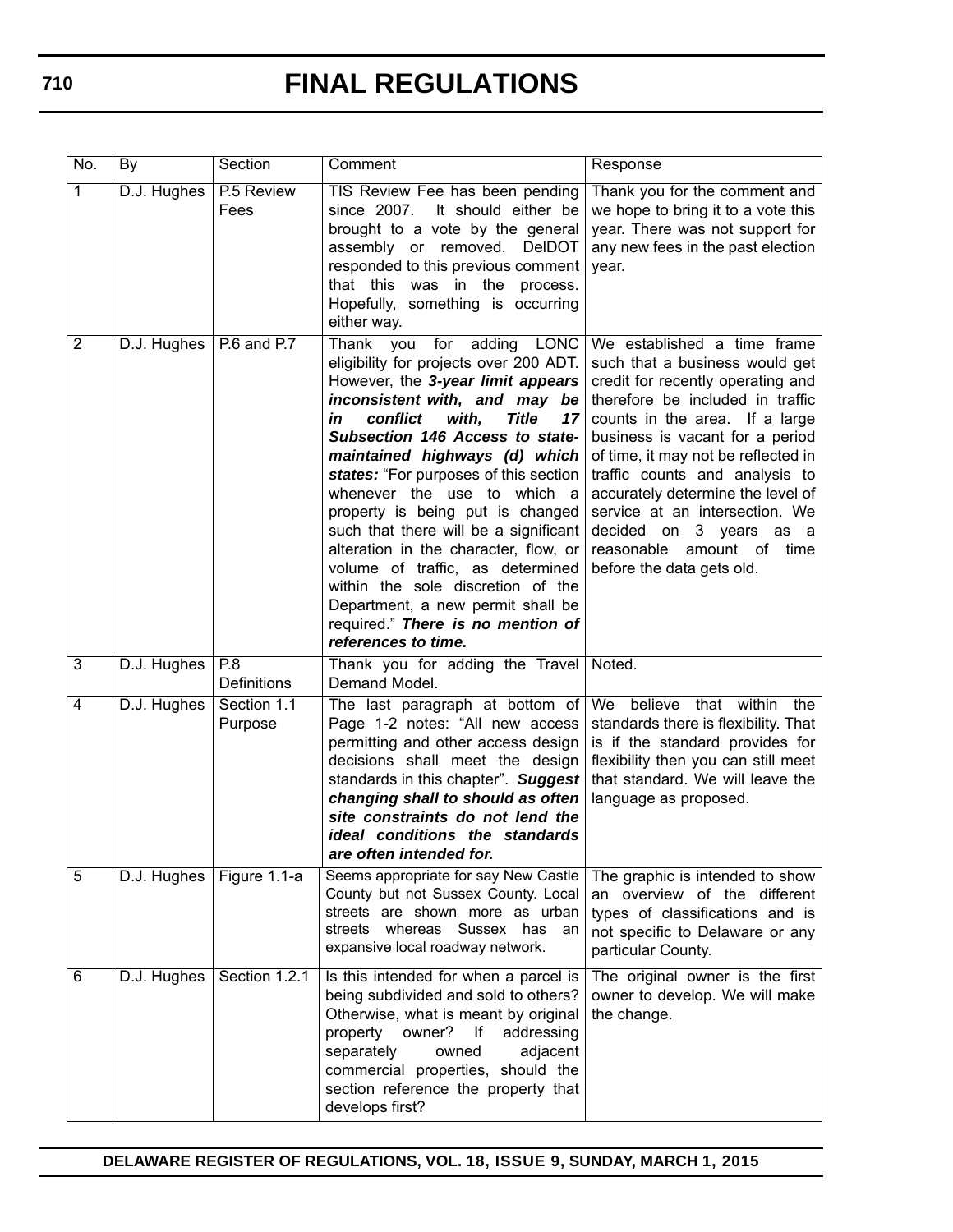| $\overline{7}$ | D.J. Hughes   Section 1.3 |                          | Signalized Access Requirements.   We will revise to say should.<br>Traffic Signal Justification Study<br>requirements being detailed are a<br>welcome addition to the regulations.<br>The concern is the potential<br>challenges in maintaining the<br>existing bandwidth while also<br>accommodating<br>minimum<br>pedestrian green times for the<br>What if existing<br>side streets.<br>signals do not accommodate<br>minimum pedestrian green times?<br>Will<br>maintaining<br>existing<br>bandwidth be feasible?<br>It<br>is.<br>suggested to revise the word "shall"<br>to "should" with respect to signal<br>installation<br>and<br>the<br>bandwidth<br>requirements. There may be cases<br>the<br>existing<br>where<br>bandwidth<br>perhaps cannot be maintained, but<br>signalization is still the best option.<br>For example, restricting movements<br>at the site access to right turns could<br>"flood out" an adjacent signalized<br>intersection resulting in reduced<br>bandwidth, perhaps more so than if a<br>new signal were installed. The<br>proposed King Property in Camden<br>comes to mind as an example of that<br>potential situation. |                                                                                                                                                                                                                                                                          |
|----------------|---------------------------|--------------------------|-------------------------------------------------------------------------------------------------------------------------------------------------------------------------------------------------------------------------------------------------------------------------------------------------------------------------------------------------------------------------------------------------------------------------------------------------------------------------------------------------------------------------------------------------------------------------------------------------------------------------------------------------------------------------------------------------------------------------------------------------------------------------------------------------------------------------------------------------------------------------------------------------------------------------------------------------------------------------------------------------------------------------------------------------------------------------------------------------------------------------------------------------------------------|--------------------------------------------------------------------------------------------------------------------------------------------------------------------------------------------------------------------------------------------------------------------------|
| 8              | D.J. Hughes               | Section 1.5<br>Arterials | Private access should<br>not be<br>restricted<br>to<br>only<br>the<br>lower<br>classification road.<br>DelDOT has<br>agreed on multiple occasions that<br>right-turn access for corner parcels<br>on arterials is a safe alternative and<br>in some cases more safe than<br>prohibiting all access along the<br>arterial.<br>Implementing<br>the<br>regulations as written will not allow<br>any access for corner parcels along<br>US 13, US 113, US 9, US 301, SR<br>1, SR 2, SR 4, SR 6, SR 7, SR 8,<br>SR 10, SR 10A, SR 12, SR 14, SR<br>15, SR 16, SR 18, SR 20, SR 37,<br>SR 48, SR 52, SR 71, SR 202, SR<br>273, SR 299, SR 300, SR 404,<br>Clapham Road, Carpenter Bridge<br>Road, etc.                                                                                                                                                                                                                                                                                                                                                                                                                                                                  | We<br>stand<br>by<br>our<br>previous<br>response. It is written in this way<br>to explain that access on the<br>arterial is the less desirable<br>option but can be an acceptable<br>option if the access from the<br>lower classification roadway is<br>not reasonable. |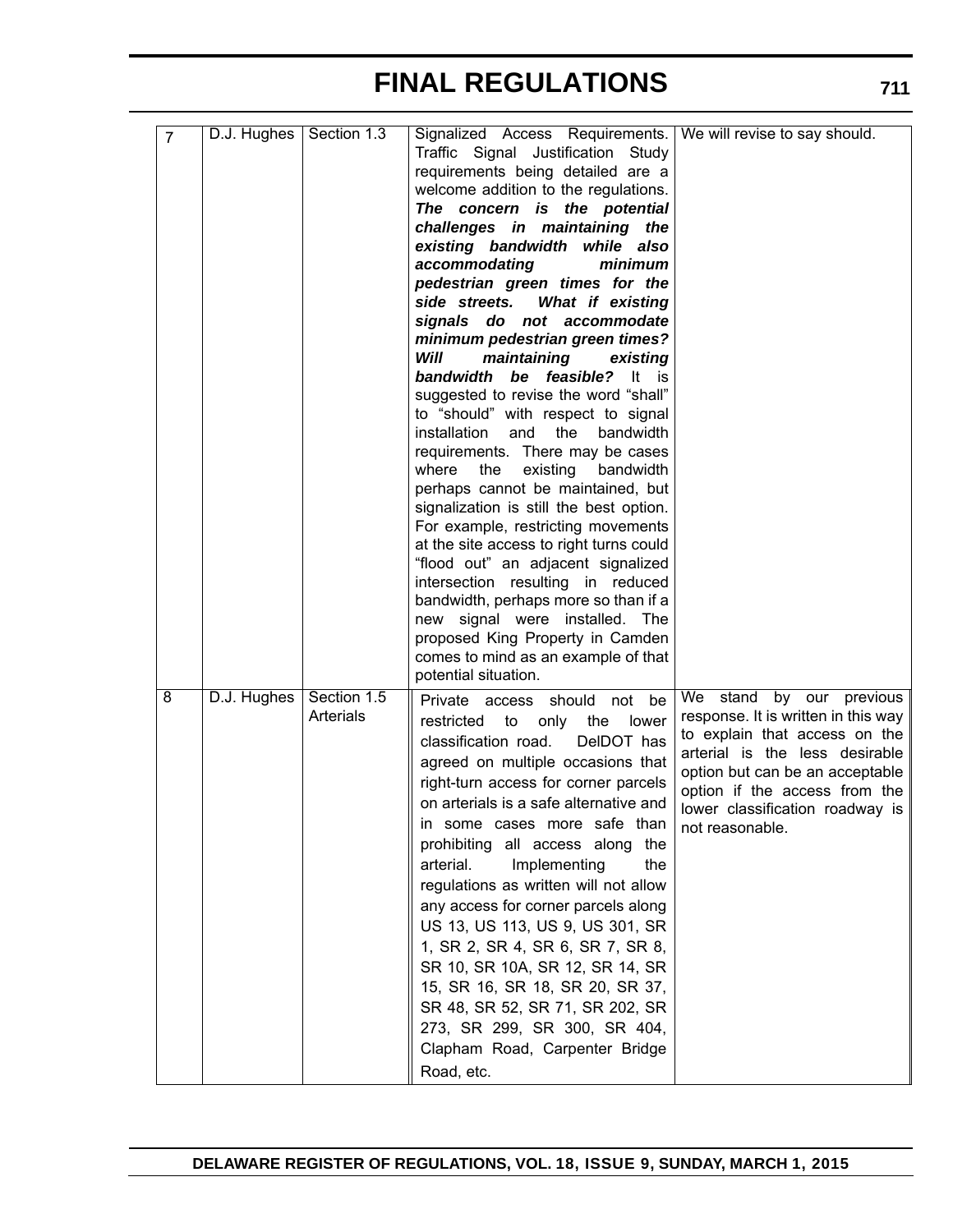| 8 | D.J. Hughes | Section 1.5<br>Arterials | (continued)                             |                                   |
|---|-------------|--------------------------|-----------------------------------------|-----------------------------------|
|   |             |                          |                                         |                                   |
|   |             |                          | Many corner parcels need at least a     |                                   |
|   |             |                          | right-in to function as safely and      |                                   |
|   |             |                          | efficiently as possible.                |                                   |
|   |             |                          | Access on the mainline is vital for     |                                   |
|   |             |                          | corner parcel site access and often     |                                   |
|   |             |                          | provides a<br>safer option than         |                                   |
|   |             |                          | funneling all traffic through a single  |                                   |
|   |             |                          | access on the side street that may      |                                   |
|   |             |                          | not be located an ideal distance from   |                                   |
|   |             |                          | the mainline. Not allowing such         |                                   |
|   |             |                          | access would be detrimental to          |                                   |
|   |             |                          | corner parcels throughout the           |                                   |
|   |             |                          | State, discourages businesses           |                                   |
|   |             |                          | from locating on corner parcels         |                                   |
|   |             |                          | without proper access, and is           |                                   |
|   |             |                          | detrimental<br>to                       |                                   |
|   |             |                          | economic                                |                                   |
|   |             |                          | development initiatives within the      |                                   |
|   |             |                          | State of Delaware. Many examples        |                                   |
|   |             |                          | can be found up and down US 13,         |                                   |
|   |             |                          | US 113, and SR1.<br>That option         |                                   |
|   |             |                          | should still be readily available for   |                                   |
|   |             |                          | corner parcels if access can be         |                                   |
|   |             |                          | safely permitted. The character of      |                                   |
|   |             |                          | the area and not simply the             |                                   |
|   |             |                          | classification of the roadway should    |                                   |
|   |             |                          | also be considered.<br>While the        |                                   |
|   |             |                          | <b>DeIDOT response to this comment</b>  |                                   |
|   |             |                          | previously stated the intent is to      |                                   |
|   |             |                          | explain access along the arterial       |                                   |
|   |             |                          | is a less desirable option, the text    |                                   |
|   |             |                          | reads as if the option is a last        |                                   |
|   |             |                          | resort. Often times, access to the      |                                   |
|   |             |                          | arterial is essential for site          |                                   |
|   |             |                          |                                         |                                   |
|   |             |                          | circulation purposes.                   |                                   |
| 9 | D.J. Hughes | Section                  | Standards<br>Design<br>notes            | "all We will add text for 25 mph. |
|   |             | 1.6.2                    | collector roadways" and references      |                                   |
|   |             | Collectors               | 35 mph to 45 mph speeds. It is noted    |                                   |
|   |             |                          | that there<br>are<br>many collector     |                                   |
|   |             |                          | roadways within 25 mph speed            |                                   |
|   |             |                          | zones that it would not make any        |                                   |
|   |             |                          | sense to be designed for 40 mph or      |                                   |
|   |             |                          | greater speeds. DelDOT should           |                                   |
|   |             |                          | consider<br>acknowledging<br>that.      |                                   |
|   |             |                          | the<br><b>DeIDOT</b><br>responded<br>to |                                   |
|   |             |                          | previous comment stating<br>text        |                                   |
|   |             |                          | would be added regarding 25 mph         |                                   |
|   |             |                          | speed zones in municipalities but       |                                   |
|   |             |                          | that does not appear to have            |                                   |
|   |             |                          | occurred. Please consider doing         |                                   |
|   |             |                          |                                         |                                   |
|   |             |                          | SO.                                     |                                   |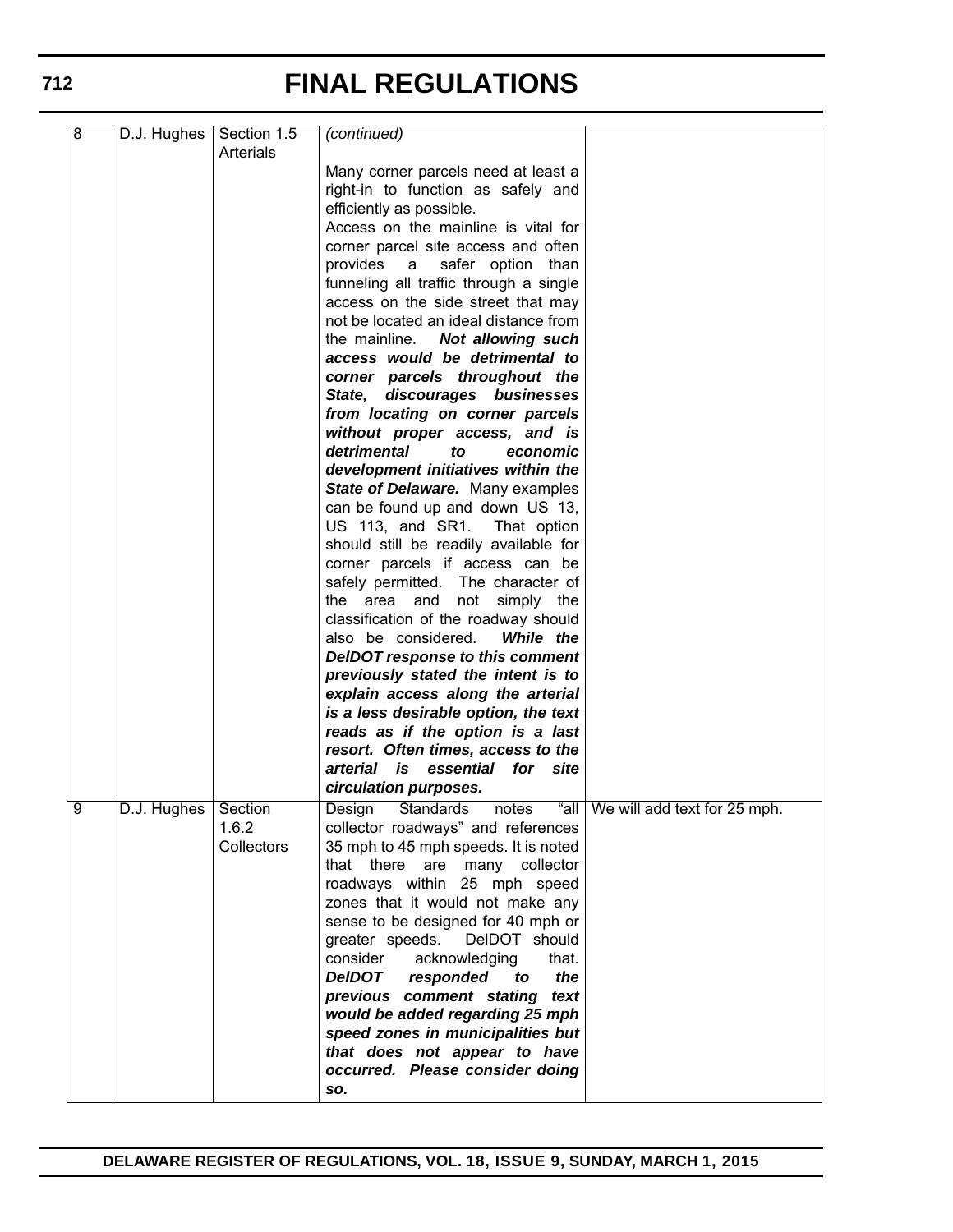| 10              | D.J. Hughes | Section 2.2<br><b>Traffic Impact</b><br><b>Studies</b> | First paragraph mentions withholding   The suggested wording change<br>a LONOR. Suggest revising text to:<br>"including meeting all requirements<br>for issuance of a Letter of No<br>Objection to Recordation." That<br>removes the negative connotation<br>but implies the letter will not be<br>issued, i.e.<br>withheld<br>until<br>all<br>requirements for the LONOR are<br>met.                                                                                                                                                                                                                                                                                              | does not make sense to us.<br>However, if the concern is with<br>the tone of the paragraph, we<br>will<br>delete<br>the<br>words<br>"or<br>withholding".                                                                                                                                                                                                                                                                                                                                                                                                                                                                       |
|-----------------|-------------|--------------------------------------------------------|------------------------------------------------------------------------------------------------------------------------------------------------------------------------------------------------------------------------------------------------------------------------------------------------------------------------------------------------------------------------------------------------------------------------------------------------------------------------------------------------------------------------------------------------------------------------------------------------------------------------------------------------------------------------------------|--------------------------------------------------------------------------------------------------------------------------------------------------------------------------------------------------------------------------------------------------------------------------------------------------------------------------------------------------------------------------------------------------------------------------------------------------------------------------------------------------------------------------------------------------------------------------------------------------------------------------------|
| 11              | D.J. Hughes | Section<br>2.2.1.3<br><b>Study Costs</b>               | Suggest revising last phrase after or<br>to: "as calculated per the Area-Wide<br>Study Fee." Often, there may not be<br>an actual study as referenced.                                                                                                                                                                                                                                                                                                                                                                                                                                                                                                                             | We agree with and will make this<br>change. We will delete the last<br>clause, beginning with "or".                                                                                                                                                                                                                                                                                                                                                                                                                                                                                                                            |
| $\overline{12}$ | D.J. Hughes | Section<br>2.2.1.5<br>Requirement<br>of a New TIS      | The<br>term<br>significantly<br>too<br>is<br>with<br>the<br>subjective<br>respect<br>to<br>change.<br>there<br>certain<br>ls<br>a<br>percentage change in traffic that is<br>significant, say more than 10%? Is<br>there a certain time period in mind?<br>Or is LOS referenced? Traffic could<br>increase without impacting LOS. In<br>the first sentence of paragraph two,<br>suggesting replacing "necessitates a<br>new or amended record plan" with<br>"increases the traffic by more than<br>500 ADT or 50 peak hour trips." A<br>record plan amendment that does<br>not involve an increase in traffic<br>should not invalidate a TIS or the<br>corresponding improvements. | Given the variety of ways in<br>which conditions in a study area<br>could change, we believe the<br>current wording in the first<br>paragraph is sufficient.<br>Note<br>that this paragraph has been in<br>effect since April 2013 without<br>incident.<br>the<br>Regarding<br>second<br>paragraph, because a recorded<br>plan can remain unbuilt for<br>DeIDOT<br>many<br>years,<br>as<br>standards continue to change, it<br>is important that DelDOT have<br>an opportunity to revisit previous<br>approvals<br>when<br>plans<br>are<br>when<br>the<br>revised,<br>even<br>expected traffic is not proposed<br>to increase. |
| $\overline{13}$ | D.J. Hughes | Section 2.2<br><b>Traffic Impact</b><br>Studies        | Last sentence of 1st paragraph is<br>very<br>misleading<br>and<br>factually<br>incorrect based on numerous years<br>of experience working for DelDOT<br>and the private sector.<br>"Direct<br>requirements by DelDOT typically<br>are limited to the location and<br>design of the development access."<br>The sentence should be removed in<br>its entirety and brings into question<br>οf<br><b>TIS</b><br>a<br>if<br>the<br>purpose<br>improvements are limited to the site<br>access.                                                                                                                                                                                          | Requirements by DelDOT can<br>divided<br>into<br>direct<br>be<br>requirements and<br>indirect<br>Direct require-<br>requirements.<br>ments are things required by<br>DelDOT to obtain an approval<br>issued by DelDOT.<br>As the<br>regulation<br>states,<br>such<br>requirements<br>are<br>typically<br>limited to the location and<br>design of the development<br>access. Indirect requirements<br>are things required by DelDOT<br>to obtain a Letter of No<br>Objection or No Contention that<br>in turn is used to obtain an<br>approval issued by the local<br>government.                                              |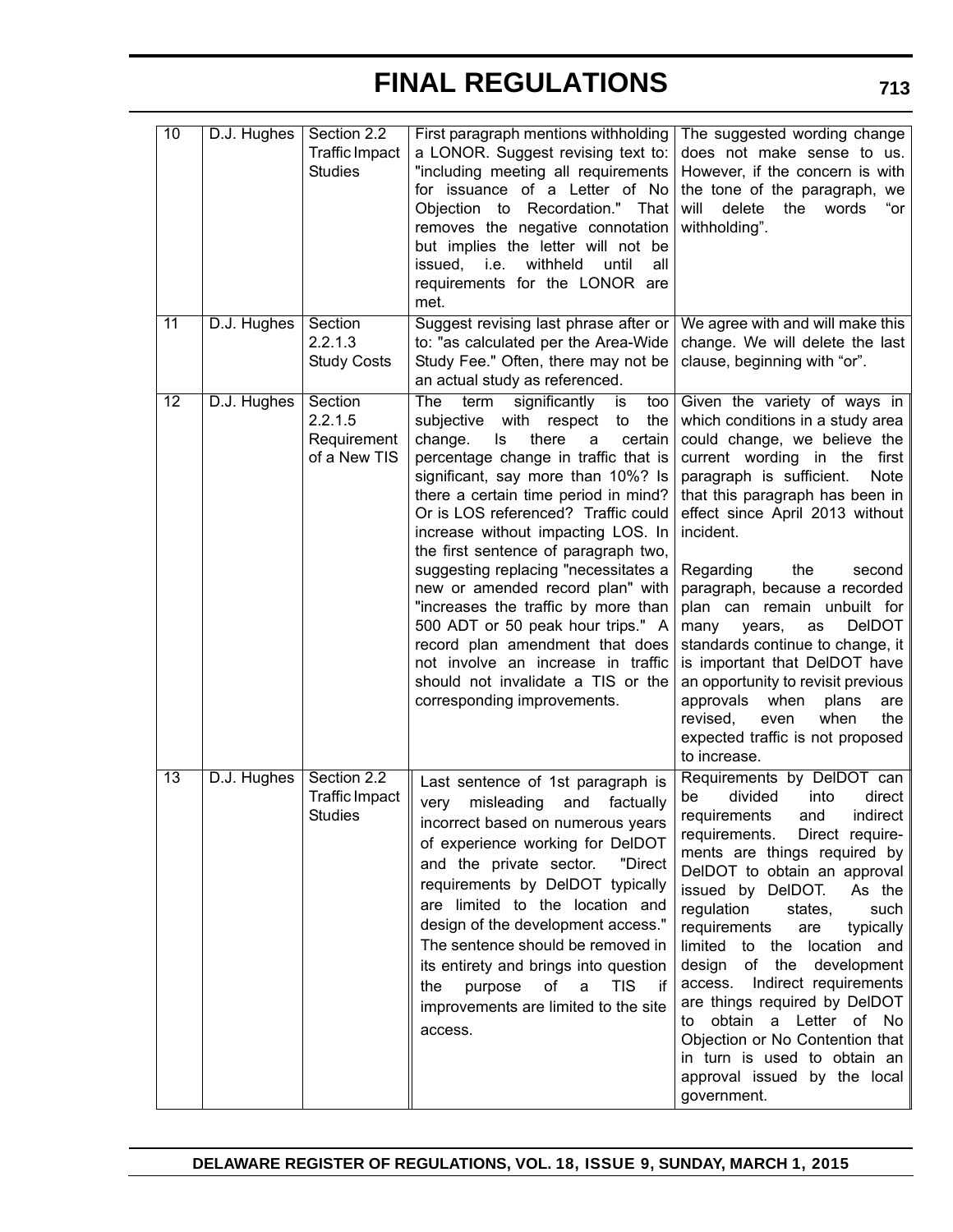| 13              | D.J. Hughes | Section 2.2    | (continued)                                                                  | Mr. Hughes says, TIS<br>As                                       |
|-----------------|-------------|----------------|------------------------------------------------------------------------------|------------------------------------------------------------------|
|                 |             | Traffic Impact |                                                                              | recommendations often include                                    |
|                 |             | <b>Studies</b> | DelDOT responded to this previous                                            | off-site improvements.                                           |
|                 |             |                | added<br>comment and<br>language                                             | Mr. Hughes states that it is "far                                |
|                 |             |                | claiming to clarify the statement. I                                         | from the truth" that<br>local                                    |
|                 |             |                | do not see any clarity. I re-iterate,                                        | off-site<br>jurisdictions<br>require                             |
|                 |             |                | based on years of experience with                                            | improvements, but in requiring a                                 |
|                 |             |                | <b>TIS</b><br>projects<br>numerous                                           | Letter of<br>No Objection to                                     |
|                 |             |                | often<br>recommendations<br>not<br>are                                       | Recordation and in recording                                     |
|                 |             |                | limited to the location and design of                                        | plans with notes that DelDOT                                     |
|                 |             |                | the development access. Most TIS                                             | asks to have placed on those                                     |
|                 |             |                | to the contrary include some level of                                        | pertaining<br>off-site<br>plans<br>to                            |
|                 |             |                | off-site improvements not at the site                                        | improvements,<br>local                                           |
|                 |             |                | DelDOT will withhold an<br>access.                                           | effectively<br>jurisdictions<br>are                              |
|                 |             |                | entrance approval for an off-site                                            | doing just that.                                                 |
|                 |             |                | improvement or contribution and can                                          |                                                                  |
|                 |             |                | do the same with an entrance permit.<br>The explanation appears to imply the | We acknowledge that most local<br>jurisdictions in Delaware lack |
|                 |             |                | local jurisdictions require off-site                                         | the technical<br>expertise<br>to                                 |
|                 |             |                | improvements, which is far from the                                          | address<br>transportation                                        |
|                 |             |                | truth in Sussex County especially.                                           | themselves,<br>the<br>City<br>οf                                 |
|                 |             |                | <b>DeIDOT</b><br>requires<br>off-site                                        | Wilmington<br>being<br>the chief                                 |
|                 |             |                | improvements as part of a TIS per its                                        | and that Sussex<br>exception,                                    |
|                 |             |                | own standards irrespective of local                                          | County, in particular, takes a                                   |
|                 |             |                | <b>DeIDOT</b><br>requirements.<br>will                                       | relatively passive role with                                     |
|                 |             |                | accommodate local requirements at                                            | regard to transportation, but                                    |
|                 |             |                | the request of the local jurisdiction,                                       | without the support of those                                     |
|                 |             |                | but DeIDOT controls the off-site                                             | jurisdictions,<br>local<br><b>DeIDOT</b>                         |
|                 |             |                | recommendations and the review                                               | would be extremely limited in                                    |
|                 |             |                | that leads to them.                                                          | what we could require. We see                                    |
|                 |             |                |                                                                              | no reason to further revise this                                 |
|                 |             |                |                                                                              | part of the regulation.                                          |
| $\overline{14}$ | D.J. Hughes | Section        | Suggest deleting first sentence and                                          | We accept what we believe to                                     |
|                 |             | 2.2.2.1.A.1    | 2 <sub>nd</sub><br>"subsequently"<br>from<br>word                            | be the intent of the comment                                     |
|                 |             |                | $2^{nd}$ "shall",<br>After the<br>sentence.                                  | and will change the subject                                      |
|                 |             |                | replacing<br>text<br>with                                                    | section to read as follows:                                      |
|                 |             |                | suggest<br>"determine if deductions beyond the                               | lf<br>Applicant<br>provides  <br>an                              |
|                 |             |                | site entrance are appropriate. If so,                                        | information regarding internal                                   |
|                 |             |                | warrants shall be based<br>upon                                              | capture and/or pass-by trips,                                    |
|                 |             |                | external primary trips."                                                     | DelDOT shall evaluate<br>the                                     |
|                 |             |                |                                                                              | information<br>submitted<br>and                                  |
|                 |             |                |                                                                              | determine<br>what,<br>if<br>any,                                 |
|                 |             |                |                                                                              | reductions in site traffic beyond                                |
|                 |             |                |                                                                              | the<br>site<br>entrance<br>are                                   |
|                 |             |                |                                                                              | appropriate. If so, warrants                                     |
|                 |             |                |                                                                              | shall be based on the reduced                                    |
|                 |             |                |                                                                              | traffic.                                                         |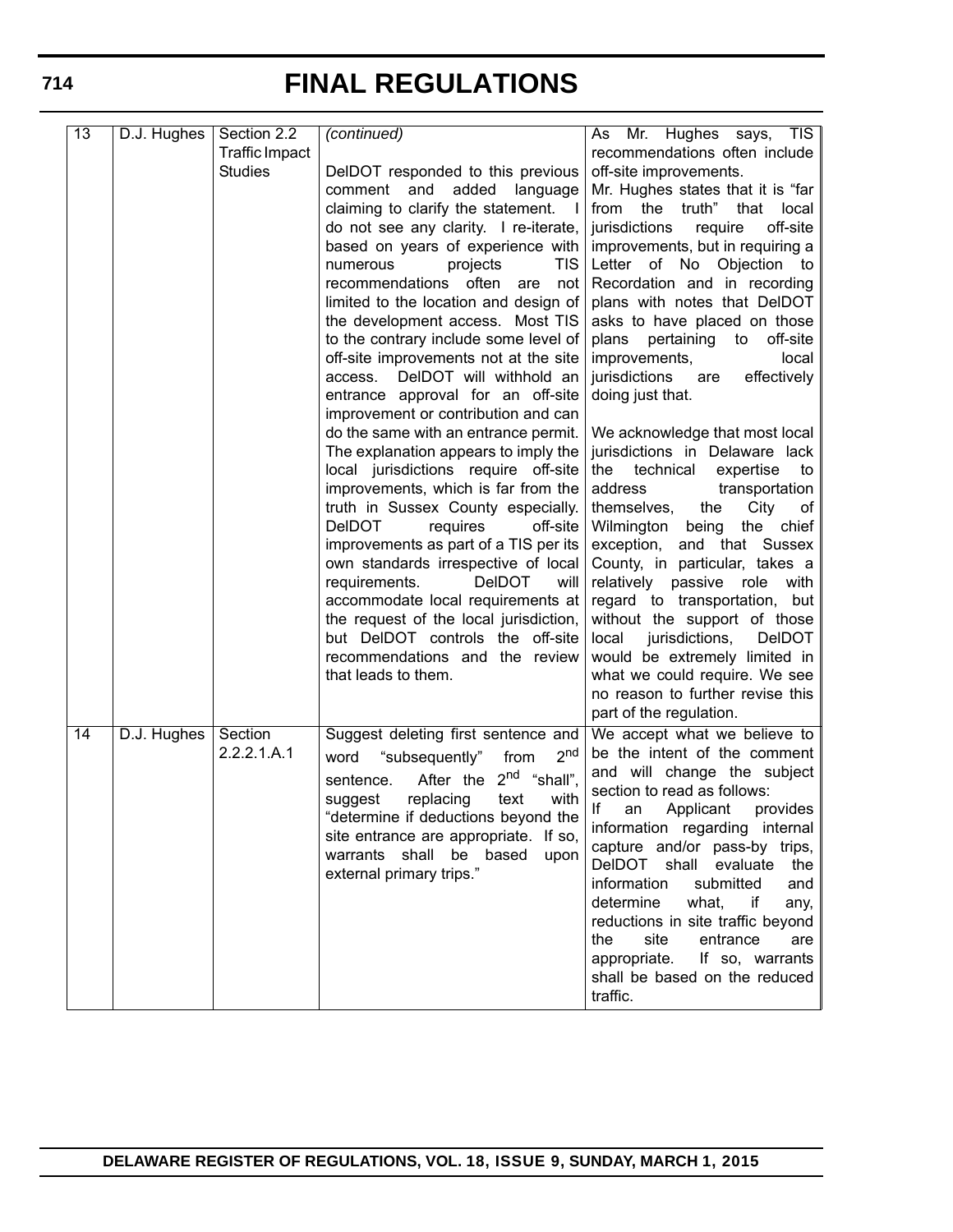| 15 | D.J. Hughes | Section<br>2.2.2.2<br>Area Wide<br><b>Study Fee</b> | The trip generation cap is too<br>restrictive and should be eliminated.<br>There have been and will be cases<br>where it is beneficial to all parties to<br>implement the use of the Area-Wide<br>Study Fee regardless of any trip limit.<br>Osprey Point is an example.<br>DeIDOT should acknowledge that<br>often there is no actual study or<br>planned future study the fee is<br>applied to. Sometimes, the fee is<br>simply paid so the development can<br>move forward without the time a TIS<br>takes to complete.                                                                                                                                                                                                                                                                                                                                                                                                                                             | We disagree that the cap is<br>should be eliminated.<br>The<br>intent of the fee is to provide an<br>expedited process for relatively<br>small developments while still<br>holding them accountable for<br>their traffic impacts. There is<br>necessarily some size above<br>which those impacts should be<br>examined<br>in.<br>detail.<br>In.<br>considering future changes to<br>the Manual we will entertain<br>discussion as to whether the<br>cap should be raised.                                                                                                                                                                                                                                                                                 |
|----|-------------|-----------------------------------------------------|------------------------------------------------------------------------------------------------------------------------------------------------------------------------------------------------------------------------------------------------------------------------------------------------------------------------------------------------------------------------------------------------------------------------------------------------------------------------------------------------------------------------------------------------------------------------------------------------------------------------------------------------------------------------------------------------------------------------------------------------------------------------------------------------------------------------------------------------------------------------------------------------------------------------------------------------------------------------|-----------------------------------------------------------------------------------------------------------------------------------------------------------------------------------------------------------------------------------------------------------------------------------------------------------------------------------------------------------------------------------------------------------------------------------------------------------------------------------------------------------------------------------------------------------------------------------------------------------------------------------------------------------------------------------------------------------------------------------------------------------|
|    |             |                                                     | Often developers are leery of paying<br>because of potentially<br>the fee<br>obligating themselves to unknown<br>improvements and costs. Once the<br>fee is paid and the project has<br>significantly<br>proceeded<br>toward<br>approvals, receiving requirements at<br>the last minute can potentially kill a<br>project. A proposed Popeye's at US<br>Route 40 and Delaware Route 72 is<br>a good example of that almost<br>occurring.<br>While<br>determining<br>required off-site improvements at the<br>time the AWS Fee is agreed to is<br>ideal, it is suggested a timeframe be<br>implemented to determine the off-<br>site improvements can be required.<br>Because it can take a significant<br>amount of time to obtain a LONOR,<br>perhaps determining any off-site<br>requirements as part of the 1st round<br>of comments may be acceptable.<br>There needs to be a reasonable cut-<br>off point for the developer to know<br>what they are agreeing to. | While we have accepted Osprey<br>Point as a case in which enough<br>previous work had been done<br>that a TIS is not necessary, we<br>did not reach that conclusion<br>lightly and we believe such<br>cases will continue to be rare.<br>We hereby acknowledge that<br>often there is no actual study or<br>planned future study to which<br>the Area Wide Study Fee is<br>applied.<br>Funds collected are<br>accumulated by County and are<br>available for use in area studies<br>when those studies are done.<br>We further acknowledge that<br>sometimes, perhaps often, the<br>fee is simply paid so the<br>development can move forward<br>without the time a TIS takes to<br>complete. We do not plan to<br>add these statements to the<br>Manual. |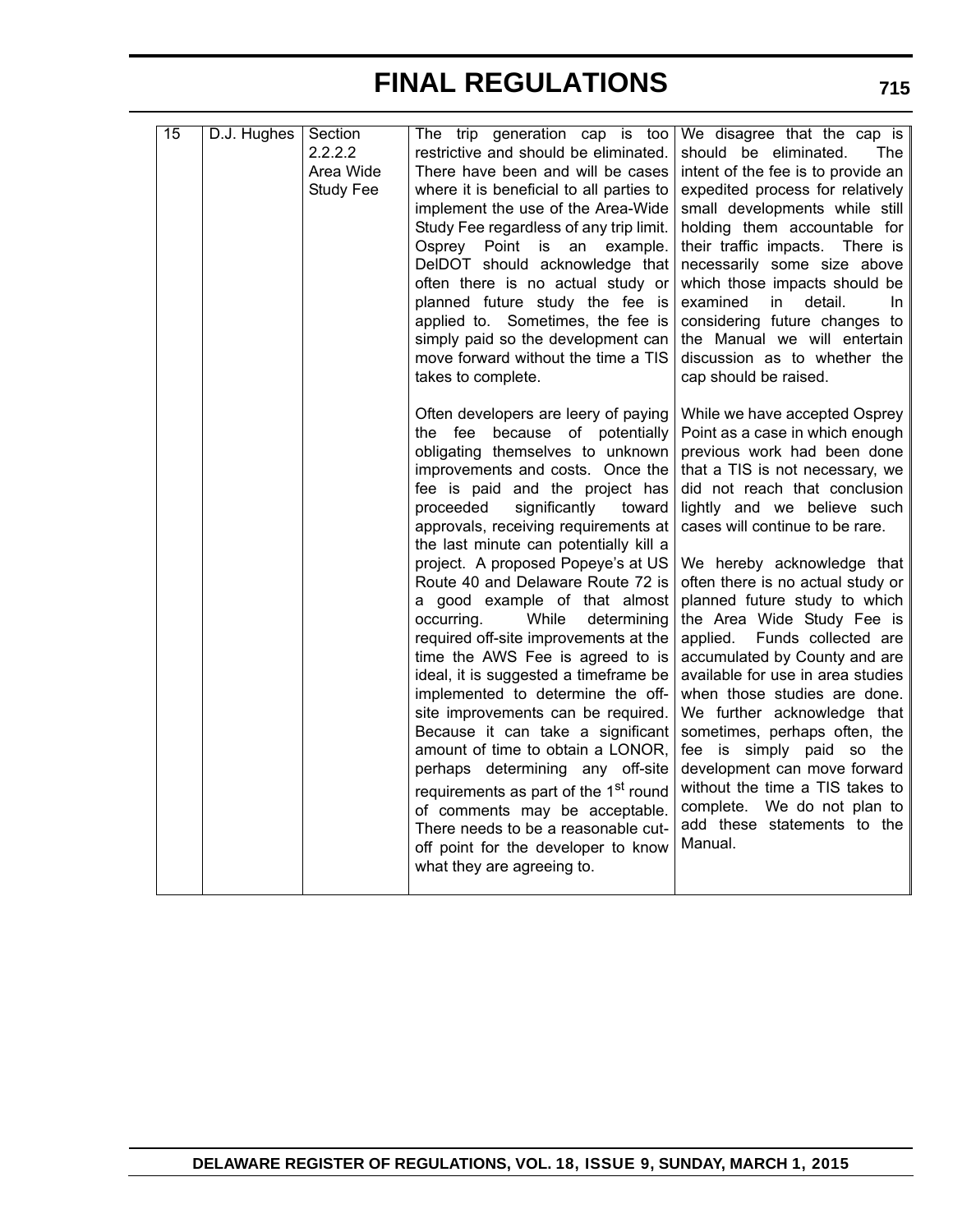| 15              | D.J. Hughes | Section<br>2.2.2.2<br>Area Wide<br><b>Study Fee</b> | (continued)                                                                                                                                                                                                                                       | We appreciate that developers<br>about<br>concerned<br>the<br>are<br>possibility<br>obligating<br>of<br>unknown<br>themselves<br>to<br>improvements and costs and<br>DelDOT staff does try to identify<br>those improvements and costs<br>for them early in the process.<br>We would disagree that the<br>proposed Popeye's restaurant<br>that Mr. Hughes cites is a good<br>example in the sense of being<br>typical. It is an example of an<br>occurrence that we try to avoid<br>and that we think is relatively<br>We will continue to look<br>rare.<br>for ways to bring more certainty<br>to the development process but<br>we are making no changes to<br>this part of the Manual now.                                                                                  |
|-----------------|-------------|-----------------------------------------------------|---------------------------------------------------------------------------------------------------------------------------------------------------------------------------------------------------------------------------------------------------|--------------------------------------------------------------------------------------------------------------------------------------------------------------------------------------------------------------------------------------------------------------------------------------------------------------------------------------------------------------------------------------------------------------------------------------------------------------------------------------------------------------------------------------------------------------------------------------------------------------------------------------------------------------------------------------------------------------------------------------------------------------------------------|
| $\overline{16}$ | D.J. Hughes | Section<br>2.2.2.4                                  | <b>TIDs</b><br>have<br>How<br>many<br>been<br>developed and is there funding to<br>develop any/more?<br>Is there any<br>State funding for the massive data<br>collection required to develop a TID<br>determine<br>and<br>phased<br>improvements? | Presently there are two TIDs in<br>operation,<br>Westown<br>in<br>Middletown and the Southern<br>New Castle County TID in the<br>area between US Route 13 and<br>Route<br>Delaware<br>71<br>and<br>between the C&D Canal and<br>Marl Pit Road. A third TID, the<br>US Route 13/Bay Road Corridor<br>TID is under development in<br>This is the first TID that<br>Dover.<br>will be developed in accordance<br>with<br>DelDOT's<br>current<br>regulations and thus far most of<br>the work done to create it has<br>been done with State funds.<br>While some commitment will be<br>from<br>local<br>necessary<br>governments to provide land<br>use forecasts, we anticipate<br>providing most of the funding<br>needed to create TIDs.<br>Yes,<br>State funding is available. |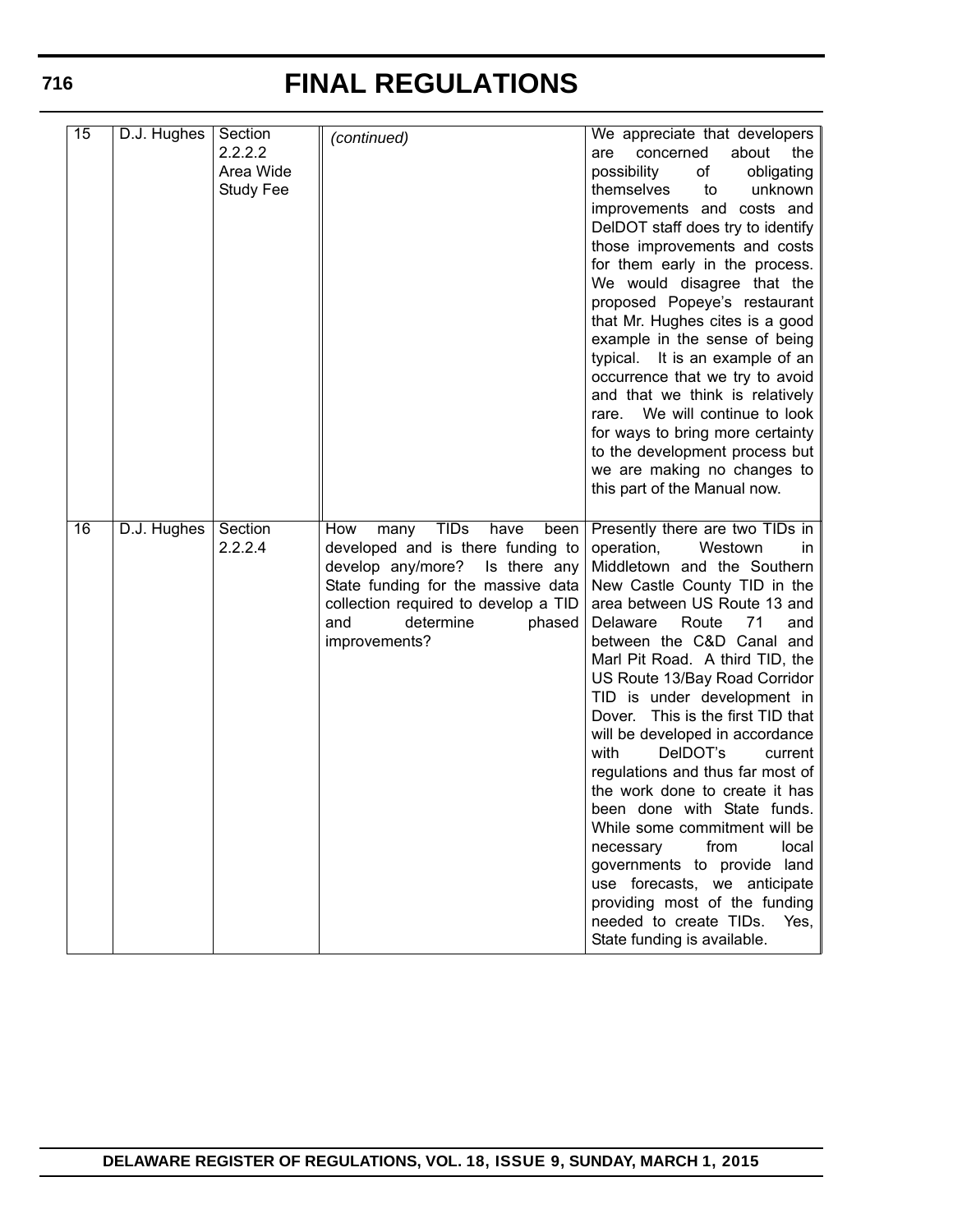| 17 | D.J. Hughes | Section<br>2.2.3.1.A&B   | The Travel Demand Model (TDM)<br><b>DeIDOT</b><br>required<br>by<br>for<br>trip<br>distribution in order to determine the<br>required scope of work needs to be<br>mentioned in these sections. Briefly<br>the regulations should at least note<br>the TDM trip distribution should be<br>requested in conjunction with the<br>scoping meeting request and that<br>the scoping meeting cannot occur<br>until the trip distribution is received.<br>We believe separating the TDM trip<br>distribution request and the Scoping<br>Meeting Request is warranted. After<br>receiving the TDM trip distribution,<br>the developer's engineer can provide<br>the developer with significantly more<br>information for a potential site<br>evaluation that typically occurs (or<br>used to) prior to requesting a TIS<br>Scoping Meeting. The developer<br>and their engineer can discuss<br>options such as the TIS versus Area<br>Wide Study Fee in lieu of and<br>whether auxiliary lanes are required<br>in advance of any meeting with<br>DelDOT. We believe it can make the<br>DelDOT Pre-Submittal Meeting and/<br>or TIS Scoping Meeting<br>more<br>efficient and effective for all. | We agree that it would be<br>helpful to include mention of the<br>TDM trip distribution in these<br>sections and also in Section<br>2.2.3.2, but we do not see it as<br>essential. Accordingly we will<br>not make these changes now.<br>Engineers<br>are<br>welcome<br>to<br>request TDM trip distributions in<br>advance of Scoping Meeting<br>Requests and we will honor<br>those advance requests as time<br>permits.                          |
|----|-------------|--------------------------|----------------------------------------------------------------------------------------------------------------------------------------------------------------------------------------------------------------------------------------------------------------------------------------------------------------------------------------------------------------------------------------------------------------------------------------------------------------------------------------------------------------------------------------------------------------------------------------------------------------------------------------------------------------------------------------------------------------------------------------------------------------------------------------------------------------------------------------------------------------------------------------------------------------------------------------------------------------------------------------------------------------------------------------------------------------------------------------------------------------------------------------------------------------------------------------|----------------------------------------------------------------------------------------------------------------------------------------------------------------------------------------------------------------------------------------------------------------------------------------------------------------------------------------------------------------------------------------------------------------------------------------------------|
| 18 | D.J. Hughes | Section<br>2.2.4.1.H & l | Suggest adding "Existing and" to<br>beginning of sentence. Also, it is<br>suggested that another letter be<br>added noting discussion of a Traffic<br>Signal Justification Study if relevant.                                                                                                                                                                                                                                                                                                                                                                                                                                                                                                                                                                                                                                                                                                                                                                                                                                                                                                                                                                                          | The lettered items in Section<br>2.2.4.1 outline the contents of<br>the Scoping Meeting Request<br>Form, which is Appendix O in<br>We find Section<br>the Manual.<br>2.2.4.1<br>sufficient<br>to<br>be<br>as<br>written.<br>Appendices are not subject to<br>public<br>notice<br>the<br>same<br>the<br>Manual<br>requirements as<br>be modified<br>itself and can<br>readily. We will consider making<br>the recommended changes in<br>Appendix O. |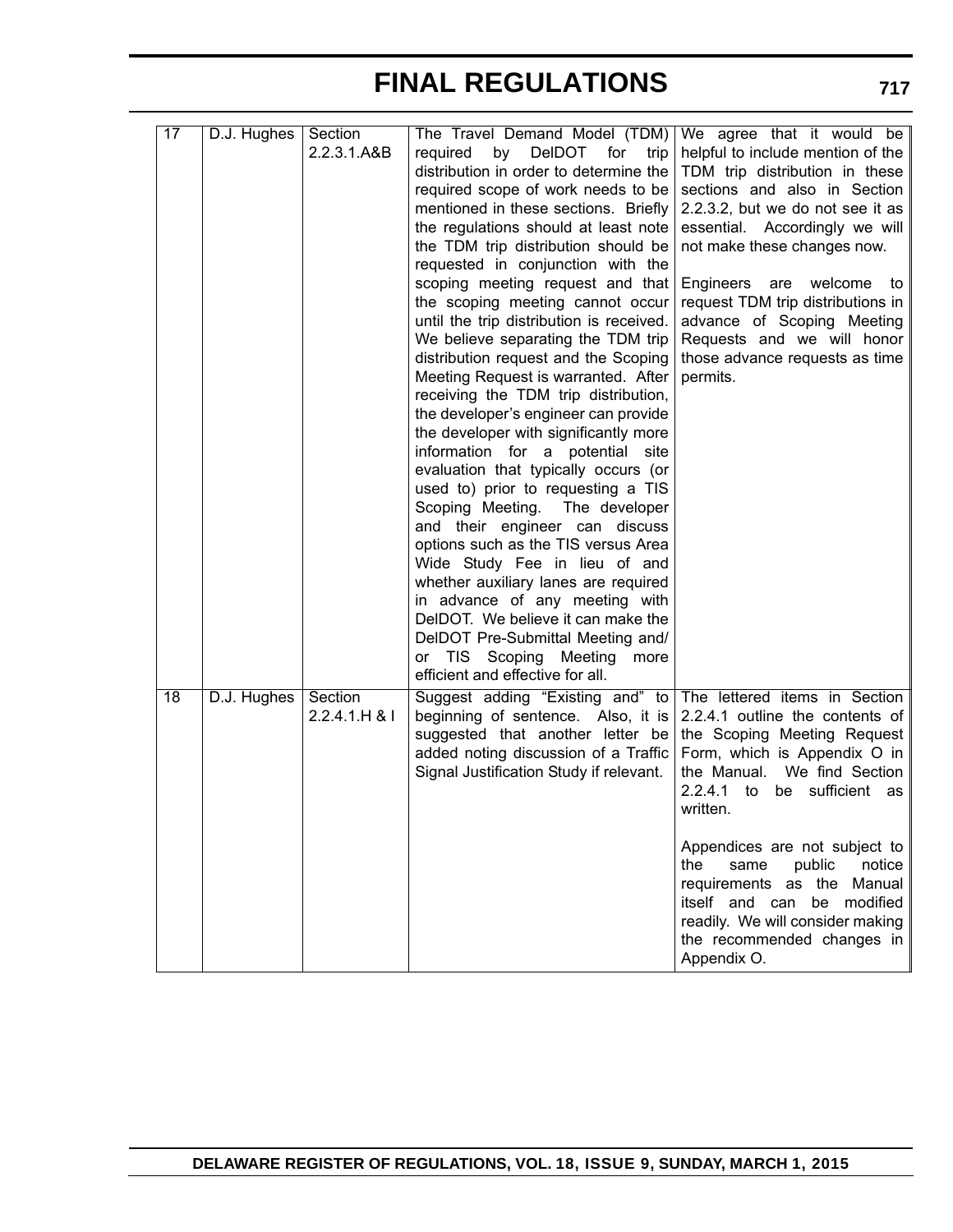| $\overline{19}$ | D.J. Hughes | Section<br>2.2.4.2.2<br>Intersections<br>and<br>Roadway<br>Segments to<br>be Studied   | 1 <sup>st</sup><br>paragraph<br>adds<br><b>Type</b><br>$\mathbf{H}$<br>subdivision streets to be filled in<br>within the area of influence. There is<br>no need for this and it should be<br>Site<br>removed.<br>entrances<br>are<br>designed using 10-year projections<br>and the next development should not<br>have to re-evaluate a<br>recently<br>constructed site access<br>for an<br>adjacent or nearby development.<br>The only likely result is unnecessary<br>intersections included in the study<br>perhaps improvements<br>area or<br>address<br>needed<br>to<br>existing<br>conditions that were not constructed<br>by the other developer.<br>While<br>residents of a nearby development<br>may be concerned about how they<br>will be impacted, including those<br>intersections<br>would<br>be<br>more<br>appropriate if counted within the 3-<br>intersection limit. Skipping them as<br>part of the three-intersection limit<br>creates unnecessarily large study<br>areas and potentially creates an<br>overburden of improvements for a<br>development to proceed. | We disagree. As Mr. Hughes<br>points out, residents of nearby<br>developments<br>may<br>be<br>concerned about how<br>they<br>would be<br>impacted<br>by a<br>development.<br>proposed<br>Recognition that those concerns<br>may be legitimate is our basis<br>for including these streets. We<br>do not include them in the three-<br>intersection<br>limit<br>because<br>typically we would not expect<br>these<br>streets<br>to<br>carry a<br>significant amount of the traffic<br>from<br>the<br><b>or</b><br>subject<br>to<br>development. |
|-----------------|-------------|----------------------------------------------------------------------------------------|----------------------------------------------------------------------------------------------------------------------------------------------------------------------------------------------------------------------------------------------------------------------------------------------------------------------------------------------------------------------------------------------------------------------------------------------------------------------------------------------------------------------------------------------------------------------------------------------------------------------------------------------------------------------------------------------------------------------------------------------------------------------------------------------------------------------------------------------------------------------------------------------------------------------------------------------------------------------------------------------------------------------------------------------------------------------------------------|------------------------------------------------------------------------------------------------------------------------------------------------------------------------------------------------------------------------------------------------------------------------------------------------------------------------------------------------------------------------------------------------------------------------------------------------------------------------------------------------------------------------------------------------|
| $\overline{20}$ | D.J. Hughes | Section<br>2.2.4.1.2.2<br>Intersections<br>and<br>Roadway<br>Segments to<br>be Studied | 2 <sup>nd</sup><br>paragraph states: "Further, to<br>the extent that a local government<br>receives requests from the public<br>through their land use approval<br>process that an intersection or other<br>transportation facility be included in<br>a TIS and asks that DelDOT include<br>that facility in the study, it shall be<br>included" The scope of study<br>should be based on land use<br>regulation and engineering analysis<br>and not the subjective opinion or<br>emotion of the public, whom may or<br>may not be informed on traffic<br>engineering.<br>We strongly recommend that this<br>language be eliminated. While we<br>understand this most likely came<br>under pressure from a small<br>fraction of the public within the state<br>whom believe they have a right to<br>scope a TIS just as much as the<br>professionals trained to do so,                                                                                                                                                                                                                 |                                                                                                                                                                                                                                                                                                                                                                                                                                                                                                                                                |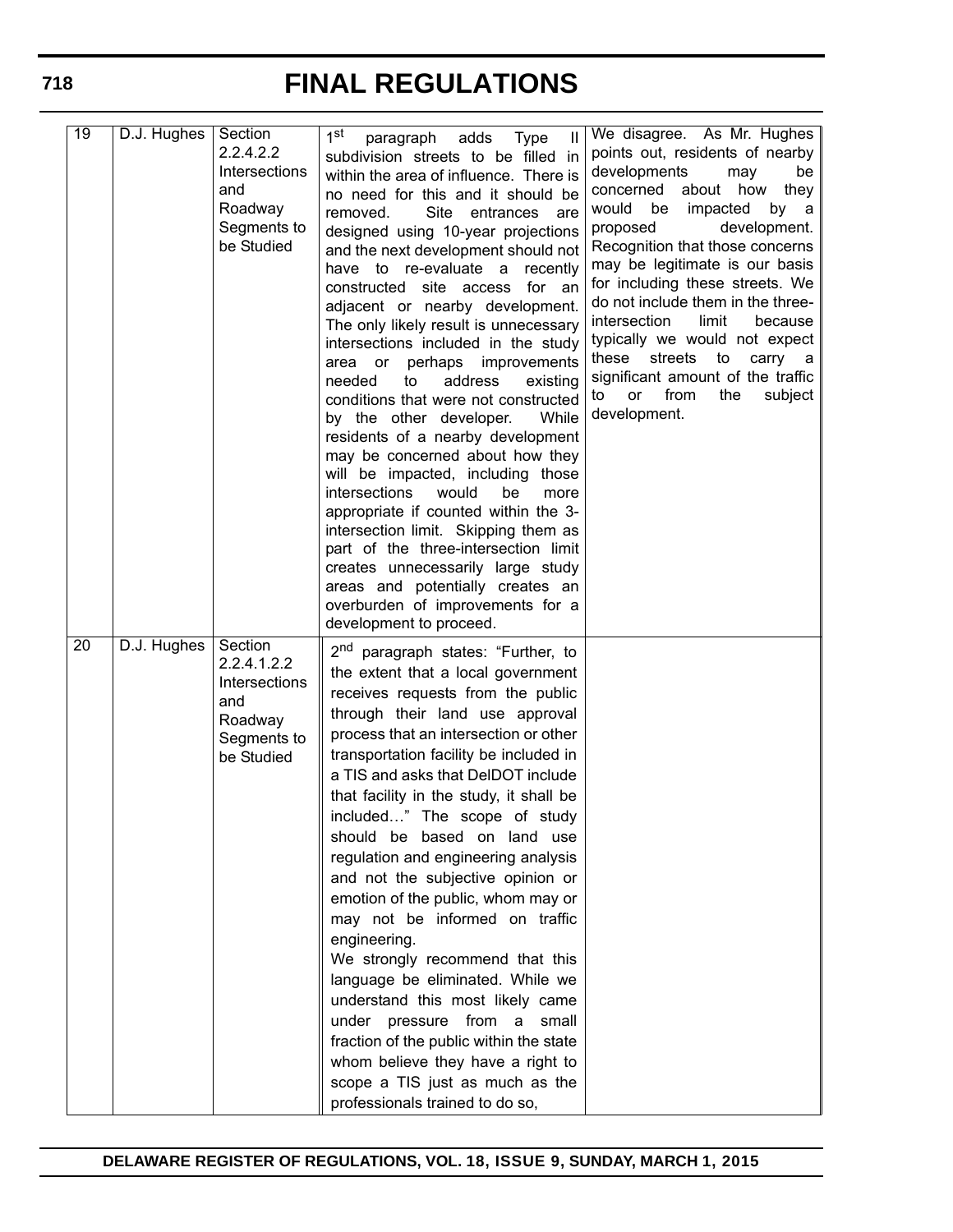| 20 | D.J. Hughes | Section<br>2.2.4.1.2.2<br>Intersections<br>and<br>Roadway<br>Segments to<br>be Studied | (continued)<br>we adamantly disagree.<br>This type of language in a regulation<br>is a slippery slope opening the door<br>wide open for politics to control a<br>scope of work. It has no business<br>within a regulation and there is no<br>need for this regulation. Anyone has<br>the right to pick up the phone, call<br>DeIDOT, and<br>ask<br>DelDOT<br>to<br>consider something. DelDOT can<br>take the request under advisement<br>and make a professional decision<br>on whether the request is merited.<br>While<br><b>DeIDOT</b><br>previously<br>responded this<br>has<br>not<br>been<br>abused since implemented, DelDOT<br>has unnecessarily created and<br>almost encouraged the potential for<br>abuse.<br>Don't want the<br>new<br>development next door to start<br>competing with yours or just don't<br>want it at all or want to delay it and<br>drive up costs, wait until<br>the<br>development is far along in the<br>process and then request a TIS<br>scope revision. It could happen per<br>the regulations. | We understand that Mr. Hughes<br>is concerned about the potential<br>for this section to result in late<br>potentially<br>detrimental<br>and<br>changes to the scopes of work<br>for his clients' TIS.<br>However, we find that the<br>requirement that such requests<br>from<br>the<br>local l<br>come<br>government, rather directly from<br>the public, provides reasonable<br>against<br>arbitrary<br>assurance<br>additions to the scope of study.<br>Both they and we have an<br>obligation to satisfy applicants'<br>rights to due process. We will<br>obligation.<br>meet our<br>No.<br>changes to the Manual<br>are<br>proposed in this regard.          |
|----|-------------|----------------------------------------------------------------------------------------|----------------------------------------------------------------------------------------------------------------------------------------------------------------------------------------------------------------------------------------------------------------------------------------------------------------------------------------------------------------------------------------------------------------------------------------------------------------------------------------------------------------------------------------------------------------------------------------------------------------------------------------------------------------------------------------------------------------------------------------------------------------------------------------------------------------------------------------------------------------------------------------------------------------------------------------------------------------------------------------------------------------------------------------|-------------------------------------------------------------------------------------------------------------------------------------------------------------------------------------------------------------------------------------------------------------------------------------------------------------------------------------------------------------------------------------------------------------------------------------------------------------------------------------------------------------------------------------------------------------------------------------------------------------------------------------------------------------------|
| 21 | D.J. Hughes | Section<br>2.2.4.2.2.F                                                                 | Removes State-maintained roads<br>ending in letters from the area of<br>influence except where 50 or more<br>peak site trips use the road. Isn't<br>the<br>that<br>other<br>same<br>as<br>intersections? You only study an<br>intersection if it has 50 or more<br>peak site trips. It is also noted<br>some roads ending in letters carry<br>traffic.<br><b>DeIDOT</b><br>significant<br>responded to the comment and I<br>did not follow the explanation. I do<br>not understand the significance of<br>whether a letter is at the end of the<br>maintenance<br>3-digit<br>number.<br>Seems the amount of existing and<br>proposed traffic is more relevant<br>than the label.                                                                                                                                                                                                                                                                                                                                                       | No, it is not the same.<br>To<br>provide an example, beginning<br>at the proposed development,<br>Road 001, carrying 200 peak<br>hour site trips, intersects Road<br>002 but none of the site trips are<br>expected to turn on or off there.<br>The intersection of Roads 001<br>and 002 is counted as the first<br>intersection. Continuing along<br>Road 001 to Road 003A, again<br>none of the site trips are<br>expected to turn on or off there.<br>This intersection is not counted<br>toward the three- intersection<br>limit.<br>If it is not signalized and is not<br>by<br>requested<br>the<br>local<br>government, it is not included in<br>the study. |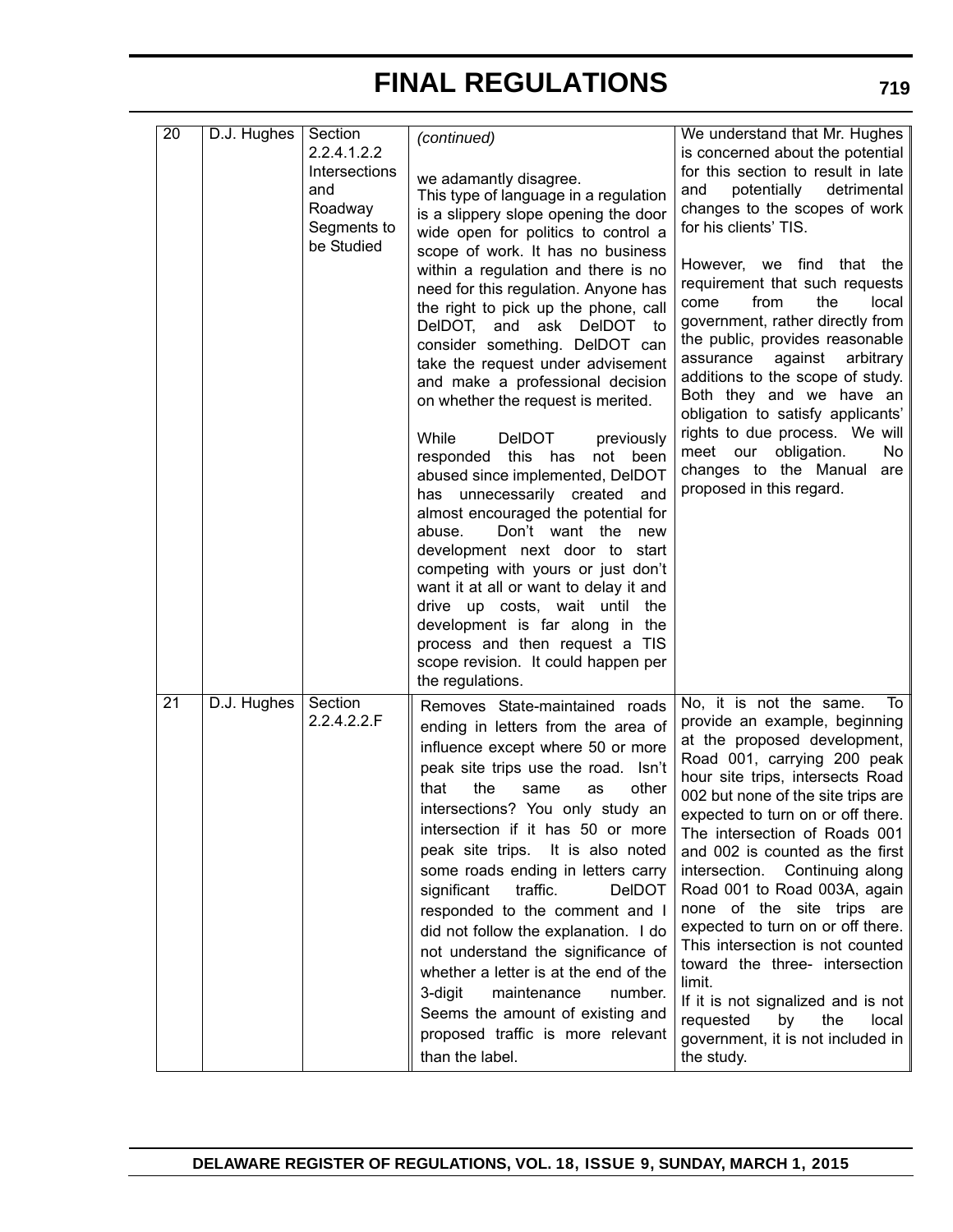| $\overline{21}$ | D.J. Hughes | Section<br>2.2.4.2.2.F                     | (continued)                                                                                                                                                                                                                                                                                                                                                                                                                                                                                                                                                                                                                                                                                                                                                                                                 | Continuing along Road 001 to<br>Road 004A, 56 peak hour site<br>trips are expected to turn on or<br>off there. The intersection of<br>Roads 001 and 004A is counted<br>as the second intersection.<br>Continue along both roads to<br>find the third intersection in each<br>direction.<br>Most, though not all, roads that<br>have a letter at the end of the<br>three-digit maintenance number<br>are extremely low in volume and                                                                 |
|-----------------|-------------|--------------------------------------------|-------------------------------------------------------------------------------------------------------------------------------------------------------------------------------------------------------------------------------------------------------------------------------------------------------------------------------------------------------------------------------------------------------------------------------------------------------------------------------------------------------------------------------------------------------------------------------------------------------------------------------------------------------------------------------------------------------------------------------------------------------------------------------------------------------------|-----------------------------------------------------------------------------------------------------------------------------------------------------------------------------------------------------------------------------------------------------------------------------------------------------------------------------------------------------------------------------------------------------------------------------------------------------------------------------------------------------|
|                 |             |                                            |                                                                                                                                                                                                                                                                                                                                                                                                                                                                                                                                                                                                                                                                                                                                                                                                             | have little potential for traffic<br>growth. Some of them are not<br>even routinely mapped. The<br>intent of this section is to help<br>provide rational study areas,<br>excluding trivial intersections<br>and including ones that matter.                                                                                                                                                                                                                                                         |
| $\overline{22}$ | D.J. Hughes | Section<br>2.2.8.5.C.19                    | Requiring developers to do saturated<br>flow counts could be excessive<br>depending on the locations. We<br>conducted such a count along<br>Delaware Route 24 approaching the<br>beach area and the end of the queue<br>was very fluid and required constant<br>movement by the demand counter.<br>While the counts will allow more<br>proper analysis results, there could<br>be significant additional expense<br>added to a TIS in an oversaturated<br>area. The total queue to be recorded<br>referenced should be specified as<br>the queue at the end of the period.<br>Previously these conditions were<br>typically noted although not properly<br>analyzed. Whether the value of the<br>demand counts is worth the effort,<br>i.e. did we learn anything new, may<br>be determined moving forward. | We agree that the requirement<br>to count arrival volumes for<br>saturated conditions will require<br>more effort, and therefore more<br>expense, for traffic studies<br>where saturated flow occurs.<br>We find the currently proposed<br>wording of this section<br>adequate. As this is a new<br>practice for Delaware, albeit<br>well-established in other<br>jurisdictions, we will see how<br>well it serves the public and we<br>may revise this aspect of our<br>regulations in the future. |
| $\overline{23}$ | D.J. Hughes | Section<br>2.2.8.7<br>Trip<br>Distribution | DeIDOT taking responsibility for<br>determining site trip distribution is<br>incomplete as written. Why is trip<br>distribution<br>only<br>provided<br>by<br>DelDOT Travel Demand<br>Model<br>during the weekday p.m. peak<br><b>DeIDOT</b><br>hour?<br>previously<br>responded "the weekday p.m. peak<br>distribution<br>hour<br>is<br>used<br>in.<br>establishing the study area."                                                                                                                                                                                                                                                                                                                                                                                                                        | Our previous statement that "the<br>weekday p.m. peak hour trip<br>distribution is used in<br>establishing the study area" is<br>factual in that we do use it in<br>establishing study areas. To do<br>so is correct and wholly<br>consistent with Section 2.2.4.2.2<br>for residential and office<br>developments in most parts of<br>the State.                                                                                                                                                   |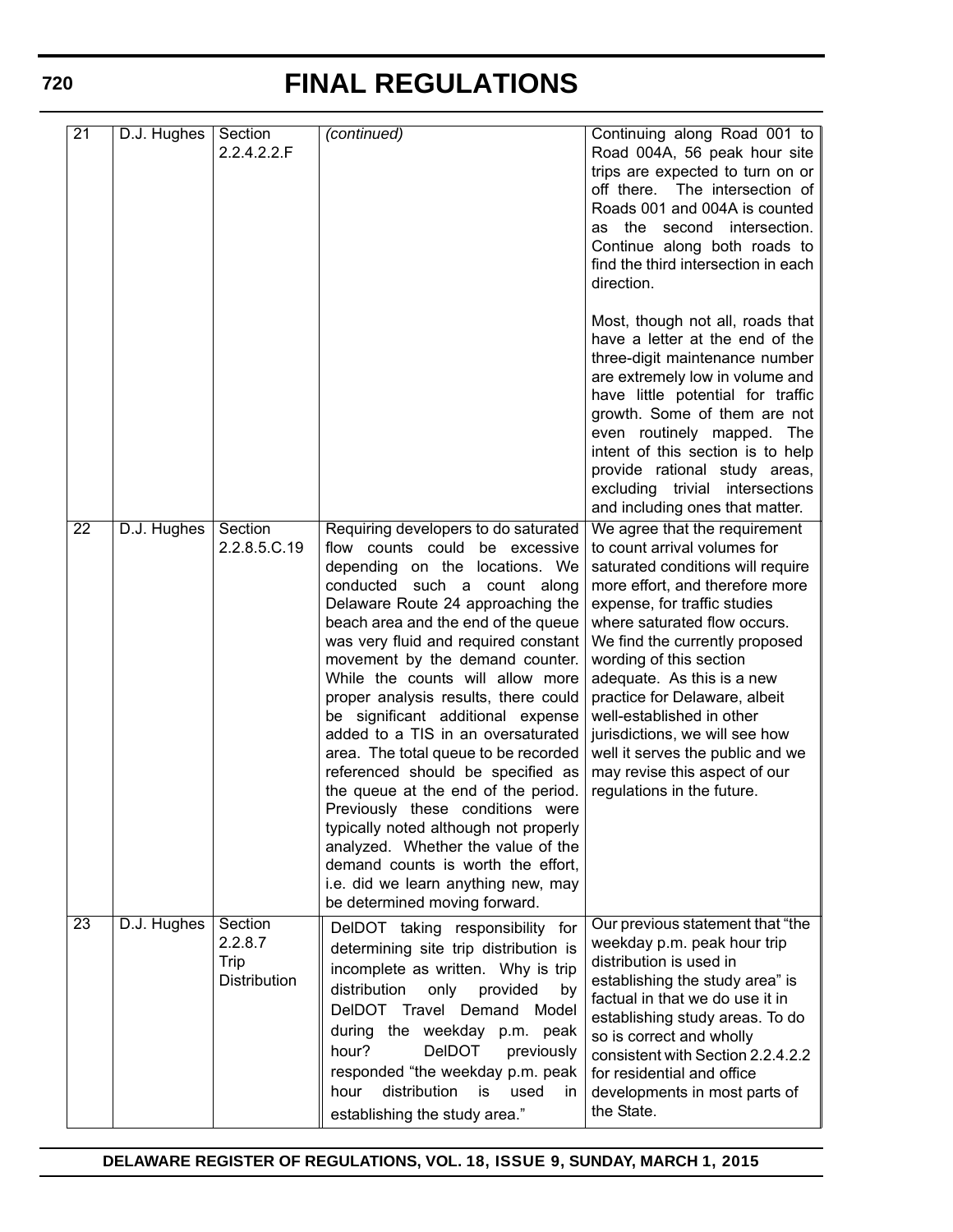| 23 | $\overline{D}$ .J. Hughes | Section<br>2.2.8.7<br>Trip<br>Distribution                                                           | (continued)<br>That is not correct and inconsistent<br>with Section 2.2.4.2.2 Intersection<br>and Roadway Segments to be<br>Studied, which states: "including any<br>intersection or roadway segment that   further use of the travel demand<br>would carry projected site traffic of at<br>least to vehicles per hour (during any<br>peak hour) as determined by<br>DelDOT using a regional adopted<br>(changing now to "an adopted<br>regional") travel demand model".<br>While it may be reasonable to start<br>with the highest peak hour, varying<br>trip distributions could still result in<br>different Areas of Influences based<br>upon different entering and exiting<br>volumes assigned based on the<br>varying distributions. It seems based<br>upon the regulations it is essential to<br>make sure the weekday a.m. peak<br>hour and Saturday peak hour do not<br>require additional intersections than | In resort areas and for shopping<br>centers in retail corridors, we<br>acknowledge<br>that<br>a<br>more<br>rigorous approach may be<br>necessary to satisfy Section<br>2.2.4.2. While we may make<br>model in such cases, we do not<br>see a need to detail that in the<br>Manual now.                                                                                                                                           |
|----|---------------------------|------------------------------------------------------------------------------------------------------|-------------------------------------------------------------------------------------------------------------------------------------------------------------------------------------------------------------------------------------------------------------------------------------------------------------------------------------------------------------------------------------------------------------------------------------------------------------------------------------------------------------------------------------------------------------------------------------------------------------------------------------------------------------------------------------------------------------------------------------------------------------------------------------------------------------------------------------------------------------------------------------------------------------------------|----------------------------------------------------------------------------------------------------------------------------------------------------------------------------------------------------------------------------------------------------------------------------------------------------------------------------------------------------------------------------------------------------------------------------------|
|    |                           |                                                                                                      | the weekday p.m. peak hour.<br>While it may be reasonable to<br>assume the same distribution for<br>morning and evening weekday peak<br>hours, the same may not be true for<br>the Saturday peak hour, especially in<br>areas impacted by summer traffic.<br>The DelDOT Traffic Generation<br>Diagram requires the highest two (2)<br>peak hours be shown. It seems the<br>trip distribution should also be<br>provided for those peak hours as<br>well.                                                                                                                                                                                                                                                                                                                                                                                                                                                                |                                                                                                                                                                                                                                                                                                                                                                                                                                  |
| 24 | D.J. Hughes               | Section<br>2.2.8.11.3.C<br>Geometric<br>Design,<br>Operational<br>and<br>Circulation<br>Improvements | C<br>recommended<br>Item<br>is<br>for<br>removal.<br>Examining the need for<br>auxiliary lanes at all intersection[s]<br>included within a study is overkill<br>and will likely lead to identification<br>of<br>multiple<br>and<br>burdensome<br>improvements                                                                                                                                                                                                                                                                                                                                                                                                                                                                                                                                                                                                                                                           | It is to be expected that Item C<br>likely<br>lead<br>will<br>to<br>the<br>identification of a need for some<br>additional left and right turn<br>lanes. If it did not, it's inclusion<br>in the Manual would serve no<br>purpose. However, Items C and<br>E together are expected to<br>serve an important purpose in<br>identifying<br>needed<br>improvements that otherwise<br>would not be identified in the<br>TIS process. |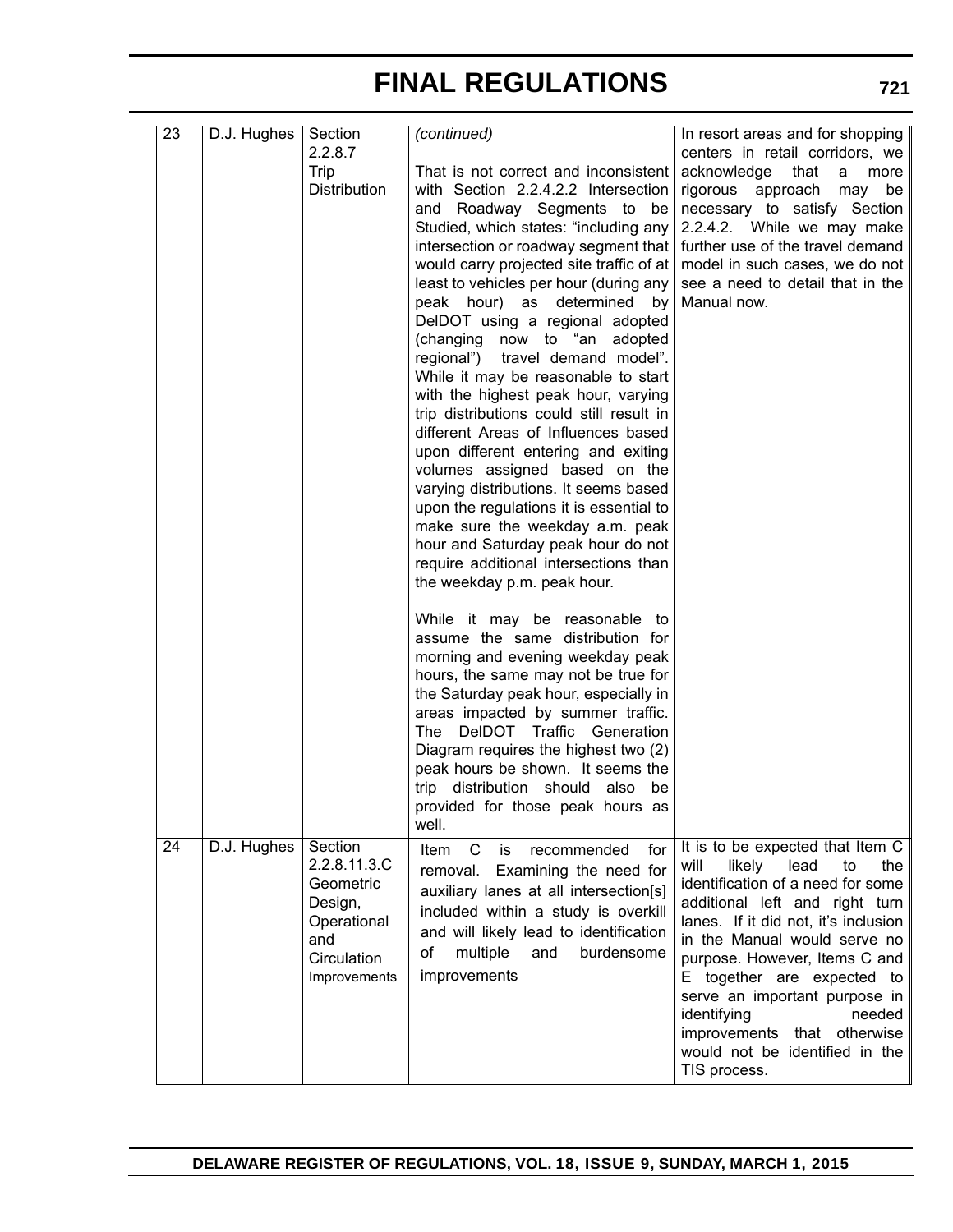| $\overline{24}$ | D.J. Hughes | Section<br>2.2.8.11.3.C<br>Geometric<br>Design,<br>Operational<br>and<br>Circulation<br>Improvements | (continued)<br>(i.e. left-turn lanes on the major<br>street at every intersection in the<br>study area) that cannot feasibly be<br>constructed by a developer. Existing<br>conditions may often indicate a left-<br>turn lane on a major street is<br>οf<br>warranted<br>irrespective<br>any<br>development. Those conditions may<br>have existed for a decade or more<br>without being addressed by DeIDOT.<br>If crash data does not indicate there<br>is a problem, the improvement may<br>be unnecessary in practice and only<br>need on paper. If DelDOT were<br>tasked with evaluating and improving<br>all existing intersections and existing<br>conditions as they are asking<br>developers to do, an endless list of<br>projects and an endless budget<br>shortfall (more so than now) would<br>result.                                                                                                                                                                     | We believe that Mr. Hughes<br>overstates the effect that these<br>items will have on most land<br>developments, but regardless<br>we will not remove or change<br>these items now.                                                                                                                                                                                                                                                                                                          |
|-----------------|-------------|------------------------------------------------------------------------------------------------------|---------------------------------------------------------------------------------------------------------------------------------------------------------------------------------------------------------------------------------------------------------------------------------------------------------------------------------------------------------------------------------------------------------------------------------------------------------------------------------------------------------------------------------------------------------------------------------------------------------------------------------------------------------------------------------------------------------------------------------------------------------------------------------------------------------------------------------------------------------------------------------------------------------------------------------------------------------------------------------------|---------------------------------------------------------------------------------------------------------------------------------------------------------------------------------------------------------------------------------------------------------------------------------------------------------------------------------------------------------------------------------------------------------------------------------------------------------------------------------------------|
| 25              | D.J. Hughes | Section<br>2.2.8.11.3.E<br>Auxiliary<br>Lanes<br>beyond site<br>entrance                             | The need for this subsection is not The purpose of Item E is to<br>understood<br>or<br>known.<br>It<br>is<br>recommended that E. be removed in<br>entirety.<br>Considering<br>the<br>its<br>intersections<br>off-site<br>are<br>intersections, capacity and LOS<br>along<br>with crash<br>analysis<br>data<br>analysis should be sufficient for<br>purposes of determining whether<br>developer<br>improvements<br>are<br>warranted. Evaluating each off-site<br>intersection of auxiliary lanes will<br>lead to burdensome improvements<br>that cannot all be undertaken by a<br>developer. The "need" may be an $\vert$ comment<br>existing need irrespective of the<br>development that has not been<br>addressed by DelDOT. The result<br>may be DelDOT holding developers<br>to a higher standard than DelDOT<br>holds itself. The development traffic<br>may have an insignificant impact but<br>the developer will be left building<br>improvements DeIDOT chose not to<br>do. | specify what<br>analyses<br>are<br>needed with regard to the need<br>for auxiliary lanes at off-site<br>intersections. We reject Mr.<br>Hughes position that capacity,<br>LOS and crash analysis should<br>be sufficient. Capacity and LOS<br>analysis of unsignalized major<br>street turns does not adequately<br>reflect the presence or absence<br>of turn lanes.<br>Crash data<br>necessarily accounts only for<br>existing traffic. See response to<br>Section<br>on<br>2.2.8.11.3.C. |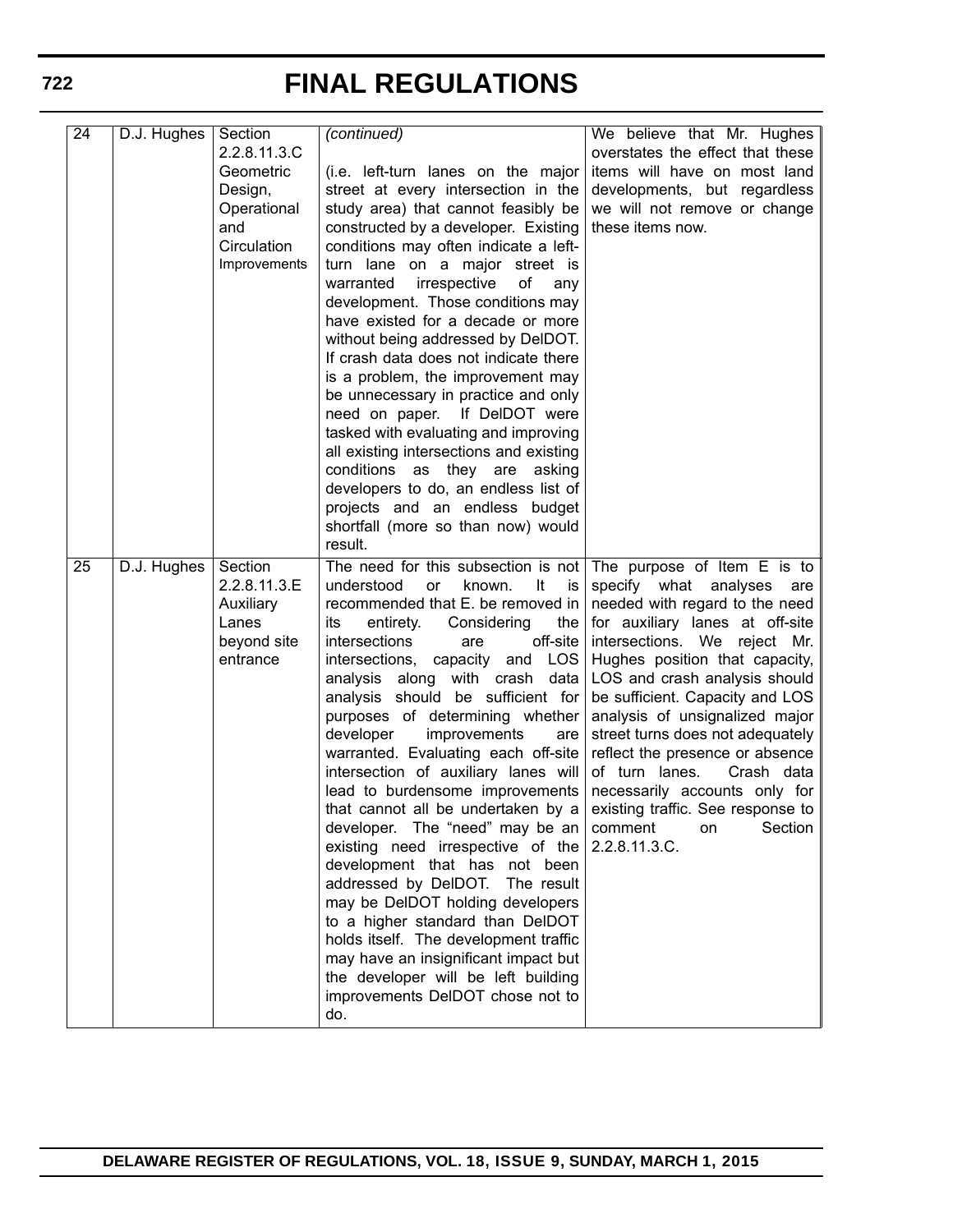| $\overline{26}$ | D.J. Hughes | Section 2.5.2<br>Agreements<br>- Off-Site<br>Improvement<br>Agreement | Thank you for revising the language Thank you for your comments.<br>similar to as suggested. However,<br>we disagree that whether federal<br>funding is involved is irrelevant. If a<br>federally funded project exists, the<br>developer cost share should be<br>based upon the State<br>Share<br>(typically 10% or 20%) of the<br>construction costs. That has been<br>typical DeIDOT practice as recently<br>as 2014. Federally funded projects<br>are initiated to address existing<br>conditions needs irrespective of<br>future development and that are not<br>responsibility of<br>the<br>private<br>developers to fix. The developer<br>contribution should be based on the<br>State share and DelDOT should be<br>thankful they are receiving developer<br>funds to help address existing<br>conditions and reduce State costs. | We note that this section does<br>not mention federal funding.                                                                                                                                                                                                                                                                                                                                                                                                                                                                                                                                                                                                                                                                    |
|-----------------|-------------|-----------------------------------------------------------------------|-------------------------------------------------------------------------------------------------------------------------------------------------------------------------------------------------------------------------------------------------------------------------------------------------------------------------------------------------------------------------------------------------------------------------------------------------------------------------------------------------------------------------------------------------------------------------------------------------------------------------------------------------------------------------------------------------------------------------------------------------------------------------------------------------------------------------------------------|-----------------------------------------------------------------------------------------------------------------------------------------------------------------------------------------------------------------------------------------------------------------------------------------------------------------------------------------------------------------------------------------------------------------------------------------------------------------------------------------------------------------------------------------------------------------------------------------------------------------------------------------------------------------------------------------------------------------------------------|
| $\overline{27}$ | D.J. Hughes | Section<br>2.5.4.5.F                                                  | DelDOT deleted item F, which is<br>great, but forgot [to] delete the<br>example for it. Please delete the<br>example.                                                                                                                                                                                                                                                                                                                                                                                                                                                                                                                                                                                                                                                                                                                     | Thank you for alerting us to this<br>error. We<br>will<br>delete<br>the<br>example.                                                                                                                                                                                                                                                                                                                                                                                                                                                                                                                                                                                                                                               |
| 28              | D.J. Hughes | Section<br>2.5.4.5.G                                                  | Why is this necessary? Corner<br>parcels with restricted access do<br>not receive the benefit of direct<br>access to the highway. This item<br>essentially<br>eliminate<br>will<br>any<br>chance for corner parcels with<br>restricted access on the mainline to<br>contribute to the revolving fund. To<br>encourage more participation in the<br>fund, DeIDOT should remove this<br>item in its entirety or corner parcels<br>will basically no longer have this<br>option and would be better [served]<br>enter<br>traditional<br>a<br>signal<br>to<br>agreement.                                                                                                                                                                                                                                                                      | This item is necessary to ensure<br>businesses<br>that<br>on<br>corner<br>parcels<br>are<br>assessed<br>an<br>amount of the signal costs<br>reasonably related to the benefit<br>they derive from the signals that<br>serve them.<br>That said, we recognize that this<br>item needs to be modified. Most<br>basically, it states that "parts D<br>and F above apply rather than<br>part G," but we are now<br>eliminating the part F that was<br>referenced there and the subject<br>item has become "part G."<br>Perhaps more importantly, it<br>seems that the Mr. Hughes is<br>misreading the intent of this item<br>and that others could do so.<br>To make it more clear we will<br>correct the item to read as<br>follows: |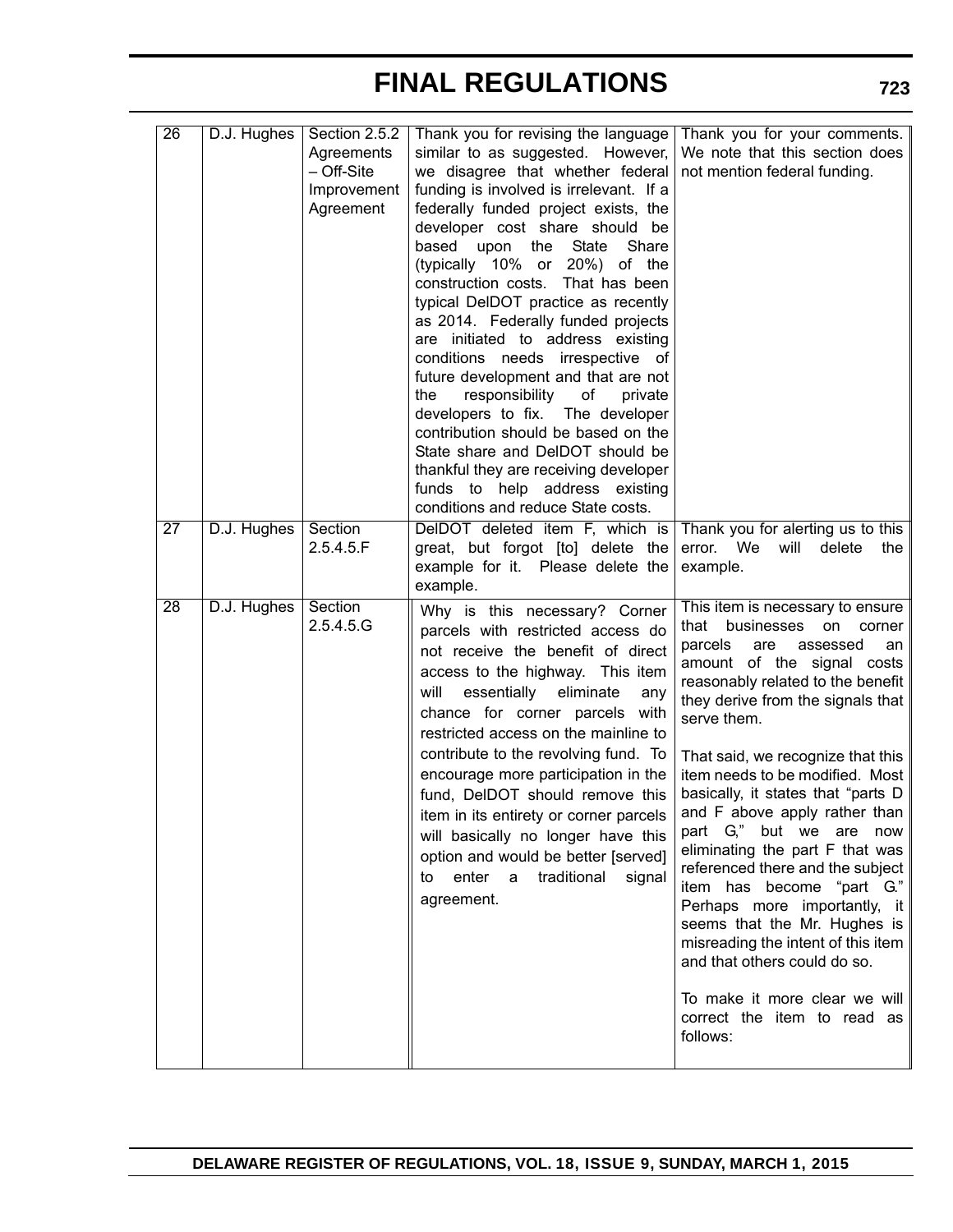| $\overline{28}$ | D.J. Hughes | Section                     | (continued)                                                                                                     | Where a development depends                                         |
|-----------------|-------------|-----------------------------|-----------------------------------------------------------------------------------------------------------------|---------------------------------------------------------------------|
|                 |             | 2.5.4.5.G                   | Uses with high pass-by traffic like to                                                                          | on a nearby intersection for                                        |
|                 |             |                             | locate along corners along arterials                                                                            | access, e.g. a corner parcel,<br>(including parcels that have       |
|                 |             |                             | and typically have at least one                                                                                 | frontage on two roads that                                          |
|                 |             |                             | restricted access. Sometimes the                                                                                | intersect at an existing signal).                                   |
|                 |             |                             | "minor" street they access is not so                                                                            | that has full access on a minor                                     |
|                 |             |                             | minor and carries [a] significant<br>amount of traffic. Delaware Route 14                                       | road and limited or no access on<br>a major road, that intersection |
|                 |             |                             | in Milford, Delaware Route 300 in                                                                               | shall be treated, for purposes of                                   |
|                 |             |                             | Smyrna, Delaware Route 12 in                                                                                    | cost allocation, as a site access,                                  |
|                 |             |                             | Felton, Delaware Route<br>16<br>in                                                                              | i.e. parts D and F above apply                                      |
|                 |             |                             | Ellendale, and Delaware Route 404                                                                               | rather than part G through                                          |
|                 |             |                             | are examples just to name a few.<br>There potentially may be signal                                             | movements on the major road                                         |
|                 |             |                             | modifications required as a result of                                                                           | shall be excluded from the<br>calculation shown in part F.          |
|                 |             |                             | various reasons outside of projected                                                                            |                                                                     |
|                 |             |                             | site traffic (i.e. existing conditions)                                                                         |                                                                     |
|                 |             |                             | through the intersections and the                                                                               |                                                                     |
|                 |             |                             | parcel<br>should<br>corner<br>not<br>be<br>responsible for<br>100%<br>of<br>the                                 |                                                                     |
|                 |             |                             | improvements.                                                                                                   |                                                                     |
| $\overline{29}$ | D.J. Hughes | Section 3.2.6               | In a recent meeting at DelDOT, Reservations are not currently                                                   |                                                                     |
|                 |             |                             | DeIDOT noted they were no longer                                                                                | used as often as they once                                          |
|                 |             |                             | in the practice of acquiring ROW                                                                                | were, but we will leave the                                         |
|                 |             |                             | reservations. I presume that is at<br>least in part due to the SR 1 Grid                                        | Manual as is.                                                       |
|                 |             |                             | Study reservations that did not pan                                                                             |                                                                     |
|                 |             |                             | out and created issues. Has the                                                                                 |                                                                     |
|                 |             |                             | DelDOT position changed?                                                                                        |                                                                     |
| 30              | D.J. Hughes | Section 3.4<br>Letter of No | Thank you for removing the 200 ADT   Noted.<br>trip limit as requested.                                         |                                                                     |
|                 |             | Contention                  |                                                                                                                 |                                                                     |
|                 |             | (LONC):                     |                                                                                                                 |                                                                     |
| $\overline{31}$ | D.J. Hughes | Section                     | This notes a developer may have to   The list of requirements would                                             |                                                                     |
|                 |             | 3.5.3.1.B.4                 | build a local or higher order road be<br>through the site or in part. Will there   application meetings and the | addressed through<br>$pre-$                                         |
|                 |             |                             | other<br>compensation<br>be<br>or l                                                                             | traffic<br>impact study. Often                                      |
|                 |             |                             | considerations<br>developer<br>the                                                                              | building new roads or making                                        |
|                 |             |                             | receives for building a new State                                                                               | connections can mitigate the                                        |
|                 |             |                             | road? If not, depending on the size   traffic from the development                                              | which would be outlined in the                                      |
|                 |             |                             | of the project and various factors, the<br>requirement<br>could<br>deem<br>a                                    | TIS.                                                                |
|                 |             |                             | development infeasible.                                                                                         |                                                                     |
| 32              | D.J. Hughes | Section                     | the<br>While<br>requirement<br>is<br>for                                                                        | The decision is up to the traffic                                   |
|                 |             | 3.5.4.5.B<br>Roadway        | crosswalks<br>at<br>all<br>signalized<br>intersections, that is typically a                                     | section; however the applicant<br>should expect crosswalks on all   |
|                 |             | Crossing by                 | decision made by traffic on a case by                                                                           | legs of the intersection.                                           |
|                 |             | Bicycles and                | case basis. Is that no longer true?                                                                             |                                                                     |
|                 |             | Pedestrians                 |                                                                                                                 |                                                                     |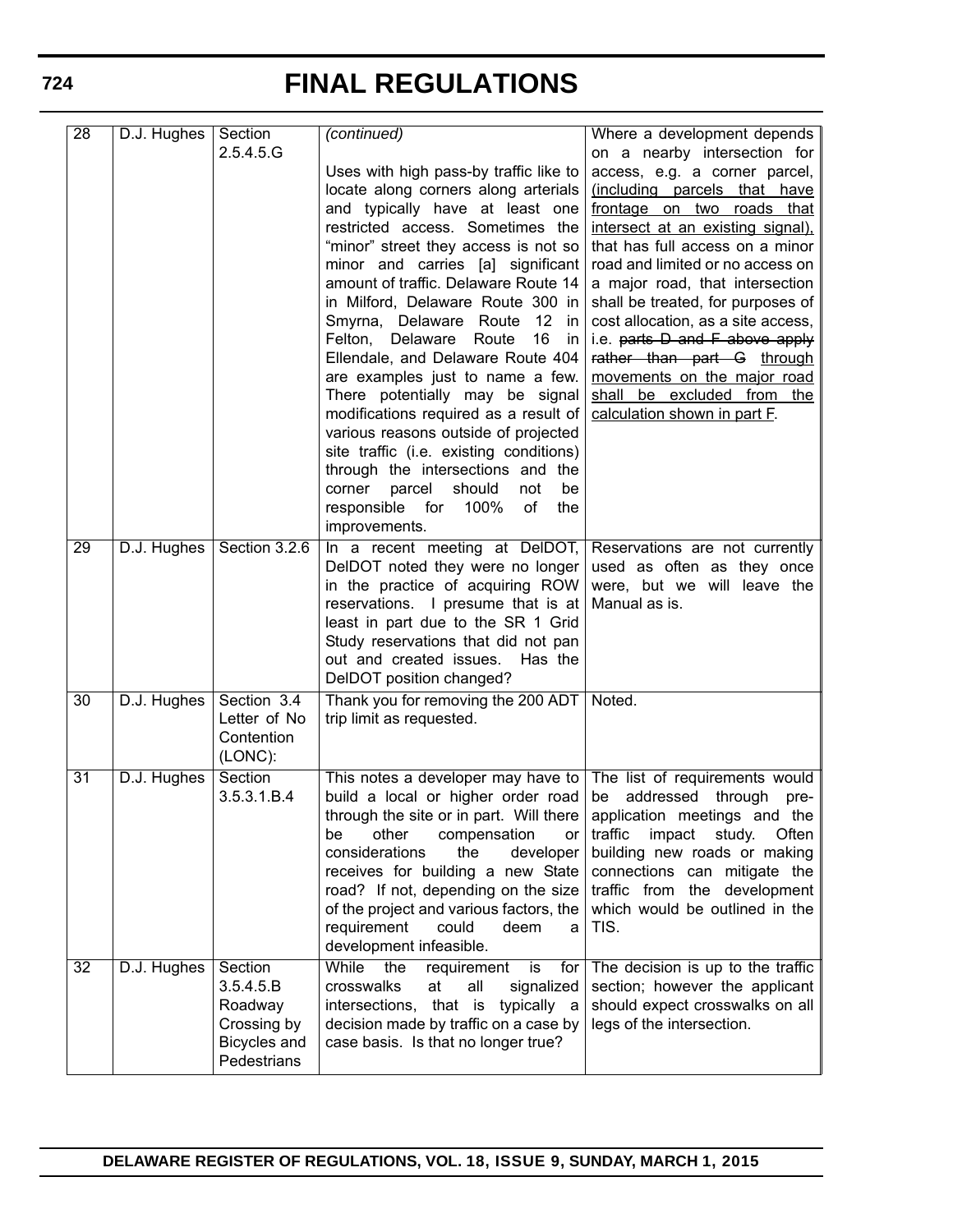| 33 | D.J. Hughes | Section 3.5.6 | clarify<br><b>Please</b><br>that                                             | this For subdivisions with private    |
|----|-------------|---------------|------------------------------------------------------------------------------|---------------------------------------|
|    |             | Connectivity  | requirement<br>only<br>applies<br>to                                         | the<br>streets,<br>connectivity       |
|    |             |               | developments<br>with<br>State-                                               | requirements<br>regarding<br>the      |
|    |             |               | maintained streets. The beginning                                            | connectivity<br>ratio<br>will<br>be   |
|    |             |               | of Section 3.5, 1 <sup>st</sup> sentence, <i>implies</i>                     | <b>We</b><br>will<br>recommendations. |
|    |             |               | the Connectivity regulations apply                                           | make this change.                     |
|    |             |               | developments<br>all<br>seeking<br>to                                         |                                       |
|    |             |               | <b>State-maintained</b><br>to<br>access                                      | Flexibility is provided in section    |
|    |             |               | streets. However, I do not believe                                           | 3.5.8 Connectivity - Hindrances       |
|    |             |               | DeIDOT has that authority in                                                 |                                       |
|    |             |               | cases such as subdivisions with                                              | We will change the language to        |
|    |             |               | private streets in Sussex County.                                            | read:                                 |
|    |             |               | The development I live in is a good                                          |                                       |
|    |             |               | example.<br>In those cases, the                                              | 3.5 CONNECTIVITY                      |
|    |             |               | authority for requiring connectivity                                         | section<br>This<br>provides           |
|    |             |               | lies with Sussex County and not                                              | connectivity requirements for all     |
|    |             |               | DelDOT.                                                                      | development projects having           |
|    |             |               |                                                                              | state<br>access to<br>roads or        |
|    |             |               | The requirement seems to lack                                                | proposing DelDOT maintained           |
|    |             |               | flexibility and may not be feasible or                                       | public roads.                         |
|    |             |               | even desirable for all projects due to                                       |                                       |
|    |             |               | a variety of reasons, especially in                                          | Private or municipal streets          |
|    |             |               | areas of rural Sussex County.                                                | should follow the local land use      |
|    |             |               | previously<br><b>DeIDOT</b><br>responded                                     | agency's<br>requirements<br>for       |
|    |             |               | noting the hindrance listed, but the                                         | connectivity.                         |
|    |             |               | hindrances listed do not address the                                         |                                       |
|    |             |               |                                                                              |                                       |
|    |             |               | point. The requirement seems to                                              |                                       |
|    |             |               | implement an urban grid system that                                          |                                       |
|    |             |               | could negatively alter the look and<br>feel of rural developments and does   |                                       |
|    |             |               | be<br>not                                                                    |                                       |
|    |             |               | appropriate<br>seem<br>to<br>For<br>implemented<br>statewide.                |                                       |
|    |             |               | example, Sussex County approved                                              |                                       |
|    |             |               | the Redden Ridge development.                                                |                                       |
|    |             |               | However, it falls short of the                                               |                                       |
|    |             |               |                                                                              |                                       |
|    |             |               | connectivity requirement and would<br>require the removal of at least 2 lots |                                       |
|    |             |               | and the addition of at least 2 stub                                          |                                       |
|    |             |               |                                                                              |                                       |
|    |             |               | streets to meet the connectivity ratio                                       |                                       |
|    |             |               | requirement. The development I live<br>in also likely would not meet the     |                                       |
|    |             |               |                                                                              |                                       |
|    |             |               | requirement, and I am glad about                                             |                                       |
|    |             |               | that. While each case is different,                                          |                                       |
|    |             |               | the Connectivity requirement will                                            |                                       |
|    |             |               | likely lead to cut-through traffic and                                       |                                       |
|    |             |               | safety issues that would not exist                                           |                                       |
|    |             |               | without the requirement.<br>Low-                                             |                                       |
|    |             |               | traffic,<br>low speed<br>community                                           |                                       |
|    |             |               | <b>streets</b><br>could<br>become                                            |                                       |
|    |             |               | thoroughfares<br>increased<br>with                                           |                                       |
|    |             |               | speeds, drivers not vested in the                                            |                                       |
|    |             |               | community, and decreased public                                              |                                       |
|    |             |               | safety.                                                                      |                                       |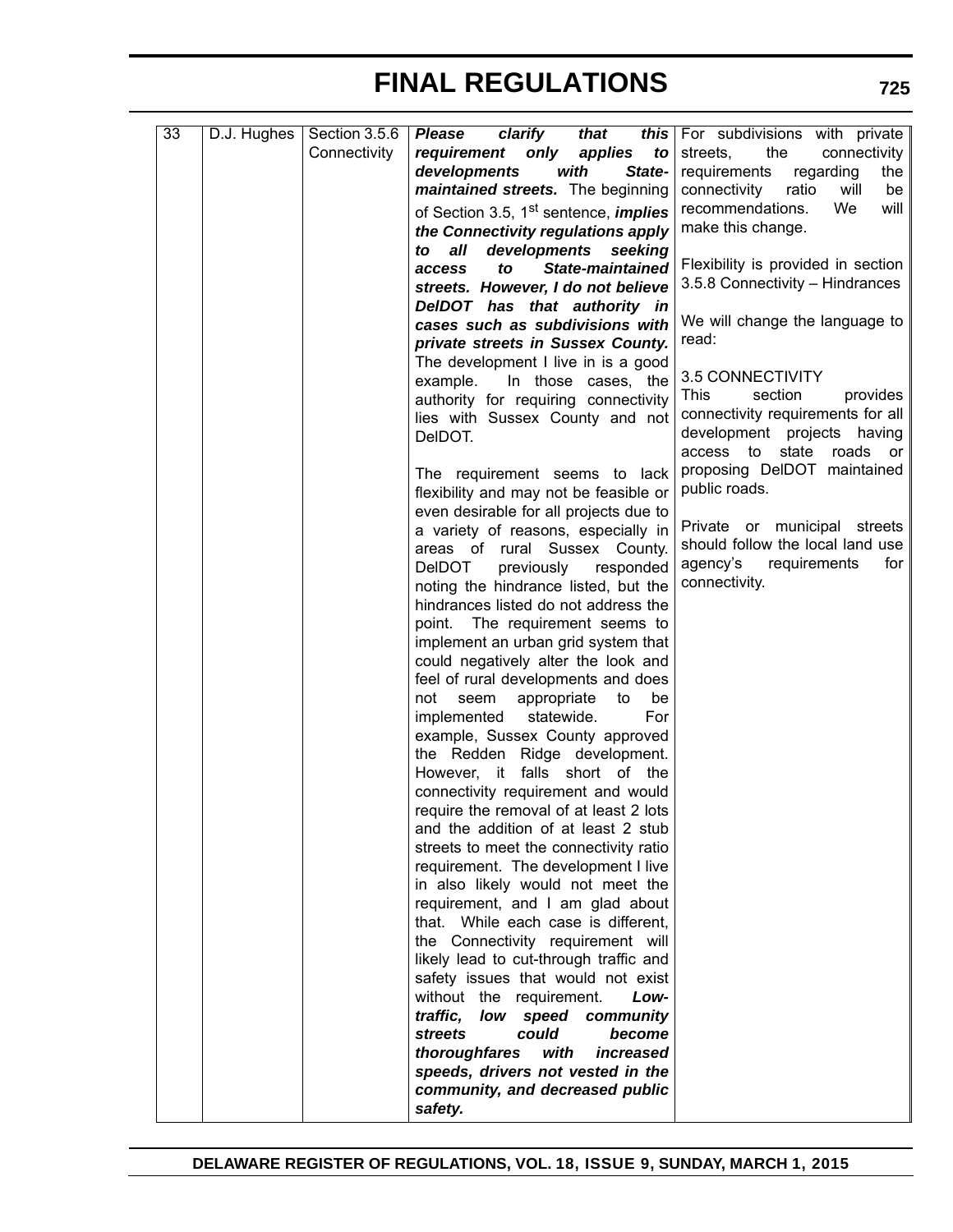| 34 | D.J. Hughes | Section 5.2.9<br>Auxiliary<br>Lanes    | The projected 10-year volumes<br>required by DelDOT conflict with<br>known Delaware and national<br>traffic trends.<br>DelDOT growth<br>factors for each Traffic Pattern<br>Group (TPG) have shown flat or<br>decreasing traffic volumes since<br>about 2008 yet DelDOT requires<br>adding 16% traffic on top of existing<br>volumes<br>resulting<br>in<br>ultra<br>conservative design volumes.<br>An<br>annual growth factor of 1.0% is<br>suggested resulting in a more<br>realistic 10-year factor of 10.5%.<br>While<br><b>DeIDOT</b><br>previously<br>responded the growth rate is<br>based on historical data, it is<br>highly unlikely the historical data<br>is the same for each traffic pattern<br>group and theoretically as DelDOT<br>improves multi-modal facilities<br>the vehicular trips should not be<br>increasing at as high rates as in<br>the past. | We will leave the growth rate as<br>The theory is based on<br>is.<br>taking<br>balanced<br>long<br>term  <br>historical data vs taking data<br>from individual up/downswings.<br>Time will tell if the last few years<br>are a solid trend or a temporary<br>dip due to the economy is. |
|----|-------------|----------------------------------------|---------------------------------------------------------------------------------------------------------------------------------------------------------------------------------------------------------------------------------------------------------------------------------------------------------------------------------------------------------------------------------------------------------------------------------------------------------------------------------------------------------------------------------------------------------------------------------------------------------------------------------------------------------------------------------------------------------------------------------------------------------------------------------------------------------------------------------------------------------------------------|-----------------------------------------------------------------------------------------------------------------------------------------------------------------------------------------------------------------------------------------------------------------------------------------|
| 35 | D.J. Hughes | Section<br>5.2.9.1 Right-<br>Turn Lane | States a "five foot bike lane shall be<br>provided". Consistent with DeIDOT<br>design practices, "shall" must be<br>changed to "should".<br><b>DeIDOT</b><br>routinely designs and constructs<br>four foot bike lanes and the<br>developer should and does have<br>the option as well. Five feet is<br>recommended but only four feet is<br>required. The regulations need to<br>reflect that. It is noted in the text that<br>tables provided in Figures 5.2.9.1.a<br>& b are for info only but the figures<br>themselves do not note that. It is<br>suggested notes be added to each<br>figure referencing the Auxiliary<br>Lane<br>Worksheet<br>required<br>by<br>DeIDOT.                                                                                                                                                                                              | We will leave the text as written.<br>Five feet is the standard with<br>four feet being the absolute<br>minimum that could be allowed<br>based on many factors.                                                                                                                         |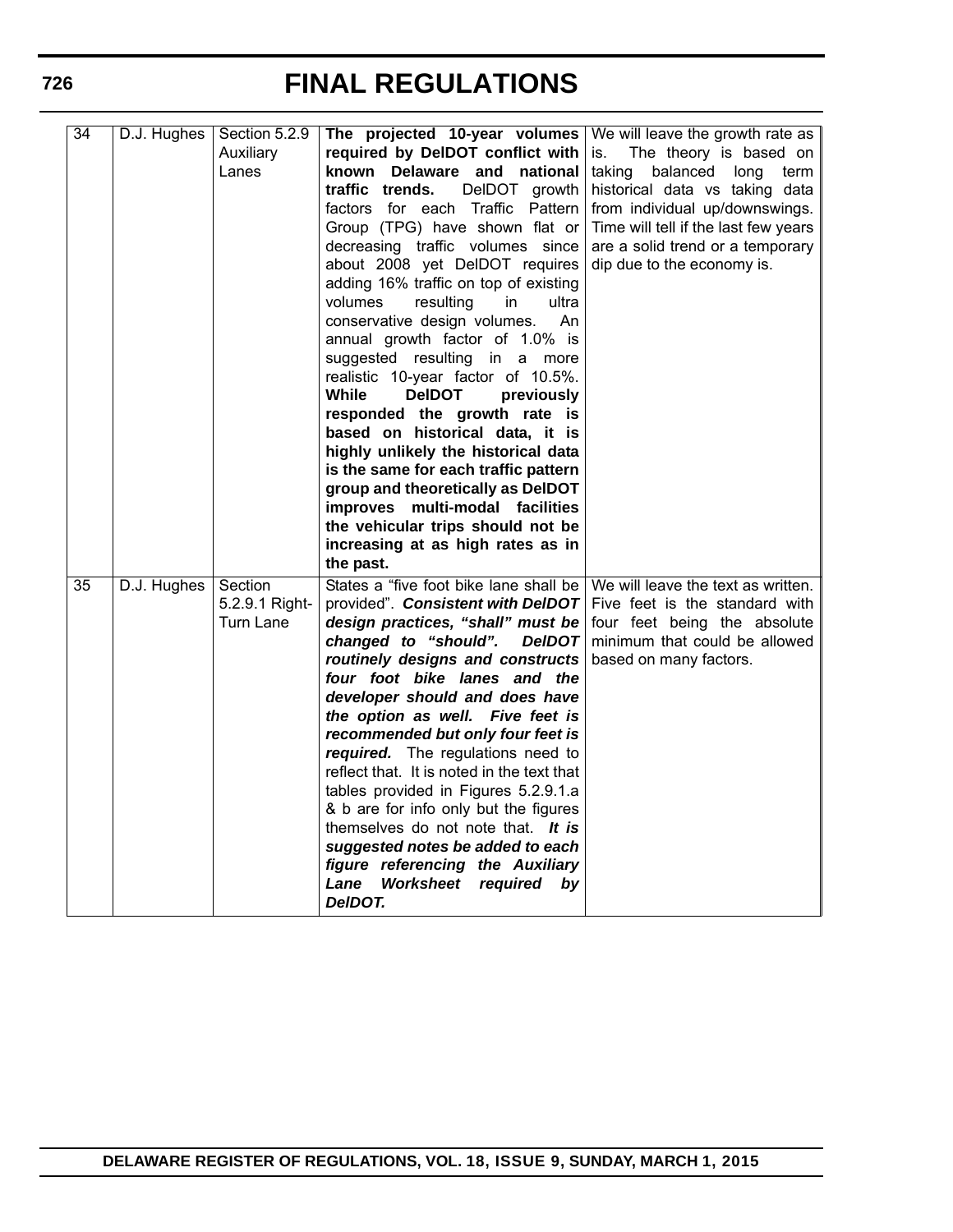| 36 | D.J. Hughes | Section<br>5.2.9.2 | Suggest adding a reference to the We will add "in accordance with<br>Auxiliary Lane Worksheet similar | DelDOT's<br>Auxiliary<br>Lane     |
|----|-------------|--------------------|-------------------------------------------------------------------------------------------------------|-----------------------------------|
|    |             | <b>Bypass Lane</b> | to Section 5.2.9.1. It is noted in the                                                                | Worksheet" to the sentence:       |
|    |             |                    | text that table provided in Figure                                                                    | An intersection shall first be    |
|    |             |                    | 5.2.9.2-a is for info only but the                                                                    | considered for a bypass lane      |
|    |             |                    | figure does not note that.<br>It is                                                                   | the<br>warrants<br>using<br>in    |
|    |             |                    | suggested a note be added to the                                                                      | with<br>DelDOT's<br>accordance    |
|    |             |                    | figure referencing the Auxiliary                                                                      | Auxiliary Lane Worksheet and      |
|    |             |                    | Worksheet required by<br>Lane                                                                         | outlined in Figure 5.2.9.2-a.     |
|    |             |                    | DelDOT.                                                                                               | Bypass lanes shall be designed    |
|    |             |                    |                                                                                                       | accordance with<br>in<br>Figure   |
|    |             |                    |                                                                                                       | $5.2.9.2-b.$                      |
| 37 | D.J. Hughes | Section            | Suggest adding a reference to the                                                                     | Response:                         |
|    |             | 5.2.9.3 Left-      | Auxiliary Lane Worksheet in 1st                                                                       | The current DelDOT Auxiliary      |
|    |             | <b>Turn Lane</b>   | similar<br>paragraph<br>to<br><b>Section</b>                                                          | Lane Worksheet provides Left-     |
|    |             |                    | 5.2.9.1. The minimum thresholds                                                                       | Lane<br>installation<br>Turn      |
|    |             |                    | requiring<br>left-turn<br>for<br>lane                                                                 | recommendations based on the      |
|    |             |                    | volumes should be raised to at                                                                        | Transportation<br>Research        |
|    |             |                    | least 30 vph for all AADT's.                                                                          | Record (TRR) 1500, Lengths of     |
|    |             |                    | Requiring a left-turn for 5 vph (1 left                                                               | Left-Turn Lanes at Unsignalized   |
|    |             |                    | every 12 minutes during peak times)                                                                   | Intersections. This document      |
|    |             |                    | or even 10 vph (1 left every 6                                                                        | was developed and calibrated      |
|    |             |                    | minutes during peak times) or 20                                                                      | for the particular conditions of  |
|    |             |                    | vph (1 left every 3 minutes during                                                                    | the State of Delaware by Dr.      |
|    |             |                    | peak times) is simply unnecessary                                                                     | Shinya Kikuchi,<br>Dr.<br>Partha  |
|    |             |                    | and<br>creates<br>burdensome                                                                          | Chakroborty, and Mark Luszcz      |
|    |             |                    | improvements with little benefit to                                                                   | from the University of Delaware.  |
|    |             |                    | the traveling public.<br>The Auxiliary                                                                |                                   |
|    |             |                    | Lane Worksheet that implements                                                                        | The methodology presented in      |
|    |             |                    | the parameters often requires left                                                                    | TRR 1500 has been developed       |
|    |             |                    | turn lanes when the AASHTO Green                                                                      | for left-turning vehicle volumes  |
|    |             |                    | Book and the DeIDOT Road Design                                                                       | equal or larger than 50 vehicles  |
|    |             |                    | Manual suggest a left-turn lane is                                                                    | per hour (vph). Often times left- |
|    |             |                    | That should not<br>not necessary.                                                                     | turning vehicle volumes for low   |
|    |             |                    | happen and the engineer should be                                                                     | impact developments are less      |
|    |             |                    | to<br>reference<br>official<br>allowed                                                                | than 50 vph. DelDOT Auxiliary     |
|    |             |                    | publications used by DelDOT when                                                                      | Worksheet<br>provides<br>Lane     |
|    |             |                    | the worksheet is in conflict with                                                                     | direction on how to account for   |
|    |             |                    | It is also noted the<br>them.                                                                         | these situations based on a       |
|    |             |                    | <b>Auxiliary Lane Worksheet does</b>                                                                  | combination of AADT and left-     |
|    |             |                    | the<br>not consider<br>advancing                                                                      | turn volumes by using additional  |
|    |             |                    | volumes or the % left turns in the                                                                    | TRB research. The DelDOT          |
|    |             |                    | advancing volumes. Both of                                                                            | auxiliary lane worksheet uses     |
|    |             |                    | those are standard parameters                                                                         | opposing volume<br>the<br>do      |
|    |             |                    | when determining left-turn lane                                                                       | determine the left- turn. The     |
|    |             |                    | warrants that appear to be                                                                            | ADT information is used to        |
|    |             |                    | ignored by the worksheet.                                                                             | develop the opposing volume.      |
|    |             |                    |                                                                                                       |                                   |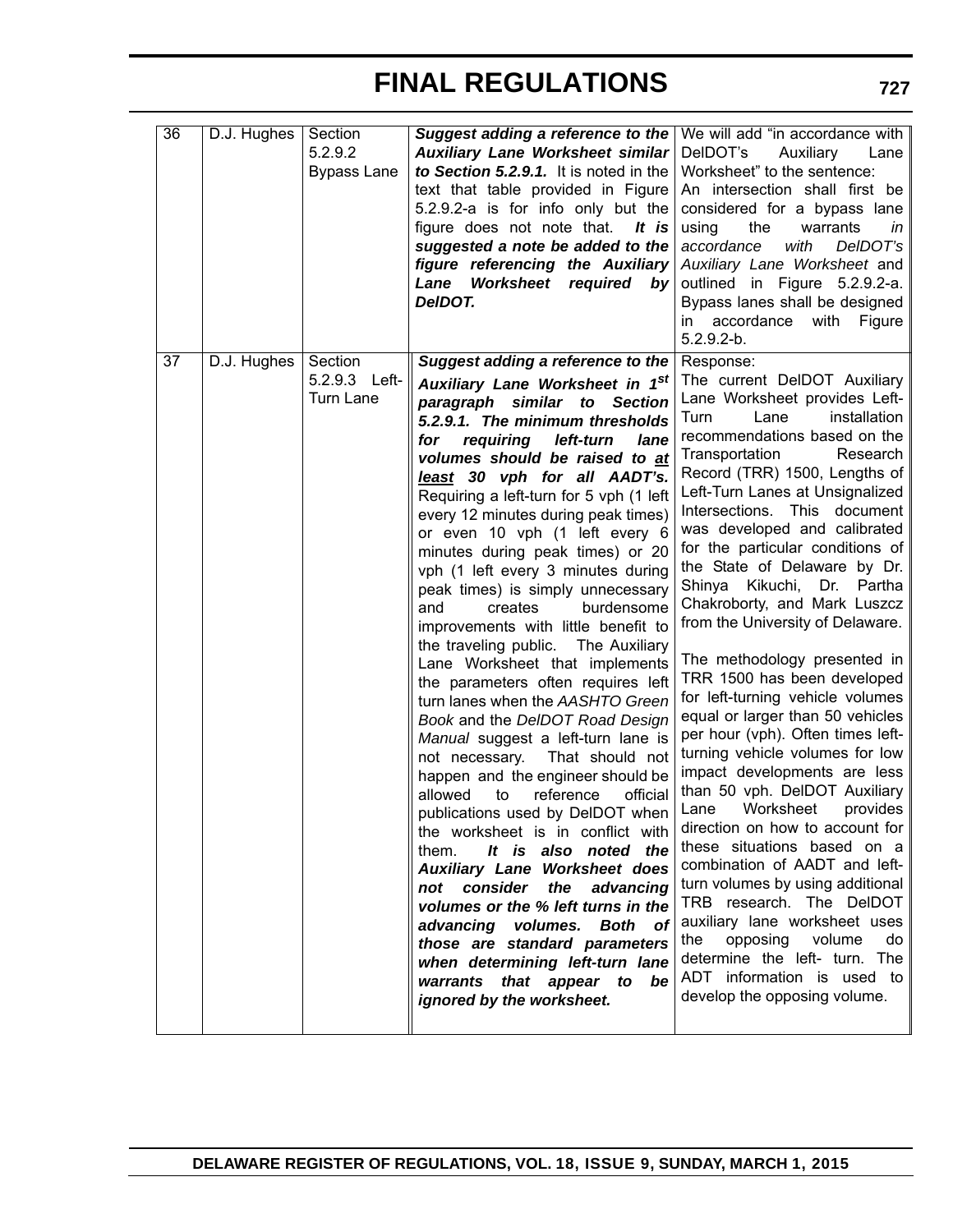| 37 | D.J. Hughes | Section       | (continued)                                                        | The recommendations for low            |
|----|-------------|---------------|--------------------------------------------------------------------|----------------------------------------|
|    |             | 5.2.9.3 Left- |                                                                    | left-turn volumes (less than 50        |
|    |             | Turn Lane     | While DelDOT provided a very                                       | vph) presented in the Auxiliary        |
|    |             |               | detailed response to the previous                                  | Lane Worksheet are based on            |
|    |             |               | concerns regarding left-turn lane                                  | the NCHRP Report 745 "Left             |
|    |             |               | requirements, we still have concerns                               | Accommodations<br>Turn<br>at           |
|    |             |               | based on the results we see in some                                | Intersections"<br>Unsignalized         |
|    |             |               | cases. Additionally, <i>it is noted the</i>                        | which was published in 2013.           |
|    |             |               | listed ranges in the response for                                  | The NCHRP Report 745 was               |
|    |             |               | when a left-turn lane is warranted                                 | selected because it is the most        |
|    |             |               | differ in the December 2014                                        | and<br>comprehensive<br>recent         |
|    |             |               | regulations that are posted. The                                   | report that studied left-turn lane     |
|    |             |               | response provides four AADT                                        | warrants<br>at<br>unsignalized         |
|    |             |               | ranges and four left-turn volume                                   | intersections. It also takes into      |
|    |             |               | ranges while the posted proposed   account                         | safety,<br>operational                 |
|    |             |               | regulations on list three. The                                     | efficiency,<br>and<br>construction     |
|    |             |               | highest minimum left-turn volume                                   | costs. Current warrants used by        |
|    |             |               | in the response is also 30 vph                                     | many jurisdictions, including the      |
|    |             |               | where the posted regulations list   DelDOT Road Design Manual, $ $ |                                        |
|    |             |               | 20 vph. Lastly with respect to the                                 | are based on former models             |
|    |             |               | left-turn lane warrants, if DelDOT                                 | introduced<br>research<br>in<br>by     |
|    |             |               | is not revising the <b>DeIDOT Road</b>                             | Harmelink,<br>during<br>the<br>mid-    |
|    |             |               | Design Manual per the more                                         | 1960s.                                 |
|    |             |               | current data, why the need to                                      | Note: The previous version of          |
|    |             |               | the<br>revise<br><u>Development</u>                                | <b>DeIDOT</b><br>Road<br>Design<br>the |
|    |             |               | <b>Coordination Manual?</b> It seems                               | Manual is from 2004. The left          |
|    |             |               | they both should be revised                                        | turn table in that manual was          |
|    |             |               | simultaneously if DelDOT is not                                    | based<br>the<br>on<br>Harmelink        |
|    |             |               | comfortable with the existing                                      | methodology, 1967, which is            |
|    |             |               | manuals. Have revisions<br>been                                    | consistent with the AASHTO "A          |
|    |             |               | initiated to the DelDOT Road                                       | Policy on Geometric Design of          |
|    |             |               | Design Manual based upon the                                       | Highways and Streets", Chapter         |
|    |             |               | same reasoning? If not, why not                                    | 7. It accounts for the speed, the      |
|    |             |               | and when will that occur?                                          | advancing<br>and<br>opposing           |
|    |             |               |                                                                    | the I<br>volumes,<br>well<br>as<br>as  |
|    |             |               |                                                                    | percentage of left-turn traffic.       |
|    |             |               |                                                                    | Overall, the DelDOT Roadway            |
|    |             |               |                                                                    | Design Manual falls short when         |
|    |             |               |                                                                    | the left-turn vehicle volumes are      |
|    |             |               |                                                                    | low.                                   |
|    |             |               |                                                                    | It should be noted that the            |
|    |             |               |                                                                    | <b>DeIDOT</b><br>spreadsheet<br>gives  |
|    |             |               |                                                                    | more flexibility than the NCHRP        |
|    |             |               |                                                                    | Report 745 when dealing with           |
|    |             |               |                                                                    | low left turn volumes. Based on        |
|    |             |               |                                                                    | from<br>the<br>the<br>results          |
|    |             |               |                                                                    | methodologies<br>reviewed,<br>we       |
|    |             |               |                                                                    | recommend<br>the<br>following          |
|    |             |               |                                                                    | change for range of ADT's and          |
|    |             |               |                                                                    | Left-turn volumes for sections         |
|    |             |               |                                                                    | S.2.9.3.C:                             |
|    |             |               |                                                                    | C.1. No left-turn lanes for AADT       |
|    |             |               |                                                                    | under 1,500 vpd.                       |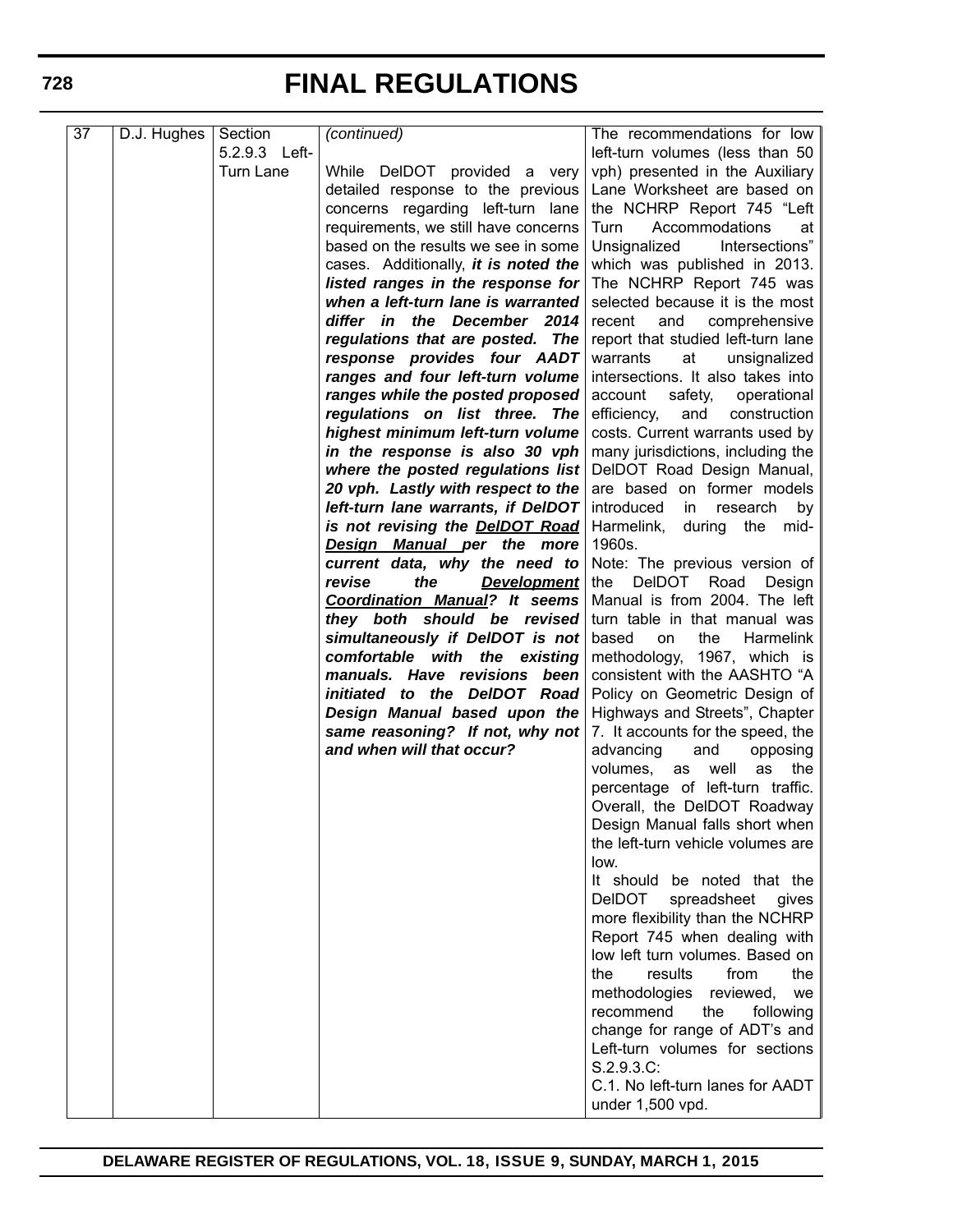| 37 | D.J. Hughes    | Section<br>5.2.9.3 Left-<br>Turn Lane | (continued)                                                                                                                                                                                                                                                                                                                                                                                                                                                                                                                                                                                                                                                                                                                                                                                                                                                                                                                                                                                                                                                                                                                                   | 5. Left-turn lanes warranted for<br>following combinations:<br>the<br>AADT: $\geq 1,500$ to < 2,000 vpd &<br>Left-turn volume: 30 -50 vph<br>AADT: $\geq 2,000$ to < 4,000 vpd &<br>Left-turn volume: 20 -50 vph<br>AADT: $\geq 4,000$ to < 6,000 vpd &<br>Left-turn volume: 10 -50 vph<br>AADT: $\geq$ 6,000 & Left-turn<br>volume: 5 -50 vph<br>C.6. For any special cases with<br>very low opposing volumes,<br>DelDOT's Subdivision Engineer<br>may waive the requirement of a<br>left turn lane.<br>We will bring up your comments<br>in the next revision of the Road<br>Design Manual. |
|----|----------------|---------------------------------------|-----------------------------------------------------------------------------------------------------------------------------------------------------------------------------------------------------------------------------------------------------------------------------------------------------------------------------------------------------------------------------------------------------------------------------------------------------------------------------------------------------------------------------------------------------------------------------------------------------------------------------------------------------------------------------------------------------------------------------------------------------------------------------------------------------------------------------------------------------------------------------------------------------------------------------------------------------------------------------------------------------------------------------------------------------------------------------------------------------------------------------------------------|-----------------------------------------------------------------------------------------------------------------------------------------------------------------------------------------------------------------------------------------------------------------------------------------------------------------------------------------------------------------------------------------------------------------------------------------------------------------------------------------------------------------------------------------------------------------------------------------------|
| 38 | D.J.<br>Hughes | Appendix B                            | Appendix B is not included online<br>with the revisions but it is assumed it<br>We<br>not<br>changed.<br>have<br>has<br>commented on numerous occasions<br>about what we feel confident is the<br>misapplication of Appendix B in<br>direct conflict with the legislation and<br>resulting regulations that<br>were<br>passed as part of a valid public<br>process. While we understand the<br>standard response has<br>been<br>orders from the Secretary, there<br>is now a new Secretary whom<br>may take a different position on<br>the<br>apparent<br>previous<br>circumvention and disregard for<br>the required State process and<br>State code. We ask that DelDOT<br>verify whether Appendix B<br>is<br>appropriate and consistent with<br>State code as currently included.<br>What I found appears clear and<br>straight forward<br>as<br>to<br>what<br>happened. The proposed Section<br>507 that was later revised as part of<br>the required public process was<br>included<br>the<br>in<br>approved<br>Subdivision Manual at the time<br>instead of the final approved version<br>that became effective on November<br>1, 2006. | As stated previously, it is the<br>Secretary's discretion to use<br>Section 507 and they currently<br>do not choose to use it for<br>entrances.                                                                                                                                                                                                                                                                                                                                                                                                                                               |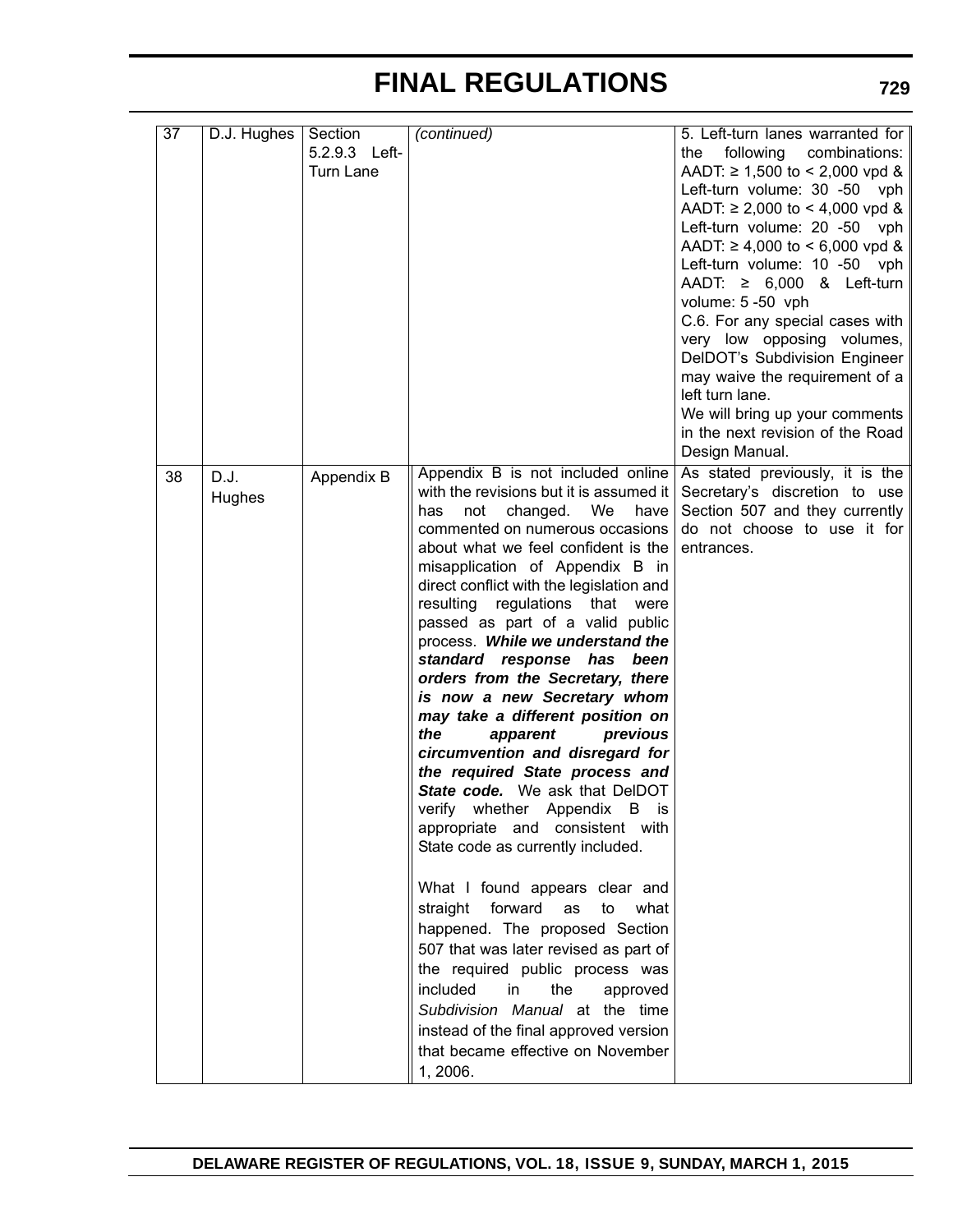| 38 | D.J.<br>Hughes                                       | Appendix B         | (continued)<br>Both are attached and<br>labeled<br>clearly.<br>Unless I<br>missing<br>am<br>something or some action was taken<br>after November 1, 2006 revising the<br>Delaware Code, Appendix B needs<br>to be replaced with the final version<br>in Delaware Code not the proposed<br>version. Otherwise, the process<br>appears to have been circumvented.                                                                                                                                                                                                                                                                                                                                                                  |                                                                                                                                                                                                                                                                                     |
|----|------------------------------------------------------|--------------------|----------------------------------------------------------------------------------------------------------------------------------------------------------------------------------------------------------------------------------------------------------------------------------------------------------------------------------------------------------------------------------------------------------------------------------------------------------------------------------------------------------------------------------------------------------------------------------------------------------------------------------------------------------------------------------------------------------------------------------|-------------------------------------------------------------------------------------------------------------------------------------------------------------------------------------------------------------------------------------------------------------------------------------|
|    |                                                      |                    | It does not appear there is really<br>anything else to look into besides<br>verifying<br>relevant code<br>unless<br>somebody wants to try to change the<br>code, which would require another<br>public process. That would not seem<br>to make sense since it is clear that<br><b>DeIDOT</b><br>for<br>whatever reason,<br>revised the initially drafted code and<br>specifically removed the exclusion of<br>site entrance improvements for a<br>development and specifically added<br>language<br>clearly<br>stating<br>improvements at the entrance to a<br>development are<br>eligible.<br>Yet,<br>DeIDOT continues to publicly<br>state site access points are not<br>eligible. We appreciate a response<br>on this matter. |                                                                                                                                                                                                                                                                                     |
| 39 | Sarah<br>Keifer, Kent<br>County<br>Planning<br>Dept. | Section<br>3.5.4.2 | Sidewalks and Shared-Use Paths<br>and Sidewalks provides that DelDOT<br>require a fee in lieu of<br>can<br>construction of a sidewalk or shared<br>use path. Kent County also has<br>requirements for frontage sidewalks.<br>It would be helpful if DeIDOT would<br>agree to not grant construction<br>waivers in favor of a fee without the<br>local<br>οf<br>the<br>concurrence<br>government.                                                                                                                                                                                                                                                                                                                                 | We agree that we would not<br>grant construction waivers in<br>favor of a fee without the<br>of<br>the<br>concurrence<br>local<br>If<br>the<br>local<br>government.<br>government required the facility<br>to be built then then the<br>applicant would not have to pay<br>the fee. |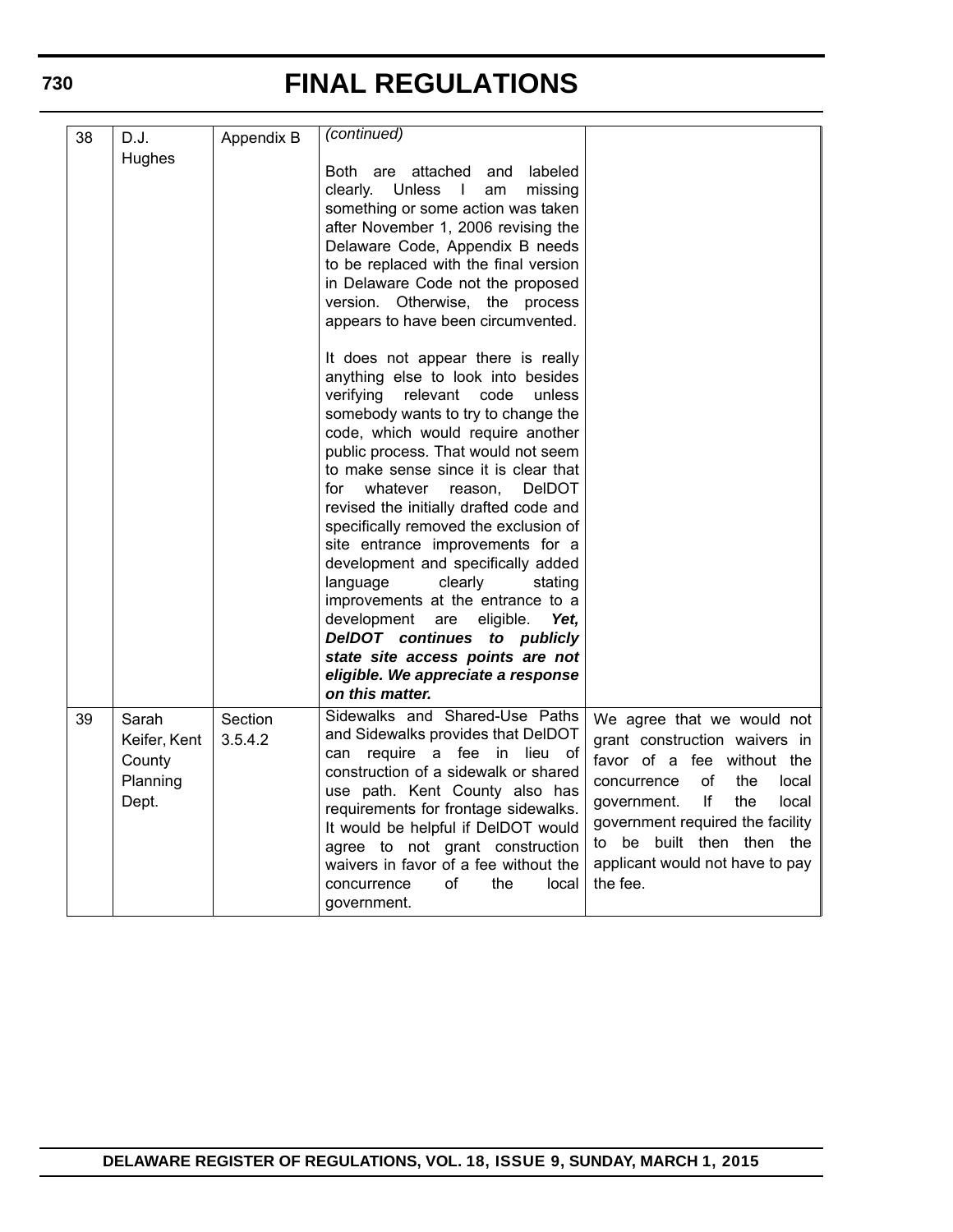| 40 | Sarah<br>Keifer, Kent<br>County<br>Planning<br>Dept. | Section 3.4<br>introduction | It appears that DeIDOT is still<br>requiring that all plans, including site<br>be recorded. As we've<br>plans,<br>discussed, the County does not<br>require recordation of site plans.<br>Because it is not unusual for site<br>plans to change in the field, forcing<br>re-recordation with each change<br>becomes a burden on the property<br>owner. I suspect it would serve<br>DelDOT just as well to require the<br>recordation<br>of<br>right-of-way<br>or<br>easement plans separately. | As outlined in Section 3.4, this<br>requirement for Commercial<br>sites is<br>part of obtaining<br>DelDOT's approval and helps<br>create adequate ROW where<br>lacking. Site Plan recordation<br>(inclusive of ROW dedications<br>and PE's) ensures that the site<br>plan elements are configured<br>correctly with respect to the<br>revised ROW and Easements.<br>This benefit is not achieved<br><b>ROW</b><br>when<br>blank<br>a<br>or<br>Easement plan is recorded<br>separately. To achieve this<br>same outcome, the blank ROW<br>or Easement plan would need<br>to be recorded in advance of<br>any Site Plan being created or<br>approved, to ensure that the<br>Boundary used in the site<br>layout matched the ultimate<br>requirements that DelDOT's<br>regulations have provided.<br>Section 3 Introduction:<br>"The developer shall submit the<br>required information to DelDOT<br>for review and approval prior to<br>DelDOT issuing its letter of "No<br>Objection to Recordation" to<br>the local land use agency. The<br>Plan shall be in the format<br>required by the local land use<br>agency supplemented with<br>DelDOT's requirements as<br>outlined<br>in<br>this<br>chapter.<br>shall<br><b>DeIDOT</b><br>require<br>recordation<br>of<br>Plan<br>the<br>regardless of the local land use<br>agency<br>recordation<br>requirement." |
|----|------------------------------------------------------|-----------------------------|------------------------------------------------------------------------------------------------------------------------------------------------------------------------------------------------------------------------------------------------------------------------------------------------------------------------------------------------------------------------------------------------------------------------------------------------------------------------------------------------|----------------------------------------------------------------------------------------------------------------------------------------------------------------------------------------------------------------------------------------------------------------------------------------------------------------------------------------------------------------------------------------------------------------------------------------------------------------------------------------------------------------------------------------------------------------------------------------------------------------------------------------------------------------------------------------------------------------------------------------------------------------------------------------------------------------------------------------------------------------------------------------------------------------------------------------------------------------------------------------------------------------------------------------------------------------------------------------------------------------------------------------------------------------------------------------------------------------------------------------------------------------------------------------------------------------------------------------------------------------|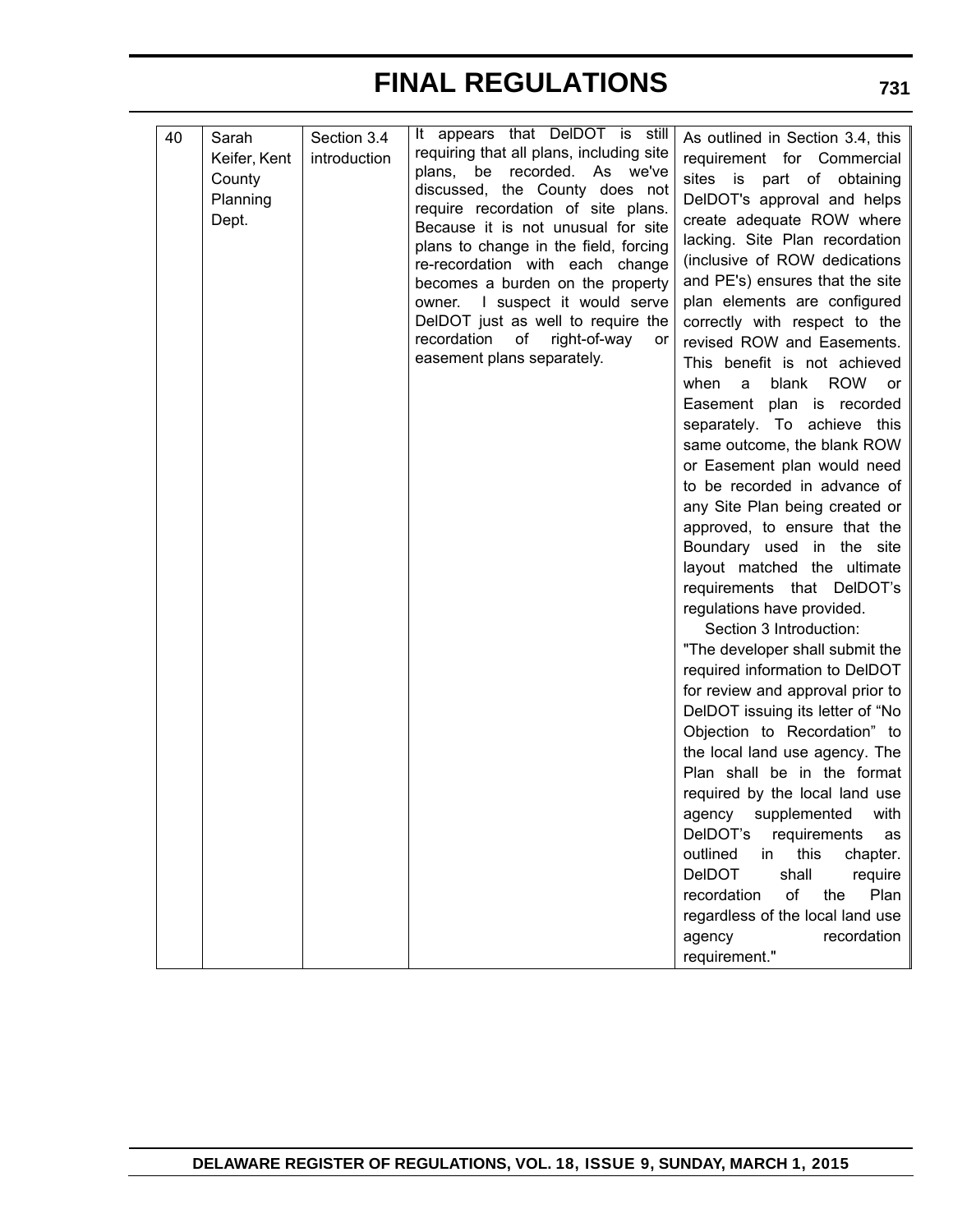| 41 | Kim Wilson, | Based upon our review, it does not     | See the above response to         |
|----|-------------|----------------------------------------|-----------------------------------|
|    | <b>ACEC</b> | appear that revisions associated       | Comment #40.<br>We<br>are         |
|    |             | with clarification of the record plan  | committed<br>to<br>continue<br>to |
|    |             | process as it relates to commercial    | discuss this and will work        |
|    |             |                                        |                                   |
|    |             | development has been adequately        | towards a process that meets      |
|    |             | addressed. ACEC suggested that         | all of our goals.                 |
|    |             | this topic be addressed at the onset   |                                   |
|    |             | of the manual revision process.        |                                   |
|    |             | However, it was suggested by           |                                   |
|    |             | DeIDOT<br>this<br>that<br>would<br>be  |                                   |
|    |             | addressed prior to final adoption.     |                                   |
|    |             | ACEC representatives met with          |                                   |
|    |             | DelDOT in February of 2014 to          |                                   |
|    |             | discuss concerns associated with       |                                   |
|    |             | the current language. In<br>that       |                                   |
|    |             | meeting, agreement was reached         |                                   |
|    |             | that DelDOT would revise the           |                                   |
|    |             | associated<br>with<br>language         |                                   |
|    |             | commercial development related to      |                                   |
|    |             | the recordation process. Based         |                                   |
|    |             | of<br>the<br>review<br>current<br>upon |                                   |
|    |             | language, the agreed changes have      |                                   |
|    |             | not been implemented. As a result,     |                                   |
|    |             | ACEC does not support adoption of      |                                   |
|    |             | proposed<br>the<br>Development         |                                   |
|    |             | Coordination Manual.                   |                                   |

**\*Please Note: Due to the size of the final regulation it is not being published here. The following links to the several parts of the final regulation are provided below:**

**[Preface](http://regulations.delaware.gov/register/march2015/final/Preface.pdf)**

**[Chapter 1 Access Standards](http://regulations.delaware.gov/register/march2015/final/Chap1.pdf)**

**[Chapter 2 Traffic Analysis and Improvements](http://regulations.delaware.gov/register/march2015/final/Chap2.pdf)**

**[Chapter 3 Record Plan Design](http://regulations.delaware.gov/register/march2015/final/Chap3.pdf)**

**[Chapter 4 Construction Plans](http://regulations.delaware.gov/register/march2015/final/Chap4.pdf)**

**[Chapter 5 Design Elements](http://regulations.delaware.gov/register/march2015/final/Chap5.pdf)**

**[Chapter 6 Construction Administration](http://regulations.delaware.gov/register/march2015/final/Chap6.pdf)**

**[Chapter 7 Residential Access](http://regulations.delaware.gov/register/march2015/final/Chap7.pdf)**

**[Chapter 8 Miscellaneous Access Guidelines](http://regulations.delaware.gov/register/march2015/final/Chap8.pdf)**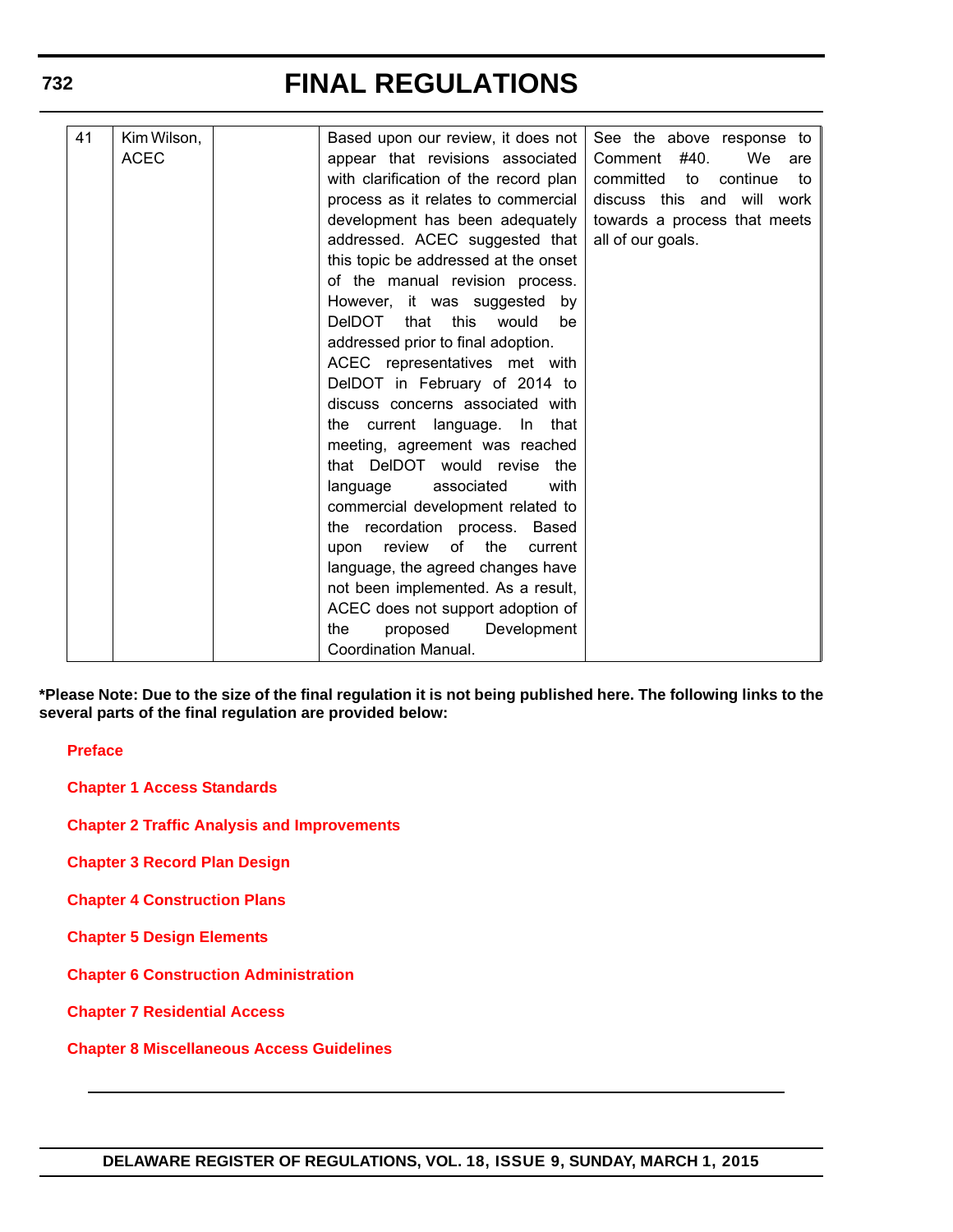#### **DIVISION [OF TRANSPORTATION SOLUTIONS](http://www.deldot.gov/home/divisions/)**

Statutory Authority: 2 Delaware Code, Section 1309; 17 Delaware Code, Sections 132, 137 and 149; 29 Delaware Code, Section 8404 (2 **Del.C.** §1309, 17 **Del.C.** §§132, 137 & 149; 29 **Del.C.** §8404)

#### **REGULATORY IMPLEMENTING ORDER**

#### **[2406 Policies and Procedures for Acquisition of Certain Real Property Interests](#page-4-0)**

#### **1. Summary of the Evidence and Information Submitted**

In 2011, the Delaware Department of Transportation sought to adopt regulations to ensure that its policies and procedures for the acquisition of real property are transparent, consistent, cost effective, and fair.

The Department has broad statutory authority to acquire property in connection with state highway projects. However, an "Advanced Acquisition Committee" must review certain acquisitions of real property. The Department adopted past policies governing such acquisitions; nonetheless, these existing policies only applied to purchases of "fee simple" interests, and did not expressly apply to reservation agreements. In addition, while the Committee has the statutory authority to determine whether certain acquisitions are consistent with state planning goals, it does not have the power to determine the merits of such transactions.

The 2011 regulations were intended to implement specific recommendations for advanced acquisitions set forth in the Report of the Governor's Chief of Staff to Governor Markell dated January 7, 2011 (the "Report"). Specifically, the regulations would (1) require that the Committee review not only advanced acquisitions, but reservation agreements as well; (2) provide a process for the Committee to review the merits of reservation agreements; (3) require the Department to obtain independent appraisal for advanced acquisitions and reservations; (4) require that advanced acquisitions and reservations be reviewed by legal counsel; (5) require that the terms of advanced acquisitions and reservations be reflected in an agreement signed by the Department and the property owner; and (6) set out the process for the Committee to conduct its consistency review of certain real property acquisitions proposed by the Department, as contemplated by 17 **Del.C.** §137(a)(2).

These draft regulations appeared in the Delaware *Register of Regulations* on February 1, 2011, at 14 **DE Reg.** 800, and the written comment period ended March 5, 2011. No comments were received.

Nonetheless, these regulations were not adopted. Instead, additional proposed regulatory changes were discussed with the Advanced Acquisition Committee during 2011, as well as among Department staff. No further action toward adoption took place thereafter, however.

The Department determined to go forward with draft regulations regarding the Committee and its oversight of this aspect of the Department's responsibilities. The new draft regulations incorporated and amended the prior draft regulations published in 14 **DE Reg.** 800, taking into account changes in the Department's management structure since that time, and adding new provisions to reflect past discussions among the Administration, the Department, and the Committee. Among other alterations, these revised proposed regulations deal with certain special property acquisitions that are not necessarily tied to a particular project location, as is usually the case for properties it acquires for most highway-related projects. This draft incorporated these additional provisions.

In addition, the Delaware Transportation Authority, established under 2 **Del.C.** Ch. 13 and 14, occasionally acquires certain other real property interests for certain transportation facilities, pursuant to 2 **Del.C.** §1309(5). The Department's Right-of-way Section conducts this acquisition work on behalf of the Authority. The Authority otherwise carries out its operational authorities through the use of certain corporate entities, such as the Delaware Transit Corporation, which acquires, owns, and operates transit maintenance facilities and other properties. Under §1309(5), the Authority may acquire these properties without approval from any other public body. However, with this draft the Department considered the adoption of a review and comment procedure to be conducted by the Committee, for certain real property transactions conducted pursuant to the Authority's separate legal powers.

The Department published the Notice for comments on the updated draft regulations in 18 **DE. Reg.** 456 (12/ 01/2014). No further comments were received during the comment period that ended December 31, 2014.

#### **2. Findings of Fact**

The Secretary finds that it is appropriate to amend the existing regulations as proposed.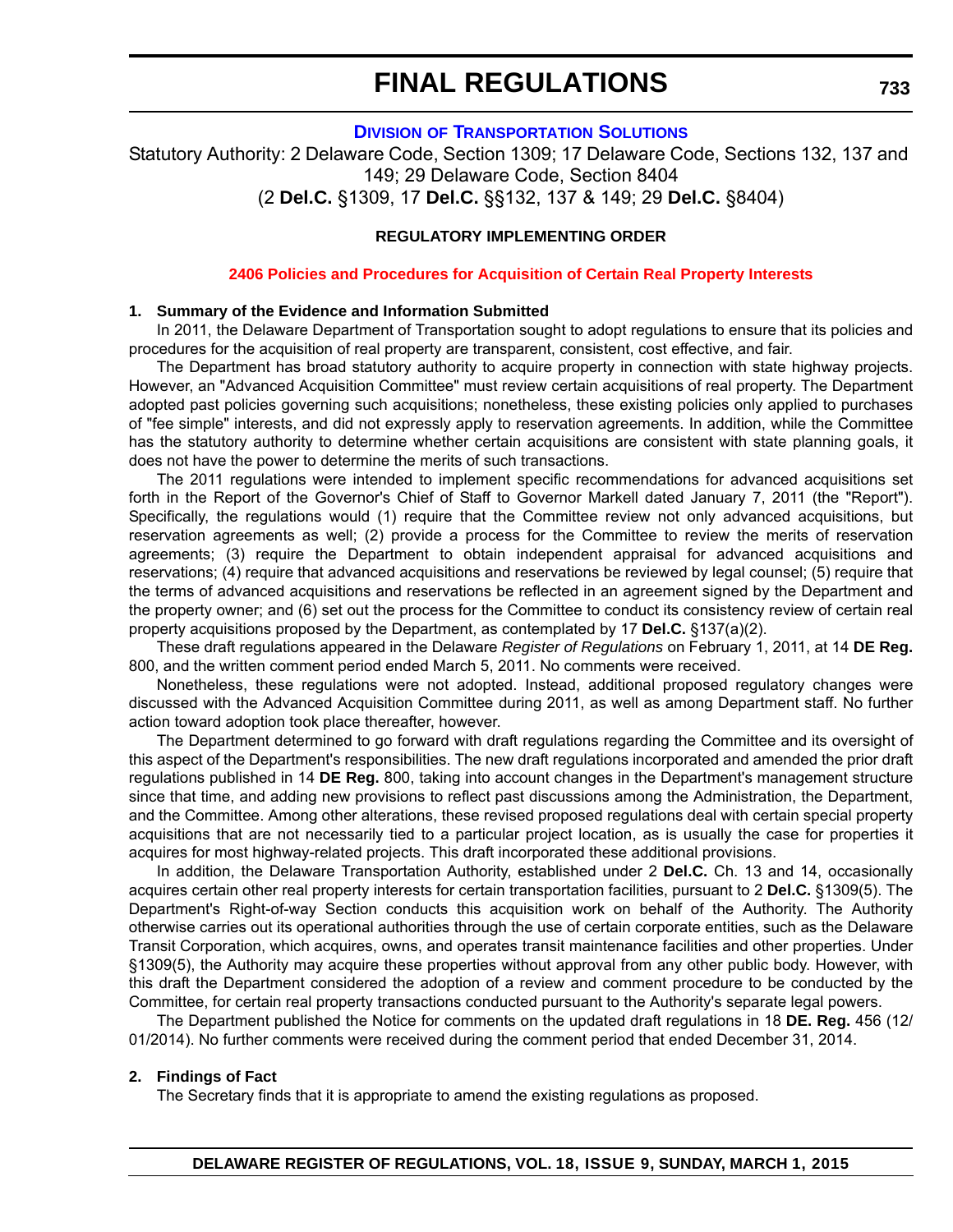**734**

# **FINAL REGULATIONS**

#### **3. Decision to Amend the Regulations**

For the foregoing reasons, the Secretary concludes that it is appropriate to adopt the Policies and Procedures for Acquisition of Certain Real Property Interests as set forth in 18 **DE Reg.** 456 (12/01/2014).

### **4. Text and Citation**

The text of 2 **DE Admin. Code** 2406 shall be in the form attached as Exhibit "A".

### **5. Effective Date of Order**

The effective date of this Order shall be ten (10) days from the date this Order is published in the Delaware *Register of Regulations*.

**IT IS SO ORDERED** THIS DAY OF . 2015.

Jennifer L. Cohan, Secretary Department of Transportation

**\*Please note that no changes were made to the regulation as originally proposed and published in the December 2014 issue of the** *Register* **at page 456 (18 DE Reg. 456). Therefore, the final regulation is not being republished. A copy of the final regulation is available at:**

**[2406 Policies and Procedures for Acquisition of Certain Real Property Interests](http://regulations.delaware.gov/register/march2015/final/18 DE Reg 733 03-01-15.htm)**

### **DIVISION [OF TRANSPORTATION SOLUTIONS](http://www.deldot.gov/home/divisions/)**

Statutory Authority: 17 Delaware Code, Sections 137 and 145; 29 Delaware Code, Section 8404

(17 **Del.C.** §§137 & 145; 29 **Del.C.** §8404)

### **REGULATORY IMPLEMENTING ORDER**

### **[2407 Alternative Dispute Resolution Process for Acquisition of Certain Real Property Interests](#page-4-0)**

### **1. Summary of the Evidence and Information Submitted**

The Delaware Department of Transportation sought public comment regarding an alternative dispute resolution procedure to assist in reaching or finally determine the amount of compensation to be paid for the acquisition of real property, when the Department has filed a condemnation action for that acquisition, in the manner otherwise prescribed by 10 **Del.C.** Chapter 61.

In some instances, the parties involved may find it useful to engage in either a binding or non-binding review of their respective property valuations, using a panel of qualified appraisers for the purpose. The protocols for this alternative dispute resolution mechanism were outlined in the draft regulations, which were published at 18 **DE Reg.** 545 (01/01/2015).

The Department took written comments on the proposed Regulation for this Alternative Dispute Resolution Protocol for Acquisition of Certain Real Property Interests from January 1, 2015 through January 31, 2015.

The only comments received came from Richard Abbott, Esquire.

His comments are reproduced herein, with the Department's responses for each comment appearing immediately thereafter.

[Abbott] 1.0 - Why limit ADR to certain projects, rather than making it available across the board on all takings? Since it must be agreed to by both sides, DelDOT automatically has the ability to internally require Chief Engineer approval as a prerequisite to agreeing to any ADR.

*Response:* The limitations on use of this option came from the Department's discussions with the Federal Highway Administration (FHWA).

[Abbott] 2.2 - I would also allow ADR after a party has agreed to a voluntary Right of Entry, not just an Order of Possession, so that no Court filing is necessary just to go to ADR. In fact, DelDOT may be better able to procure a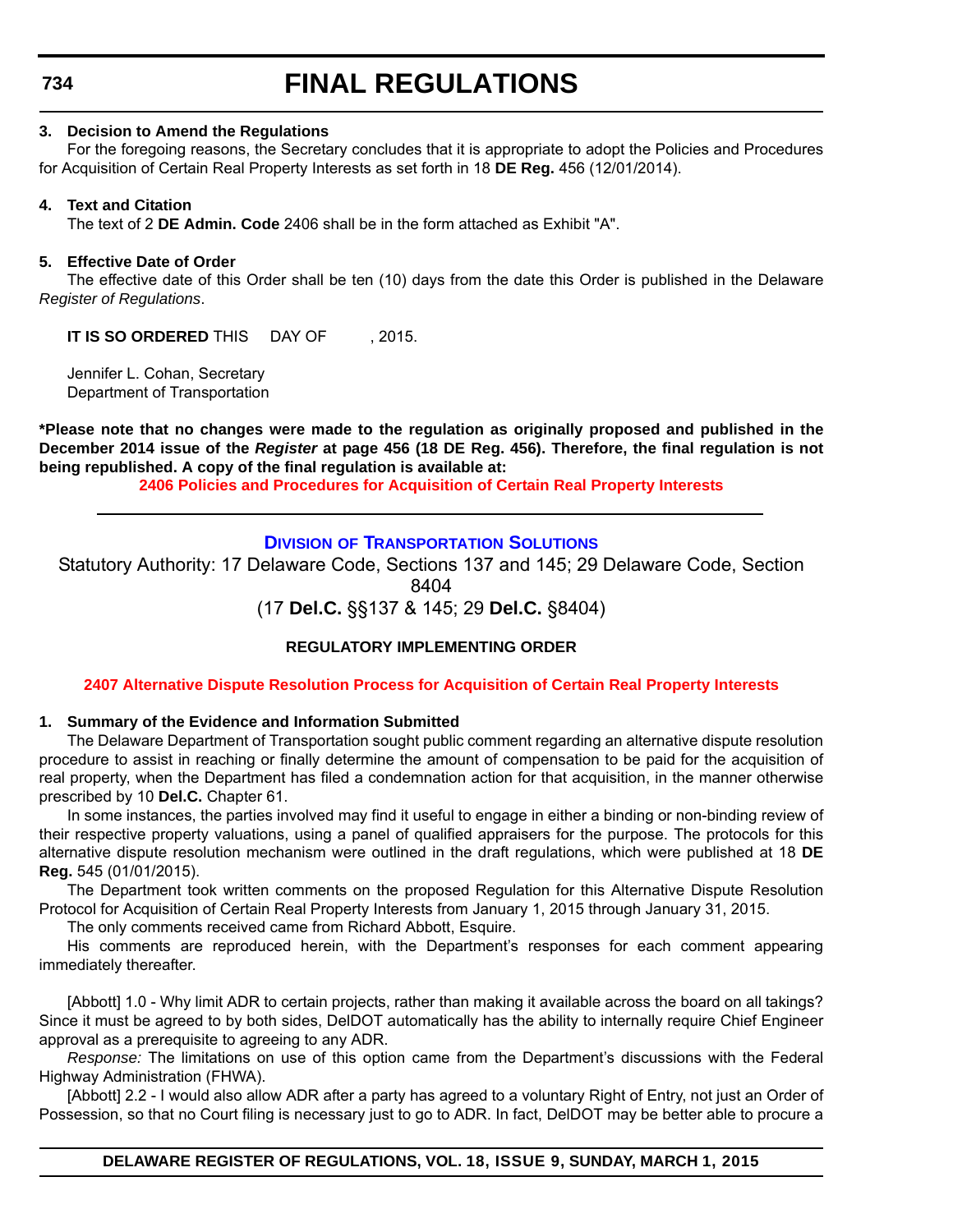ROE from an owner if it also agrees to ADR at that time. Both sides benefit from possibly avoiding the cost of litigation if the ADR process resolve the Just Compensation issue.

*Response:* The agreement takes place prior to the Order of Possession, but should not impact a Right of Entry request.

[Abbott] 3.1 - I would leave the ADR option open longer than 45 days after entry of the Order of Possession. If DelDOT or the property owner believe ADR is being requested too late in the process, then all that party has to do is say no to ADR (since it must be mutually agreed to).

*Response:* The Department agrees to leave the option open for up to 90 days. One risk is that the appraisals and/or other information becomes stale. The intent is to reduce costs to both parties.

[Abbott] 3.3 - Terms DAG and Assistant Director need to be clarified. The terms "DelDOT legal counsel" and "the DelDOT Assistant Director of Planning" would be more clear to a layperson.

*Response:* Agreed. The wording will change to Deputy Attorney General and DelDOT Chief of Right of Way.

[Abbott] 3.5 - I think it is a bad idea to allow either party to cancel ADR at any time. Once the trigger is pulled, there should be no bailing out.

*Response:* For the time being, the Department prefers to keep to the original draft language on this issue, until it sees how the process works out in actual cases.

[Abbott] 3.6 through 3.13 - I think a non-binding ADR should be permitted to be conducted by a single appraiser if both parties agree. In Kent and Sussex Counties it would be difficult to get 3 commercial appraisers from the County the property is situated in, as there simply are not that many such appraisers who could or would agree to serve (in my view).

*Response:* For the time being, the Department prefers to keep to the original draft language on this issue, until it sees how the process works out in actual cases.

[Abbott] 3.7 - The two appraisers selected by the parties should pick the third panel member, who should also be an appraiser. The section as written creates a potential "wild card" situation, where a voluntary trade organization names the likely deciding member of the review panel, who may be a commercial realtor rather than an appraiser.

*Response:* For the time being, the Department prefers to keep to the original draft language on this issue, until it sees how the process works out in actual cases.

[Abbott] 3.11 - This private meeting with no presentation by the parties is not a good approach in my view; property owners should be able to present their position verbally and in person to the panel members, whether the ADR is binding or non-binding. Owners want to have an opportunity to be heard by the decision maker(s). A secret process would not likely lead to confidence in the outcome if either side is not happy with the value conclusion.

*Response:* The intent of the Regulation was to shorten the process. There has been discussion about allowing both sides to present a short summary, and an owners' statement could be permitted. However, the consultation among the appraisers should be private, in order to encourage full debate and discussion. The Regulation will be amended to permit an opening statement by both sides and a statement by the owner. There would be no discovery, testimony, or cross-examinations.

[Abbott] I applaud DelDOT for exploring ADR for Just Compensation purposes. And the fact that DelDOT would pay for the cost of review panel members makes it very fair to property owners.

*Response:* Thank you for your comment.

[Abbott] I am concerned about how the process would work in practice, as I would expect that DelDOT will pick an appraiser for the panel it thinks is favorable to it and the owner would pick one perceived to be favorable to him or her. This means the Chief of the review panel would likely cast the deciding vote toward the lower DelDOT pick's number or the higher property owner pick's number. The process is fraught with unknowns and risk, which would make it difficult to recommend on a binding basis.

*Response:* For the time being, the Department prefers to observe how the process works out in actual cases. It remains committed to assuring that property owners' rights continue to be respected by the State in its property acquisition activities.

### **2. Findings of Fact**

The Secretary finds that it is appropriate to amend the existing regulations as proposed, with the exceptions of the non-substantive changes shown in the attached Exhibit A.

### **3. Decision to Amend the Regulations**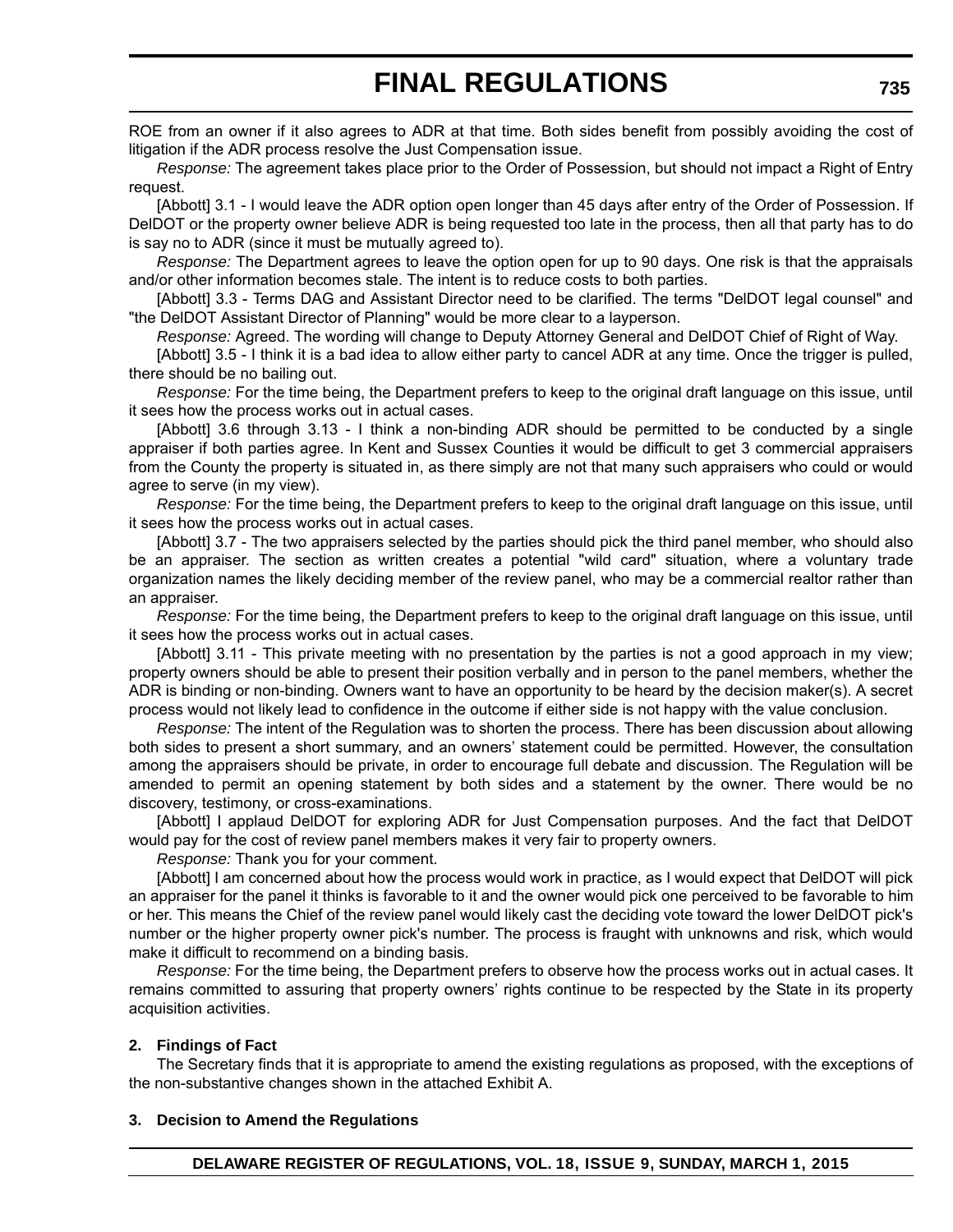# **FINAL REGULATIONS**

For the foregoing reasons, the Secretary concludes that it is appropriate to adopt the **Alternative Dispute Resolution Process for Acquisition of Certain Real Property Interests**.

### **4. Text and Citation**

The text of 2 **DE Admin. Code** 2407 shall be in the form attached as Exhibit "A".

### **5. Effective Date of Order**

The effective date of this Order shall be ten (10) days from the date this Order is published in the Delaware *Register of Regulations*.

### **IT IS SO ORDERED** THIS 2<sup>nd</sup> DAY OF FEBRUARY, 2015.

Jennifer L. Cohan, Secretary Department of Transportation

### **2407 Alternative Dispute Resolution Process for Acquisition of Certain Real Property** *(Break in Continuity of Sections)*

### **3.0 Steps**

- 3.1 Upon the entering of an Order for Possession by the Courts, either party (DelDOT or the owner, or their respective representatives) may request an ADR review. This request must be in writing and may be submitted any time after the initiation of negotiations, but no later than within **[4590]** days of the Order for Possession.
- 3.2 A response to the ADR request must be sent to the requesting party within 15 days of receipt of the request. Non-response by the party receiving the request within the 15 day period shall be construed as a refusal to the request for an ADR review.
- 3.3 All ADR requests or responses to a request made to DelDOT, or activities/determinations performed by DelDOT as part of the review process must have approval of the **[Assistant Director DelDOT Chief of Right of Way]** with concurrence from a **[DAG Deputy Attorney General]**. In cases with Just Compensation in excess of \$500,000, approval of the Secretary is also required.

### *(Break in Continuity Within Section)*

3.11 The members of the ADR review panel shall meet in private to discuss the merits of each party's appraisal and documentation. **[Prior to this discussion, both sides may make a short opening statement, and the owner may make an owner's statement.]** There will not be any testimony or input required from either party for the review unless requested by the ADR review panel. Copies of any testimony or input required of the parties shall be made available to the opposing party.

*(Break in Continuity Within Section)*

**\*Please note that no additional changes were made to the regulation as originally proposed and published in the January 2015 issue of the** *Register* **at page 545 (18 DE Reg. 545). Therefore, the final regulation is not being republished here in its entirety. A copy of the final regulation is available at:**

**[2407 Alternative Dispute Resolution Process for Acquisition of Certain Real Property Interests](http://regulations.delaware.gov/register/march2015/final/18 DE Reg 734 03-01-15.htm)**

## **[OFFICE OF MANAGEMENT AND BUDGET](http://dfm.delaware.gov/)**

**DIVISION OF FACILITIES MANAGEMENT**

Statutory Authority: 16 Delaware Code, Chapter 78 (16 **Del.C.** Ch. 78) 19 **DE Admin. Code** 4103

**ORDER**

**[4103 Regulation Governing the State of Delaware Asbestos Certification and Training Program](#page-4-0)**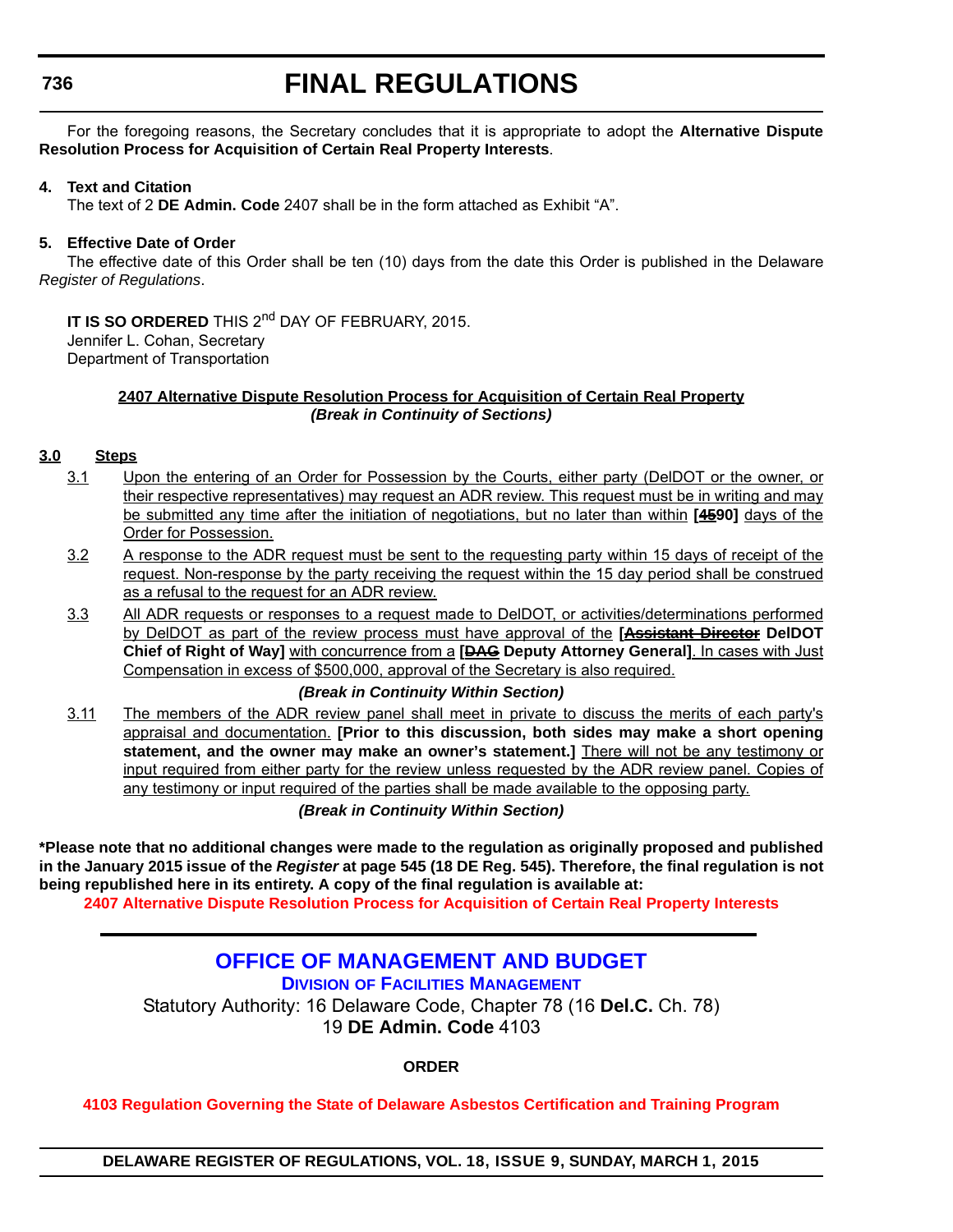# **FINAL REGULATIONS**

**AND NOW**, this 12th day of February, 2015, Ann Shepard Visalli, as Director of the Delaware Office of Management and Budget, in accordance with 29 **Del.C.** §§6303A & 6307A, for the reasons stated below enters this ORDER adopting the amended Regulation Governing the State of Delaware Asbestos Certification and Training Program. (the "Regulation").

### **NATURE OF PROCEEDINGS; SYNOPSIS OF THE SUBJECT AND SUBSTANCE OF THE PROPOSED REGULATION**

In accordance with procedures set forth in 29 **Del.C.** Ch. 11, Subch. III and 29 **Del.C.** Ch. 101, the Director of the Delaware Office of Management and Budget is adopting the final amended regulation governing the State of Delaware Asbestos Certification and Training Program.

On January 1, 2015 (Volume 18, Issue 7), the Delaware Office of Management and Budget published in the Delaware *Register of Regulations* its notice of proposed regulations, pursuant to 29 **Del.C.** §10115. It was requested that written materials and suggestions from the public concerning the proposed amended regulations be delivered to the Office of Management and Budget by February 4, 2015, after which time the Office of Management and Budget would review information, factual evidence and public comment to the said proposed amended regulations.

No written comments were received during the public comment period. Therefore, no evaluation or summarization of comments is presented in the accompanying "Summary of Evidence."

### **SUMMARY OF EVIDENCE**

In accordance with Delaware Law, public notices regarding the proposed REGULATION GOVERNING THE STATE OF DELAWARE ASBESTOS CERTIFICATION AND TRAINING PROGRAM were published in the *Delaware State News*, the *News Journal* and the Delaware *Register of Regulations*. The public comment period was open from January 1, 2015 through February 4, 2015. No comments were received on the proposed amended regulation during the public comment period and no changes have been made to the proposed amended regulation.

### **FINDINGS OF FACT AND CONCLUSIONS**

1. The Delaware Office of Management and Budget has established rules and procedures to safeguard the public by requiring that renovations or demolitions which disturb asbestos be conducted only by contractors, supervisors, and workers certified by the Office of Management and Budget's Division of Facilities Management.

2. The Regulation reflects these rules and procedures and comprehensively updates language contained therein for federal requirements and state business practices.

3. The Director of the Delaware Office of Management and Budget has statutory authority to promulgate regulations pursuant to 29 **Del.C.** §§6303A & 6307A.

### **DECISION AND ORDER CONCERNING THE REGULATION**

**NOW THEREFORE**, under the statutory authority and for the reasons set forth above, the Director of the Delaware Office of Management and Budget does hereby ORDER that the Regulation be, and that it hereby is, adopted and promulgated as set forth below. The effective date of this Order is ten days from the date of its publication in the Delaware *Register of Regulations*, in accordance with 29 **Del.C.** §10118(g).

Ann Shepard Visalli, Director, Delaware Office of Management and Budget

**\*Please note that no changes were made to the regulation as originally proposed and published in the January 2015 issue of the** *Register* **at page 547 (18 DE Reg. 547). Therefore, the final regulation is not being republished. A copy of the final regulation is available at:**

**[4103 Regulation Governing the State of Delaware Asbestos Certification and Training Program](http://regulations.delaware.gov/register/march2015/final/18 DE Reg 736 03-01-15.htm)**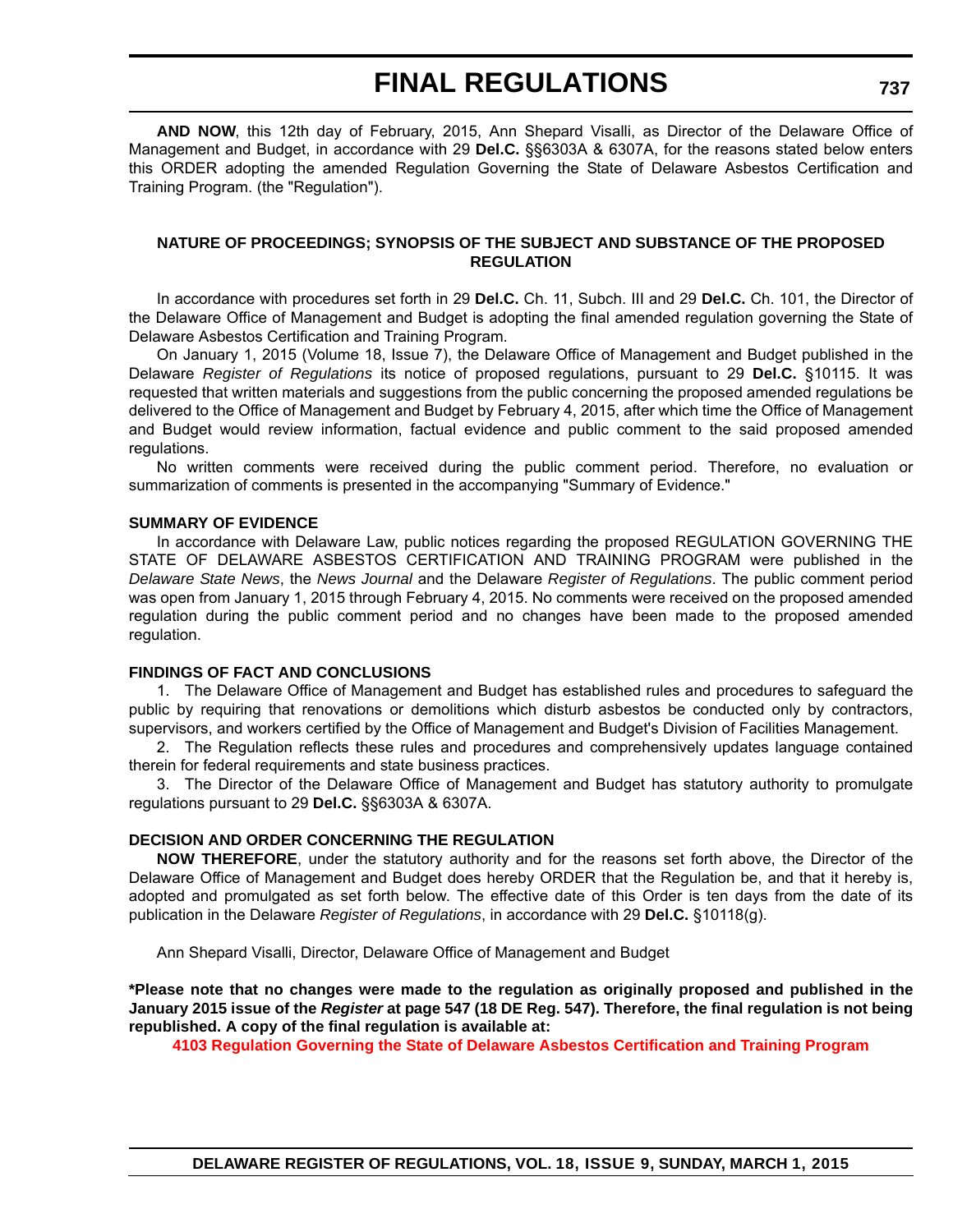### **[DELAWARE RIVER BASIN COMMISSION](http://www.state.nj.us/drbc/) [PUBLIC NOTICE](#page-4-0)**

The Delaware River Basin Commission will hold a public hearing on **Tuesday, March 10, 2015** beginning at 1:30 p.m. A business meeting will be held on the following day, **Wednesday, March 11, 2015** beginning at 1:00 p.m. The hearing and meeting are open to the public and will be held at the Washington Crossing Historic Park Visitor Center, 1112 River Road, Washington Crossing, Pennsylvania. For more information, visit the DRBC web site at www.drbc.net or contact Pamela M. Bush, Commission Secretary and Assistant General Counsel, at (609) 883- 9500 extension 203.

### **[DEPARTMENT OF EDUCATION](http://www.doe.k12.de.us/site/default.aspx?PageID=1) [PUBLIC NOTICE](#page-4-0)**

The State Board of Education will hold its monthly meeting on Thursday, March 19, 2015 at 1:00 p.m. in the Townsend Building, Dover, Delaware.

### **[DEPARTMENT OF HEALTH AND SOCIAL SERVICES](http://www.dhss.delaware.gov/dhss/dms/) DIVISION OF MANAGEMENT SERVICES PUBLIC NOTICE [BIRTH TO THREE EARLY INTERVENTION SYSTEM](#page-4-0)**

The Birth to Three Early Intervention System, Division of Management Services, Department of Health and Social Services, is seeking public comment on five sets of policies. The purpose of the policies is to ensure compliance under Part C of the Individuals with Disabilities Education Improvement Act of 2004. On January 1, 2015, the Birth to Three Early Intervention System published the proposed policies specified below and is holding them out for public comment per Delaware law."

The Birth to Three Early Intervention System will hold public hearings to discuss the following policies:

| Title                                                              |
|--------------------------------------------------------------------|
| <b>General Education Provisions Act (GEPA)</b>                     |
| <b>Public Participation</b>                                        |
| Eligibility Policy and Definition of Eligible Infants and Toddlers |
| Statewide System of Early Intervention Services                    |
| Early Childhood Transition                                         |

A public hearing will be held:

March 2, 2015 at 10:00 am Conference Room, Second Floor, 18 North Walnut Street, Milford, Delaware 19963

Copies of the proposed policies are available for review in the January 1, 2015 edition of the Delaware *Register of Regulations*, accessible online at: http://regulations.delaware.gov or by calling Inita Joyner at (302) 255-9134.

Any person who wishes to make written suggestions, testimony, briefs or other written materials concerning the proposed regulations must submit same to Susan Campbell by Wednesday, March 25, 2015 at:

Susan Campbell

Birth to Three Early Intervention System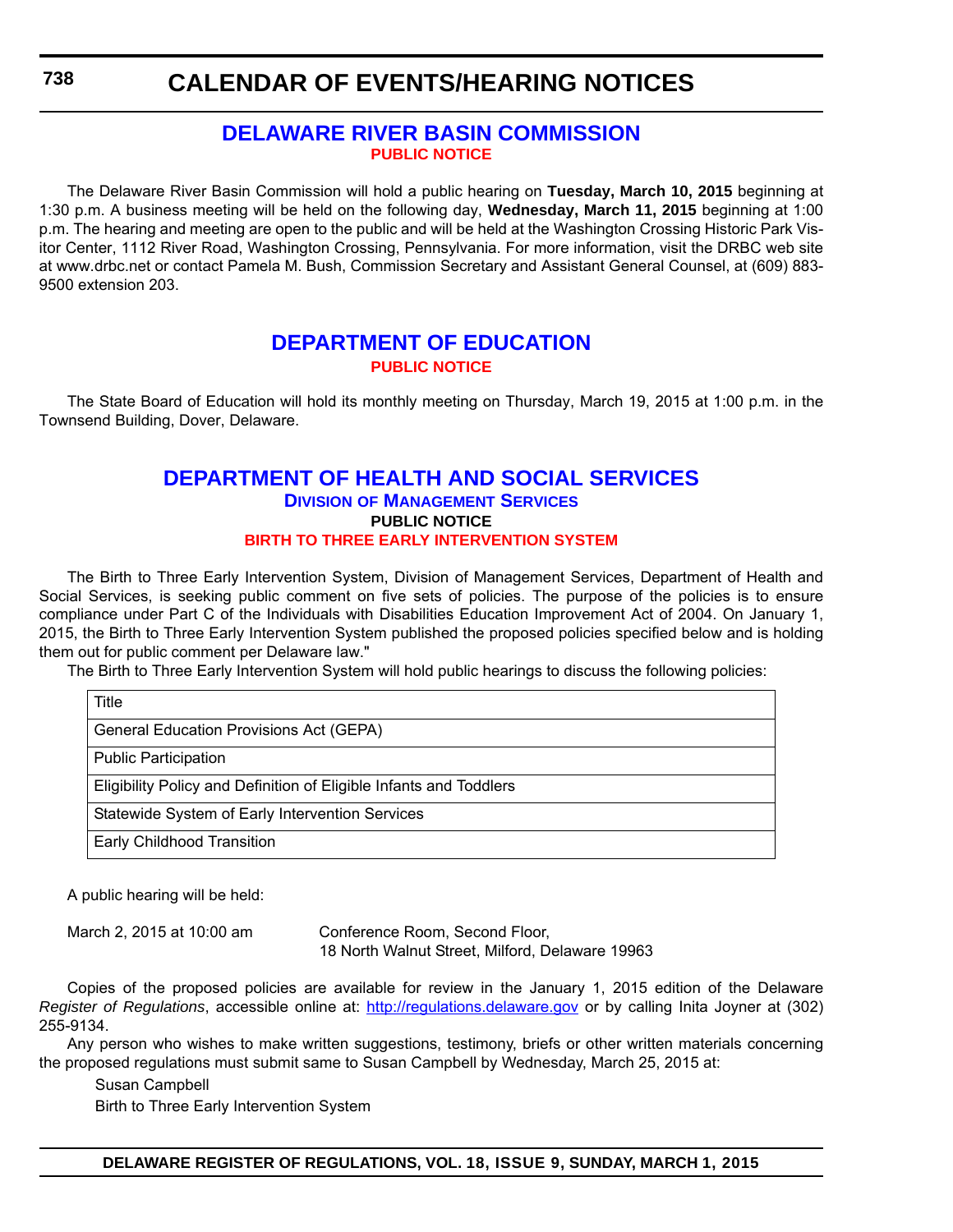1901 N Dupont Hwy New Castle, DE 19720 Email: susan.campbell@state.de.us Fax: 302-255-4407

**Please Note: Links to the five proposed policies are provided below:**

**[DE Part C Public Participation Policies:](http://regulations.delaware.gov/register/march2015/calendar/policy1.pdf)**

**[DE Statewide System of Early Intervention Services:](http://regulations.delaware.gov/register/march2015/calendar/policy2.pdf)**

**[DE Transition Operations Agreement:](http://regulations.delaware.gov/register/march2015/calendar/policy3.pdf)**

**[Eligibility Policy:](http://regulations.delaware.gov/register/march2015/calendar/policy4.pdf)**

**[General Education Provisions Act \(GEPA\):](http://regulations.delaware.gov/register/march2015/calendar/policy5.pdf)**

### **DIVISION OF MEDICAID [AND MEDICAL ASSISTANCE](http://www.dhss.delaware.gov/dhss/dmma/) PUBLIC NOTICE**

#### **[Medicaid 1915 Home and Community-Based Services Waiver Programs -Statewide Transition Plan](#page-4-0)**

In compliance with the State's Administrative Procedures Act (APA - Title 29, Chapter 101 of the Delaware Code), 42 CFR §447.205, and under the authority of Title 31 of the Delaware Code, Chapter 5, Section 512, Delaware Health and Social Services (DHSS) / Division of Medicaid and Medical Assistance (DMMA) is making available for public review and comment Delaware Medicaid's *Proposed Statewide Transition Plan for Home and Community-Based Services (HCBS) Settings*.

Any person who wishes to make written suggestions, compilations of data, testimony, briefs or other written materials concerning the proposed new regulations must submit same to Sharon L. Summers, Planning, Policy Development and Quality Unit, Division of Medicaid and Medical Assistance, 1901 North DuPont Highway, P.O. Box 906, New Castle, Delaware 19720-0906 or by fax to 302-255-4425 by March 31, 2015.

The action concerning the determination of whether to adopt the proposed regulation will be based upon the results of Department and Division staff analysis and the consideration of the comments and written materials filed by other interested persons.

### **[DEPARTMENT OF SAFETY AND HOMELAND SECURITY](http://dsp.delaware.gov/) DIVISION OF STATE POLICE 2400 BOARD OF EXAMINERS OF CONSTABLES [PUBLIC NOTICE](#page-4-0)**

Notice is hereby given that the Board of Examiners of Constables, in accordance with 10 **Del.C.** Ch. 27 proposes to amend/adopt Rule 2.0 Suspensions, Revocations, and Appeals – to explain the process an individual may go through when their commission has had action against them. If you wish to view this amendment/adoption, contact Ms. Peggy Anderson at 302-672-5304. Any persons wishing to present views may submit them in writing, by March 31, 2015, to Delaware State Police, Professional Licensing, P.O. Box 430, Dover, DE 19903. The Board will hold a special meeting on May 1, 2015, at 10:00 a.m., Room 112, Tatnall Building, 150 Martin L. King, Jr. Boulevard, South, Dover, DE.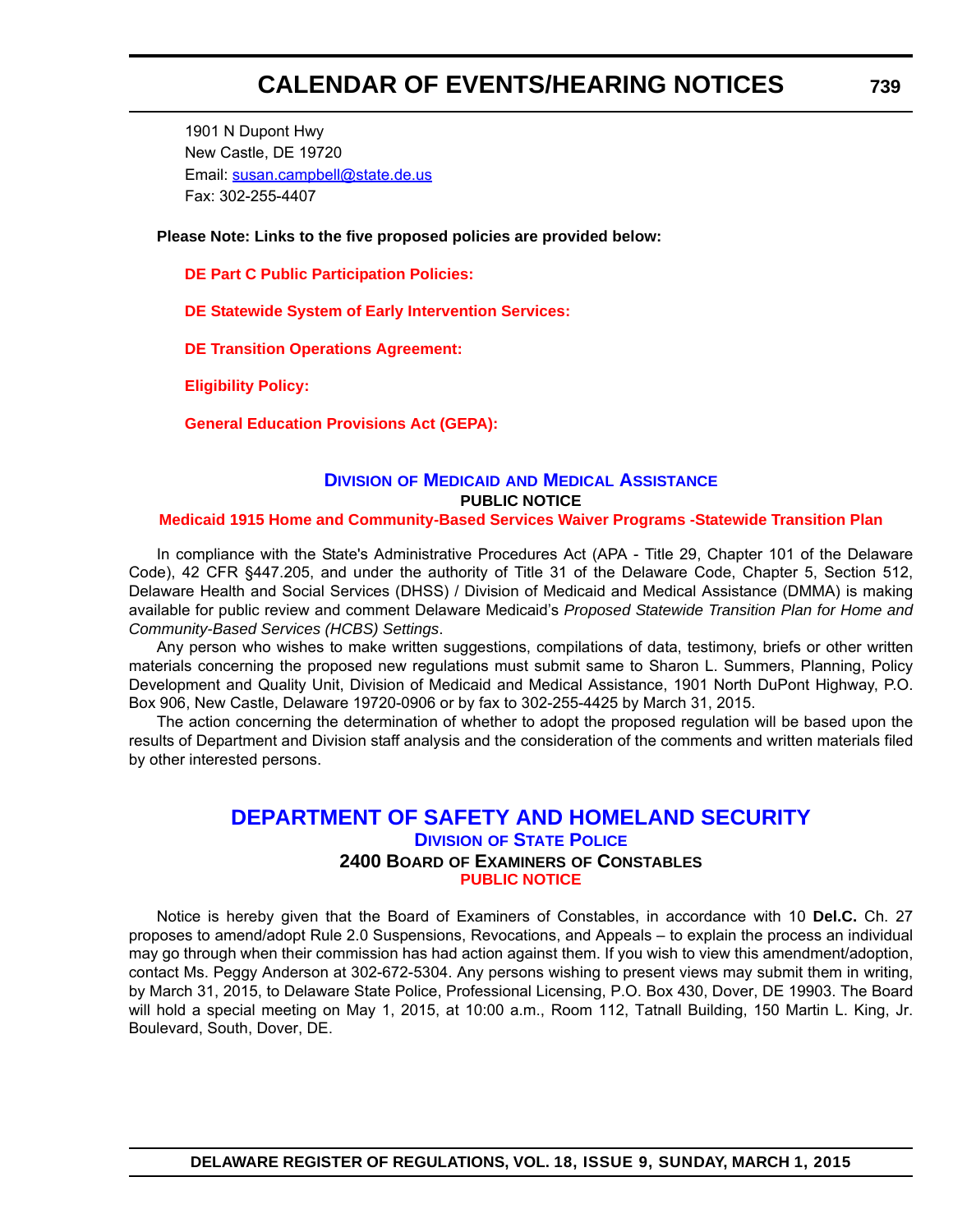### **[DEPARTMENT OF STATE](http://dpr.delaware.gov/) DIVISION OF PROFESSIONAL REGULATION PUBLIC NOTICE [100 Board of Accountancy](#page-4-0)**

Pursuant to 24 **Del.C.** §105(a)(1), the Delaware Board of Accountancy has proposed revisions to its rules and regulations. The rules pertaining to successful completion of the AICPA self-study program "Professional Ethics for CPAs" are proposed to be amended to require completion of the course within 10 years of the date of application for licensure.

A public hearing will be held on April 23, 2015 at 9:00 a.m. in the second floor conference room B of the Cannon Building, 861 Silver Lake Boulevard, Dover, Delaware, where members of the public can offer comments on the amendments to the rules and regulations. Anyone wishing to receive a copy of the proposed rules and regulations may obtain a copy from the Delaware Board of Accountancy, 861 Silver Lake Boulevard, Dover, Delaware 19904. Persons wishing to submit written comments may forward these to the Board at the above address. Written comments will be accepted until May 8, 2015 in accordance with 29 **Del.C.** §10118(a).

### **DIVISION [OF PROFESSIONAL REGULATION](http://dpr.delaware.gov/)**

### **1800 BOARD OF PLUMBING, HEATING, VENTILATION, AIR CONDITIONING AND REFRIGERATION EXAMINERS PUBLIC NOTICE**

### **[1800 Board of Plumbing, Heating, Ventilation, Air Conditioning and Refrigeration Examiners](#page-4-0)**

Pursuant to 24 **Del.C.** §1806(a)(2), the Delaware Board of Plumbing, Heating, Ventilation, Air Conditioning and Refrigeration Examiners has proposed revisions to its rules and regulations. The rules are amended to adopt the most recent versions of the International Mechanical and International Fuel Gas Codes.

A public hearing will be held on April 14, 2015 at 8:30 a.m. in the second floor conference room A of the Cannon Building, 861 Silver Lake Boulevard, Dover, Delaware, where members of the public can offer comments on the amendments to the rules and regulations. Anyone wishing to receive a copy of the proposed rules and regulations may obtain a copy from the Delaware Board of Plumbing, Heating, Ventilation, Air Conditioning and Refrigeration Examiners, 861 Silver Lake Boulevard, Dover, Delaware 19904. Persons wishing to submit written comments may forward these to the Board at the above address. In accordance with 29 **Del.C.** §10118(a), the final date to receive written comments will be April 29, 2015 which is 15 days following the public hearing.

### **PUBLIC SERVICE C[OMMISSION](http://depsc.delaware.gov/) 4002 Regulations Governing [Payphone Service Providers in Delaware \(Docket 12\)](#page-4-0)**

IN THE MATTER OF THE INVESTIGATION AND ADOPTION OF RULES TO GOVERN PAY PHONE SERVICES WITHIN THE STATE OF DELAWARE (OPENED OCTOBER 9, 1984; REOPENED JUNE 7, 1997; REOPENED JANUARY 29, 2002 AND REOPENED FEBRUARY 5, 2015)

PSC REGULATION DOCKET NO. 12

### **PUBLIC NOTICE OF PROPOSED AMENDMENTS TO THE PUBLIC SERVICE COMMISSION'S "REGULATION GOVERNING PAYPHONE SERVICE PROVIDERS IN DELAWARE"**

### **TO:ALL TELECOMMUNICATIONS CARRIERS, ALL CONSUMERS, AND OTHER INTERESTED PERSONS**

In 2002, the Public Service Commission ("PSC ") adopted "Regulation Governing Payphone Service Providers in Delaware" to govern its regulatory oversight of payphone service providers operating within Delaware.

**DELAWARE REGISTER OF REGULATIONS, VOL. 18, ISSUE 9, SUNDAY, MARCH 1, 2015**